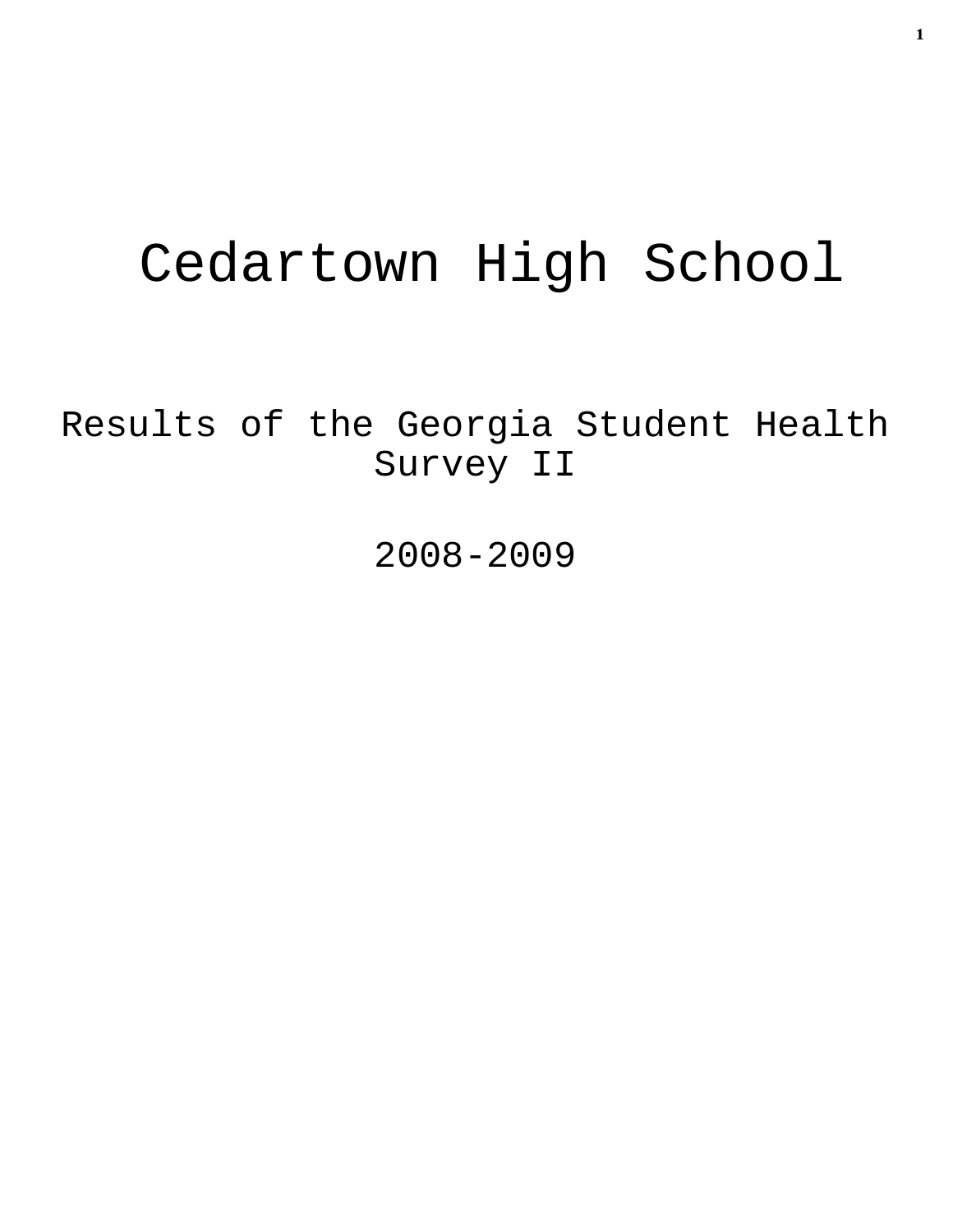### *Demographics* **2**

| Grade                    |     |  |  |  |
|--------------------------|-----|--|--|--|
| <b>Grade   Frequency</b> |     |  |  |  |
| 10                       | 111 |  |  |  |
| 12                       | 74  |  |  |  |

| Frequency      | <b>Table of Gender by Grade</b> |              |             |              |  |  |
|----------------|---------------------------------|--------------|-------------|--------------|--|--|
| <b>Col Pct</b> |                                 | Grade(Grade) |             |              |  |  |
|                | Gender(Gender)                  | 10           | 12          | <b>Total</b> |  |  |
|                | <b>Female</b>                   | 60<br>54.05  | 41<br>51.90 | 101          |  |  |
|                | <b>Male</b>                     | 51<br>45.95  | 38<br>48.10 | 89           |  |  |
|                | <b>Total</b>                    | 111          | 79          | 190          |  |  |

| <b>Frequency</b> |
|------------------|
| <b>Col Pct</b>   |

| <b>Table of Ethnicity by Grade</b> |              |             |              |  |  |  |
|------------------------------------|--------------|-------------|--------------|--|--|--|
|                                    | Grade(Grade) |             |              |  |  |  |
| <b>Ethnicity</b> (Ethnicity)       | 10           | 12          | <b>Total</b> |  |  |  |
| <b>Black</b>                       | 17<br>15.32  | 12<br>15.19 | 29           |  |  |  |
| <b>Hispanic</b>                    | 17<br>15.32  | 11<br>13.92 | 28           |  |  |  |
| White                              | 73<br>65.77  | 51<br>64.56 | 124          |  |  |  |
| <b>Other</b>                       | 4<br>3.60    | 5<br>6.33   | 9            |  |  |  |
| <b>Total</b>                       | 111          | 79          | 190          |  |  |  |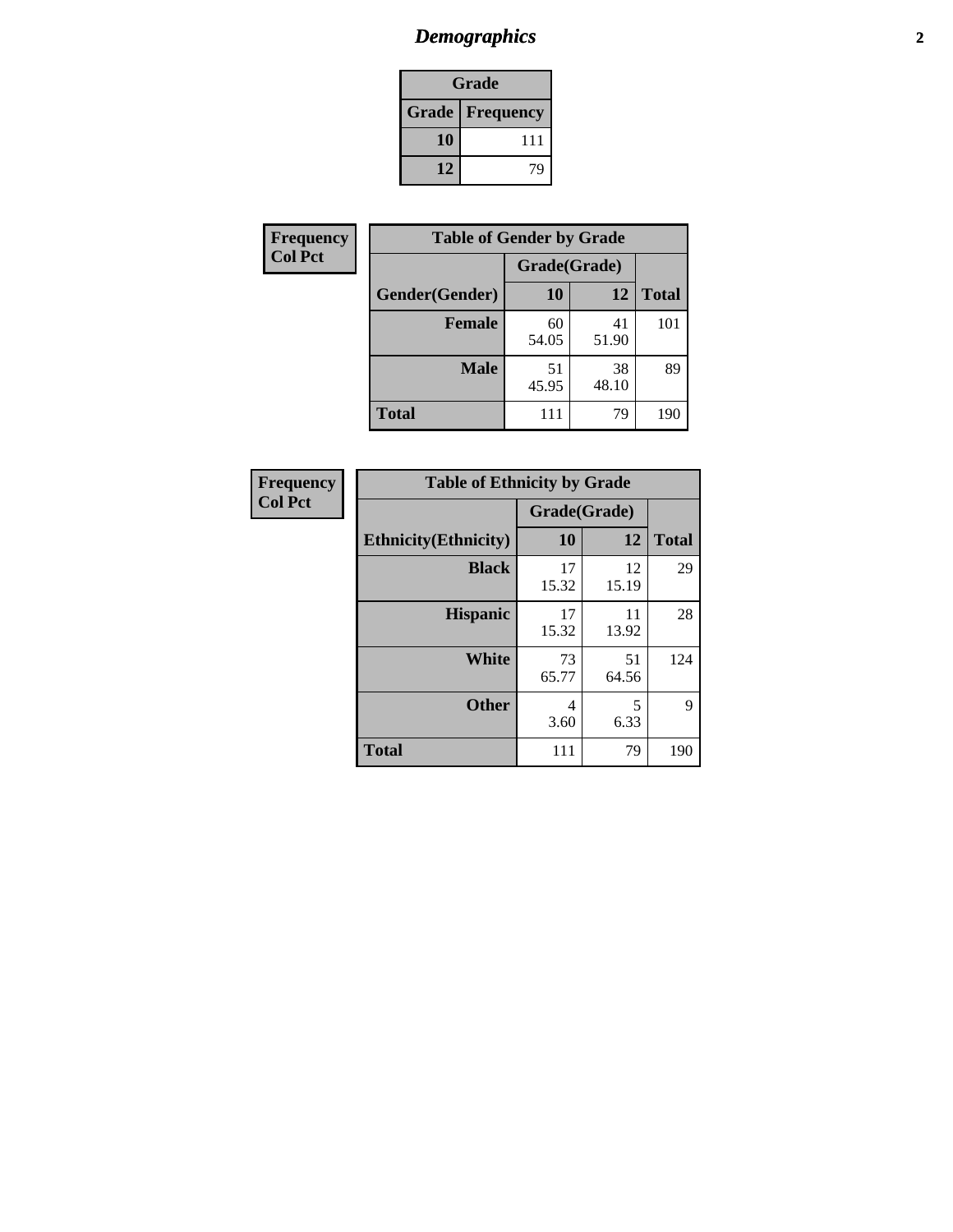#### *Title IV, Part A, Schedule A* **3** *Goal 1: Ensure that all schools are drug-free Baseline Data: Year 2008-2009 Prevalence of Drug Use*

| Frequency<br><b>Col Pct</b> | <b>Table of AlcoholAlt by Grade</b> |              |             |              |  |  |
|-----------------------------|-------------------------------------|--------------|-------------|--------------|--|--|
|                             | AlcoholAlt(Alcohol                  | Grade(Grade) |             |              |  |  |
|                             | use, past 30 days)                  | 10           | 12          | <b>Total</b> |  |  |
|                             | Yes                                 | 26<br>23.42  | 26<br>32.91 | 52           |  |  |
|                             | N <sub>0</sub>                      | 85<br>76.58  | 53<br>67.09 | 138          |  |  |
|                             | Total                               | 111          | 79          | 190          |  |  |

| Frequency<br><b>Col Pct</b> | <b>Table of TobaccoAny by Grade</b> |              |             |              |  |
|-----------------------------|-------------------------------------|--------------|-------------|--------------|--|
|                             | TobaccoAny(Tobacco                  | Grade(Grade) |             |              |  |
|                             | use, past 30 days)                  | 10           | 12          | <b>Total</b> |  |
|                             | <b>Yes</b>                          | 25<br>22.52  | 11<br>13.92 | 36           |  |
|                             | N <sub>0</sub>                      | 86<br>77.48  | 68<br>86.08 | 154          |  |
|                             | Total                               | 111          | 79          | 190          |  |

| Frequency      | <b>Table of MarijuanaAlt by Grade</b> |              |             |              |  |
|----------------|---------------------------------------|--------------|-------------|--------------|--|
| <b>Col Pct</b> | MarijuanaAlt(Marijuana                | Grade(Grade) |             |              |  |
|                | use, past 30 days)                    | 10           | 12          | <b>Total</b> |  |
|                | Yes                                   | 14<br>12.61  | 4<br>5.06   | 18           |  |
|                | N <sub>0</sub>                        | 97<br>87.39  | 75<br>94.94 | 172          |  |
|                | <b>Total</b>                          | 111          | 79          | 190          |  |

| <b>Frequency</b> | <b>Table of OtherDrugAny by Grade</b>  |              |             |              |  |  |
|------------------|----------------------------------------|--------------|-------------|--------------|--|--|
| <b>Col Pct</b>   | <b>OtherDrugAny(Other</b><br>drug use, | Grade(Grade) |             |              |  |  |
|                  | past 30 days)                          | 10           | 12          | <b>Total</b> |  |  |
|                  | Yes                                    | 8<br>7.21    | 3<br>3.80   | 11           |  |  |
|                  | N <sub>0</sub>                         | 103<br>92.79 | 76<br>96.20 | 179          |  |  |
|                  | <b>Total</b>                           | 111          | 79          | 190          |  |  |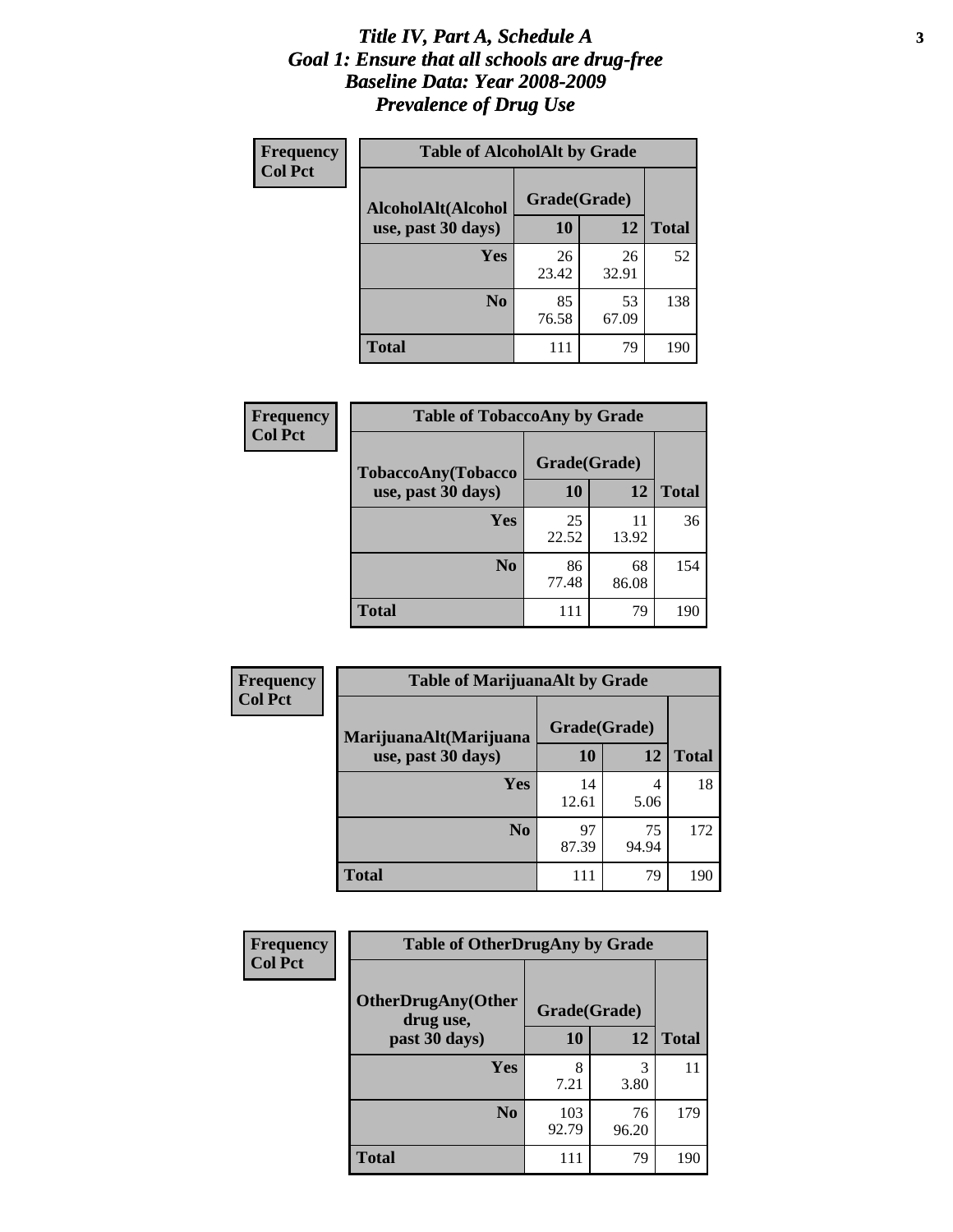#### *Average Age of Onset of Use* **4** *Results for "Average Age of Onset of Use" questions exclude students who said they did not use that substance*

| <b>Variable</b>    | Label                                                              | <b>Mean</b> |
|--------------------|--------------------------------------------------------------------|-------------|
| Alcoholinit2       | I started using alcohol when I was                                 | 14.14       |
| Cigarettesinit2    | I started smoking tobacco when I was                               | 13.86       |
| Smokelessinit2     | I started chewing tobacco when I was                               | 12.33       |
| Marijuanainit2     | I started using marijuana when I was                               | 14.38       |
| Cocaineinit2       | I started using cocaine when I was                                 | 17.00       |
| Inhalantsinit2     | I started using inhalants when I was                               | 10.00       |
| Steroidsinit2      | I started using steroids when I was                                |             |
| Ecstasyinit2       | I started using ecstasy when I was                                 |             |
| Methinit2          | I started using methamphetamines when I was                        | 13.00       |
| Hallucinogensinit2 | I started using hallucinogens when I was                           | 15.00       |
| Prescriptioninit2  | I started using prescription drugs not prescribed to me when I was | 13.44       |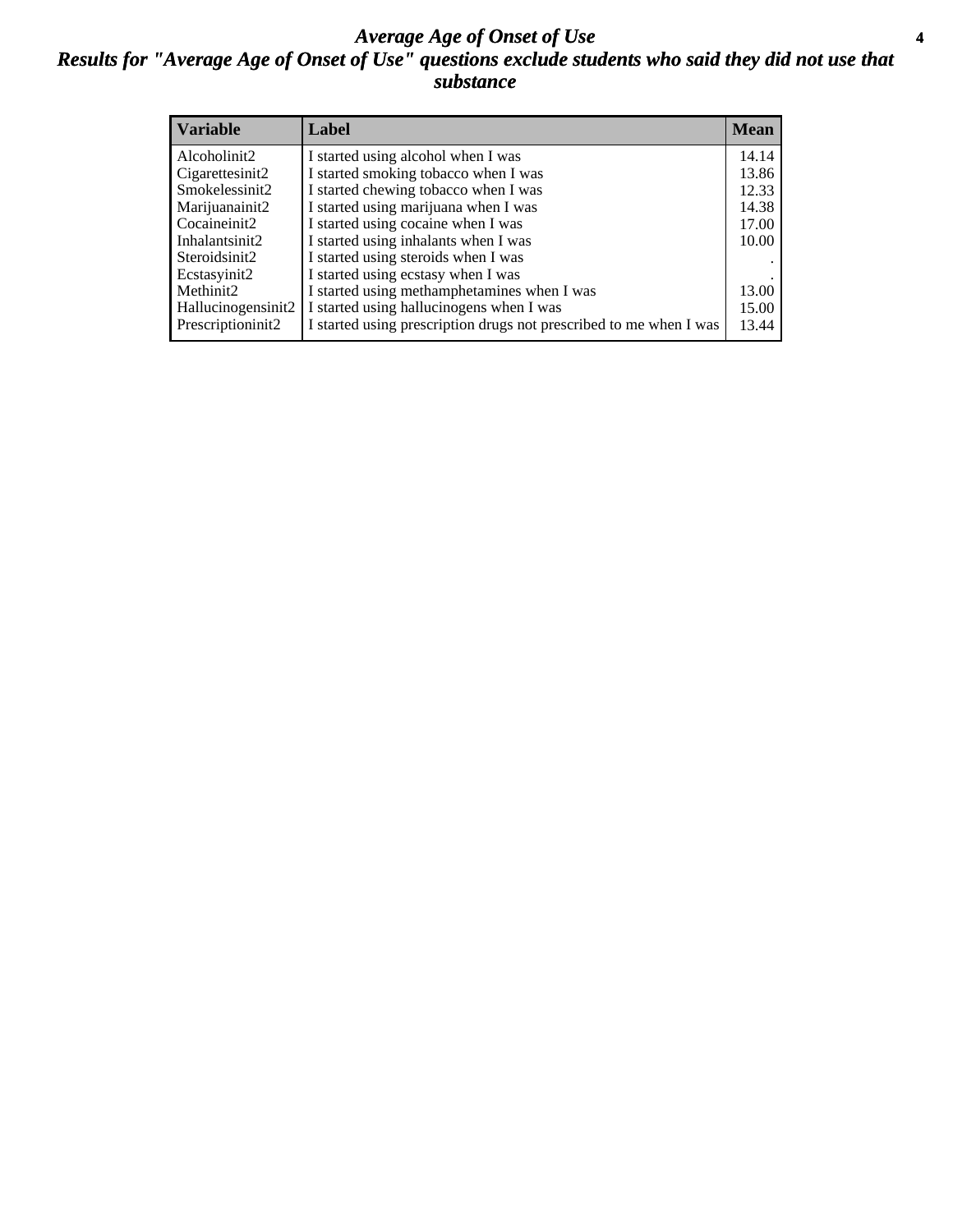### *Perception of Health Risk* **5**

| <b>Frequency</b> | <b>Table of Alcoholharmdich by Grade</b> |              |             |              |  |
|------------------|------------------------------------------|--------------|-------------|--------------|--|
| <b>Col Pct</b>   | Alcoholharmdich(I<br>think alcohol is    | Grade(Grade) |             |              |  |
|                  | harmful)                                 | 10           | 12          | <b>Total</b> |  |
|                  | Yes                                      | 88<br>79.28  | 62<br>78.48 | 150          |  |
|                  | N <sub>0</sub>                           | 23<br>20.72  | 17<br>21.52 | 40           |  |
|                  | <b>Total</b>                             | 111          | 79          | 190          |  |

| Frequency      | <b>Table of Tobaccoharmdich by Grade</b> |              |             |              |  |
|----------------|------------------------------------------|--------------|-------------|--------------|--|
| <b>Col Pct</b> | Tobaccoharmdich(I<br>think tobacco is    | Grade(Grade) |             |              |  |
|                | harmful)                                 | 10           | 12          | <b>Total</b> |  |
|                | Yes                                      | 103<br>92.79 | 74<br>93.67 | 177          |  |
|                | N <sub>0</sub>                           | 7.21         | 5<br>6.33   | 13           |  |
|                | <b>Total</b>                             | 111          | 79          | 190          |  |

| <b>Frequency</b> | <b>Table of Marijuanaharmdich by Grade</b>                |             |             |              |  |  |
|------------------|-----------------------------------------------------------|-------------|-------------|--------------|--|--|
| <b>Col Pct</b>   | Marijuanaharmdich(I<br>Grade(Grade)<br>think marijuana is |             |             |              |  |  |
|                  | harmful)                                                  | 10          | 12          | <b>Total</b> |  |  |
|                  | Yes                                                       | 88<br>79.28 | 70<br>88.61 | 158          |  |  |
|                  | N <sub>0</sub>                                            | 23<br>20.72 | 9<br>11.39  | 32           |  |  |
|                  | <b>Total</b>                                              | 111         | 79          | 190          |  |  |

| <b>Frequency</b> | <b>Table of Otherdrugharmdich by Grade</b>   |              |             |              |  |  |
|------------------|----------------------------------------------|--------------|-------------|--------------|--|--|
| <b>Col Pct</b>   | Otherdrugharmdich(I<br>think other drugs are | Grade(Grade) |             |              |  |  |
|                  | harmful)                                     | 10           | 12          | <b>Total</b> |  |  |
|                  | <b>Yes</b>                                   | 103<br>92.79 | 76<br>96.20 | 179          |  |  |
|                  | N <sub>0</sub>                               | 8<br>7.21    | 3<br>3.80   | 11           |  |  |
|                  | <b>Total</b>                                 | 111          | 79          | 190          |  |  |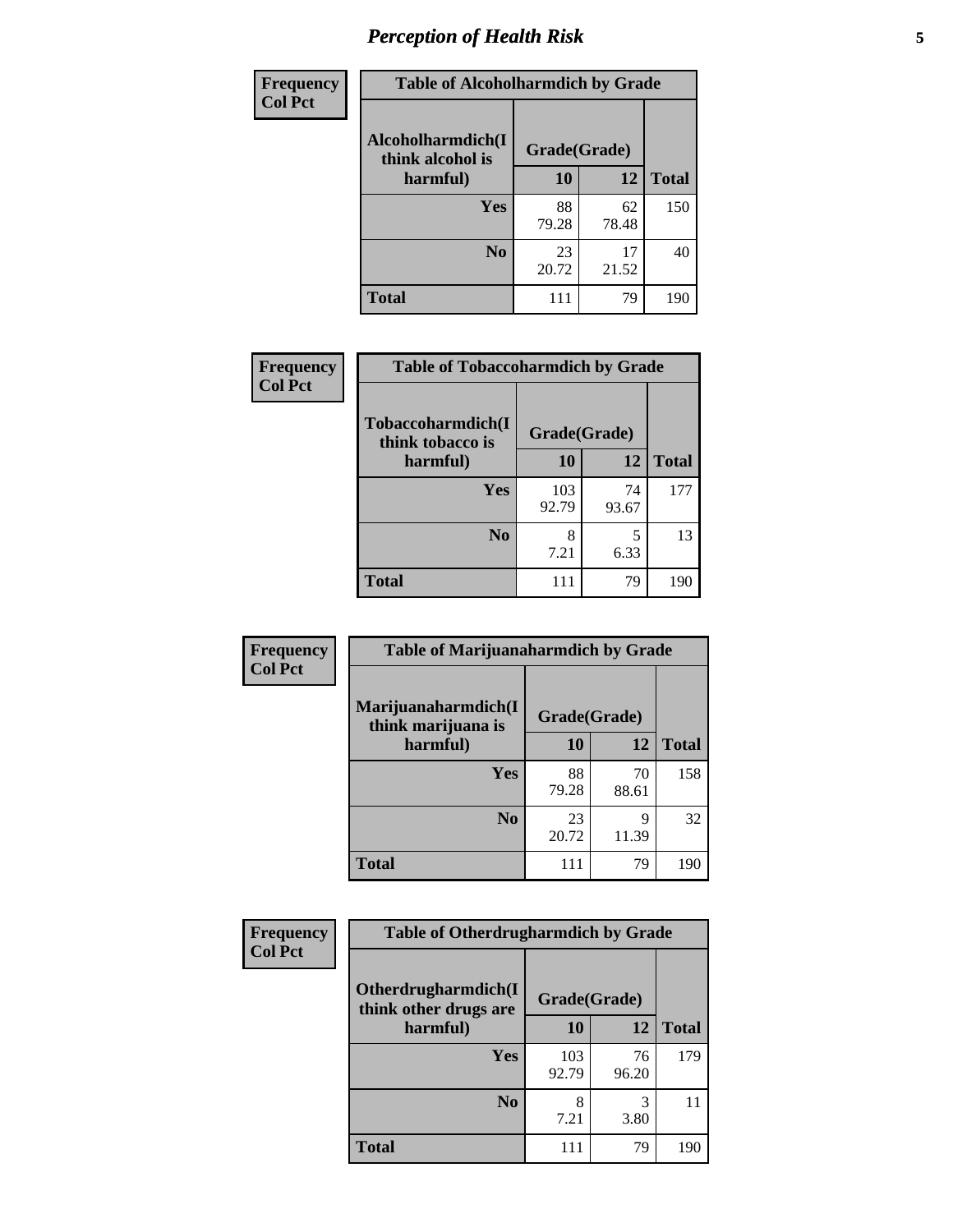### *Social Disapproval* **6**

| Frequency      | <b>Table of Alcoholpeerdich by Grade</b>                    |              |             |              |  |  |  |
|----------------|-------------------------------------------------------------|--------------|-------------|--------------|--|--|--|
| <b>Col Pct</b> | Alcoholpeerdich(My<br>friends would<br>disapprove if I used | Grade(Grade) |             |              |  |  |  |
|                | alcohol)                                                    | 10           | 12          | <b>Total</b> |  |  |  |
|                | <b>Yes</b>                                                  | 57<br>51.35  | 29<br>36.71 | 86           |  |  |  |
|                | N <sub>0</sub>                                              | 54<br>48.65  | 50<br>63.29 | 104          |  |  |  |
|                | <b>Total</b>                                                | 111          | 79          | 190          |  |  |  |

| <b>Frequency</b> |
|------------------|
| <b>Col Pct</b>   |

| <b>Table of Tobaccopeerdich by Grade</b>                                    |             |             |              |  |  |
|-----------------------------------------------------------------------------|-------------|-------------|--------------|--|--|
| Tobaccopeerdich(My<br>friends would<br>Grade(Grade)<br>disapprove if I used |             |             |              |  |  |
| tobacco)                                                                    | 10          | 12          | <b>Total</b> |  |  |
| Yes                                                                         | 68<br>61.26 | 43<br>54.43 | 111          |  |  |
| N <sub>0</sub>                                                              | 43<br>38.74 | 36<br>45.57 | 79           |  |  |
| <b>Total</b>                                                                | 111         | 79          | 190          |  |  |

| Frequency      | <b>Table of Marijuanapeerdich by Grade</b>                    |              |             |              |  |  |
|----------------|---------------------------------------------------------------|--------------|-------------|--------------|--|--|
| <b>Col Pct</b> | Marijuanapeerdich(My<br>friends would<br>disapprove if I used | Grade(Grade) |             |              |  |  |
|                | marijuana)                                                    | 10           | 12          | <b>Total</b> |  |  |
|                | <b>Yes</b>                                                    | 79<br>71.17  | 53<br>67.09 | 132          |  |  |
|                | N <sub>0</sub>                                                | 32<br>28.83  | 26<br>32.91 | 58           |  |  |
|                | <b>Total</b>                                                  | 111          | 79          | 190          |  |  |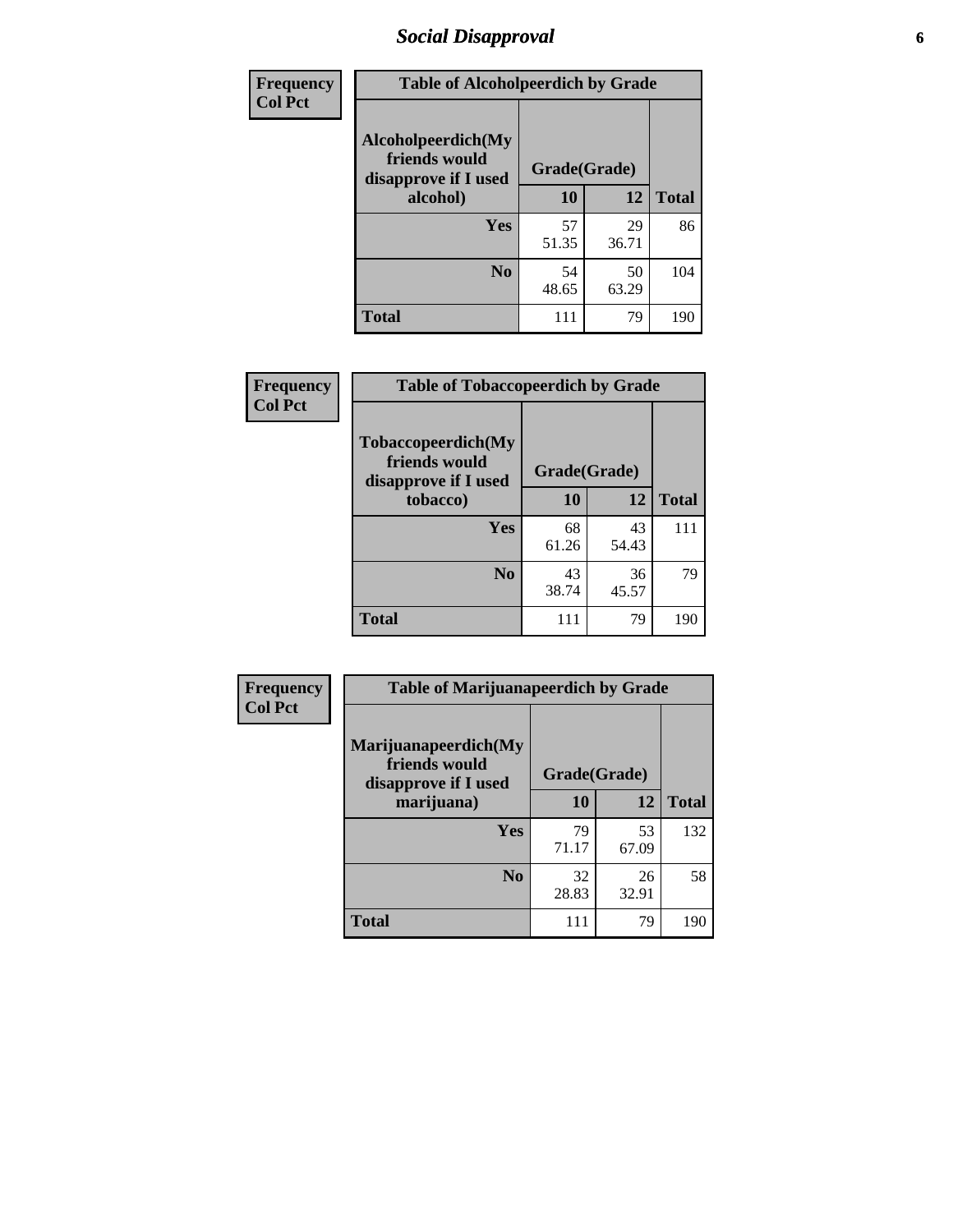### *Social Disapproval* **7**

| Frequency      | <b>Table of Otherdrugpeerdich by Grade</b>                    |              |             |              |  |  |
|----------------|---------------------------------------------------------------|--------------|-------------|--------------|--|--|
| <b>Col Pct</b> | Otherdrugpeerdich(My<br>friends would<br>disapprove if I used | Grade(Grade) |             |              |  |  |
|                | other drugs)                                                  | 10           | 12          | <b>Total</b> |  |  |
|                | <b>Yes</b>                                                    | 90<br>81.08  | 57<br>72.15 | 147          |  |  |
|                | N <sub>0</sub>                                                | 21<br>18.92  | 22<br>27.85 | 43           |  |  |
|                | <b>Total</b>                                                  | 111          | 79          | 190          |  |  |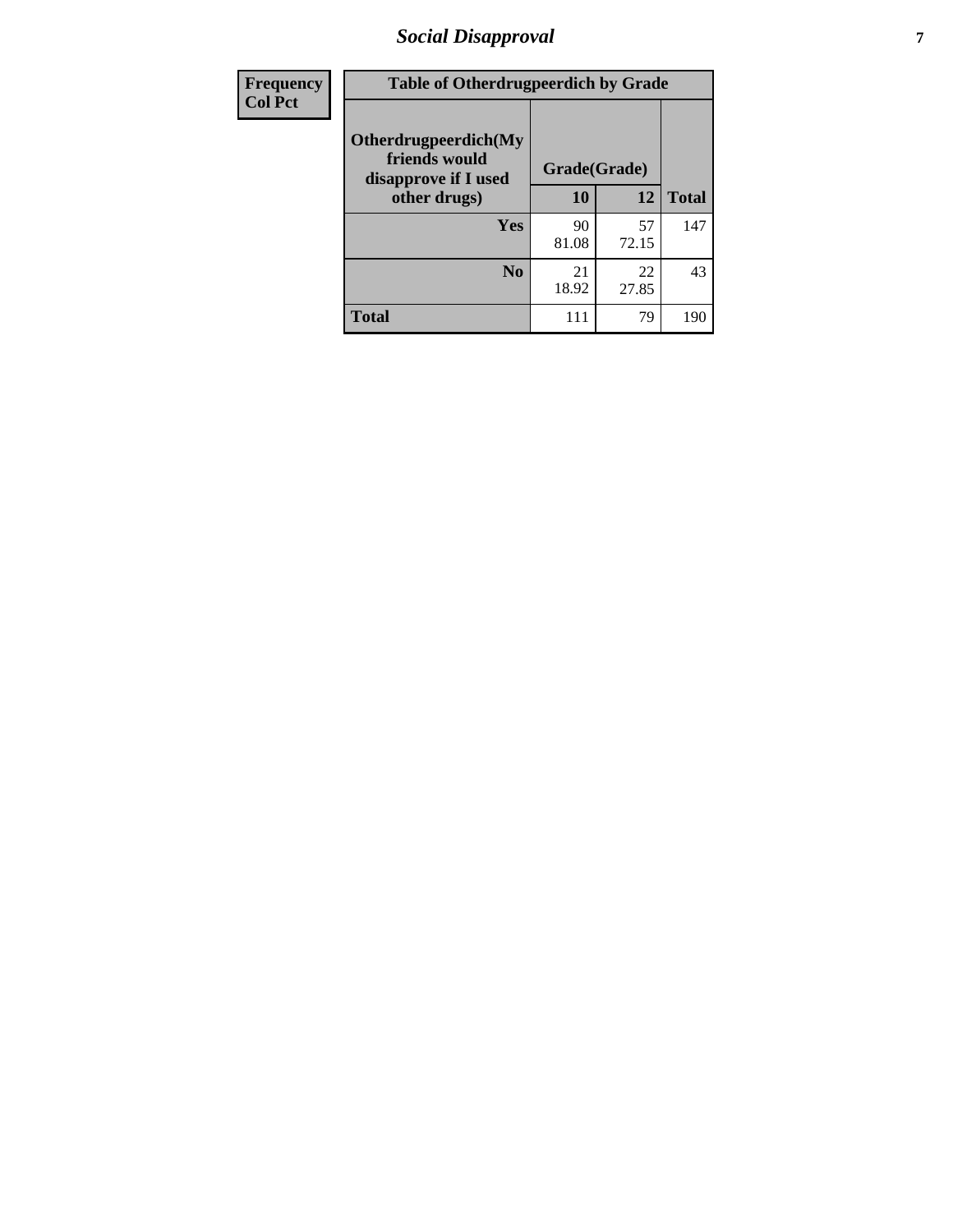#### Title IV, Part A, Schedule A **8** *Goal 2: To help ensure that all schools are safe and disciplined Baseline Data: Year 2008-2009 Student Involvement in Gang Activity*

| Frequency      | <b>Table of Gangself by Grade</b>                                                                 |                    |             |              |  |
|----------------|---------------------------------------------------------------------------------------------------|--------------------|-------------|--------------|--|
| <b>Col Pct</b> | Gangself(I<br>have<br>participated<br>in illegal<br>gang<br>activities in<br>the past 30<br>days) | Grade(Grade)<br>10 | 12          | <b>Total</b> |  |
|                | Yes                                                                                               | 8<br>7.21          | 2<br>2.53   | 10           |  |
|                | N <sub>0</sub>                                                                                    | 103<br>92.79       | 77<br>97.47 | 180          |  |
|                | Total                                                                                             | 111                | 79          | 190          |  |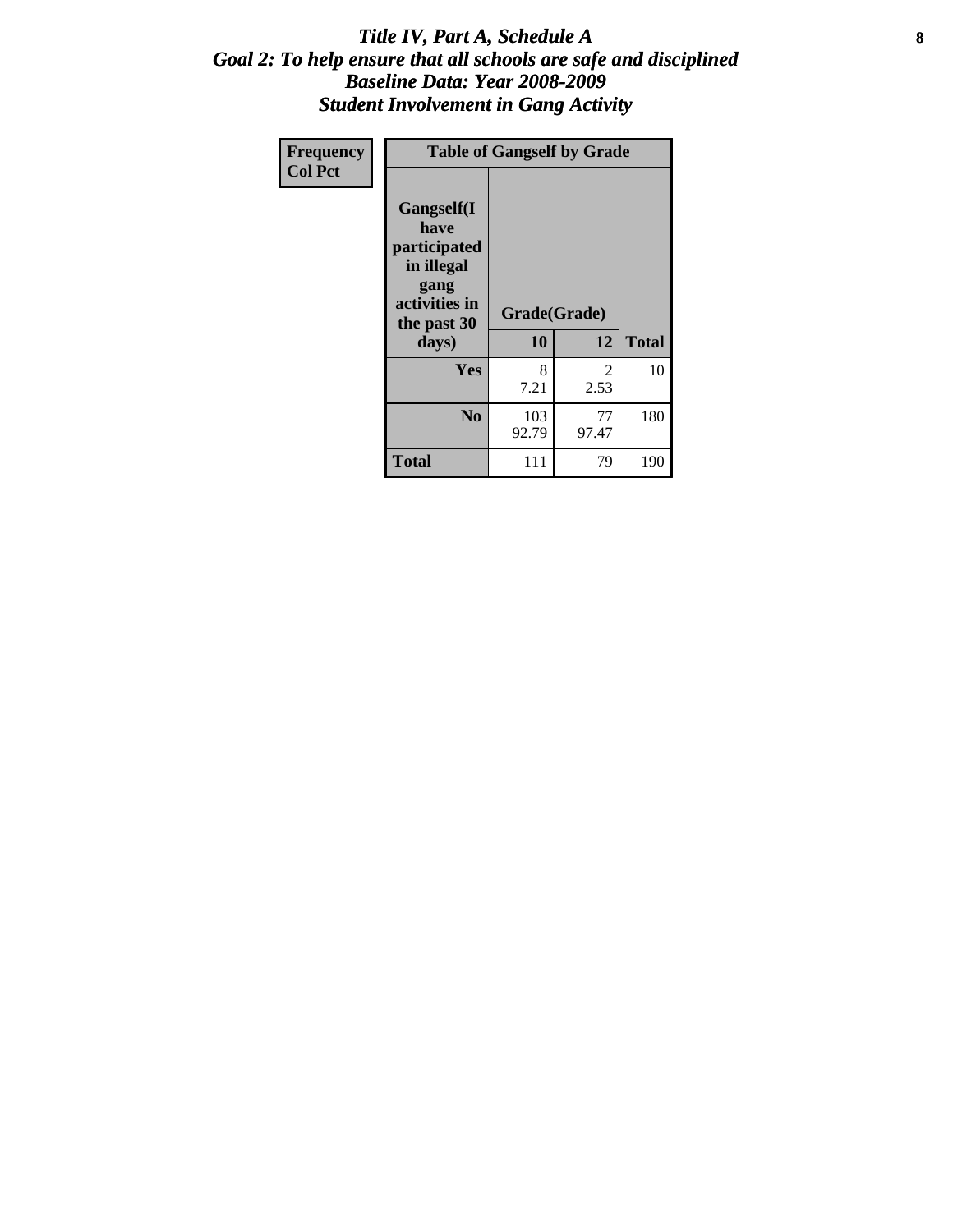### *Student Perception of School Safety* **9**

| <b>Frequency</b><br>Row Pct |
|-----------------------------|
|                             |

| <b>Table of Grade by Safeschool</b> |                                                                                                                          |                                                        |             |             |     |  |
|-------------------------------------|--------------------------------------------------------------------------------------------------------------------------|--------------------------------------------------------|-------------|-------------|-----|--|
|                                     |                                                                                                                          | Safeschool (School is a place at which I feel<br>safe) |             |             |     |  |
| Grade(Grade)                        | Somewhat Somewhat<br><b>Strongly</b><br><b>Strongly</b><br><b>Disagree</b><br>Agree<br>Disagree<br><b>Total</b><br>Agree |                                                        |             |             |     |  |
| 10                                  | 14<br>12.61                                                                                                              | 59<br>53.15                                            | 26<br>23.42 | 12<br>10.81 | 111 |  |
| 12                                  | 5<br>6.33                                                                                                                | 50<br>63.29                                            | 12<br>15.19 | 12<br>15.19 | 79  |  |
| <b>Total</b>                        | 19                                                                                                                       | 109                                                    | 38          | 24          | 190 |  |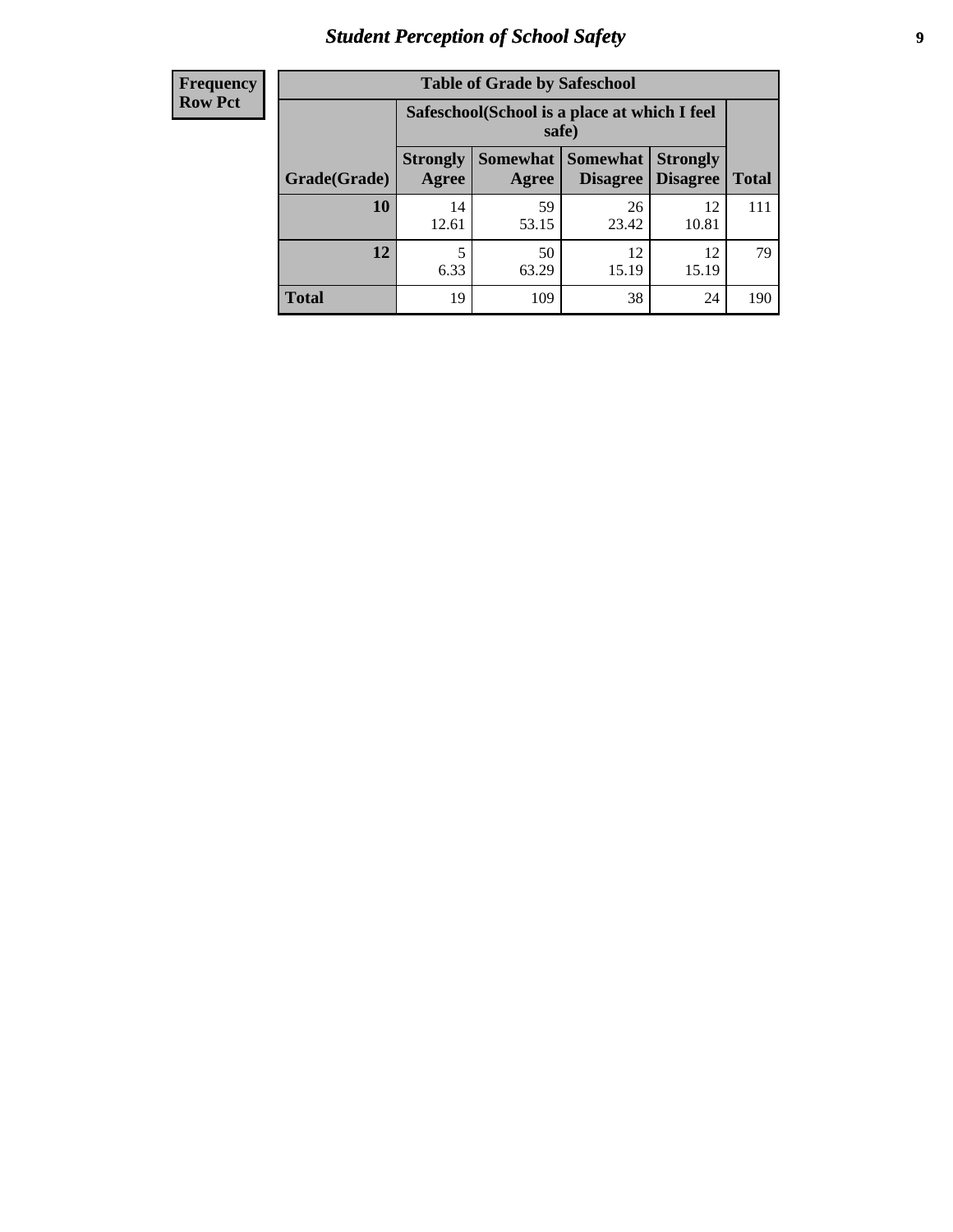### *Students Who Have Been Bullied* **10**

| <b>Frequency</b> | <b>Table of Grade by Bullied</b>                                              |              |                        |                      |                        |                       |                |              |
|------------------|-------------------------------------------------------------------------------|--------------|------------------------|----------------------|------------------------|-----------------------|----------------|--------------|
| <b>Row Pct</b>   | <b>Bullied</b> (I have been bullied by other<br>students in the past 30 days) |              |                        |                      |                        |                       |                |              |
|                  |                                                                               | $\mathbf{0}$ | 1 or<br>2              | 3 <sub>to</sub><br>5 | 10<br>to  <br>19       | <b>20</b><br>to<br>29 | All<br>30      |              |
|                  | Grade(Grade)                                                                  | <b>Days</b>  | days                   | days                 | days                   | days                  | days           | <b>Total</b> |
|                  | 10                                                                            | 100<br>90.09 | 5<br>4.50              | 4<br>3.60            | $\Omega$<br>0.00       | 0.90                  | 0.90           | 111          |
|                  | 12                                                                            | 72<br>91.14  | $\overline{2}$<br>2.53 | $\Omega$<br>0.00     | $\mathfrak{D}$<br>2.53 | $\mathcal{D}$<br>2.53 | 1.27           | 79           |
|                  | <b>Total</b>                                                                  | 172          | 7                      | 4                    | $\overline{2}$         | 3                     | $\overline{2}$ | 190          |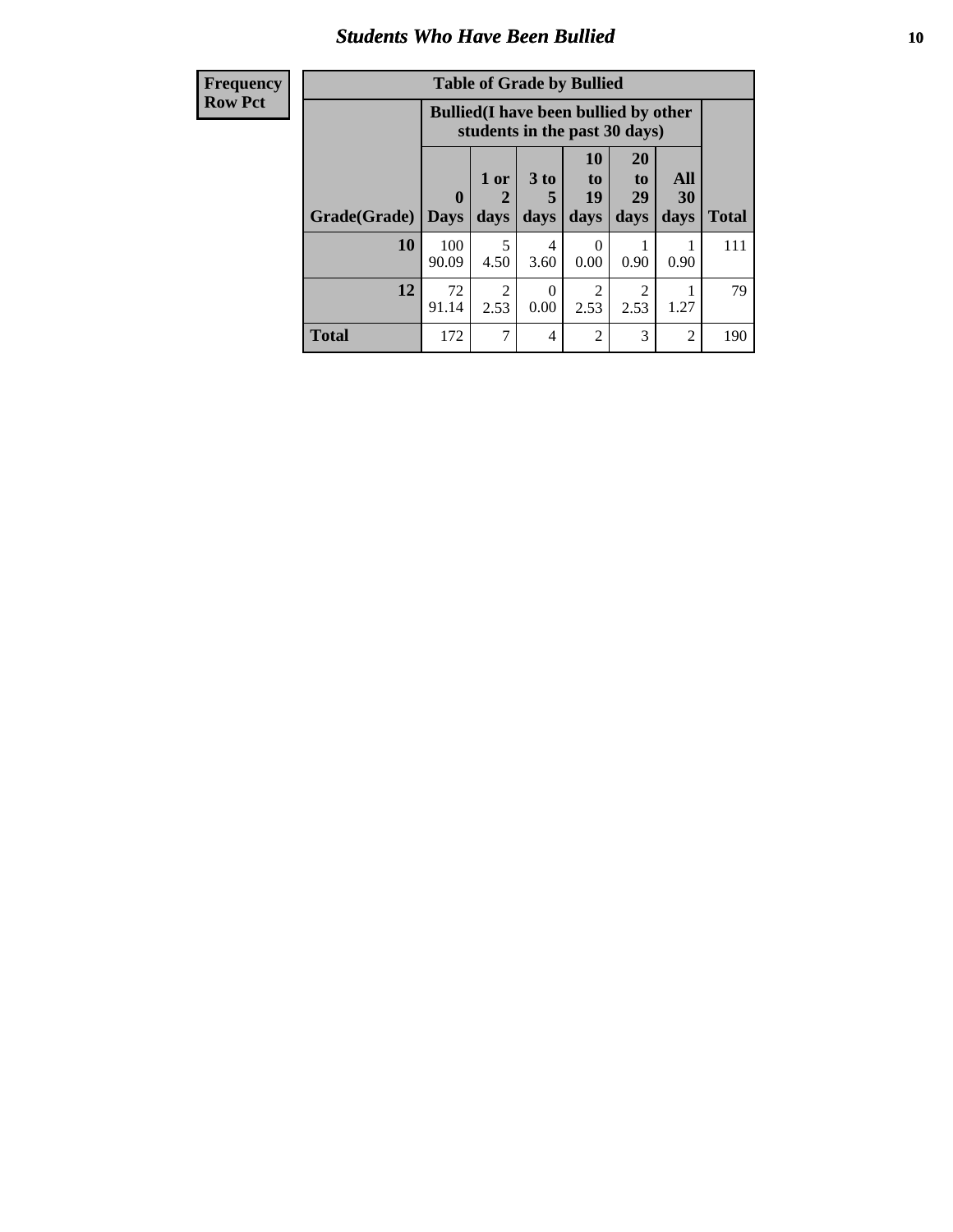#### *School Climate* **11**

| Frequency      | <b>Table of SchoolClimate1 by Grade</b> |                    |             |              |  |  |
|----------------|-----------------------------------------|--------------------|-------------|--------------|--|--|
| <b>Col Pct</b> | SchoolClimate1(I<br>like school)        | Grade(Grade)<br>10 | 12          | <b>Total</b> |  |  |
|                | <b>Strongly Agree</b>                   | 9<br>8.11          | 9<br>11.39  | 18           |  |  |
|                | <b>Somewhat Agree</b>                   | 73<br>65.77        | 49<br>62.03 | 122          |  |  |
|                | <b>Somewhat Disagree</b>                | 17<br>15.32        | 12<br>15.19 | 29           |  |  |
|                | <b>Strongly Disagree</b>                | 12<br>10.81        | 9<br>11.39  | 21           |  |  |
|                | <b>Total</b>                            | 111                | 79          | 190          |  |  |

| <b>Frequency</b> |
|------------------|
| <b>Col Pct</b>   |

| <b>Table of SchoolClimate2 by Grade</b>           |                    |             |              |  |
|---------------------------------------------------|--------------------|-------------|--------------|--|
| SchoolClimate2(I<br>feel successful at<br>school) | Grade(Grade)<br>10 | 12          | <b>Total</b> |  |
| <b>Strongly Agree</b>                             | 19<br>17.12        | 18<br>22.78 | 37           |  |
| <b>Somewhat Agree</b>                             | 65<br>58.56        | 50<br>63.29 | 115          |  |
| <b>Somewhat Disagree</b>                          | 18<br>16.22        | 7<br>8.86   | 25           |  |
| <b>Strongly Disagree</b>                          | 9<br>8.11          | 4<br>5.06   | 13           |  |
| Total                                             | 111                | 79          | 190          |  |

| Frequency      | <b>Table of SchoolClimate3 by Grade</b>                                      |                    |             |              |
|----------------|------------------------------------------------------------------------------|--------------------|-------------|--------------|
| <b>Col Pct</b> | <b>SchoolClimate3(My</b><br>school has high<br>standards for<br>achievement) | Grade(Grade)<br>10 | 12          | <b>Total</b> |
|                | <b>Strongly Agree</b>                                                        | 18                 | 9           | 27           |
|                |                                                                              | 16.22              | 11.39       |              |
|                | <b>Somewhat Agree</b>                                                        | 51<br>45.95        | 31<br>39.24 | 82           |
|                | <b>Somewhat Disagree</b>                                                     | 25<br>22.52        | 19<br>24.05 | 44           |
|                | <b>Strongly Disagree</b>                                                     | 17<br>15.32        | 20<br>25.32 | 37           |
|                | Total                                                                        | 111                | 79          | 190          |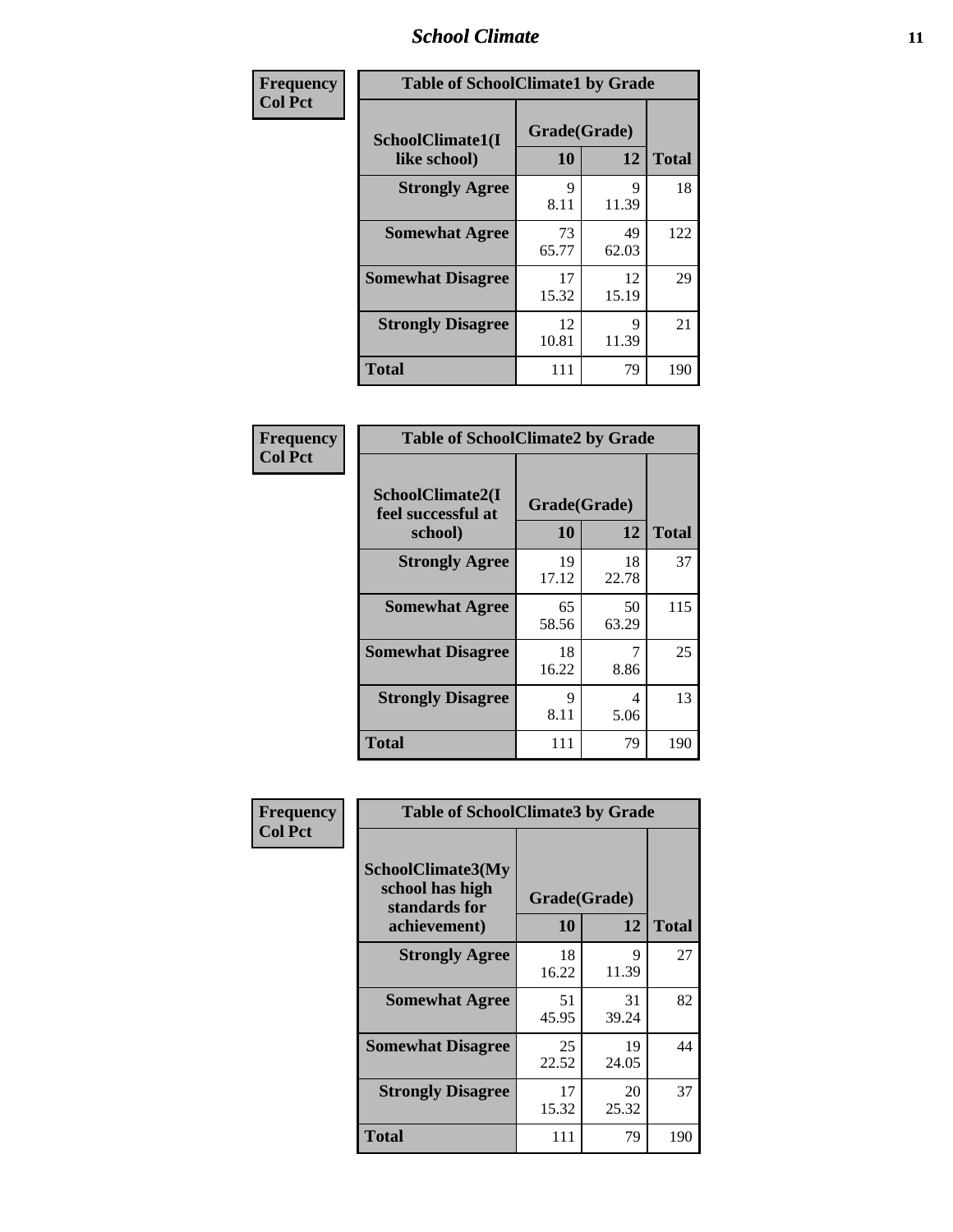#### *School Climate* **12**

| Frequency      | <b>Table of SchoolClimate4 by Grade</b>                              |                    |             |              |
|----------------|----------------------------------------------------------------------|--------------------|-------------|--------------|
| <b>Col Pct</b> | <b>SchoolClimate4(My</b><br>school sets clear<br>rules for behavior) | Grade(Grade)<br>10 | 12          | <b>Total</b> |
|                | <b>Strongly Agree</b>                                                | 31<br>27.93        | 22<br>27.85 | 53           |
|                | <b>Somewhat Agree</b>                                                | 57<br>51.35        | 31<br>39.24 | 88           |
|                | <b>Somewhat Disagree</b>                                             | 16<br>14.41        | 19<br>24.05 | 35           |
|                | <b>Strongly Disagree</b>                                             | 7<br>6.31          | 8.86        | 14           |
|                | <b>Total</b>                                                         | 111                | 79          | 190          |

| <b>Table of SchoolClimate5 by Grade</b>                   |              |             |              |
|-----------------------------------------------------------|--------------|-------------|--------------|
| SchoolClimate5(I<br>know what to do in<br>an emergency at | Grade(Grade) |             |              |
| school)                                                   | 10           | 12          | <b>Total</b> |
| <b>Strongly Agree</b>                                     | 59<br>53.15  | 33<br>41.77 | 92           |
| <b>Somewhat Agree</b>                                     | 40<br>36.04  | 29<br>36.71 | 69           |
| <b>Somewhat Disagree</b>                                  | 6<br>5.41    | 9<br>11.39  | 15           |
| <b>Strongly Disagree</b>                                  | 6<br>5.41    | 8<br>10.13  | 14           |
| <b>Total</b>                                              | 111          | 79          | 190          |

| Frequency      | <b>Table of SchoolClimate6 by Grade</b>                  |                    |             |              |
|----------------|----------------------------------------------------------|--------------------|-------------|--------------|
| <b>Col Pct</b> | <b>SchoolClimate6(Teachers</b><br>treat me with respect) | Grade(Grade)<br>10 | 12          | <b>Total</b> |
|                | <b>Strongly Agree</b>                                    | 32<br>28.83        | 20<br>25.32 | 52           |
|                | <b>Somewhat Agree</b>                                    | 51<br>45.95        | 36<br>45.57 | 87           |
|                | <b>Somewhat Disagree</b>                                 | 19<br>17.12        | 16<br>20.25 | 35           |
|                | <b>Strongly Disagree</b>                                 | 9<br>8.11          | 8.86        | 16           |
|                | <b>Total</b>                                             | 111                | 79          | 190          |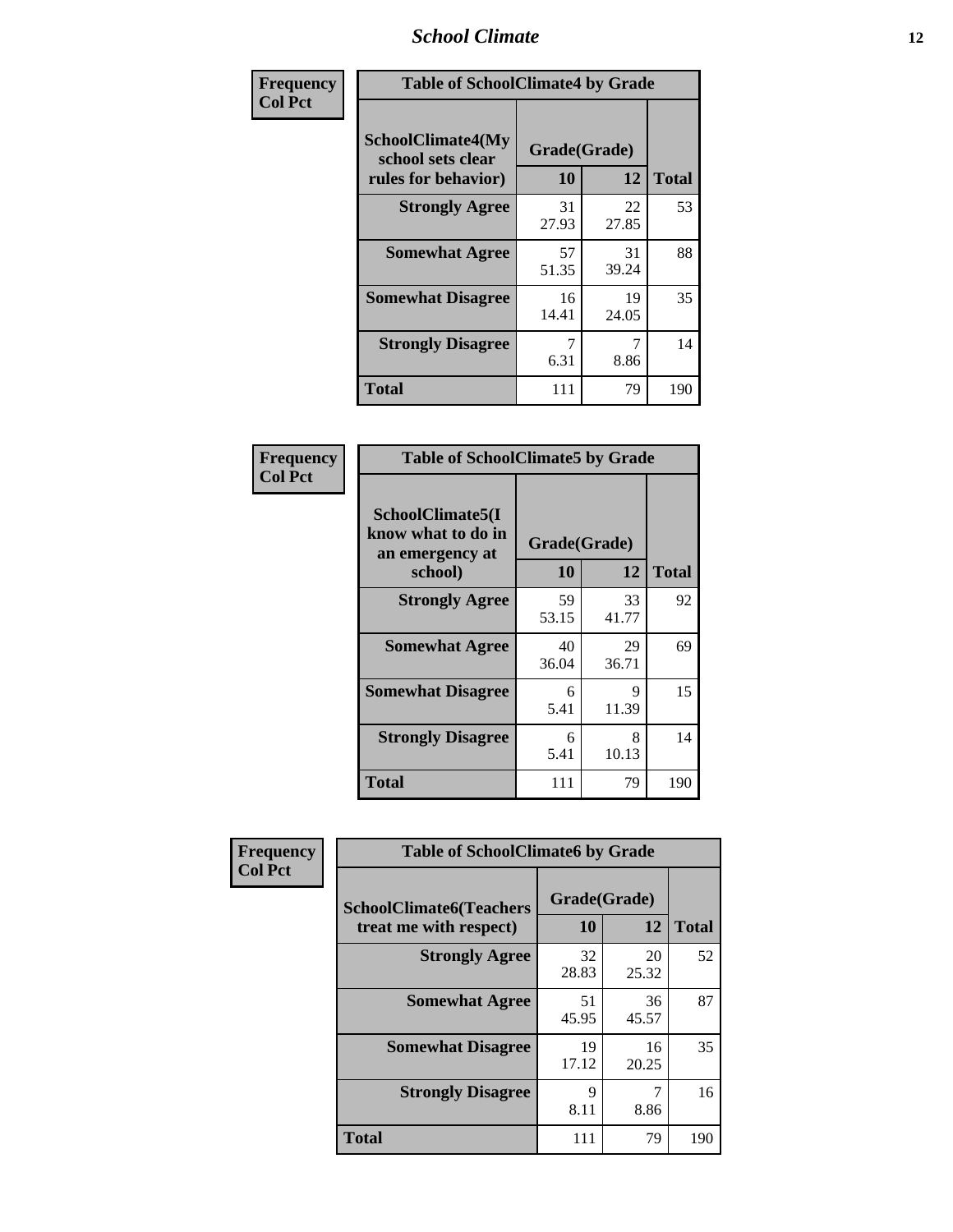#### *School Climate* **13**

| Frequency      | <b>Table of SchoolClimate7 by Grade</b>                                       |                           |             |              |
|----------------|-------------------------------------------------------------------------------|---------------------------|-------------|--------------|
| <b>Col Pct</b> | <b>SchoolClimate7(Behaviors</b><br>in my class allow the<br>teacher to teach) | Grade(Grade)<br><b>10</b> | 12          | <b>Total</b> |
|                | <b>Strongly Agree</b>                                                         | 17<br>15.32               | 9<br>11.39  | 26           |
|                | <b>Somewhat Agree</b>                                                         | 58<br>52.25               | 44<br>55.70 | 102          |
|                | <b>Somewhat Disagree</b>                                                      | 25<br>22.52               | 23<br>29.11 | 48           |
|                | <b>Strongly Disagree</b>                                                      | 11<br>9.91                | 3<br>3.80   | 14           |
|                | <b>Total</b>                                                                  | 111                       | 79          | 190          |

| Frequency      | <b>Table of SchoolClimate8 by Grade</b>                                 |              |             |              |
|----------------|-------------------------------------------------------------------------|--------------|-------------|--------------|
| <b>Col Pct</b> | <b>SchoolClimate8(Students</b><br>are frequently<br>recognized for good | Grade(Grade) |             |              |
|                | behavior)                                                               | 10           | 12          | <b>Total</b> |
|                | <b>Strongly Agree</b>                                                   | 24<br>21.62  | 8<br>10.13  | 32           |
|                | <b>Somewhat Agree</b>                                                   | 44<br>39.64  | 43<br>54.43 | 87           |
|                | <b>Somewhat Disagree</b>                                                | 29<br>26.13  | 16<br>20.25 | 45           |
|                | <b>Strongly Disagree</b>                                                | 14<br>12.61  | 12<br>15.19 | 26           |
|                | <b>Total</b>                                                            | 111          | 79          | 190          |

| Frequency<br><b>Col Pct</b> | <b>Table of SchoolClimate9 by Grade</b>                                           |                    |                      |              |
|-----------------------------|-----------------------------------------------------------------------------------|--------------------|----------------------|--------------|
|                             | SchoolClimate9(School<br>counselor would be<br>helpful if I needed<br>assistance) | Grade(Grade)<br>10 | 12                   | <b>Total</b> |
|                             | <b>Strongly Agree</b>                                                             | 42<br>37.84        | 32<br>40.51          | 74           |
|                             | <b>Somewhat Agree</b>                                                             | 46<br>41.44        | 32<br>40.51          | 78           |
|                             | <b>Somewhat Disagree</b>                                                          | 16<br>14.41        | $\mathbf Q$<br>11.39 | 25           |
|                             | <b>Strongly Disagree</b>                                                          | 6.31               | 6<br>7.59            | 13           |
|                             | <b>Total</b>                                                                      | 111                | 79                   | 190          |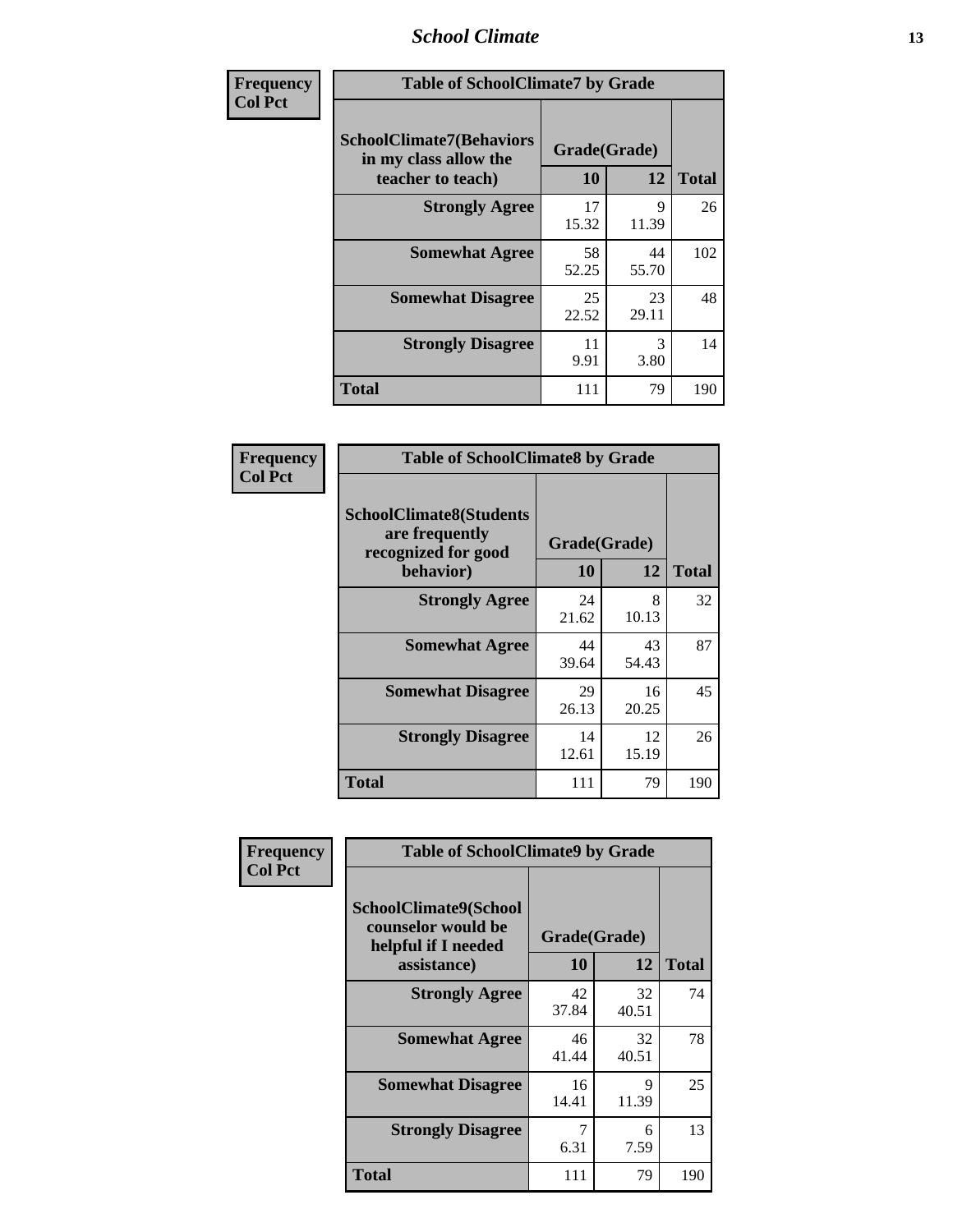### *Reasons for Dropping Out* **14**

| Frequency      | <b>Table of Dropoutreason by Grade</b>                                   |             |                    |              |
|----------------|--------------------------------------------------------------------------|-------------|--------------------|--------------|
| <b>Col Pct</b> | Dropoutreason(If<br>I dropped out the<br>reason would<br>most likely be) | 10          | Grade(Grade)<br>12 | <b>Total</b> |
|                | Won't Drop out                                                           | 55<br>49.55 | 46<br>58.23        | 101          |
|                | <b>Bored</b>                                                             | 20<br>18.02 | 11<br>13.92        | 31           |
|                | <b>Family Reasons</b>                                                    | 7<br>6.31   | 8<br>10.13         | 15           |
|                | <b>Being Bullied</b>                                                     | 6<br>5.41   | 3<br>3.80          | 9            |
|                | <b>Other</b>                                                             | 23<br>20.72 | 11<br>13.92        | 34           |
|                | <b>Total</b>                                                             | 111         | 79                 | 190          |

| Frequency      | <b>Table of Dropout by Grade</b>                                       |                    |             |              |  |
|----------------|------------------------------------------------------------------------|--------------------|-------------|--------------|--|
| <b>Col Pct</b> | Dropout(I<br>have<br>thought<br>about<br>dropping<br>out of<br>school) | Grade(Grade)<br>10 | 12          | <b>Total</b> |  |
|                |                                                                        |                    |             |              |  |
|                | Yes                                                                    | 42<br>37.84        | 24<br>30.38 | 66           |  |
|                | N <sub>0</sub>                                                         | 69<br>62.16        | 55<br>69.62 | 124          |  |
|                | <b>Total</b>                                                           | 111                | 79          | 190          |  |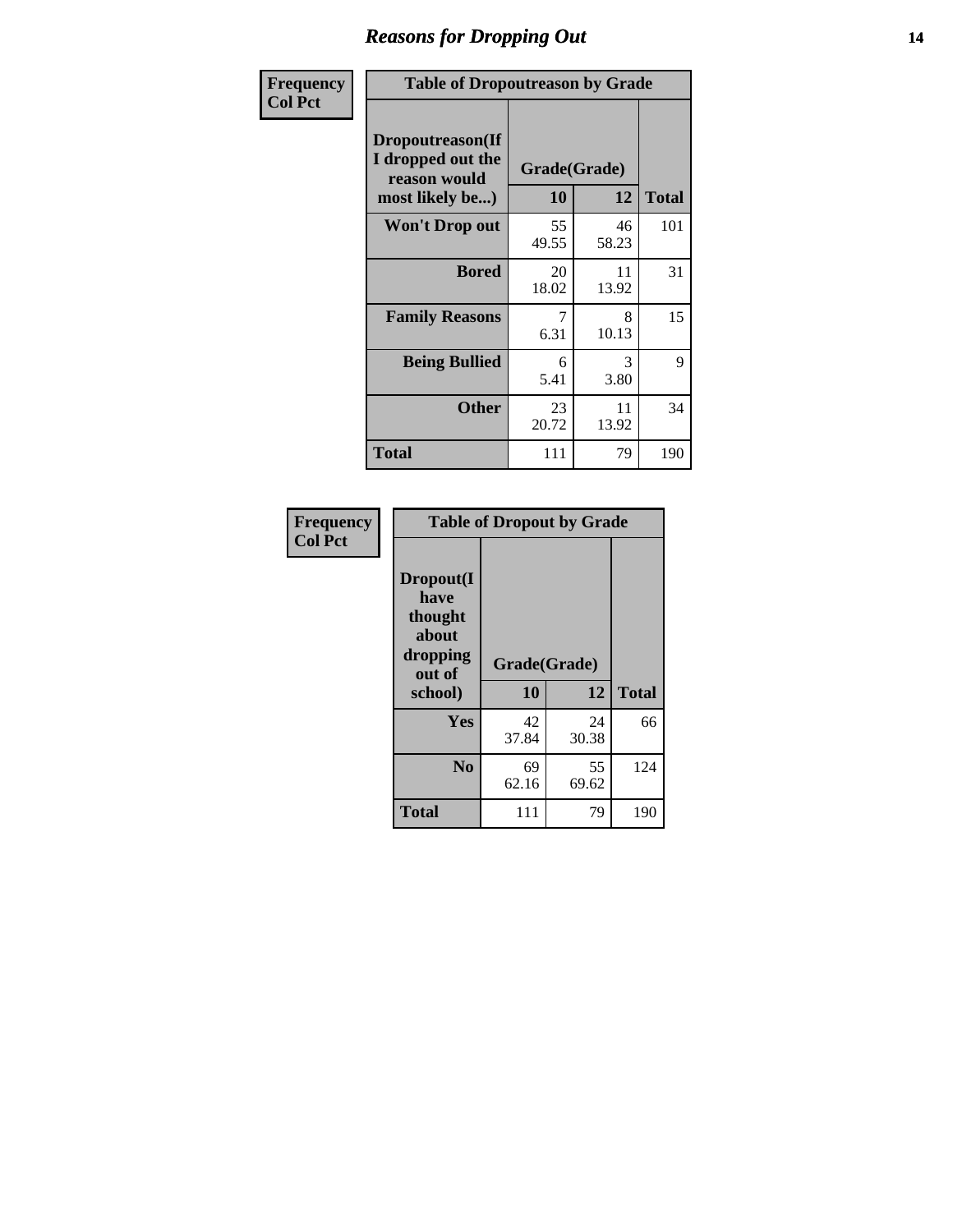*School Safety* **15**

| Frequency      |                                                                                                   | <b>Table of Gangself by Grade</b> |                       |              |  |
|----------------|---------------------------------------------------------------------------------------------------|-----------------------------------|-----------------------|--------------|--|
| <b>Col Pct</b> | Gangself(I<br>have<br>participated<br>in illegal<br>gang<br>activities in<br>the past 30<br>days) | Grade(Grade)<br>10                | 12                    | <b>Total</b> |  |
|                | Yes                                                                                               | 8<br>7.21                         | $\mathcal{L}$<br>2.53 | 10           |  |
|                | N <sub>0</sub>                                                                                    | 103<br>92.79                      | 77<br>97.47           | 180          |  |
|                | Total                                                                                             | 111                               | 79                    | 190          |  |

| Frequency<br><b>Col Pct</b> | <b>Table of Gangpeers by Grade</b>                                                                                             |                    |             |              |
|-----------------------------|--------------------------------------------------------------------------------------------------------------------------------|--------------------|-------------|--------------|
|                             | <b>Gangpeers</b> (I<br>have friends<br>who have<br>participated<br>in illegal<br>gang<br>activities in<br>the past 30<br>days) | Grade(Grade)<br>10 | 12          | <b>Total</b> |
|                             | <b>Yes</b>                                                                                                                     | 25<br>22.52        | 14<br>17.72 | 39           |
|                             | N <sub>0</sub>                                                                                                                 | 86<br>77.48        | 65<br>82.28 | 151          |
|                             | <b>Total</b>                                                                                                                   | 111                | 79          | 190          |

| Frequency      | <b>Table of Pickedon by Grade</b>                                  |              |             |              |
|----------------|--------------------------------------------------------------------|--------------|-------------|--------------|
| <b>Col Pct</b> | <b>Pickedon(I have</b><br>been picked on or<br>teased at school in | Grade(Grade) |             |              |
|                | the past 30 days)                                                  | 10           | 12          | <b>Total</b> |
|                | <b>Strongly Agree</b>                                              | 15<br>13.51  | 8<br>10.13  | 23           |
|                | <b>Somewhat Agree</b>                                              | 20<br>18.02  | 15<br>18.99 | 35           |
|                | <b>Somewhat Disagree</b>                                           | 20<br>18.02  | 14<br>17.72 | 34           |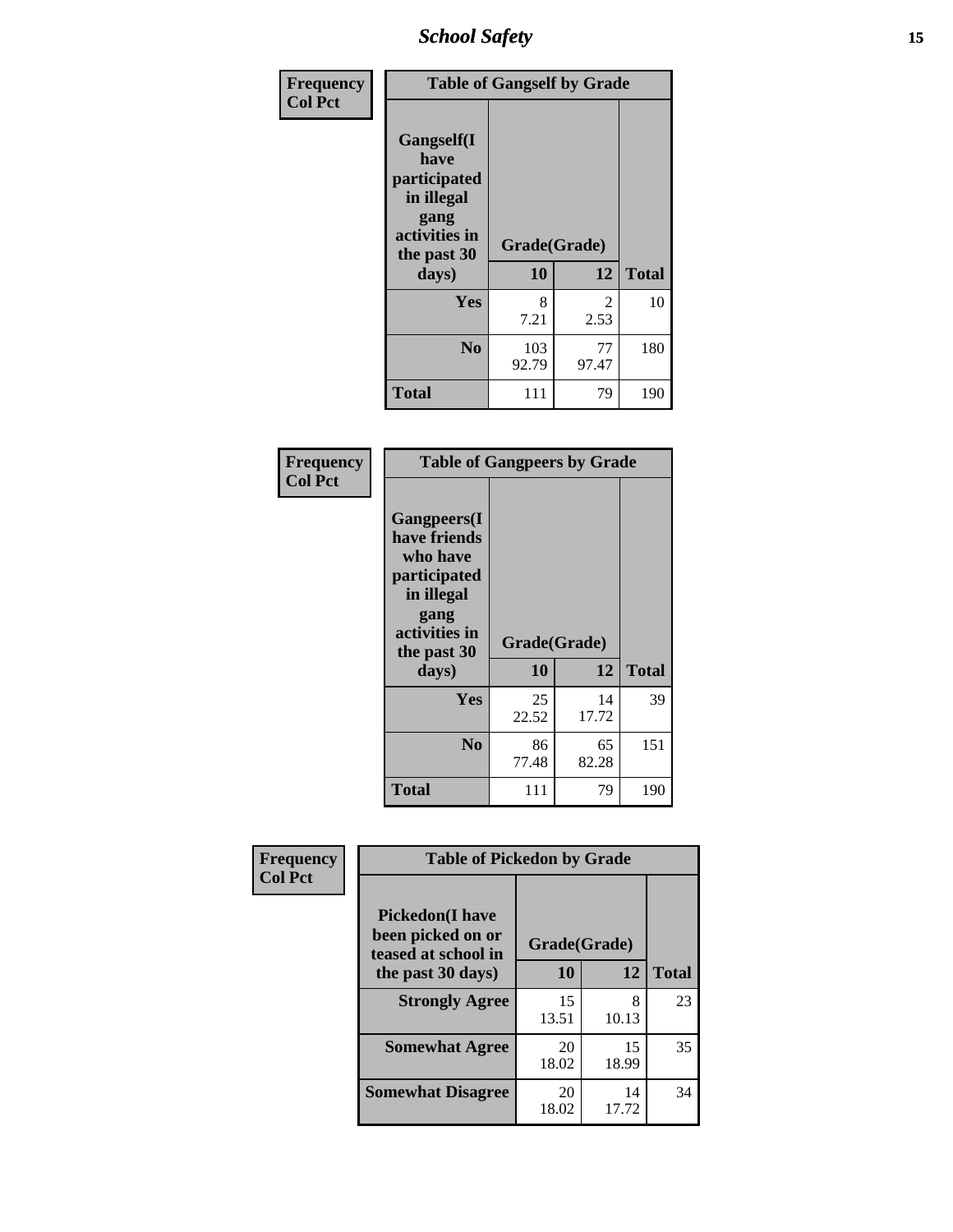*School Safety* **16**

| <b>Frequency</b> | <b>Table of Pickedon by Grade</b>                                                        |                    |             |              |
|------------------|------------------------------------------------------------------------------------------|--------------------|-------------|--------------|
| <b>Col Pct</b>   | <b>Pickedon</b> (I have<br>been picked on or<br>teased at school in<br>the past 30 days) | Grade(Grade)<br>10 | 12          | <b>Total</b> |
|                  | <b>Strongly Disagree</b>                                                                 | 56<br>50.45        | 42<br>53.16 | 98           |
|                  | Total                                                                                    | 111                | 79          | 190          |

| Frequency      | <b>Table of Safeschool by Grade</b>                      |                    |              |     |
|----------------|----------------------------------------------------------|--------------------|--------------|-----|
| <b>Col Pct</b> | Safeschool(School<br>is a place at which I<br>feel safe) | Grade(Grade)<br>10 | <b>Total</b> |     |
|                | <b>Strongly Agree</b>                                    | 14<br>12.61        | 5<br>6.33    | 19  |
|                | <b>Somewhat Agree</b>                                    | 59<br>53.15        | 50<br>63.29  | 109 |
|                | <b>Somewhat Disagree</b>                                 | 26<br>23.42        | 12<br>15.19  | 38  |
|                | <b>Strongly Disagree</b>                                 | 12<br>10.81        | 12<br>15.19  | 24  |
|                | <b>Total</b>                                             | 111                | 79           | 190 |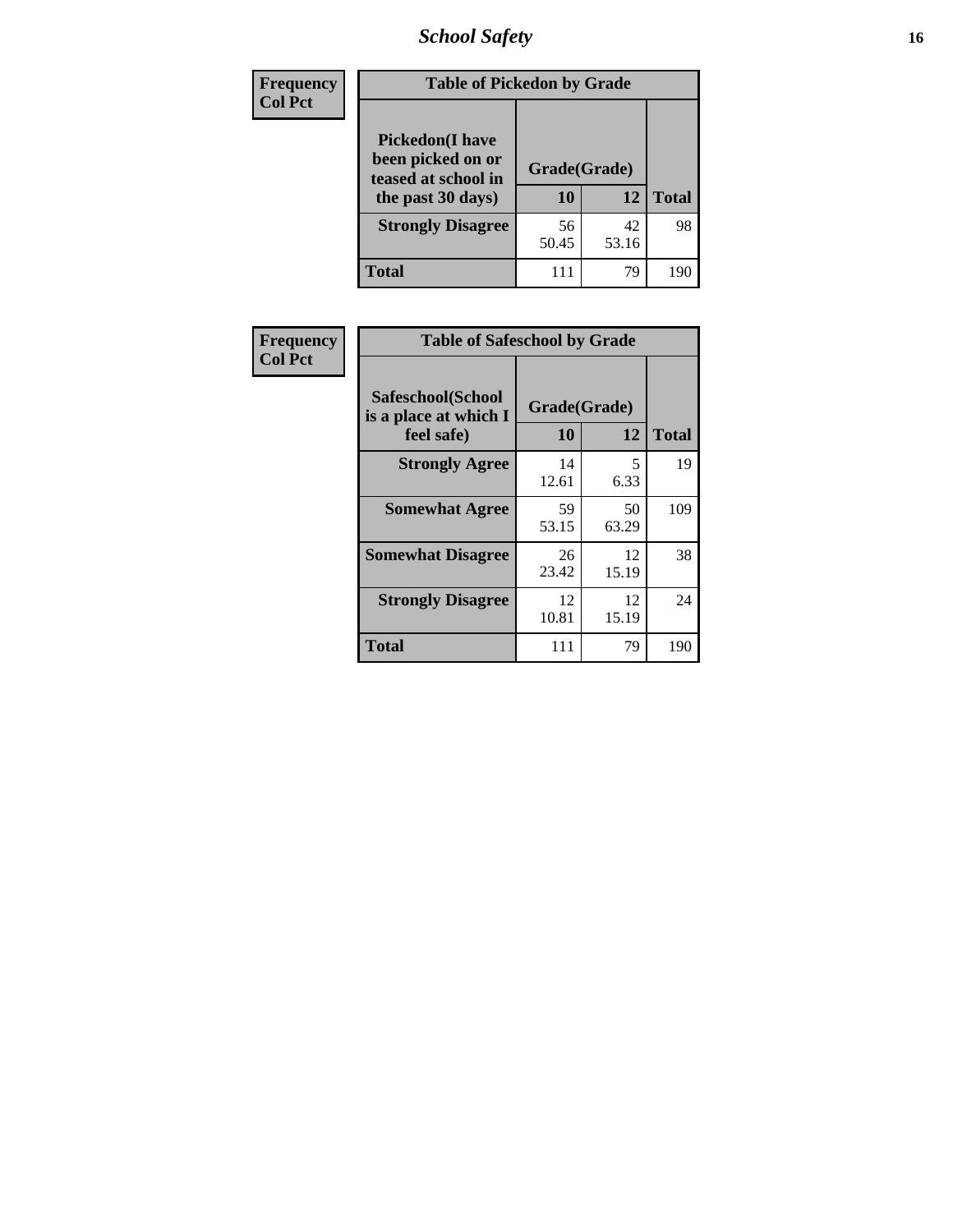*School Safety* **17**

| <b>Frequency</b> |              |              | <b>Table of Grade by Bullied</b>                                              |                      |                        |                       |                  |              |  |
|------------------|--------------|--------------|-------------------------------------------------------------------------------|----------------------|------------------------|-----------------------|------------------|--------------|--|
| <b>Row Pct</b>   |              |              | <b>Bullied</b> (I have been bullied by other<br>students in the past 30 days) |                      |                        |                       |                  |              |  |
|                  |              | $\mathbf 0$  | 1 or                                                                          | 3 <sub>to</sub><br>5 | 10<br>to<br>19         | <b>20</b><br>to<br>29 | All<br><b>30</b> |              |  |
|                  | Grade(Grade) | $\vert$ Days | days                                                                          | days                 | days                   | days                  | days             | <b>Total</b> |  |
|                  | 10           | 100<br>90.09 | 5<br>4.50                                                                     | 4<br>3.60            | $\Omega$<br>0.00       | 0.90                  | 0.90             | 111          |  |
|                  | 12           | 72<br>91.14  | $\overline{c}$<br>2.53                                                        | $\Omega$<br>0.00     | $\mathfrak{D}$<br>2.53 | 2<br>2.53             | 1.27             | 79           |  |
|                  | <b>Total</b> | 172          | 7                                                                             | 4                    | $\overline{2}$         | 3                     | $\overline{2}$   | 190          |  |

| <b>Frequency</b> |              | <b>Table of Grade by Bulliedothers</b> |                                                                |                        |                        |                               |                   |              |  |  |
|------------------|--------------|----------------------------------------|----------------------------------------------------------------|------------------------|------------------------|-------------------------------|-------------------|--------------|--|--|
| <b>Row Pct</b>   |              |                                        | <b>Bulliedothers</b> (I bullied others in the<br>past 30 days) |                        |                        |                               |                   |              |  |  |
|                  | Grade(Grade) | $\mathbf{0}$<br><b>Days</b>            | 1 or<br>days                                                   | 3 to<br>5<br>days      | 10<br>to<br>19<br>days | <b>20</b><br>to<br>29<br>days | All<br>30<br>days | <b>Total</b> |  |  |
|                  | 10           | 103<br>92.79                           | $\overline{2}$<br>1.80                                         | $\overline{2}$<br>1.80 | 2<br>1.80              | 0.90                          | 0.90              | 111          |  |  |
|                  | 12           | 73<br>92.41                            | 1.27                                                           | 0<br>0.00              | 1.27                   | 3<br>3.80                     | 1.27              | 79           |  |  |
|                  | <b>Total</b> | 176                                    | 3                                                              | $\overline{c}$         | 3                      | $\overline{4}$                | $\overline{2}$    | 190          |  |  |

| <b>Frequency</b> |              | <b>Table of Grade by Weaponschool</b>                     |                   |                               |                        |                          |              |
|------------------|--------------|-----------------------------------------------------------|-------------------|-------------------------------|------------------------|--------------------------|--------------|
| <b>Row Pct</b>   |              | Weaponschool (I brought a<br>weapon to school in the past |                   |                               |                        |                          |              |
|                  | Grade(Grade) | $\bf{0}$<br><b>Days</b>                                   | 1 or<br>2<br>days | <b>10</b><br>to<br>19<br>days | 20<br>to<br>29<br>days | All<br><b>30</b><br>days | <b>Total</b> |
|                  | 10           | 107<br>96.40                                              | 0.90              | 0.90                          | 0.90                   | 0.90                     | 111          |
|                  | 12           | 76<br>96.20                                               | 0<br>0.00         | 1.27                          | 1.27                   | 1.27                     | 79           |
|                  | <b>Total</b> | 183                                                       | 1                 | $\overline{2}$                | $\mathfrak{D}$         | $\mathfrak{D}$           | 190          |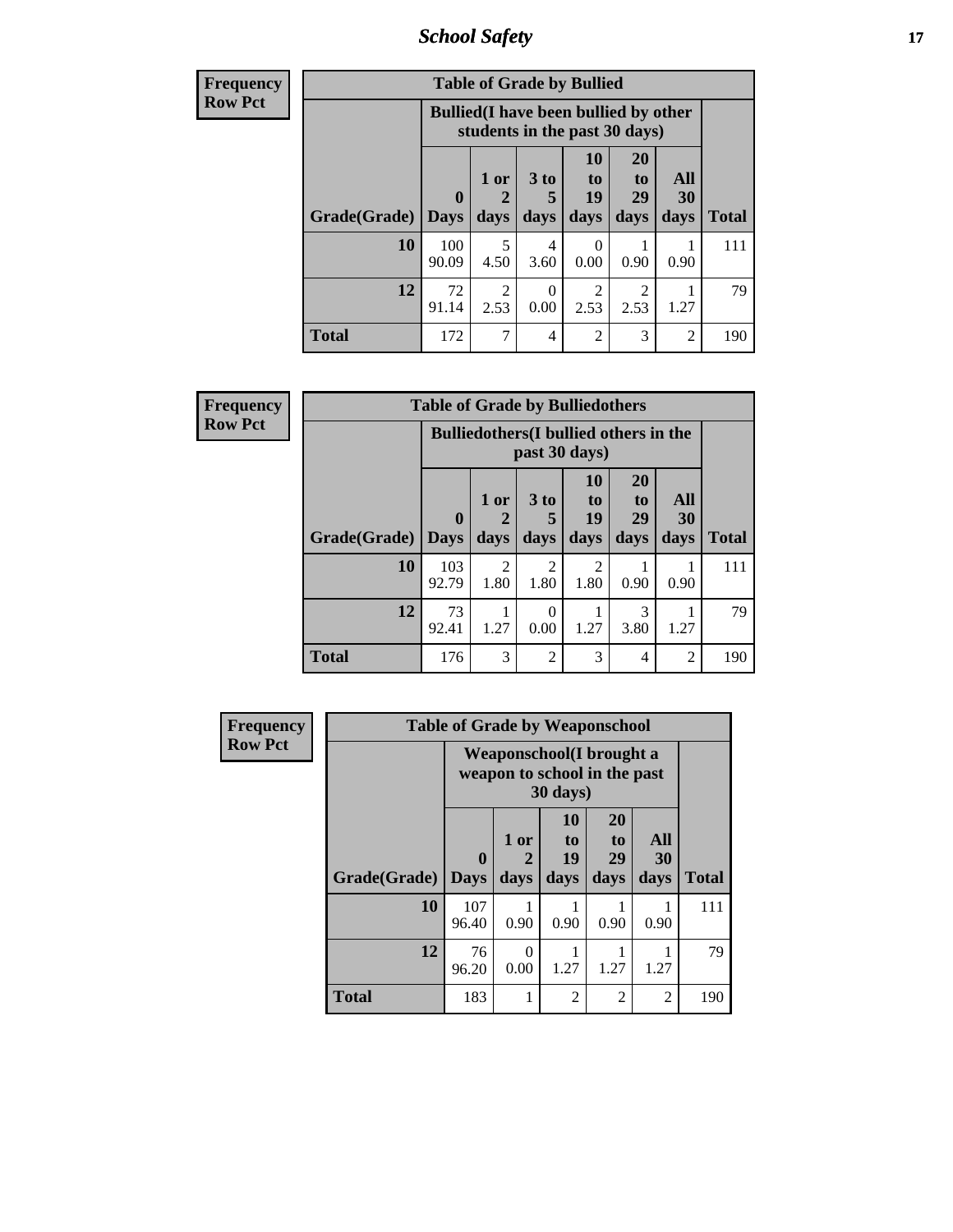*School Safety* **18**

| <b>Frequency</b> |              |              |                        |                      |                  | <b>Table of Grade by Absentunsafe</b>                                           |                       |           |              |
|------------------|--------------|--------------|------------------------|----------------------|------------------|---------------------------------------------------------------------------------|-----------------------|-----------|--------------|
| <b>Row Pct</b>   |              |              |                        |                      |                  | Absentunsafe(I have missed school<br>because I felt unsafe in the past 30 days) |                       |           |              |
|                  |              | $\mathbf{0}$ | 1 or<br>2              | 3 <sub>to</sub><br>5 | 6 to<br>g        | 10<br>to<br>19                                                                  | <b>20</b><br>to<br>29 | All<br>30 |              |
|                  | Grade(Grade) | <b>Days</b>  | days                   | days                 | days             | days                                                                            | days                  | days      | <b>Total</b> |
|                  | <b>10</b>    | 104<br>93.69 | $\mathfrak{D}$<br>1.80 | 3<br>2.70            | $\Omega$<br>0.00 | 0.90                                                                            | 0.90                  | 0<br>0.00 | 111          |
|                  | 12           | 73<br>92.41  | 1<br>1.27              | $\Omega$<br>0.00     | 1.27             | 1.27                                                                            | 2<br>2.53             | 1.27      | 79           |
|                  | <b>Total</b> | 177          | 3                      | 3                    |                  | $\mathfrak{D}$                                                                  | 3                     |           | 190          |
|                  |              |              |                        |                      |                  |                                                                                 |                       |           |              |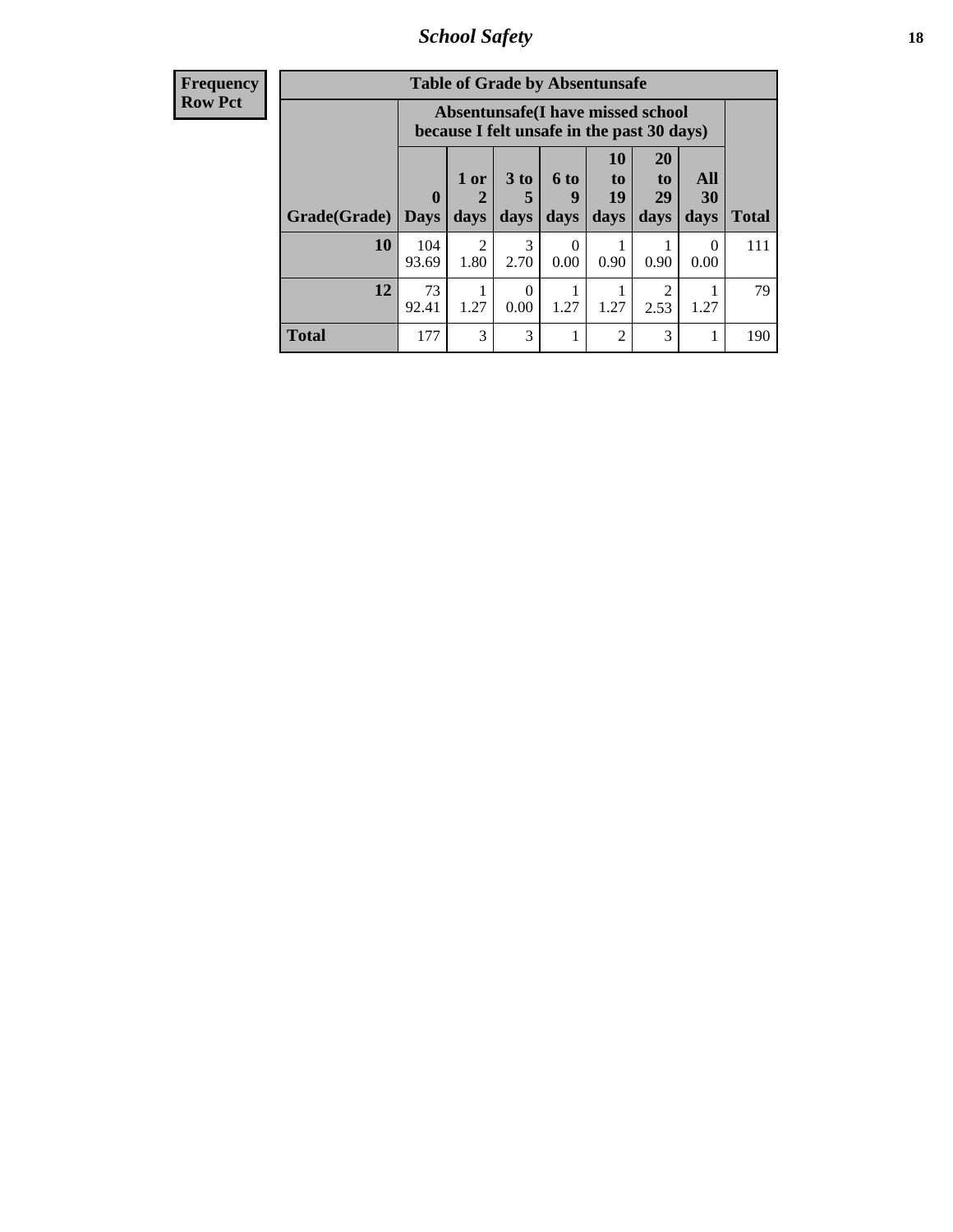### *Drug Use During Last 30 Days* **19**

#### **Frequency Row Pct**

| <b>Table of Grade by Alcohol</b> |                                 |                 |                 |               |                                    |               |                     |              |  |  |  |
|----------------------------------|---------------------------------|-----------------|-----------------|---------------|------------------------------------|---------------|---------------------|--------------|--|--|--|
|                                  |                                 |                 |                 |               | Alcohol(Alcohol use, past 30 days) |               |                     |              |  |  |  |
| Grade(Grade)                     | <b>Did</b><br>not<br><b>use</b> | $1 - 2$<br>days | $3 - 5$<br>days | $6-9$<br>days | $10-19$<br>days                    | 20-29<br>days | <b>Every</b><br>day | <b>Total</b> |  |  |  |
| 10                               | 85<br>76.58                     | 8<br>7.21       | 8<br>7.21       | 3<br>2.70     | 2<br>1.80                          | 3<br>2.70     | 2<br>1.80           | 111          |  |  |  |
| 12                               | 53<br>67.09                     | 4<br>5.06       | 11<br>13.92     | 0<br>0.00     | 1.27                               | 5<br>6.33     | 5<br>6.33           | 79           |  |  |  |
| <b>Total</b>                     | 138                             | 12              | 19              | 3             | 3                                  | 8             | 7                   | 190          |  |  |  |

| <b>Frequency</b> |  |
|------------------|--|
| <b>Row Pct</b>   |  |

| <b>Table of Grade by Cigarettes</b> |                                 |                                                   |                 |                  |                 |                        |                        |              |  |  |  |
|-------------------------------------|---------------------------------|---------------------------------------------------|-----------------|------------------|-----------------|------------------------|------------------------|--------------|--|--|--|
|                                     |                                 | Cigarettes (Smoking tobacco use,<br>past 30 days) |                 |                  |                 |                        |                        |              |  |  |  |
| Grade(Grade)                        | <b>Did</b><br>not<br><b>use</b> | $1-2$<br>days                                     | $3 - 5$<br>days | $6 - 9$<br>days  | $10-19$<br>days | 20-29<br>days          | Every<br>day           | <b>Total</b> |  |  |  |
| 10                                  | 91<br>81.98                     | 5<br>4.50                                         | 4<br>3.60       | 3<br>2.70        | 3<br>2.70       | 3<br>2.70              | $\mathfrak{D}$<br>1.80 | 111          |  |  |  |
| 12                                  | 72<br>91.14                     | $\overline{2}$<br>2.53                            | 1.27            | $\theta$<br>0.00 | 0<br>0.00       | $\overline{2}$<br>2.53 | 2<br>2.53              | 79           |  |  |  |
| <b>Total</b>                        | 163                             | $\mathcal{I}$                                     | 5               | 3                | 3               | 5                      | 4                      | 190          |  |  |  |

**Frequency Row Pct**

| <b>Table of Grade by Smokeless</b> |                                 |                                                        |                 |                        |                        |                     |              |  |  |  |  |
|------------------------------------|---------------------------------|--------------------------------------------------------|-----------------|------------------------|------------------------|---------------------|--------------|--|--|--|--|
|                                    |                                 | <b>Smokeless</b> (Chewing tobaccouse,<br>past 30 days) |                 |                        |                        |                     |              |  |  |  |  |
| Grade(Grade)                       | <b>Did</b><br>not<br><b>use</b> | $1-2$<br>days                                          | $3 - 5$<br>days | $10-19$<br>days        | $20 - 29$<br>days      | <b>Every</b><br>day | <b>Total</b> |  |  |  |  |
| 10                                 | 99<br>89.19                     | 4<br>3.60                                              | 0.90            | $\mathfrak{D}$<br>1.80 | $\mathfrak{D}$<br>1.80 | 3<br>2.70           | 111          |  |  |  |  |
| 12                                 | 74<br>93.67                     | 1.27                                                   | 1.27            | 0<br>0.00              | 0.00                   | 3<br>3.80           | 79           |  |  |  |  |
| <b>Total</b>                       | 173                             | 5                                                      | $\overline{2}$  | $\overline{2}$         | $\overline{2}$         | 6                   | 190          |  |  |  |  |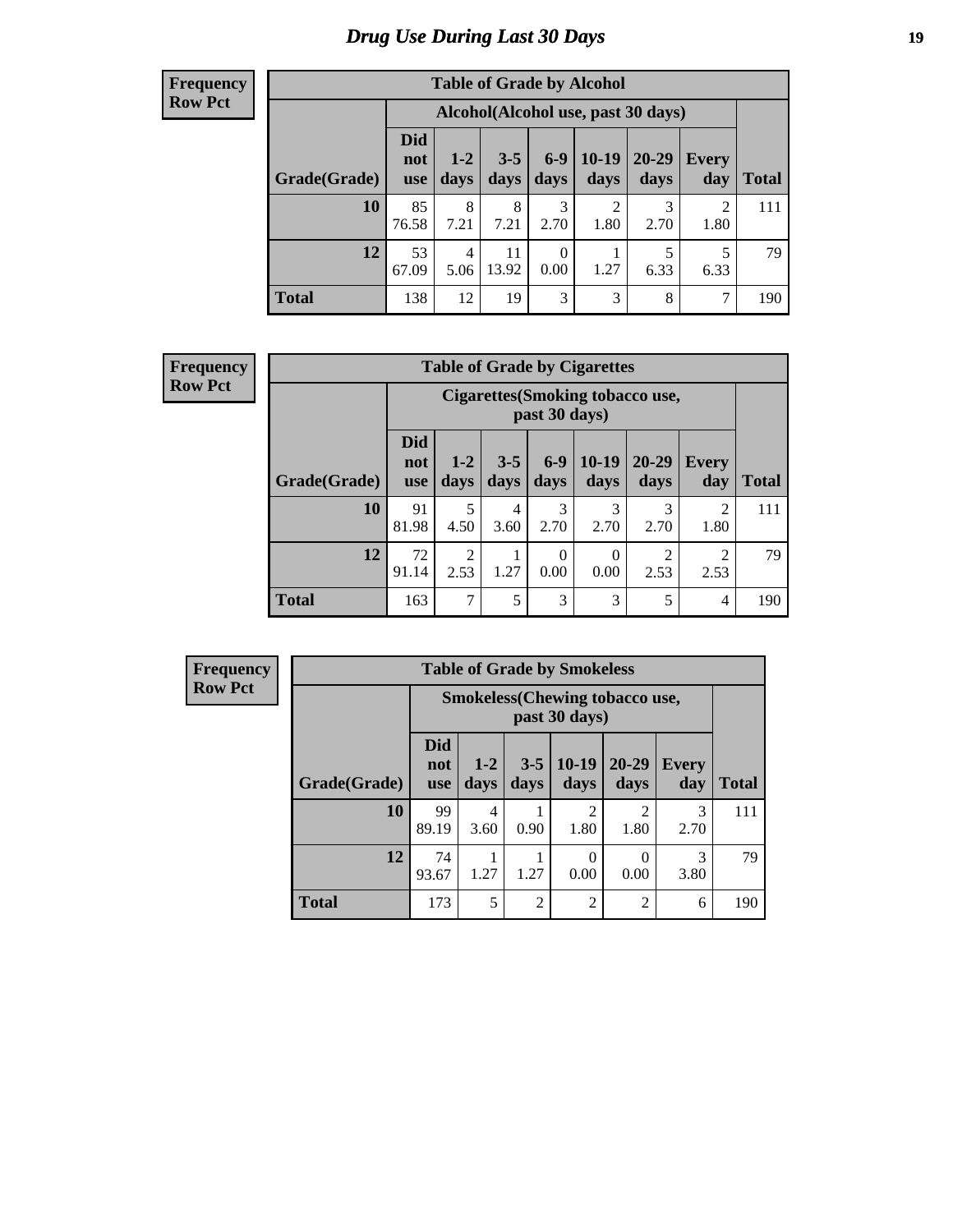#### **Frequency Row Pct**

| <b>Table of Grade by Marijuana</b> |                                 |                        |                 |               |                                         |               |                |       |  |  |  |
|------------------------------------|---------------------------------|------------------------|-----------------|---------------|-----------------------------------------|---------------|----------------|-------|--|--|--|
|                                    |                                 |                        |                 |               | Marijuana (Marijuana use, past 30 days) |               |                |       |  |  |  |
| Grade(Grade)                       | <b>Did</b><br>not<br><b>use</b> | $1 - 2$<br>days        | $3 - 5$<br>days | $6-9$<br>days | $10-19$<br>days                         | 20-29<br>days | Every<br>day   | Total |  |  |  |
| 10                                 | 97<br>87.39                     | $\overline{2}$<br>1.80 | 4.50            | 0<br>0.00     | $\mathfrak{D}$<br>1.80                  | 4<br>3.60     | 0.90           | 111   |  |  |  |
| 12                                 | 75<br>94.94                     | $\Omega$<br>0.00       | 0<br>0.00       | 1.27          | 1.27                                    | 1.27          | 1.27           | 79    |  |  |  |
| <b>Total</b>                       | 172                             | $\overline{2}$         | 5               |               | 3                                       | 5             | $\overline{2}$ | 190   |  |  |  |

| Frequency      | <b>Table of Grade by Cocaine</b> |                                 |                                               |                     |              |  |  |  |  |
|----------------|----------------------------------|---------------------------------|-----------------------------------------------|---------------------|--------------|--|--|--|--|
| <b>Row Pct</b> |                                  |                                 | <b>Cocaine</b> (Cocaine<br>use, past 30 days) |                     |              |  |  |  |  |
|                | Grade(Grade)                     | <b>Did</b><br>not<br><b>use</b> | $20 - 29$<br>days                             | <b>Every</b><br>day | <b>Total</b> |  |  |  |  |
|                | 10                               | 109<br>98.20                    | $\mathfrak{D}$<br>1.80                        | 0<br>0.00           | 111          |  |  |  |  |
|                | 12                               | 78<br>98.73                     | 0<br>0.00                                     | 1.27                | 79           |  |  |  |  |
|                | <b>Total</b>                     | 187                             | $\overline{c}$                                | 1                   | 190          |  |  |  |  |

| Frequency      | <b>Table of Grade by Inhalants</b>               |                                 |                        |                 |                        |                     |              |
|----------------|--------------------------------------------------|---------------------------------|------------------------|-----------------|------------------------|---------------------|--------------|
| <b>Row Pct</b> | <b>Inhalants</b> (Inhalant use,<br>past 30 days) |                                 |                        |                 |                        |                     |              |
|                | Grade(Grade)                                     | <b>Did</b><br>not<br><b>use</b> | $1-2$<br>days          | $6 - 9$<br>days | $20 - 29$<br>days      | <b>Every</b><br>day | <b>Total</b> |
|                | 10                                               | 106<br>95.50                    | $\mathfrak{D}$<br>1.80 | 0.90            | $\mathfrak{D}$<br>1.80 | 0<br>0.00           | 111          |
|                | 12                                               | 78<br>98.73                     | $\Omega$<br>0.00       | 0<br>0.00       | 0.00                   | 1.27                | 79           |
|                | <b>Total</b>                                     | 184                             | $\overline{2}$         |                 | $\overline{c}$         |                     | 190          |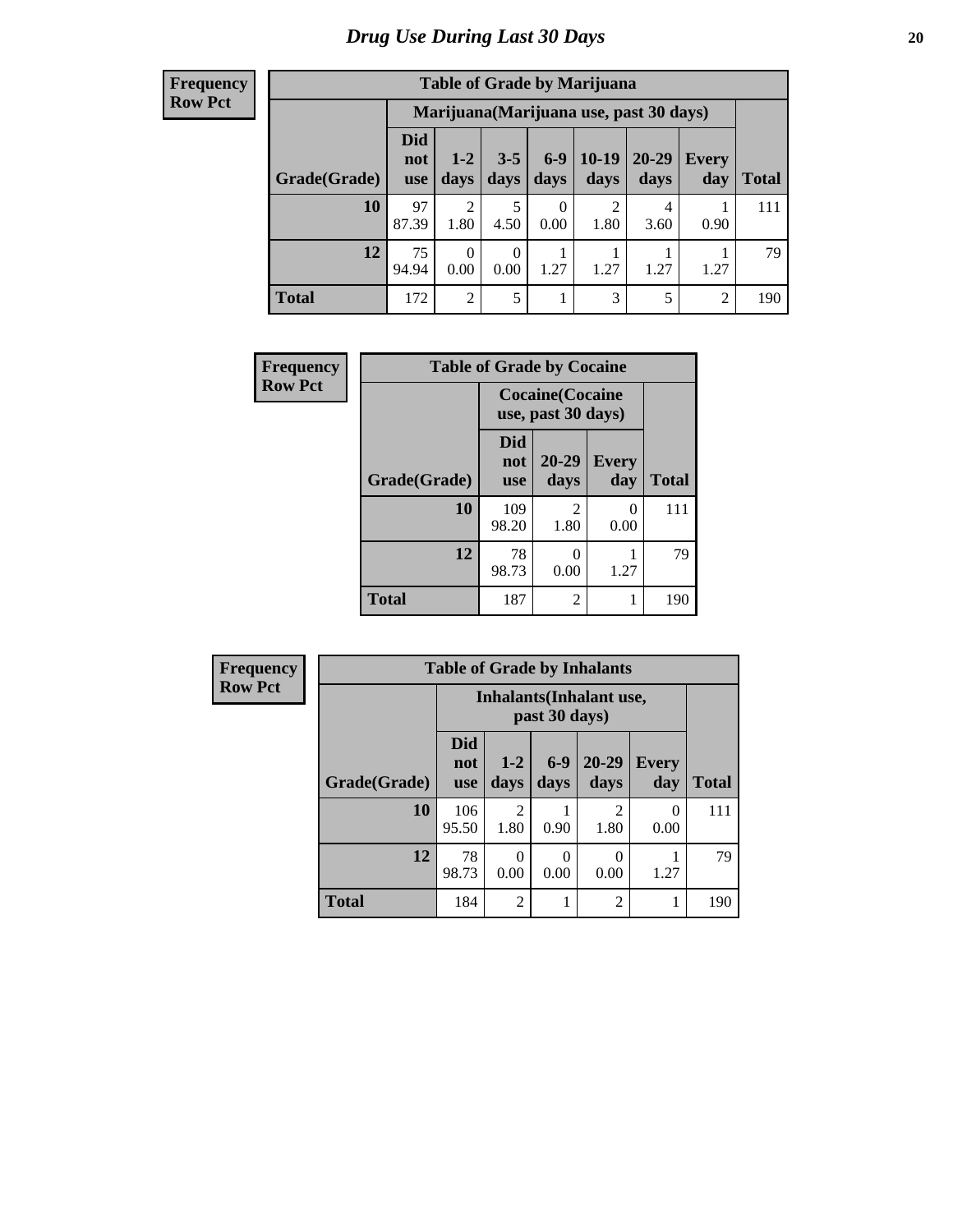| <b>Frequency</b> |              | <b>Table of Grade by Steroids</b> |                                                |                |              |
|------------------|--------------|-----------------------------------|------------------------------------------------|----------------|--------------|
| <b>Row Pct</b>   |              |                                   | <b>Steroids</b> (Steroid<br>use, past 30 days) |                |              |
|                  | Grade(Grade) | Did<br>not<br><b>use</b>          | 20-29<br>days                                  | Every<br>day   | <b>Total</b> |
|                  | 10           | 109<br>98.20                      | 0.90                                           | 0.90           | 111          |
|                  | 12           | 78<br>98.73                       | 0.00                                           | 1.27           | 79           |
|                  | <b>Total</b> | 187                               |                                                | $\mathfrak{D}$ | 190          |

| <b>Frequency</b> | <b>Table of Grade by Ecstasy</b> |                                 |               |                                        |                     |              |  |  |  |
|------------------|----------------------------------|---------------------------------|---------------|----------------------------------------|---------------------|--------------|--|--|--|
| <b>Row Pct</b>   |                                  |                                 |               | Ecstasy (Ecstasy use,<br>past 30 days) |                     |              |  |  |  |
|                  | Grade(Grade)                     | <b>Did</b><br>not<br><b>use</b> | $1-2$<br>days | 20-29<br>days                          | <b>Every</b><br>day | <b>Total</b> |  |  |  |
|                  | 10                               | 109<br>98.20                    | 0.90          | 0.90                                   | 0<br>0.00           | 111          |  |  |  |
|                  | 12                               | 78<br>98.73                     | 0<br>0.00     | 0<br>0.00                              | 1.27                | 79           |  |  |  |
|                  | <b>Total</b>                     | 187                             |               |                                        |                     | 190          |  |  |  |

| <b>Frequency</b> | <b>Table of Grade by Meth</b>               |                                 |                  |                  |                     |              |  |
|------------------|---------------------------------------------|---------------------------------|------------------|------------------|---------------------|--------------|--|
| <b>Row Pct</b>   | Meth (Methamphetamine use,<br>past 30 days) |                                 |                  |                  |                     |              |  |
|                  | Grade(Grade)                                | <b>Did</b><br>not<br><b>use</b> | 10-19<br>days    | 20-29<br>days    | <b>Every</b><br>day | <b>Total</b> |  |
|                  | 10                                          | 109<br>98.20                    | 0.90             | 0.90             | $\Omega$<br>0.00    | 111          |  |
|                  | 12                                          | 78<br>98.73                     | $\Omega$<br>0.00 | $\Omega$<br>0.00 | 1.27                | 79           |  |
|                  | <b>Total</b>                                | 187                             |                  |                  |                     | 190          |  |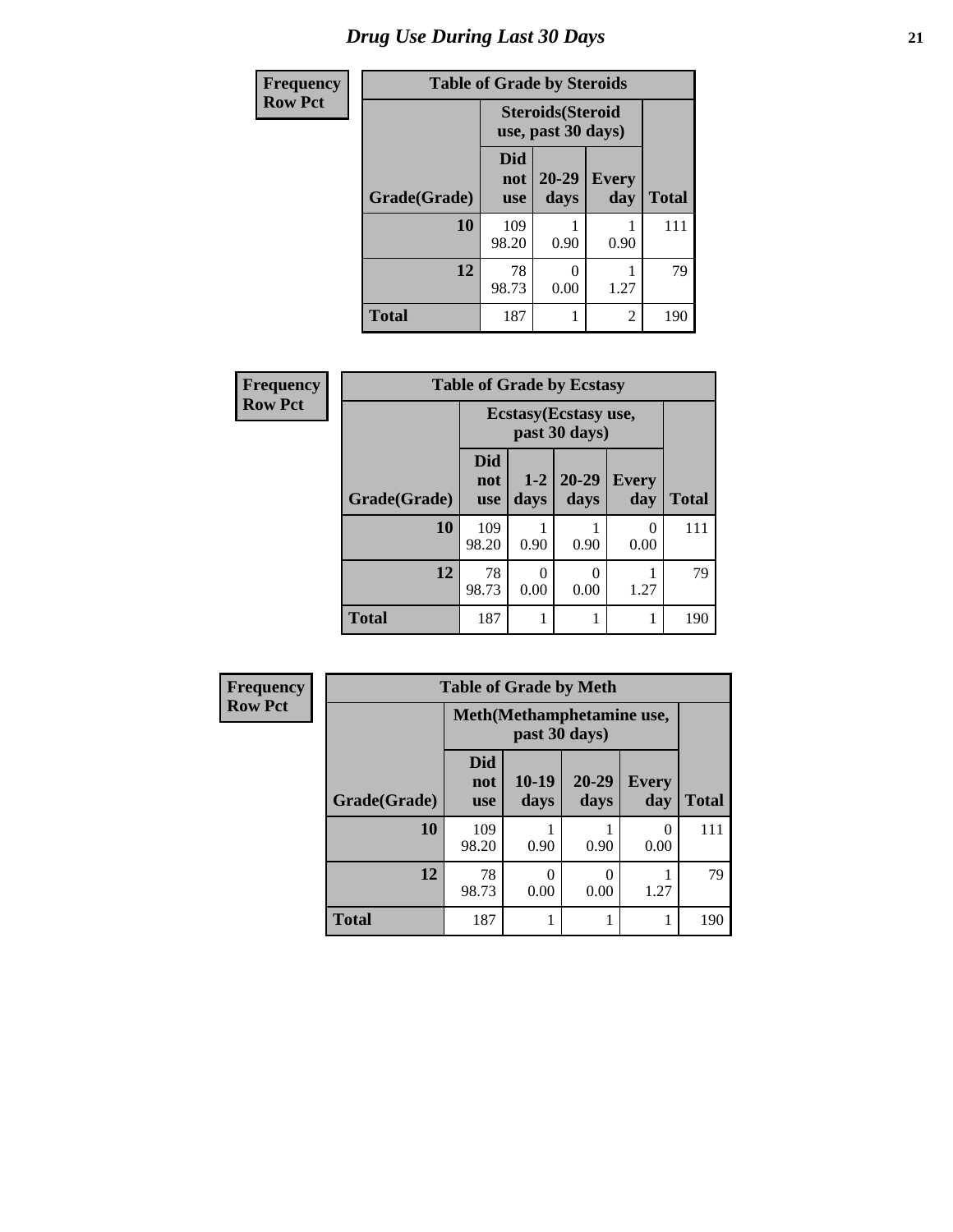### *Drug Use During Last 30 Days* **22**

| <b>Frequency</b> | <b>Table of Grade by Hallucinogens</b> |                                  |                 |                   |                     |              |  |  |
|------------------|----------------------------------------|----------------------------------|-----------------|-------------------|---------------------|--------------|--|--|
| <b>Row Pct</b>   |                                        | Hallucinogens (Hallucinogen use, |                 |                   |                     |              |  |  |
|                  | Grade(Grade)                           | <b>Did</b><br>not use            | $10-19$<br>days | $20 - 29$<br>days | <b>Every</b><br>day | <b>Total</b> |  |  |
|                  | 10                                     | 108<br>97.30                     | 0.90            | 2<br>1.80         | 0<br>0.00           | 111          |  |  |
|                  | 12                                     | 78<br>98.73                      | 0.00            | 0<br>0.00         | 1.27                | 79           |  |  |
|                  | <b>Total</b>                           | 186                              |                 | $\overline{2}$    |                     | 190          |  |  |

| <b>Frequency</b> | <b>Table of Grade by Prescription</b> |                                 |                  |                        |                  |                                                                                |                |              |  |
|------------------|---------------------------------------|---------------------------------|------------------|------------------------|------------------|--------------------------------------------------------------------------------|----------------|--------------|--|
| <b>Row Pct</b>   |                                       |                                 |                  |                        |                  | <b>Prescription</b> (Prescription drugs not<br>prescribed to me, past 30 days) |                |              |  |
|                  | Grade(Grade)                          | <b>Did</b><br>not<br><b>use</b> | $1 - 2$<br>days  | $3 - 5$<br>days        | $6-9$<br>days    | $20 - 29$<br>days                                                              | Every<br>day   | <b>Total</b> |  |
|                  | 10                                    | 105<br>94.59                    | 0.90             | 0.90                   | 0.90             | 2<br>1.80                                                                      | 0.90           | 111          |  |
|                  | 12                                    | 76<br>96.20                     | $\Omega$<br>0.00 | $\overline{c}$<br>2.53 | $\Omega$<br>0.00 | 0<br>0.00                                                                      | 1.27           | 79           |  |
|                  | <b>Total</b>                          | 181                             |                  | 3                      |                  | 2                                                                              | $\overline{c}$ | 190          |  |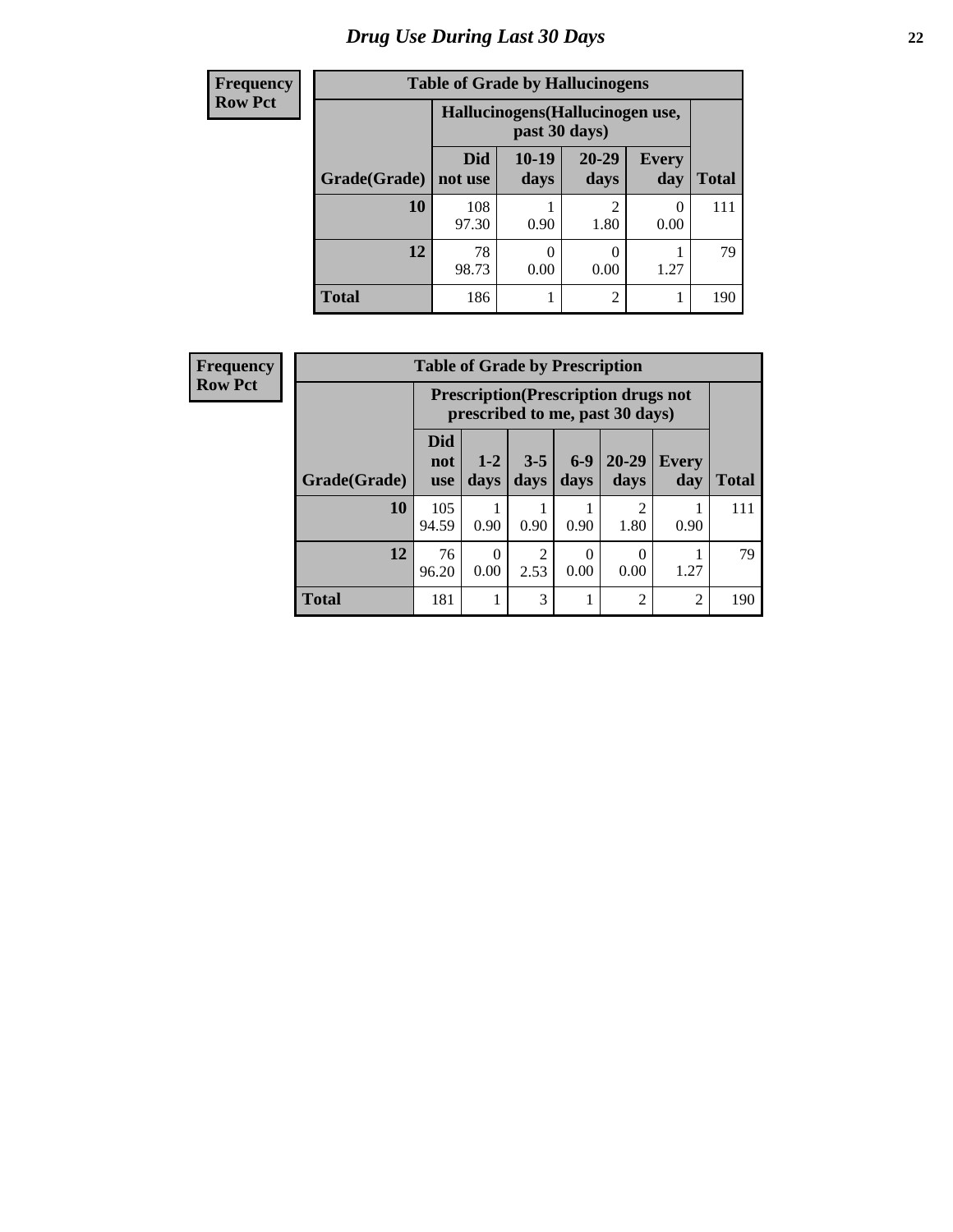| Frequency      | <b>Table of Alcoholease by Grade</b>              |                    |             |              |  |  |
|----------------|---------------------------------------------------|--------------------|-------------|--------------|--|--|
| <b>Col Pct</b> | <b>Alcoholease</b> (It is<br>easy to get alcohol) | Grade(Grade)<br>10 | 12          | <b>Total</b> |  |  |
|                | <b>Strongly Agree</b>                             | 33<br>29.73        | 38<br>48.10 | 71           |  |  |
|                | <b>Somewhat Agree</b>                             | 32<br>28.83        | 16<br>20.25 | 48           |  |  |
|                | <b>Somewhat Disagree</b>                          | 24<br>21.62        | 11<br>13.92 | 35           |  |  |
|                | <b>Strongly Disagree</b>                          | 22<br>19.82        | 14<br>17.72 | 36           |  |  |
|                | <b>Total</b>                                      | 111                | 79          | 190          |  |  |

| Frequency<br><b>Col Pct</b> | <b>Table of Cigarettesease by Grade</b>                 |                           |             |              |  |  |  |
|-----------------------------|---------------------------------------------------------|---------------------------|-------------|--------------|--|--|--|
|                             | Cigarettesease(It is<br>easy to get smoking<br>tobacco) | Grade(Grade)<br><b>10</b> | 12          | <b>Total</b> |  |  |  |
|                             | <b>Strongly Agree</b>                                   | 35<br>31.53               | 48<br>60.76 | 83           |  |  |  |
|                             | <b>Somewhat Agree</b>                                   | 32<br>28.83               | 13<br>16.46 | 45           |  |  |  |
|                             | <b>Somewhat Disagree</b>                                | 18<br>16.22               | 4<br>5.06   | 22           |  |  |  |
|                             | <b>Strongly Disagree</b>                                | 26<br>23.42               | 14<br>17.72 | 40           |  |  |  |
|                             | <b>Total</b>                                            | 111                       | 79          | 190          |  |  |  |

| Frequency      | <b>Table of Smokelessease by Grade</b>                         |                    |                       |              |  |  |  |  |
|----------------|----------------------------------------------------------------|--------------------|-----------------------|--------------|--|--|--|--|
| <b>Col Pct</b> | <b>Smokelessease</b> (It is<br>easy to get chewing<br>tobacco) | Grade(Grade)<br>10 | 12                    | <b>Total</b> |  |  |  |  |
|                | <b>Strongly Agree</b>                                          | 35<br>31.53        | 47<br>59.49           | 82           |  |  |  |  |
|                | <b>Somewhat Agree</b>                                          | 32<br>28.83        | 15<br>18.99           | 47           |  |  |  |  |
|                | <b>Somewhat Disagree</b>                                       | 12<br>10.81        | $\mathcal{L}$<br>2.53 | 14           |  |  |  |  |
|                | <b>Strongly Disagree</b>                                       | 32<br>28.83        | 15<br>18.99           | 47           |  |  |  |  |
|                | <b>Total</b>                                                   | 111                | 79                    | 190          |  |  |  |  |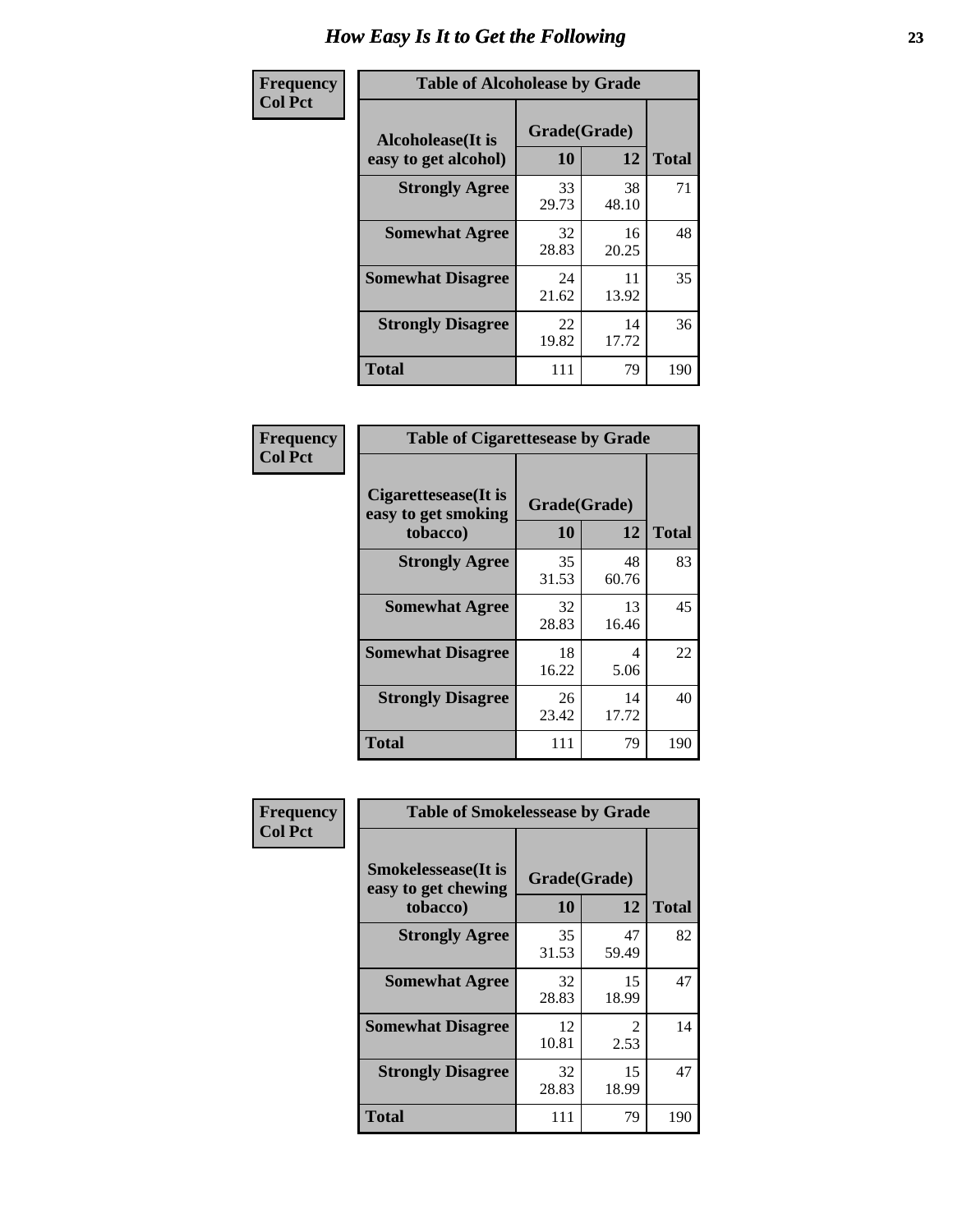| Frequency      | <b>Table of Marijuanaease by Grade</b>           |                    |             |              |  |  |  |
|----------------|--------------------------------------------------|--------------------|-------------|--------------|--|--|--|
| <b>Col Pct</b> | Marijuanaease(It is<br>easy to get<br>marijuana) | Grade(Grade)<br>10 | 12          | <b>Total</b> |  |  |  |
|                | <b>Strongly Agree</b>                            | 28<br>25.23        | 29<br>36.71 | 57           |  |  |  |
|                | <b>Somewhat Agree</b>                            | 25<br>22.52        | 24<br>30.38 | 49           |  |  |  |
|                | <b>Somewhat Disagree</b>                         | 20<br>18.02        | 6<br>7.59   | 26           |  |  |  |
|                | <b>Strongly Disagree</b>                         | 38<br>34.23        | 20<br>25.32 | 58           |  |  |  |
|                | <b>Total</b>                                     | 111                | 79          | 190          |  |  |  |

| <b>Table of Cocaineease by Grade</b>      |                    |             |              |  |  |  |  |  |
|-------------------------------------------|--------------------|-------------|--------------|--|--|--|--|--|
| Cocaineease(It is<br>easy to get cocaine) | Grade(Grade)<br>10 | 12          | <b>Total</b> |  |  |  |  |  |
| <b>Strongly Agree</b>                     | 17<br>15.32        | 17<br>21.52 | 34           |  |  |  |  |  |
| <b>Somewhat Agree</b>                     | 16<br>14.41        | 18<br>22.78 | 34           |  |  |  |  |  |
| <b>Somewhat Disagree</b>                  | 25<br>22.52        | 20<br>25.32 | 45           |  |  |  |  |  |
| <b>Strongly Disagree</b>                  | 53<br>47.75        | 24<br>30.38 | 77           |  |  |  |  |  |
| <b>Total</b>                              | 111                | 79          | 190          |  |  |  |  |  |

| Frequency      | <b>Table of Inhalantsease by Grade</b>           |                    |              |     |
|----------------|--------------------------------------------------|--------------------|--------------|-----|
| <b>Col Pct</b> | Inhalantsease(It is<br>easy to get<br>inhalants) | Grade(Grade)<br>10 | <b>Total</b> |     |
|                | <b>Strongly Agree</b>                            | 29<br>26.13        | 25<br>31.65  | 54  |
|                | <b>Somewhat Agree</b>                            | 20<br>18.02        | 20<br>25.32  | 40  |
|                | <b>Somewhat Disagree</b>                         | 15<br>13.51        | 10<br>12.66  | 25  |
|                | <b>Strongly Disagree</b>                         | 47<br>42.34        | 24<br>30.38  | 71  |
|                | <b>Total</b>                                     | 111                | 79           | 190 |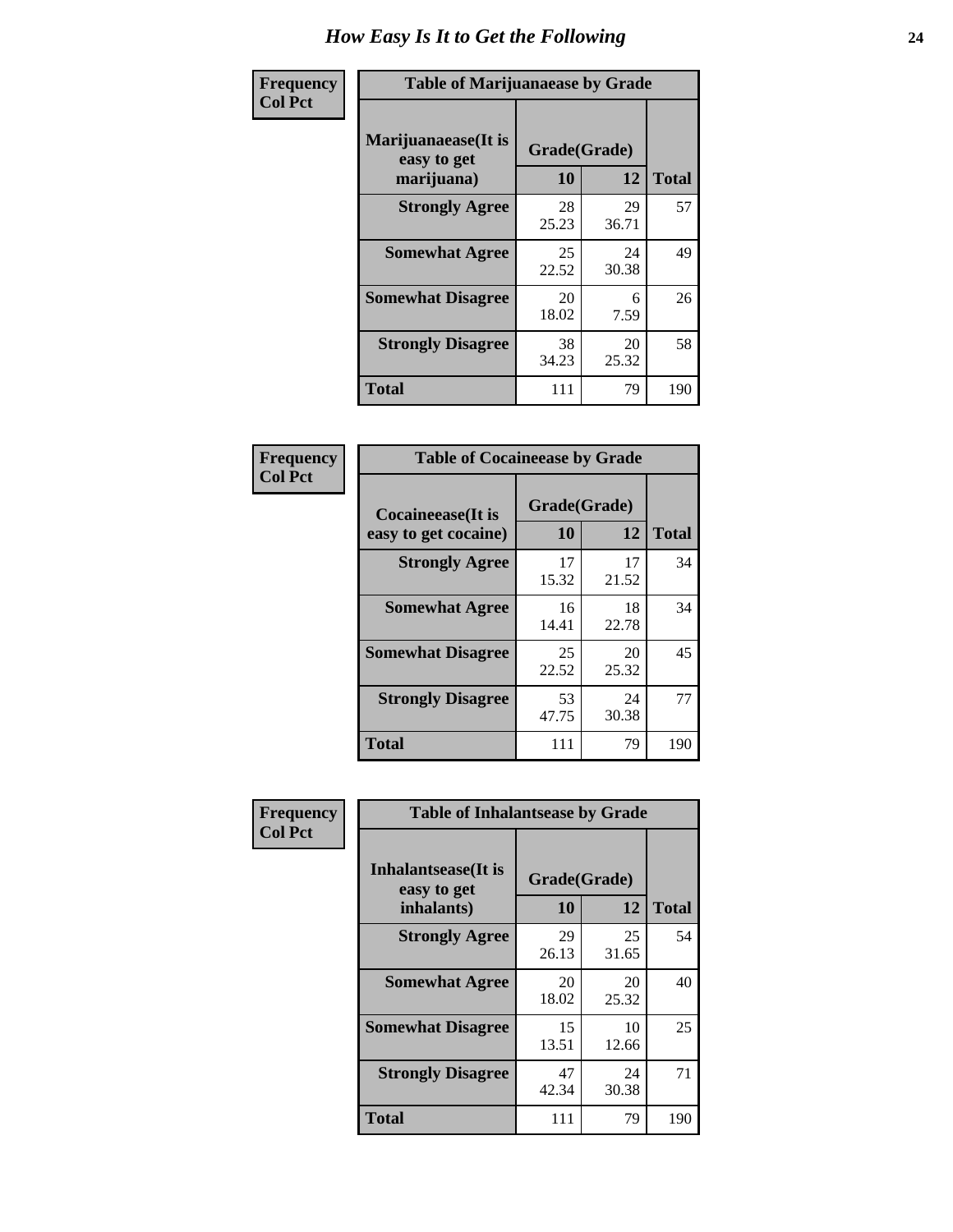| Frequency      |                                                     | <b>Table of Steroidsease by Grade</b> |              |     |  |  |  |  |  |  |  |  |
|----------------|-----------------------------------------------------|---------------------------------------|--------------|-----|--|--|--|--|--|--|--|--|
| <b>Col Pct</b> | <b>Steroidsease</b> (It is<br>easy to get steroids) | Grade(Grade)<br>10                    | <b>Total</b> |     |  |  |  |  |  |  |  |  |
|                | <b>Strongly Agree</b>                               | 11<br>9.91                            | 17<br>21.52  | 28  |  |  |  |  |  |  |  |  |
|                | <b>Somewhat Agree</b>                               | 24<br>21.62                           | 18<br>22.78  | 42  |  |  |  |  |  |  |  |  |
|                | <b>Somewhat Disagree</b>                            | 18<br>16.22                           | 17<br>21.52  | 35  |  |  |  |  |  |  |  |  |
|                | <b>Strongly Disagree</b>                            | 58<br>52.25                           | 27<br>34.18  | 85  |  |  |  |  |  |  |  |  |
|                | <b>Total</b>                                        | 111                                   | 79           | 190 |  |  |  |  |  |  |  |  |

| Frequency      | <b>Table of Ecstasyease by Grade</b>              |                           |              |     |  |  |  |  |  |  |  |
|----------------|---------------------------------------------------|---------------------------|--------------|-----|--|--|--|--|--|--|--|
| <b>Col Pct</b> | <b>Ecstasyease</b> (It is<br>easy to get ecstasy) | Grade(Grade)<br><b>10</b> | <b>Total</b> |     |  |  |  |  |  |  |  |
|                | <b>Strongly Agree</b>                             | 11<br>9.91                | 13<br>16.46  | 24  |  |  |  |  |  |  |  |
|                | <b>Somewhat Agree</b>                             | 20<br>18.02               | 20<br>25.32  | 40  |  |  |  |  |  |  |  |
|                | <b>Somewhat Disagree</b>                          | 24<br>21.62               | 16<br>20.25  | 40  |  |  |  |  |  |  |  |
|                | <b>Strongly Disagree</b>                          | 56<br>50.45               | 30<br>37.97  | 86  |  |  |  |  |  |  |  |
|                | <b>Total</b>                                      | 111                       | 79           | 190 |  |  |  |  |  |  |  |

| Frequency      | <b>Table of Methease by Grade</b>                          |                    |             |              |
|----------------|------------------------------------------------------------|--------------------|-------------|--------------|
| <b>Col Pct</b> | <b>Methease</b> (It is easy<br>to get<br>methamphetamines) | Grade(Grade)<br>10 | 12          | <b>Total</b> |
|                | <b>Strongly Agree</b>                                      | 16<br>14.41        | 13<br>16.46 | 29           |
|                | <b>Somewhat Agree</b>                                      | 14<br>12.61        | 16<br>20.25 | 30           |
|                | <b>Somewhat Disagree</b>                                   | 22<br>19.82        | 18<br>22.78 | 40           |
|                | <b>Strongly Disagree</b>                                   | 59<br>53.15        | 32<br>40.51 | 91           |
|                | <b>Total</b>                                               | 111                | 79          | 190          |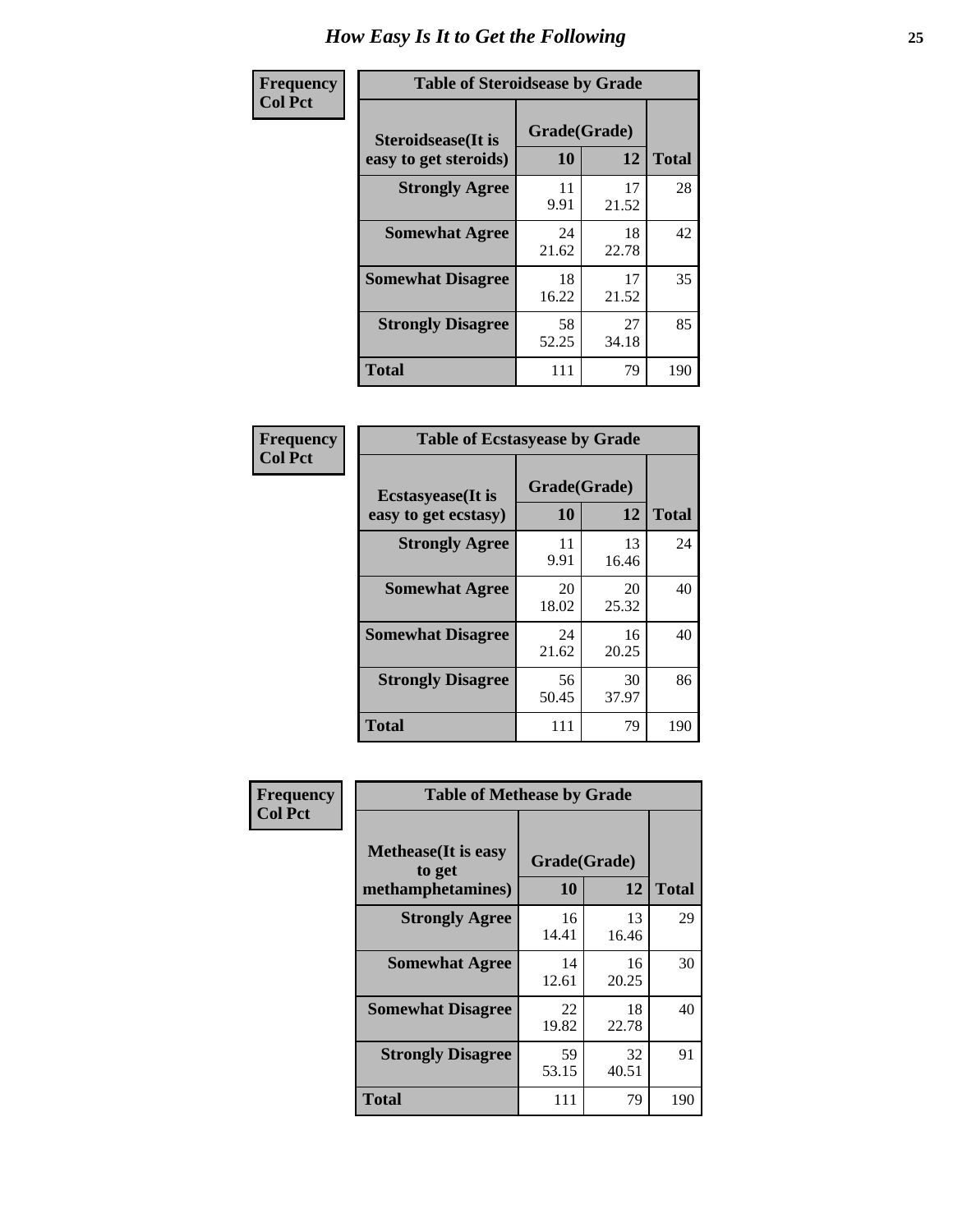| <b>Frequency</b> | <b>Table of Hallucinogensease by Grade</b>               |                    |             |              |  |  |  |  |  |  |
|------------------|----------------------------------------------------------|--------------------|-------------|--------------|--|--|--|--|--|--|
| <b>Col Pct</b>   | Hallucinogensease(It<br>is easy to get<br>hallucinogens) | Grade(Grade)<br>10 | 12          | <b>Total</b> |  |  |  |  |  |  |
|                  | <b>Strongly Agree</b>                                    | 12<br>10.81        | 10<br>12.66 | 22           |  |  |  |  |  |  |
|                  | <b>Somewhat Agree</b>                                    | 23<br>20.72        | 17<br>21.52 | 40           |  |  |  |  |  |  |
|                  | <b>Somewhat Disagree</b>                                 | 21<br>18.92        | 21<br>26.58 | 42           |  |  |  |  |  |  |
|                  | <b>Strongly Disagree</b>                                 | 55<br>49.55        | 31<br>39.24 | 86           |  |  |  |  |  |  |
|                  | <b>Total</b>                                             | 111                | 79          | 190          |  |  |  |  |  |  |

| Frequency<br>Col Pct |
|----------------------|
|                      |

| <b>Table of Prescriptionease by Grade</b>                                                |             |              |              |  |  |  |  |  |  |
|------------------------------------------------------------------------------------------|-------------|--------------|--------------|--|--|--|--|--|--|
| <b>Prescriptionease</b> (It<br>is easy to get<br>prescription drugs<br>not prescribed to |             | Grade(Grade) |              |  |  |  |  |  |  |
| me)                                                                                      | 10          | 12           | <b>Total</b> |  |  |  |  |  |  |
| <b>Strongly Agree</b>                                                                    | 32<br>28.83 | 25<br>31.65  | 57           |  |  |  |  |  |  |
| <b>Somewhat Agree</b>                                                                    | 27<br>24.32 | 18<br>22.78  | 45           |  |  |  |  |  |  |
| <b>Somewhat Disagree</b>                                                                 | 13<br>11.71 | 8<br>10.13   | 21           |  |  |  |  |  |  |
| <b>Strongly Disagree</b>                                                                 | 39<br>35.14 | 28<br>35.44  | 67           |  |  |  |  |  |  |
| Total                                                                                    | 111         | 79           | 190          |  |  |  |  |  |  |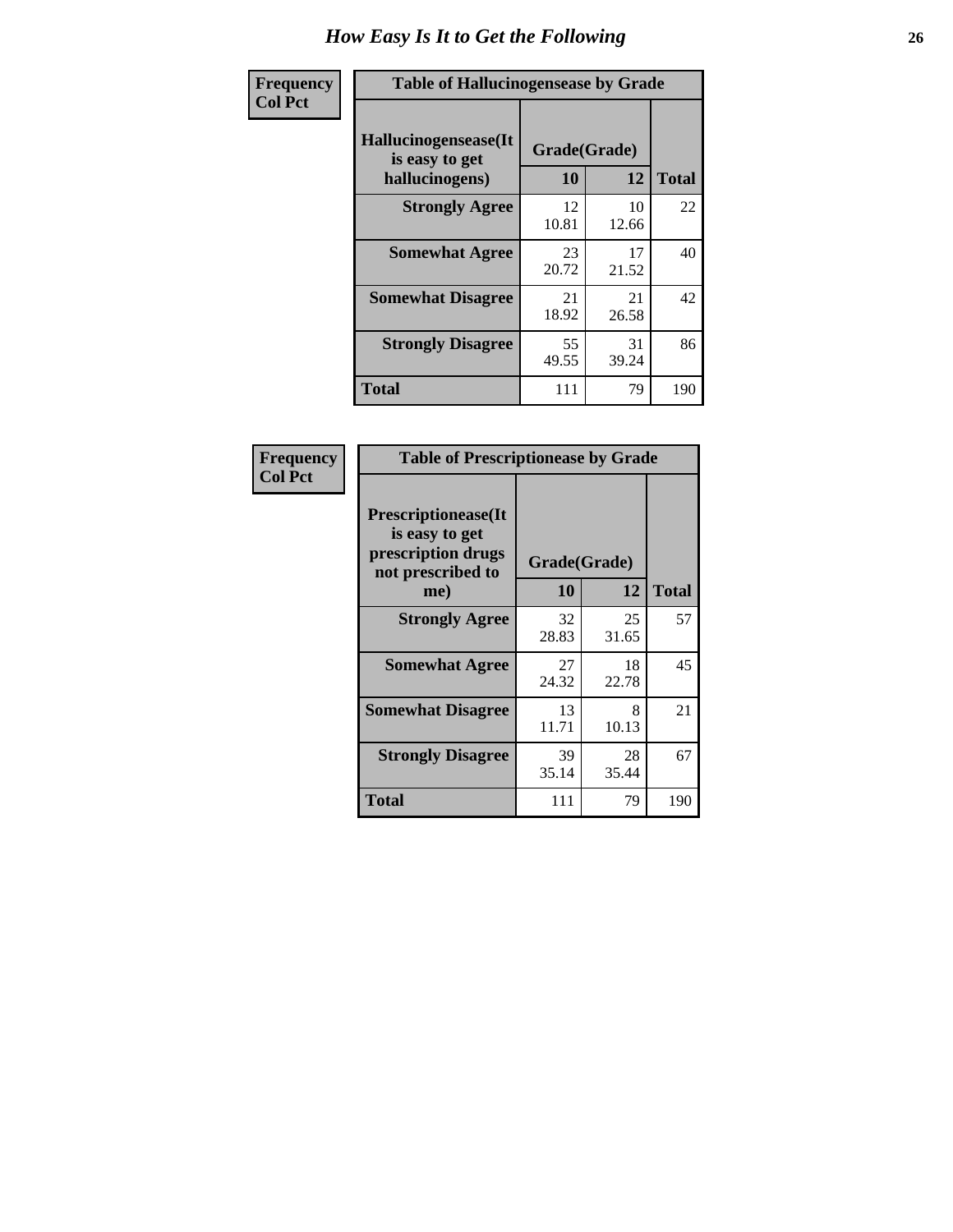#### *Age at Onset of Use* **27** *Results for "Age at Onset of Use" questions exclude students who said they did not use that substance*

| <b>Frequency</b> | <b>Table of Grade by Alcoholinit</b>             |             |           |                  |                      |                           |             |             |                        |                  |                       |              |
|------------------|--------------------------------------------------|-------------|-----------|------------------|----------------------|---------------------------|-------------|-------------|------------------------|------------------|-----------------------|--------------|
| <b>Row Pct</b>   | Alcoholinit (I started using alcohol when I was) |             |           |                  |                      |                           |             |             |                        |                  |                       |              |
|                  | Grade(Grade)   younger                           | <b>8 or</b> | <b>10</b> | 11               | <b>12</b>            | 13                        | 14          | 15          | <b>16</b>              | 17               | <b>18 or</b><br>older | <b>Total</b> |
|                  | 10                                               | 2.70        | 5.41      |                  | $2.70$ 5.41          | 11<br>29.73               | 14<br>37.84 | 6<br>16.22  | $\overline{0}$<br>0.00 | $\Omega$<br>0.00 | $\Omega$<br>0.00      | 37           |
|                  | 12                                               | 2.78        | 2.78      | $\Omega$<br>0.00 | $\Omega$<br>$0.00\,$ | $\theta$<br>$0.00\,$      | 7<br>19.44  | 15<br>41.67 | 6<br>16.67             | 13.89            | 2.78                  | 36           |
|                  | <b>Total</b>                                     | 2           | 3         |                  | 2                    | 11                        | 21          | 21          | 6                      | 5                |                       | 73           |
|                  |                                                  |             |           |                  |                      | Frequency Missing $= 117$ |             |             |                        |                  |                       |              |

#### **Frequency Row Pct**

| <b>Table of Grade by Cigarettesinit</b> |                                             |                                                      |                  |           |                  |             |            |            |            |                       |              |
|-----------------------------------------|---------------------------------------------|------------------------------------------------------|------------------|-----------|------------------|-------------|------------|------------|------------|-----------------------|--------------|
|                                         |                                             | Cigarettesinit(I started smoking tobacco when I was) |                  |           |                  |             |            |            |            |                       |              |
| Grade(Grade)   younger                  | 8 or                                        | <b>10</b>                                            | 11               | 12        | 13               | 14          | 15         | <b>16</b>  | 17         | <b>18 or</b><br>older | <b>Total</b> |
| 10                                      | 2<br>7.41                                   | 3.70                                                 | 3.70             | 2<br>7.41 | 7<br>25.93       | 10<br>37.04 | 3<br>11.11 | 3.70       | 0.00       | 0.00                  | 27           |
| 12                                      | $\theta$<br>0.00                            | 12.50                                                | $\Omega$<br>0.00 | 6.25      | $\Omega$<br>0.00 | 6.25        | 3<br>18.75 | റ<br>12.50 | 6<br>37.50 | 6.25                  | 16           |
| <b>Total</b>                            | 2                                           | 3                                                    |                  | 3         | 7                | 11          | 6          | 3          | 6          |                       | 43           |
|                                         | <b>Frequency Missing <math>= 147</math></b> |                                                      |                  |           |                  |             |            |            |            |                       |              |

**Frequency Row Pct**

| <b>Table of Grade by Smokelessinit</b> |                           |                                                     |                         |                |                         |                |                         |                  |       |              |
|----------------------------------------|---------------------------|-----------------------------------------------------|-------------------------|----------------|-------------------------|----------------|-------------------------|------------------|-------|--------------|
|                                        |                           | Smokelessinit(I started chewing tobacco when I was) |                         |                |                         |                |                         |                  |       |              |
| Grade(Grade)                           | 8 or<br>younger           | <b>10</b>                                           | <b>11</b>               | <b>12</b>      | 13                      | 14             | 15                      | 16               | 17    | <b>Total</b> |
| 10                                     | 9.09                      | 9.09                                                | 0.00                    | 2<br>18.18     | $\overline{2}$<br>18.18 | 2<br>18.18     | $\mathfrak{D}$<br>18.18 | 9.09             | 0.00  | 11           |
| 12                                     | 14.29                     | 28.57                                               | $\overline{c}$<br>28.57 | 0.00           | 14.29                   | 0<br>0.00      | $\Omega$<br>0.00        | $\theta$<br>0.00 | 14.29 |              |
| <b>Total</b>                           | $\overline{c}$            | 3                                                   | $\overline{c}$          | $\mathfrak{D}$ | 3                       | $\overline{2}$ | $\overline{2}$          |                  |       | 18           |
|                                        | Frequency Missing $= 172$ |                                                     |                         |                |                         |                |                         |                  |       |              |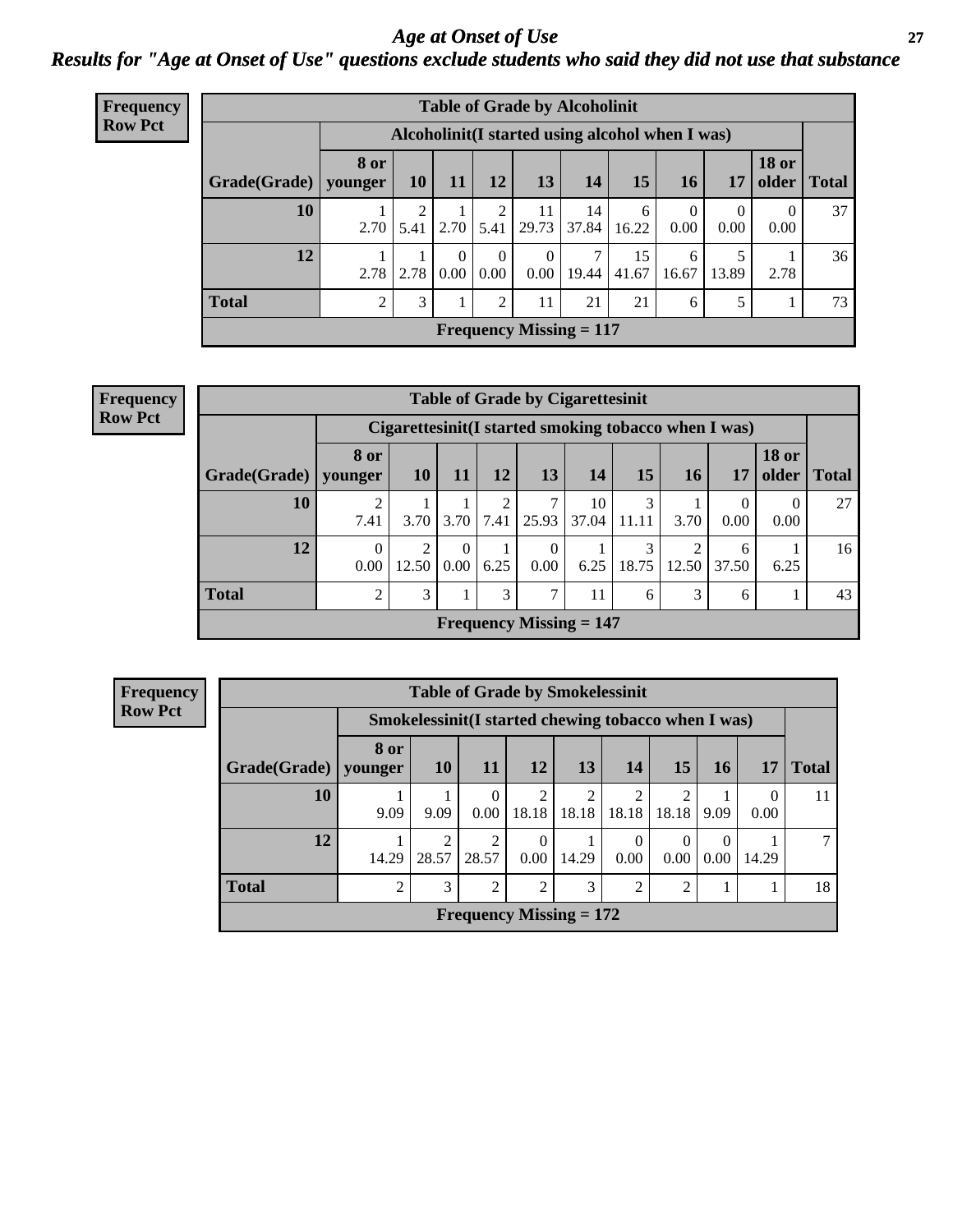#### *Age at Onset of Use* **28**

*Results for "Age at Onset of Use" questions exclude students who said they did not use that substance*

| Frequency      |              | <b>Table of Grade by Marijuanainit</b> |                           |                  |            |            |            |              |  |  |  |  |
|----------------|--------------|----------------------------------------|---------------------------|------------------|------------|------------|------------|--------------|--|--|--|--|
| <b>Row Pct</b> |              | Marijuanainit (I started using         |                           |                  |            |            |            |              |  |  |  |  |
|                | Grade(Grade) | 11                                     | 12                        | 13               | 14         | 15         | <b>16</b>  | <b>Total</b> |  |  |  |  |
|                | <b>10</b>    | 5.00                                   | 2<br>10.00                | 3<br>15.00       | 4<br>20.00 | 6<br>30.00 | 4<br>20.00 | 20           |  |  |  |  |
|                | 12           | 0<br>0.00                              | 0<br>0.00                 | $\Omega$<br>0.00 | 25.00      | 25.00      | 2<br>50.00 | 4            |  |  |  |  |
|                | <b>Total</b> |                                        | $\overline{2}$            | 3                | 5          | 7          | 6          | 24           |  |  |  |  |
|                |              |                                        | Frequency Missing $= 166$ |                  |            |            |            |              |  |  |  |  |

| <b>Frequency</b> | <b>Table of Grade by Cocaineinit</b> |                           |                                                          |                       |              |  |  |  |  |  |  |
|------------------|--------------------------------------|---------------------------|----------------------------------------------------------|-----------------------|--------------|--|--|--|--|--|--|
| <b>Row Pct</b>   |                                      |                           | Cocaineinit(I<br>started using<br>cocaine when I<br>was) |                       |              |  |  |  |  |  |  |
|                  | Grade(Grade)                         | <b>16</b>                 | 17                                                       | <b>18 or</b><br>older | <b>Total</b> |  |  |  |  |  |  |
|                  | 10                                   | 100.00                    | 0<br>0.00                                                | 0<br>0.00             |              |  |  |  |  |  |  |
|                  | 12                                   | 0<br>0.00                 | 50.00                                                    | 50.00                 | 2            |  |  |  |  |  |  |
|                  | <b>Total</b>                         | 1                         |                                                          |                       | 3            |  |  |  |  |  |  |
|                  |                                      | Frequency Missing $= 187$ |                                                          |                       |              |  |  |  |  |  |  |

| <b>Frequency</b> | <b>Table of Grade by Inhalantsinit</b> |                                                           |          |          |              |  |
|------------------|----------------------------------------|-----------------------------------------------------------|----------|----------|--------------|--|
| <b>Row Pct</b>   |                                        | Inhalantsinit(I<br>started using<br>inhalants when I was) |          |          |              |  |
|                  | Grade(Grade)                           | 8 or<br>younger                                           | 9        | 13       | <b>Total</b> |  |
|                  | 10                                     | 33.33                                                     | 33.33    | 33.33    | 3            |  |
|                  | 12                                     | 0                                                         | $\Omega$ | $\theta$ | $\Omega$     |  |
|                  | <b>Total</b>                           |                                                           |          |          | 3            |  |
|                  |                                        | Frequency Missing $= 187$                                 |          |          |              |  |

*For Grade \* Steroidsinit all data are missing since all the levels of variable Steroidsinit are missing.*

*For Grade \* Ecstasyinit all data are missing since all the levels of variable Ecstasyinit are missing.*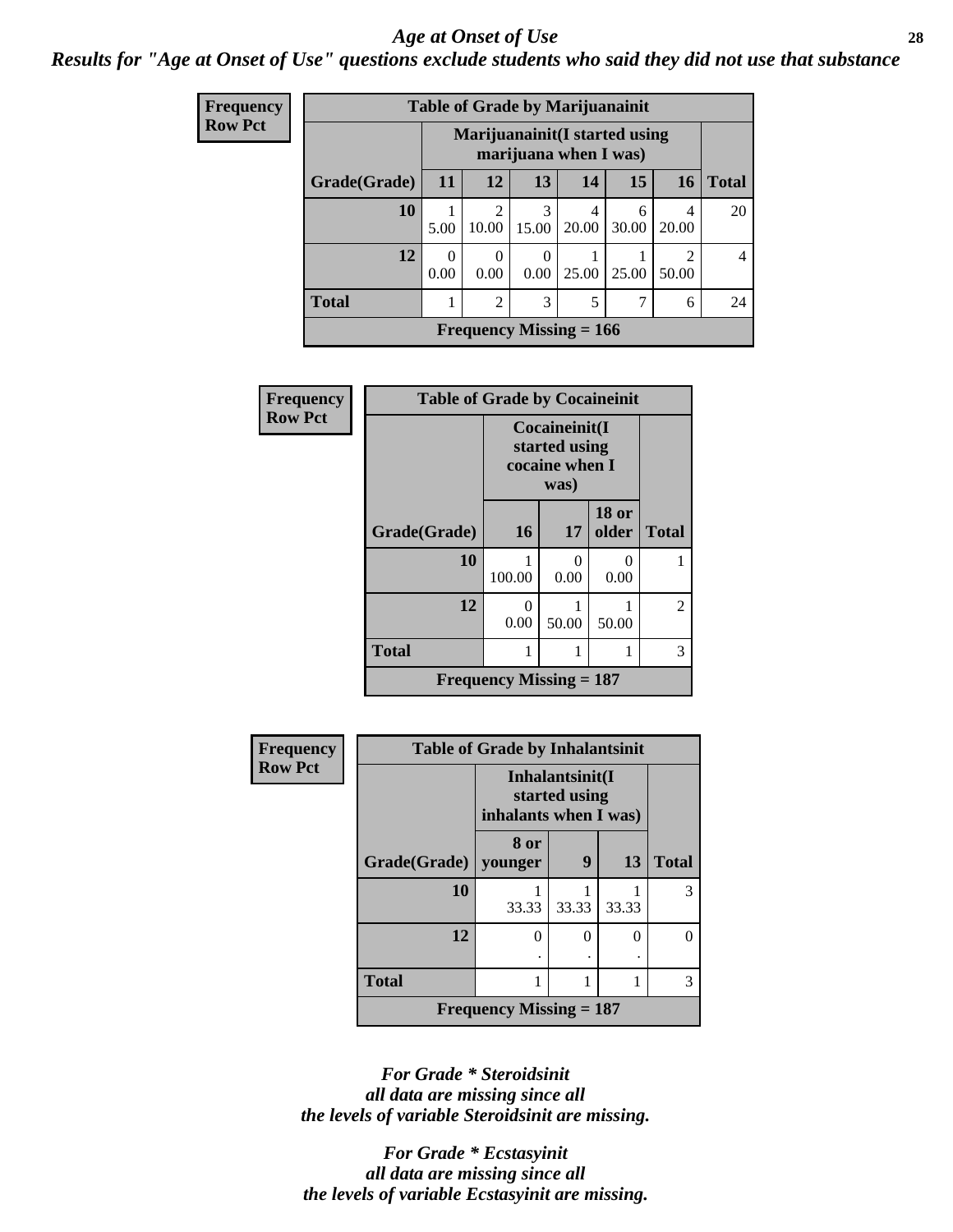#### *Age at Onset of Use* **29**

*Results for "Age at Onset of Use" questions exclude students who said they did not use that substance*

| Frequency      | <b>Table of Grade by Methinit</b> |                                                                       |              |  |
|----------------|-----------------------------------|-----------------------------------------------------------------------|--------------|--|
| <b>Row Pct</b> |                                   | <b>Methinit(I started</b><br>using<br>methamphetamines<br>when I was) |              |  |
|                | Grade(Grade)                      | 13                                                                    | <b>Total</b> |  |
|                | 10                                | 2<br>100.00                                                           | 2            |  |
|                | 12                                | 0                                                                     | 0            |  |
|                | <b>Total</b>                      | 2                                                                     | 2            |  |
|                |                                   | <b>Frequency Missing = 188</b>                                        |              |  |

| <b>Frequency</b> | <b>Table of Grade by Hallucinogensinit</b> |                                                                      |              |  |
|------------------|--------------------------------------------|----------------------------------------------------------------------|--------------|--|
| <b>Row Pct</b>   |                                            | Hallucinogensinit(I<br>started using<br>hallucinogens<br>when I was) |              |  |
|                  | Grade(Grade)                               | 15                                                                   | <b>Total</b> |  |
|                  | 10                                         | 100.00                                                               |              |  |
|                  | 12                                         | 0                                                                    | 0            |  |
|                  | <b>Total</b>                               |                                                                      |              |  |
|                  |                                            | <b>Frequency Missing = 189</b>                                       |              |  |

| Frequency      |                        | <b>Table of Grade by Prescriptioninit</b> |                                                                                                 |                  |                  |       |           |       |                |
|----------------|------------------------|-------------------------------------------|-------------------------------------------------------------------------------------------------|------------------|------------------|-------|-----------|-------|----------------|
| <b>Row Pct</b> |                        |                                           | <b>Prescriptioninit (I started using prescription</b><br>drugs not prescribed to me when I was) |                  |                  |       |           |       |                |
|                | Grade(Grade)   younger | 8 or                                      | 11                                                                                              | 13               | 14               | 15    | <b>16</b> | 17    | <b>Total</b>   |
|                | 10                     | 14.29                                     | 14.29                                                                                           | 2<br>28.57       | 28.57            | 0.00  | 14.29     | 0.00  |                |
|                | 12                     | $\Omega$<br>0.00                          | 0<br>0.00                                                                                       | $\Omega$<br>0.00 | $\theta$<br>0.00 | 50.00 | 0.00      | 50.00 | $\mathfrak{D}$ |
|                | <b>Total</b>           |                                           |                                                                                                 | $\overline{2}$   | $\overline{2}$   |       |           |       | 9              |
|                |                        |                                           | Frequency Missing $= 181$                                                                       |                  |                  |       |           |       |                |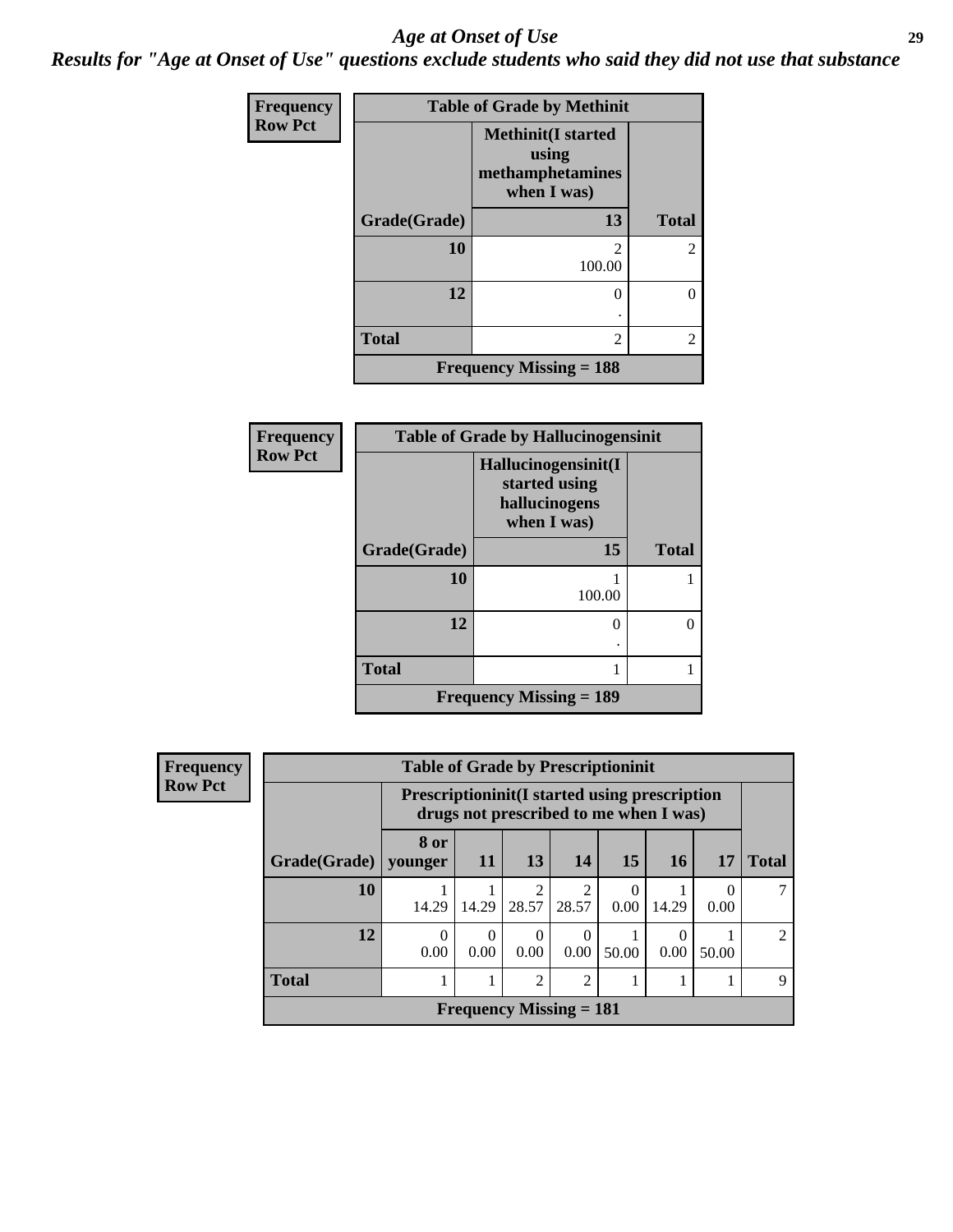| Frequency      | <b>Table of Alcoholharm by Grade</b>          |                    |             |              |
|----------------|-----------------------------------------------|--------------------|-------------|--------------|
| <b>Col Pct</b> | Alcoholharm(I<br>think alcohol is<br>harmful) | Grade(Grade)<br>10 | 12          | <b>Total</b> |
|                | <b>Strongly Agree</b>                         | 58<br>52.25        | 46<br>58.23 | 104          |
|                | <b>Somewhat Agree</b>                         | 30<br>27.03        | 16<br>20.25 | 46           |
|                | <b>Somewhat Disagree</b>                      | 15<br>13.51        | 10<br>12.66 | 25           |
|                | <b>Strongly Disagree</b>                      | 8<br>7.21          | 7<br>8.86   | 15           |
|                | <b>Total</b>                                  | 111                | 79          | 190          |

| <b>Table of Cigarettesharm by Grade</b>                  |                    |             |              |  |  |
|----------------------------------------------------------|--------------------|-------------|--------------|--|--|
| Cigarettesharm(I<br>think smoking<br>tobacco is harmful) | Grade(Grade)<br>10 | 12          | <b>Total</b> |  |  |
| <b>Strongly Agree</b>                                    | 81<br>72.97        | 63<br>79.75 | 144          |  |  |
| <b>Somewhat Agree</b>                                    | 17<br>15.32        | 11<br>13.92 | 28           |  |  |
| <b>Somewhat Disagree</b>                                 | 9<br>8.11          | 2<br>2.53   | 11           |  |  |
| <b>Strongly Disagree</b>                                 | 4<br>3.60          | 3<br>3.80   | 7            |  |  |
| <b>Total</b>                                             | 111                | 79          | 190          |  |  |

| Frequency      | <b>Table of Smokelessharm by Grade</b>                  |                           |             |              |
|----------------|---------------------------------------------------------|---------------------------|-------------|--------------|
| <b>Col Pct</b> | Smokelessharm(I<br>think chewing<br>tobacco is harmful) | Grade(Grade)<br><b>10</b> | 12          | <b>Total</b> |
|                | <b>Strongly Agree</b>                                   | 86<br>77.48               | 63<br>79.75 | 149          |
|                | <b>Somewhat Agree</b>                                   | 14<br>12.61               | 10<br>12.66 | 24           |
|                | <b>Somewhat Disagree</b>                                | 6<br>5.41                 | 3<br>3.80   | 9            |
|                | <b>Strongly Disagree</b>                                | 5<br>4.50                 | 3<br>3.80   | 8            |
|                | <b>Total</b>                                            | 111                       | 79          | 190          |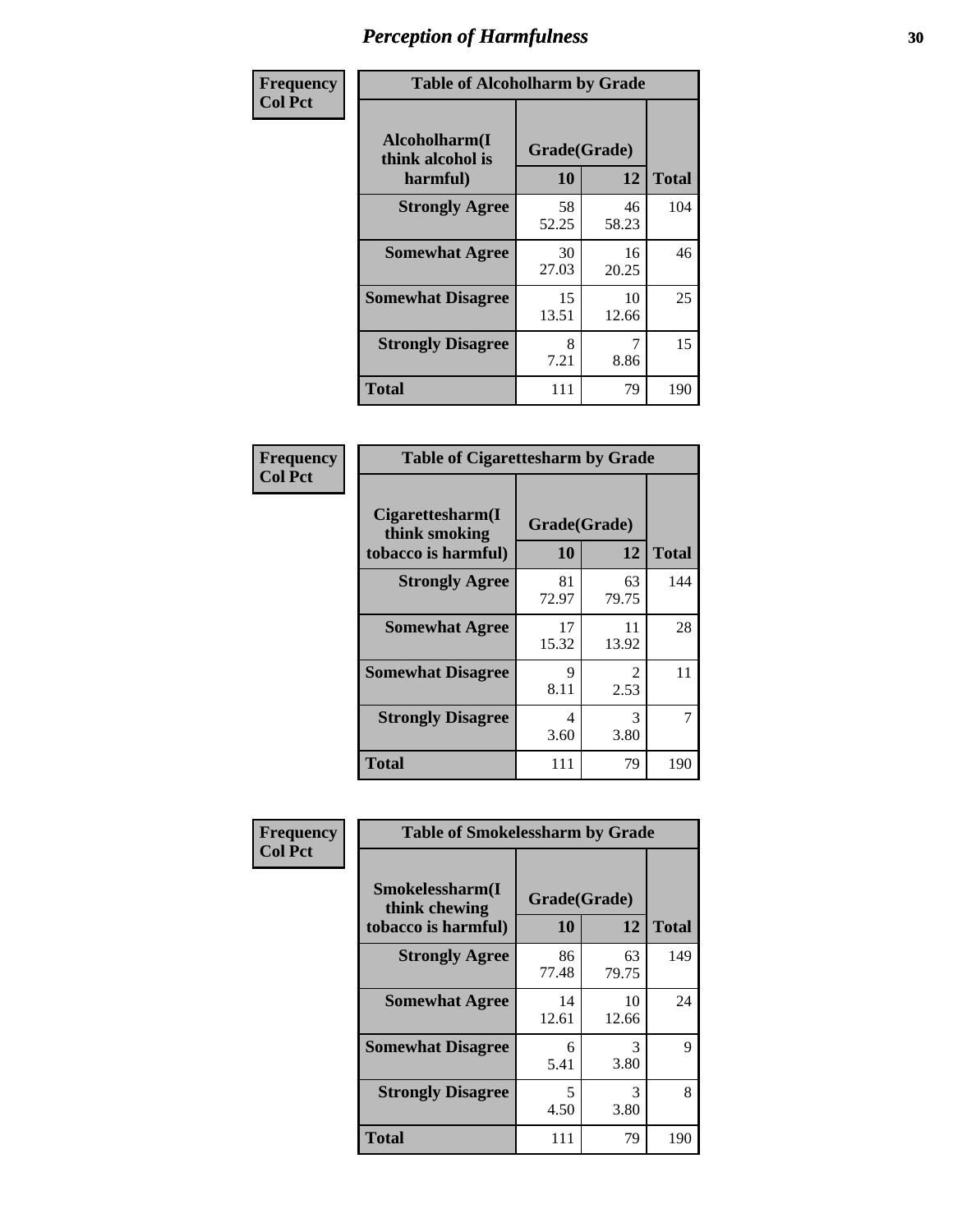| Frequency      | <b>Table of Marijuanaharm by Grade</b>            |                    |             |              |
|----------------|---------------------------------------------------|--------------------|-------------|--------------|
| <b>Col Pct</b> | Marijuanaharm(I<br>think marijuana is<br>harmful) | Grade(Grade)<br>10 | 12          | <b>Total</b> |
|                | <b>Strongly Agree</b>                             | 76<br>68.47        | 64<br>81.01 | 140          |
|                | <b>Somewhat Agree</b>                             | 12<br>10.81        | 6<br>7.59   | 18           |
|                | <b>Somewhat Disagree</b>                          | 13<br>11.71        | 3<br>3.80   | 16           |
|                | <b>Strongly Disagree</b>                          | 10<br>9.01         | 6<br>7.59   | 16           |
|                | <b>Total</b>                                      | 111                | 79          | 190          |

| <b>Table of Cocaineharm by Grade</b>          |                        |                        |     |  |  |  |
|-----------------------------------------------|------------------------|------------------------|-----|--|--|--|
| Cocaineharm(I<br>think cocaine is<br>harmful) | Grade(Grade)<br>10     | <b>Total</b>           |     |  |  |  |
| <b>Strongly Agree</b>                         | 96<br>86.49            | 71<br>89.87            | 167 |  |  |  |
| <b>Somewhat Agree</b>                         | 5<br>4.50              | 3<br>3.80              | 8   |  |  |  |
| <b>Somewhat Disagree</b>                      | $\mathfrak{D}$<br>1.80 | $\mathfrak{D}$<br>2.53 | 4   |  |  |  |
| <b>Strongly Disagree</b>                      | 8<br>7.21              | 3<br>3.80              | 11  |  |  |  |
| <b>Total</b>                                  | 111                    | 79                     | 190 |  |  |  |

| Frequency      | <b>Table of Inhalantsharm by Grade</b>             |                           |                                     |              |
|----------------|----------------------------------------------------|---------------------------|-------------------------------------|--------------|
| <b>Col Pct</b> | Inhalantsharm(I<br>think inhalants are<br>harmful) | Grade(Grade)<br><b>10</b> | 12                                  | <b>Total</b> |
|                | <b>Strongly Agree</b>                              | 94<br>84.68               | 70<br>88.61                         | 164          |
|                | <b>Somewhat Agree</b>                              | 6<br>5.41                 | 5<br>6.33                           | 11           |
|                | <b>Somewhat Disagree</b>                           | 4<br>3.60                 | $\mathcal{L}$<br>2.53               | 6            |
|                | <b>Strongly Disagree</b>                           | 7<br>6.31                 | $\mathcal{D}_{\mathcal{L}}$<br>2.53 | 9            |
|                | <b>Total</b>                                       | 111                       | 79                                  | 190          |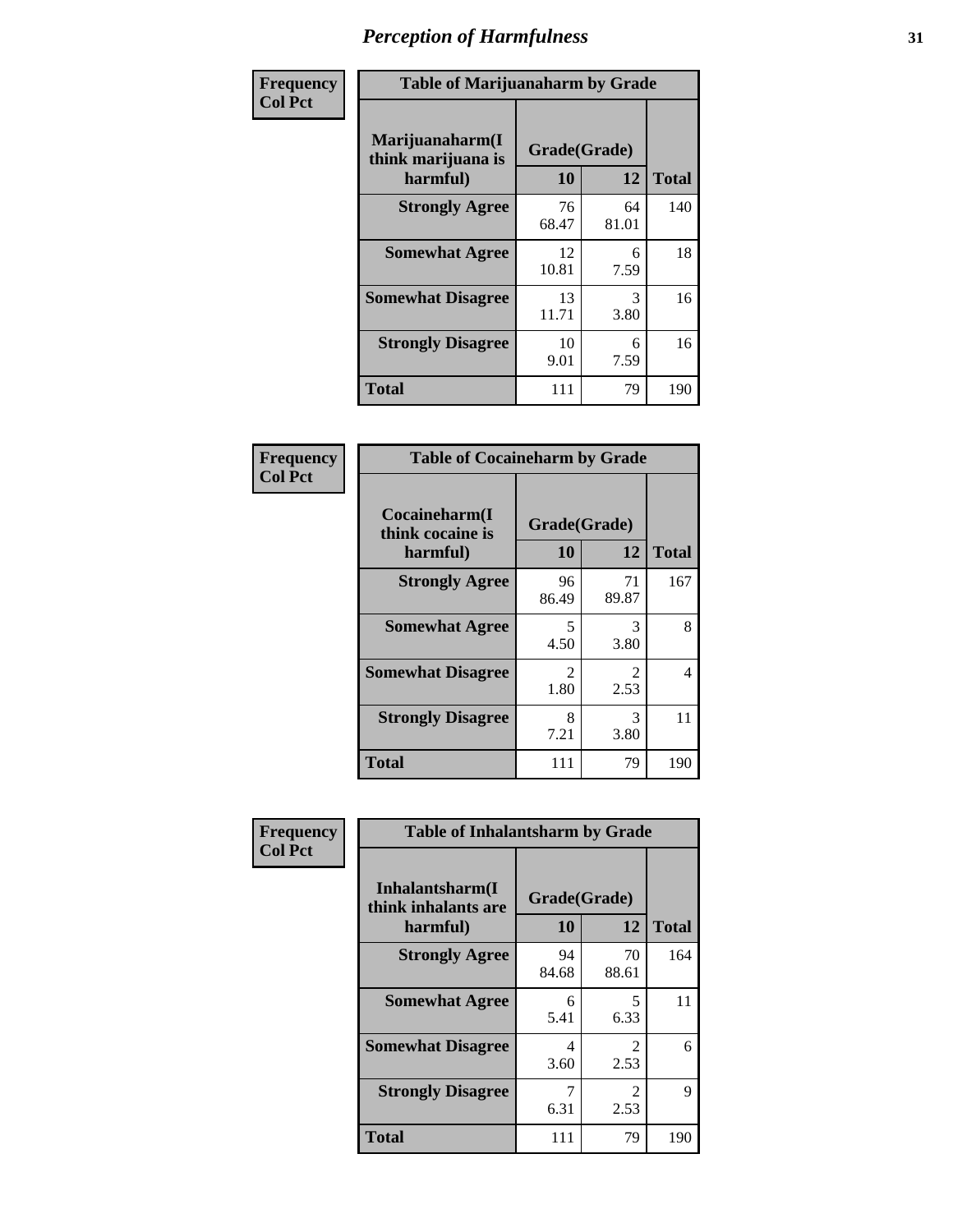| Frequency      | <b>Table of Steroidsharm by Grade</b>            |                    |                        |              |
|----------------|--------------------------------------------------|--------------------|------------------------|--------------|
| <b>Col Pct</b> | Steroidsharm(I<br>think steroids are<br>harmful) | Grade(Grade)<br>10 | 12                     | <b>Total</b> |
|                | <b>Strongly Agree</b>                            | 89<br>80.18        | 68<br>86.08            | 157          |
|                | <b>Somewhat Agree</b>                            | 10<br>9.01         | 6<br>7.59              | 16           |
|                | <b>Somewhat Disagree</b>                         | 5<br>4.50          | $\mathfrak{D}$<br>2.53 | 7            |
|                | <b>Strongly Disagree</b>                         | 6.31               | 3<br>3.80              | 10           |
|                | <b>Total</b>                                     | 111                | 79                     | 190          |

| <b>Table of Ecstasyharm by Grade</b>          |                    |              |     |  |  |
|-----------------------------------------------|--------------------|--------------|-----|--|--|
| Ecstasyharm(I<br>think ecstasy is<br>harmful) | Grade(Grade)<br>10 | <b>Total</b> |     |  |  |
| <b>Strongly Agree</b>                         | 94<br>84.68        | 68<br>86.08  | 162 |  |  |
| <b>Somewhat Agree</b>                         | 5<br>4.50          | 6<br>7.59    | 11  |  |  |
| <b>Somewhat Disagree</b>                      | 3<br>2.70          | 1.27         | 4   |  |  |
| <b>Strongly Disagree</b>                      | 9<br>8.11          | 4<br>5.06    | 13  |  |  |
| <b>Total</b>                                  | 111                | 79           | 190 |  |  |

| Frequency      | <b>Table of Methharm by Grade</b>                            |                    |                       |              |
|----------------|--------------------------------------------------------------|--------------------|-----------------------|--------------|
| <b>Col Pct</b> | <b>Methharm</b> (I think<br>methamphetamines<br>are harmful) | Grade(Grade)<br>10 | 12                    | <b>Total</b> |
|                | <b>Strongly Agree</b>                                        | 99<br>89.19        | 71<br>89.87           | 170          |
|                | <b>Somewhat Agree</b>                                        | 3<br>2.70          | 3<br>3.80             | 6            |
|                | <b>Somewhat Disagree</b>                                     | 2<br>1.80          | $\mathcal{L}$<br>2.53 | 4            |
|                | <b>Strongly Disagree</b>                                     | 7<br>6.31          | 3<br>3.80             | 10           |
|                | <b>Total</b>                                                 | 111                | 79                    | 190          |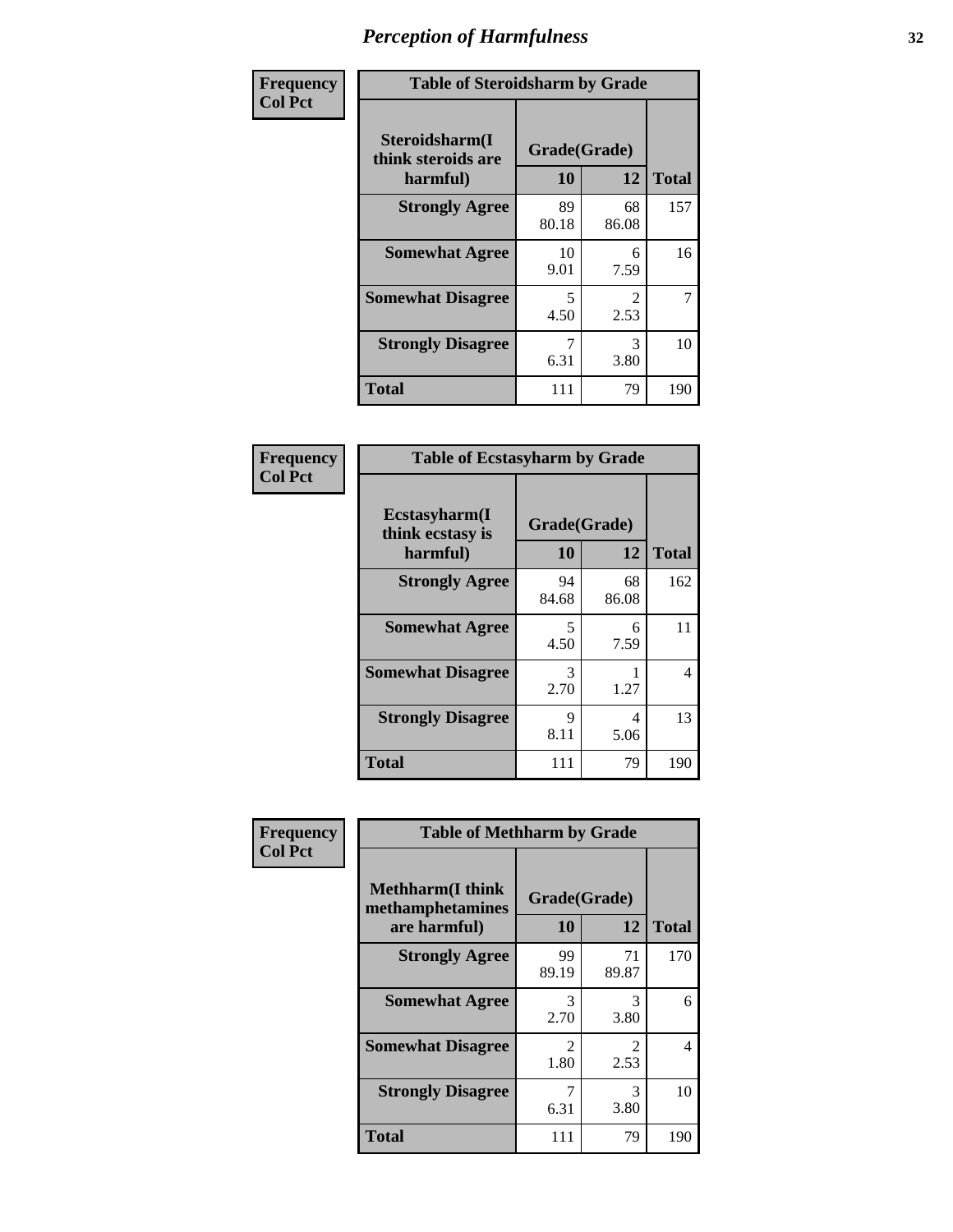| Frequency      | <b>Table of Hallucinogensharm by Grade</b>                 |                        |             |              |
|----------------|------------------------------------------------------------|------------------------|-------------|--------------|
| <b>Col Pct</b> | Hallucinogensharm(I<br>think hallucinogens<br>are harmful) | Grade(Grade)<br>10     | 12          | <b>Total</b> |
|                | <b>Strongly Agree</b>                                      | 96<br>86.49            | 68<br>86.08 | 164          |
|                | <b>Somewhat Agree</b>                                      | 6<br>5.41              | 7<br>8.86   | 13           |
|                | <b>Somewhat Disagree</b>                                   | $\mathfrak{D}$<br>1.80 | 1.27        | 3            |
|                | <b>Strongly Disagree</b>                                   | 6.31                   | 3<br>3.80   | 10           |
|                | <b>Total</b>                                               | 111                    | 79          | 190          |

| <b>Table of Prescriptionharm by Grade</b>                                                         |                    |             |              |  |  |  |
|---------------------------------------------------------------------------------------------------|--------------------|-------------|--------------|--|--|--|
| <b>Prescriptionharm</b> (I<br>think prescription<br>drugs not<br>prescribed to me<br>are harmful) | Grade(Grade)<br>10 | 12          | <b>Total</b> |  |  |  |
| <b>Strongly Agree</b>                                                                             | 86<br>77.48        | 60<br>75.95 | 146          |  |  |  |
| <b>Somewhat Agree</b>                                                                             | 16<br>14.41        | 9<br>11.39  | 25           |  |  |  |
| <b>Somewhat Disagree</b>                                                                          | 3<br>2.70          | 6<br>7.59   | 9            |  |  |  |
| <b>Strongly Disagree</b>                                                                          | 6<br>5.41          | 4<br>5.06   | 10           |  |  |  |
| <b>Total</b>                                                                                      | 111                | 79          | 190          |  |  |  |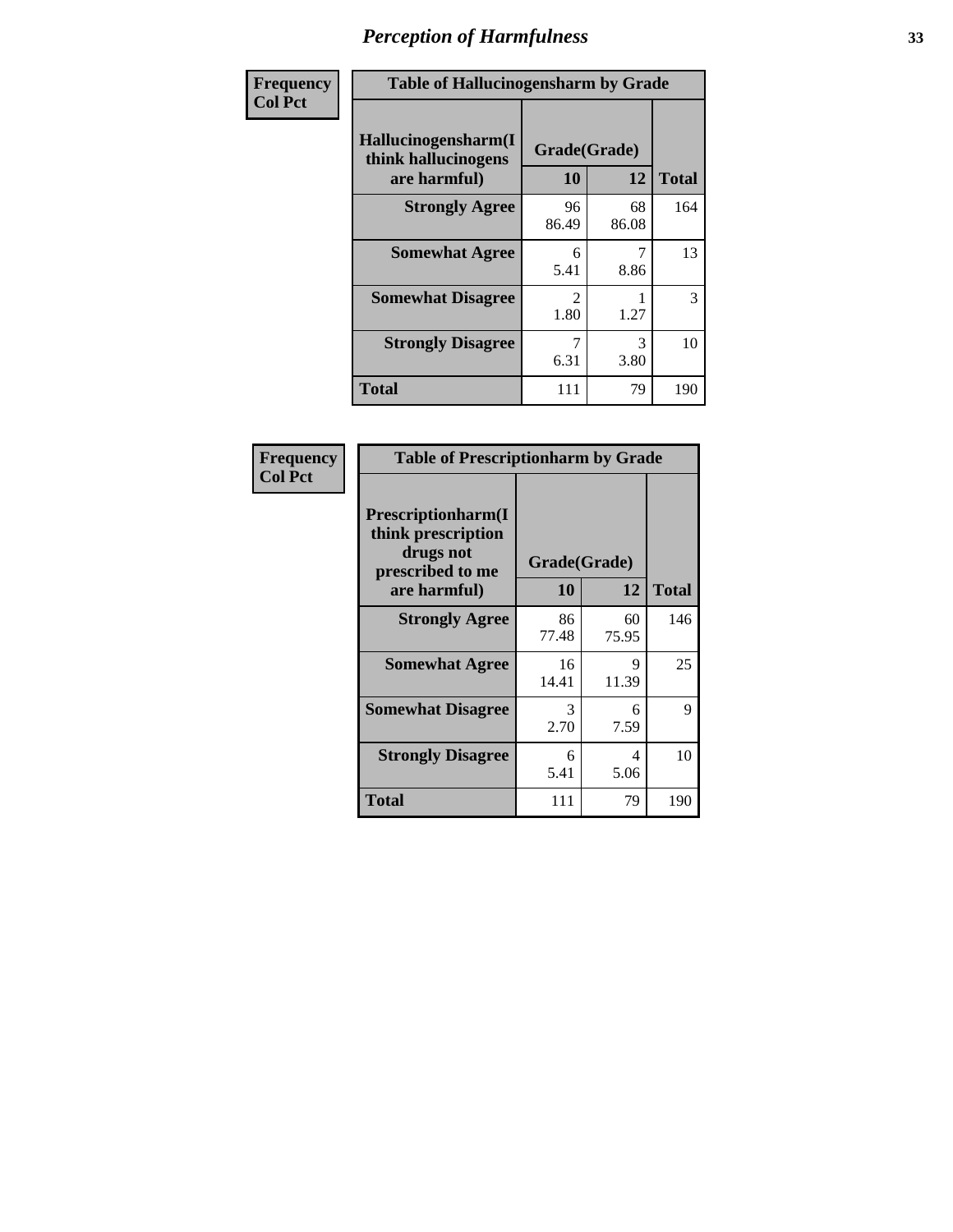### *Disapproval by Adults* **34**

| Frequency      | <b>Table of Alcoholadult by Grade</b>                                 |                    |             |              |
|----------------|-----------------------------------------------------------------------|--------------------|-------------|--------------|
| <b>Col Pct</b> | <b>Alcoholadult</b> (Adults<br>would disapprove if<br>I used alcohol) | Grade(Grade)<br>10 | 12          | <b>Total</b> |
|                | <b>Strongly Agree</b>                                                 | 69<br>62.16        | 46<br>58.23 | 115          |
|                | <b>Somewhat Agree</b>                                                 | 23<br>20.72        | 16<br>20.25 | 39           |
|                | <b>Somewhat Disagree</b>                                              | 12<br>10.81        | 8<br>10.13  | 20           |
|                | <b>Strongly Disagree</b>                                              | 7<br>6.31          | 9<br>11.39  | 16           |
|                | <b>Total</b>                                                          | 111                | 79          | 190          |

| <b>Table of Tobaccoadult by Grade</b>                                |                    |             |              |  |  |  |
|----------------------------------------------------------------------|--------------------|-------------|--------------|--|--|--|
| <b>Tobaccoadult(Adults</b><br>would disapprove if<br>I used tobacco) | Grade(Grade)<br>10 | 12          | <b>Total</b> |  |  |  |
| <b>Strongly Agree</b>                                                | 82<br>73.87        | 53<br>67.09 | 135          |  |  |  |
| <b>Somewhat Agree</b>                                                | 15<br>13.51        | 14<br>17.72 | 29           |  |  |  |
| <b>Somewhat Disagree</b>                                             | 6.31               | 5<br>6.33   | 12           |  |  |  |
| <b>Strongly Disagree</b>                                             | 6.31               | 8.86        | 14           |  |  |  |
| Total                                                                | 111                | 79          | 190          |  |  |  |

| Frequency      | <b>Table of Marijuanaadult by Grade</b>                           |                    |             |              |
|----------------|-------------------------------------------------------------------|--------------------|-------------|--------------|
| <b>Col Pct</b> | Marijuanaadult(Adults<br>would disapprove if I<br>used marijuana) | Grade(Grade)<br>10 | 12          | <b>Total</b> |
|                | <b>Strongly Agree</b>                                             | 92<br>82.88        | 67<br>84.81 | 159          |
|                | <b>Somewhat Agree</b>                                             | 10<br>9.01         | 4<br>5.06   | 14           |
|                | <b>Somewhat Disagree</b>                                          | 2<br>1.80          | 2<br>2.53   | 4            |
|                | <b>Strongly Disagree</b>                                          | 7<br>6.31          | 6<br>7.59   | 13           |
|                | <b>Total</b>                                                      | 111                | 79          | 190          |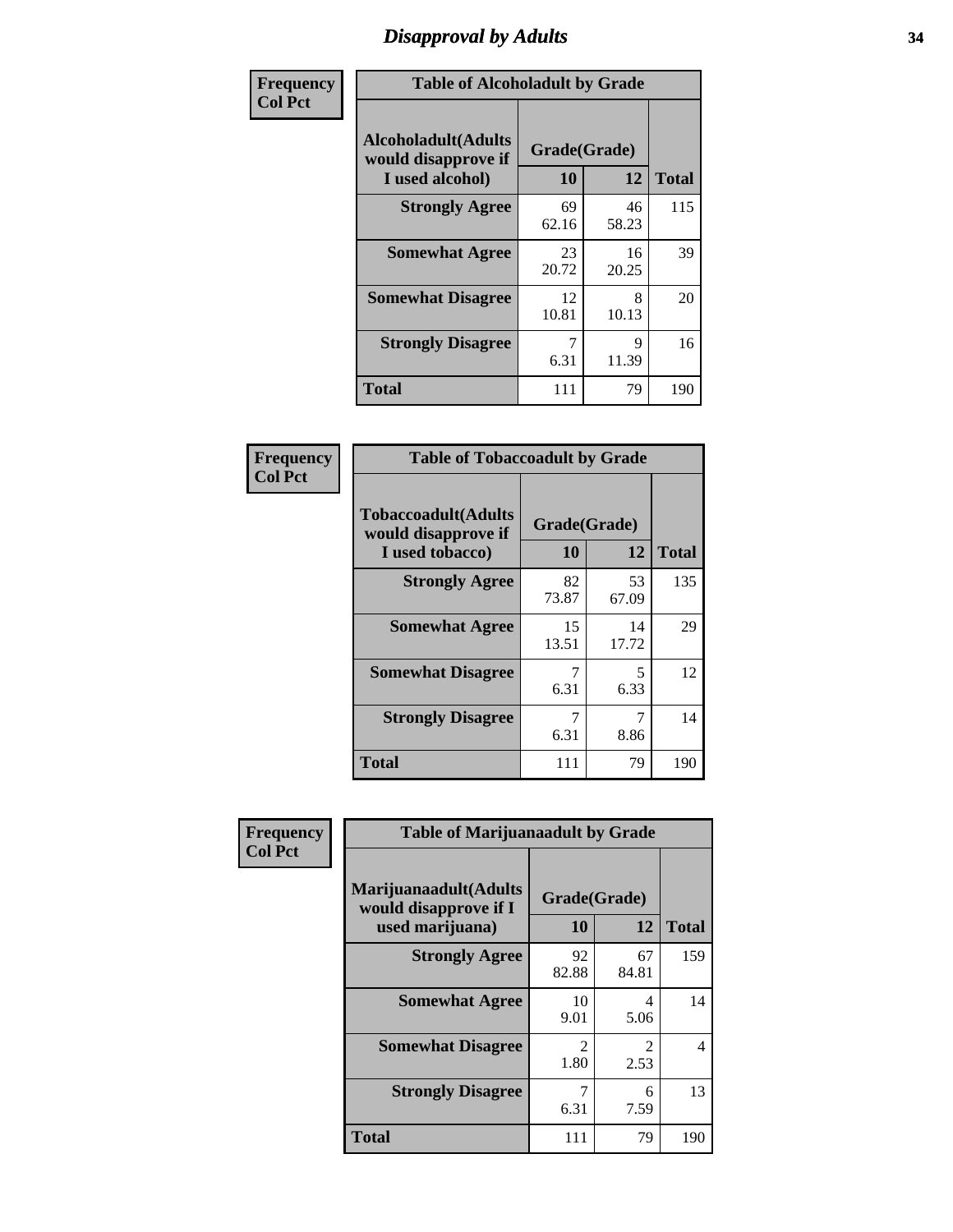### *Disapproval by Adults* **35**

| Frequency      | <b>Table of Otherdrugadult by Grade</b>                                     |                    |                                     |              |
|----------------|-----------------------------------------------------------------------------|--------------------|-------------------------------------|--------------|
| <b>Col Pct</b> | <b>Otherdrugadult</b> (Adults<br>would disapprove if I<br>used other drugs) | Grade(Grade)<br>10 | 12                                  | <b>Total</b> |
|                | <b>Strongly Agree</b>                                                       | 98<br>88.29        | 68<br>86.08                         | 166          |
|                | <b>Somewhat Agree</b>                                                       | 3<br>2.70          | 4<br>5.06                           | 7            |
|                | <b>Somewhat Disagree</b>                                                    | 0.90               | $\mathcal{D}_{\mathcal{L}}$<br>2.53 | 3            |
|                | <b>Strongly Disagree</b>                                                    | 9<br>8.11          | 5<br>6.33                           | 14           |
|                | <b>Total</b>                                                                | 111                | 79                                  | 190          |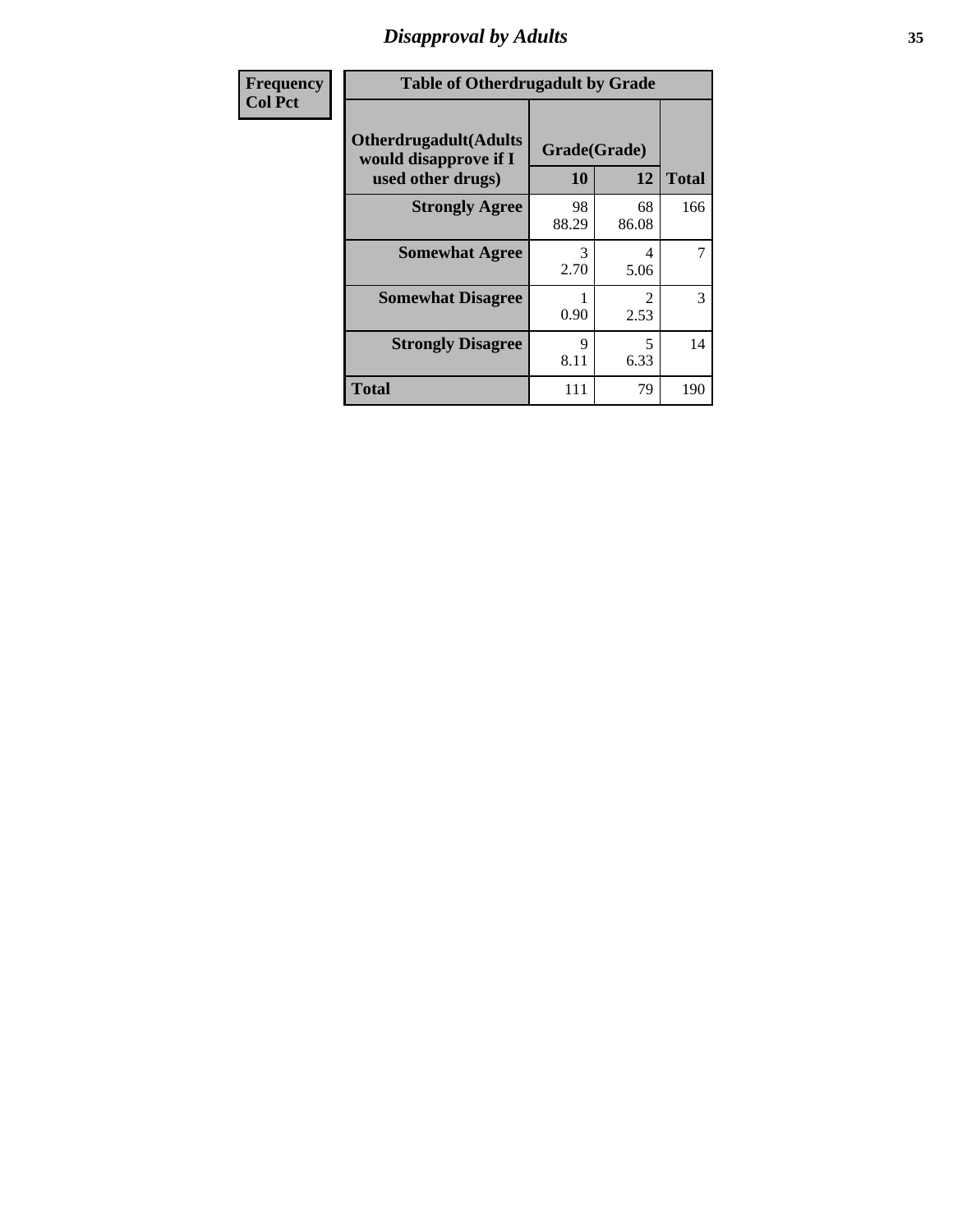### *Disapproval by Peers* **36**

| Frequency      | <b>Table of Alcoholpeer by Grade</b>                    |              |             |              |
|----------------|---------------------------------------------------------|--------------|-------------|--------------|
| <b>Col Pct</b> | Alcoholpeer(My<br>friends would<br>disapprove if I used | Grade(Grade) |             |              |
|                | alcohol)                                                | 10           | 12          | <b>Total</b> |
|                | <b>Strongly Agree</b>                                   | 23<br>20.72  | 16<br>20.25 | 39           |
|                | <b>Somewhat Agree</b>                                   | 34<br>30.63  | 13<br>16.46 | 47           |
|                | <b>Somewhat Disagree</b>                                | 25<br>22.52  | 21<br>26.58 | 46           |
|                | <b>Strongly Disagree</b>                                | 29<br>26.13  | 29<br>36.71 | 58           |
|                | Total                                                   | 111          | 79          | 190          |

| Frequency      | <b>Table of Tobaccopeer by Grade</b>                    |              |             |              |
|----------------|---------------------------------------------------------|--------------|-------------|--------------|
| <b>Col Pct</b> | Tobaccopeer(My<br>friends would<br>disapprove if I used | Grade(Grade) |             |              |
|                | tobacco)                                                | 10           | 12          | <b>Total</b> |
|                | <b>Strongly Agree</b>                                   | 43<br>38.74  | 28<br>35.44 | 71           |
|                | <b>Somewhat Agree</b>                                   | 25<br>22.52  | 15<br>18.99 | 40           |
|                | <b>Somewhat Disagree</b>                                | 17<br>15.32  | 12<br>15.19 | 29           |
|                | <b>Strongly Disagree</b>                                | 26<br>23.42  | 24<br>30.38 | 50           |
|                | Total                                                   | 111          | 79          | 190          |

| Frequency      | <b>Table of Marijuanapeer by Grade</b>                    |              |             |              |
|----------------|-----------------------------------------------------------|--------------|-------------|--------------|
| <b>Col Pct</b> | Marijuanapeer(My<br>friends would<br>disapprove if I used | Grade(Grade) |             |              |
|                | marijuana)                                                | 10           | 12          | <b>Total</b> |
|                | <b>Strongly Agree</b>                                     | 52<br>46.85  | 36<br>45.57 | 88           |
|                | <b>Somewhat Agree</b>                                     | 27<br>24.32  | 17<br>21.52 | 44           |
|                | <b>Somewhat Disagree</b>                                  | 12<br>10.81  | 9<br>11.39  | 21           |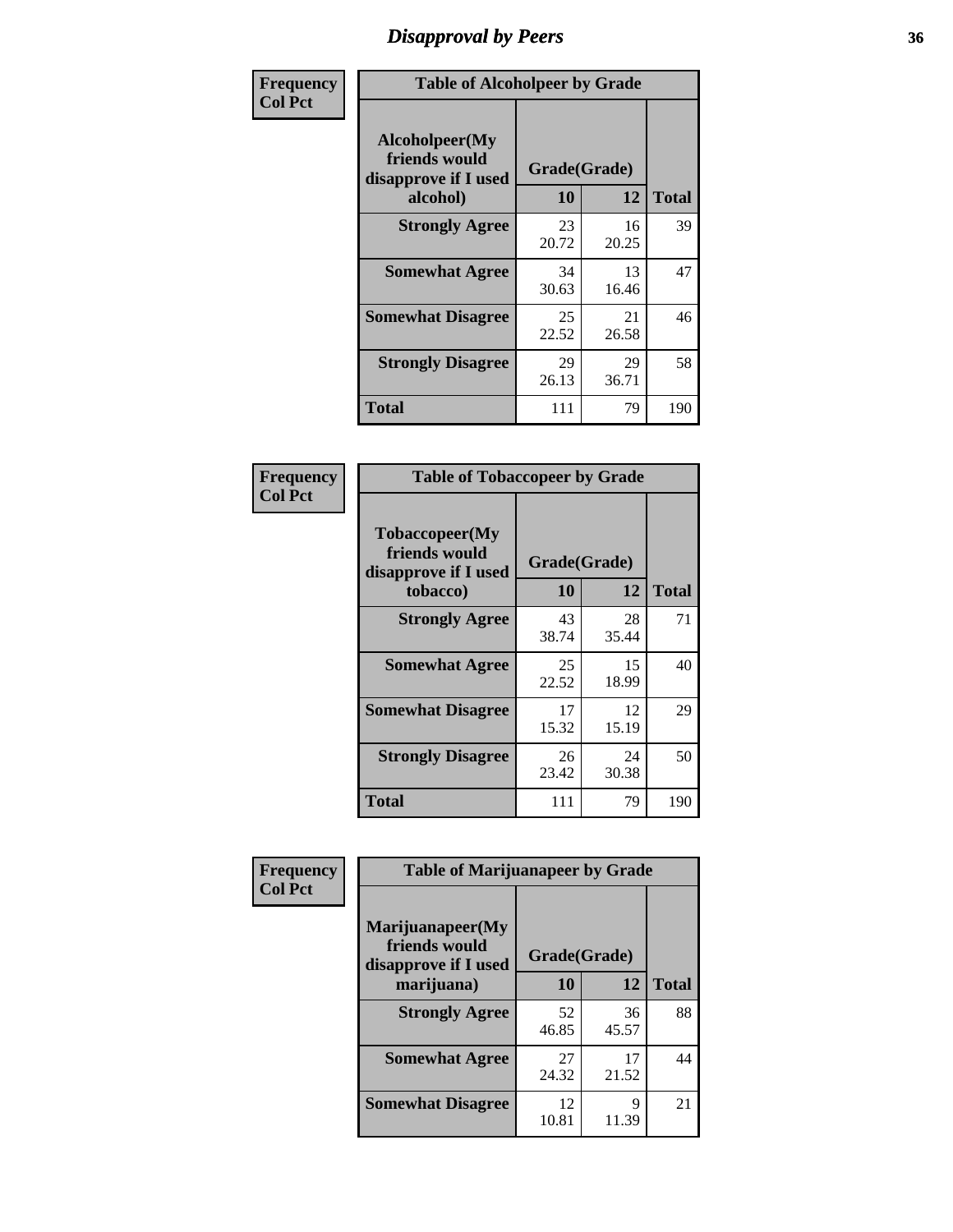# *Disapproval by Peers* **37**

| Frequency<br><b>Col Pct</b> | <b>Table of Marijuanapeer by Grade</b>                                  |                    |       |              |  |
|-----------------------------|-------------------------------------------------------------------------|--------------------|-------|--------------|--|
|                             | Marijuanapeer(My<br>friends would<br>disapprove if I used<br>marijuana) | Grade(Grade)<br>10 | 12    | <b>Total</b> |  |
|                             | <b>Strongly Disagree</b>                                                | 20<br>18.02        | 21.52 | 37           |  |
|                             | Total                                                                   | 111                | 79    | 190          |  |

| <b>Frequency</b> | <b>Table of Otherdrugpeer by Grade</b>                                    |                    |             |              |
|------------------|---------------------------------------------------------------------------|--------------------|-------------|--------------|
| <b>Col Pct</b>   | Otherdrugpeer(My<br>friends would<br>disapprove if I used<br>other drugs) | Grade(Grade)<br>10 | 12          | <b>Total</b> |
|                  |                                                                           |                    |             |              |
|                  | <b>Strongly Agree</b>                                                     | 73<br>65.77        | 46<br>58.23 | 119          |
|                  | <b>Somewhat Agree</b>                                                     | 17<br>15.32        | 11<br>13.92 | 28           |
|                  | <b>Somewhat Disagree</b>                                                  | 6<br>5.41          | 8<br>10.13  | 14           |
|                  | <b>Strongly Disagree</b>                                                  | 15<br>13.51        | 14<br>17.72 | 29           |
|                  | <b>Total</b>                                                              | 111                | 79          | 190          |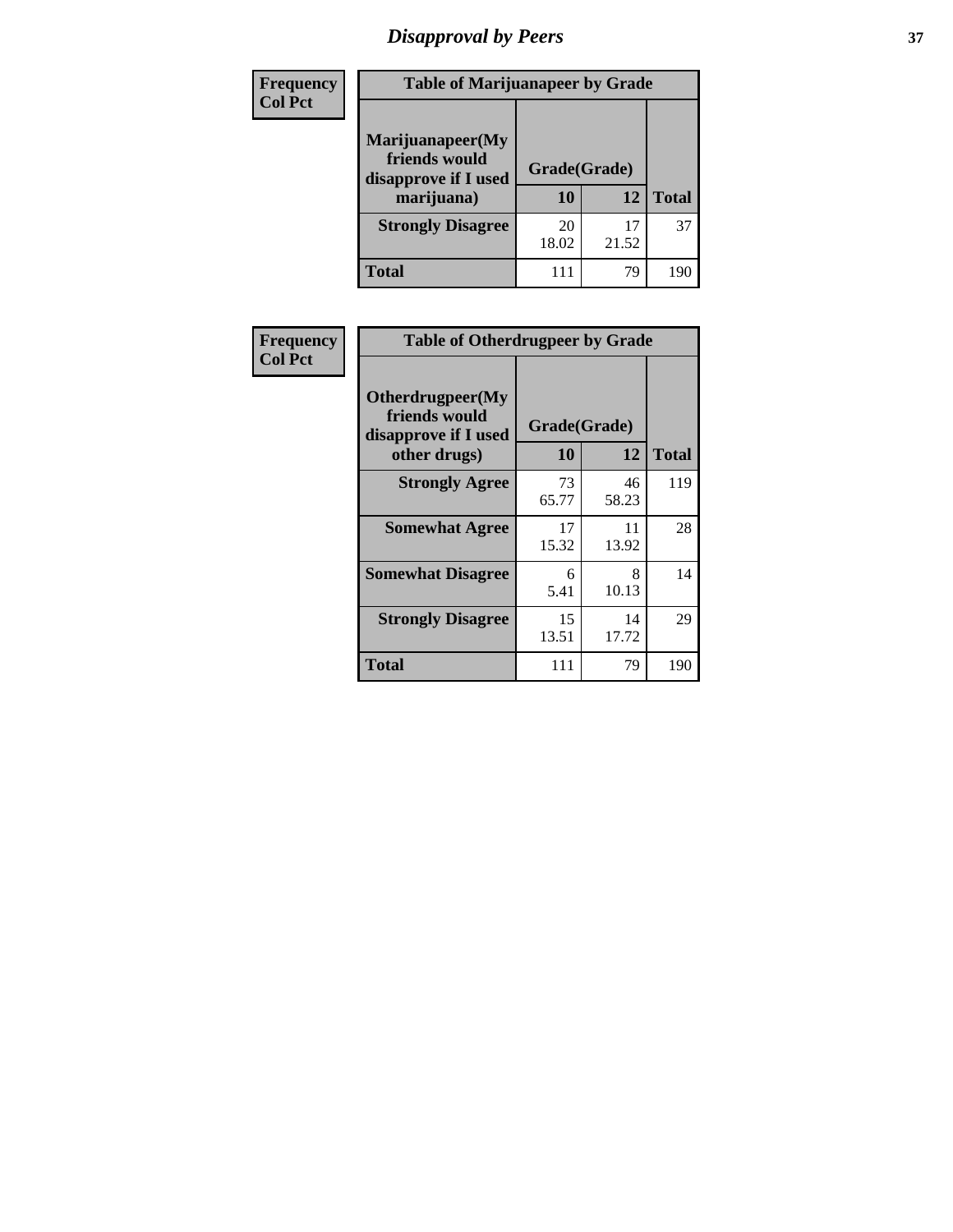| Frequency<br><b>Col Pct</b> | <b>Table of Alcohollocation1 by Grade</b> |              |             |              |  |
|-----------------------------|-------------------------------------------|--------------|-------------|--------------|--|
|                             | <b>Alcohollocation1(Places</b>            | Grade(Grade) |             |              |  |
|                             | <b>Friends Use Alcohol)</b>               | 10           | 12          | <b>Total</b> |  |
|                             |                                           | 68<br>61.26  | 53<br>67.09 | 121          |  |
|                             | Do Not Use                                | 43<br>38.74  | 26<br>32.91 | 69           |  |
|                             | <b>Total</b>                              | 111          | 79          | 190          |  |

| Frequency      | <b>Table of Alcohollocation2 by Grade</b> |              |             |              |
|----------------|-------------------------------------------|--------------|-------------|--------------|
| <b>Col Pct</b> | <b>Alcohollocation2(Places</b>            | Grade(Grade) |             |              |
|                | <b>Friends Use Alcohol)</b>               | 10           | 12          | <b>Total</b> |
|                |                                           | 75<br>67.57  | 50<br>63.29 | 125          |
|                | Home                                      | 36<br>32.43  | 29<br>36.71 | 65           |
|                | <b>Total</b>                              | 111          | 79          | 190          |

| Frequency<br><b>Col Pct</b> | <b>Table of Alcohollocation 3 by Grade</b>                    |                    |             |              |  |
|-----------------------------|---------------------------------------------------------------|--------------------|-------------|--------------|--|
|                             | <b>Alcohollocation3(Places</b><br><b>Friends Use Alcohol)</b> | Grade(Grade)<br>10 | 12          | <b>Total</b> |  |
|                             |                                                               | 105<br>94.59       | 72<br>91.14 | 177          |  |
|                             | <b>School</b>                                                 | 6<br>5.41          | 8.86        | 13           |  |
|                             | <b>Total</b>                                                  | 111                | 79          | 190          |  |

| <b>Frequency</b> | <b>Table of Alcohollocation4 by Grade</b> |              |             |              |
|------------------|-------------------------------------------|--------------|-------------|--------------|
| <b>Col Pct</b>   | <b>Alcohollocation4(Places</b>            | Grade(Grade) |             |              |
|                  | <b>Friends Use Alcohol)</b>               | 10           | 12          | <b>Total</b> |
|                  |                                           | 100<br>90.09 | 67<br>84.81 | 167          |
|                  | Car                                       | 11<br>9.91   | 12<br>15.19 | 23           |
|                  | <b>Total</b>                              | 111          | 79          | 190          |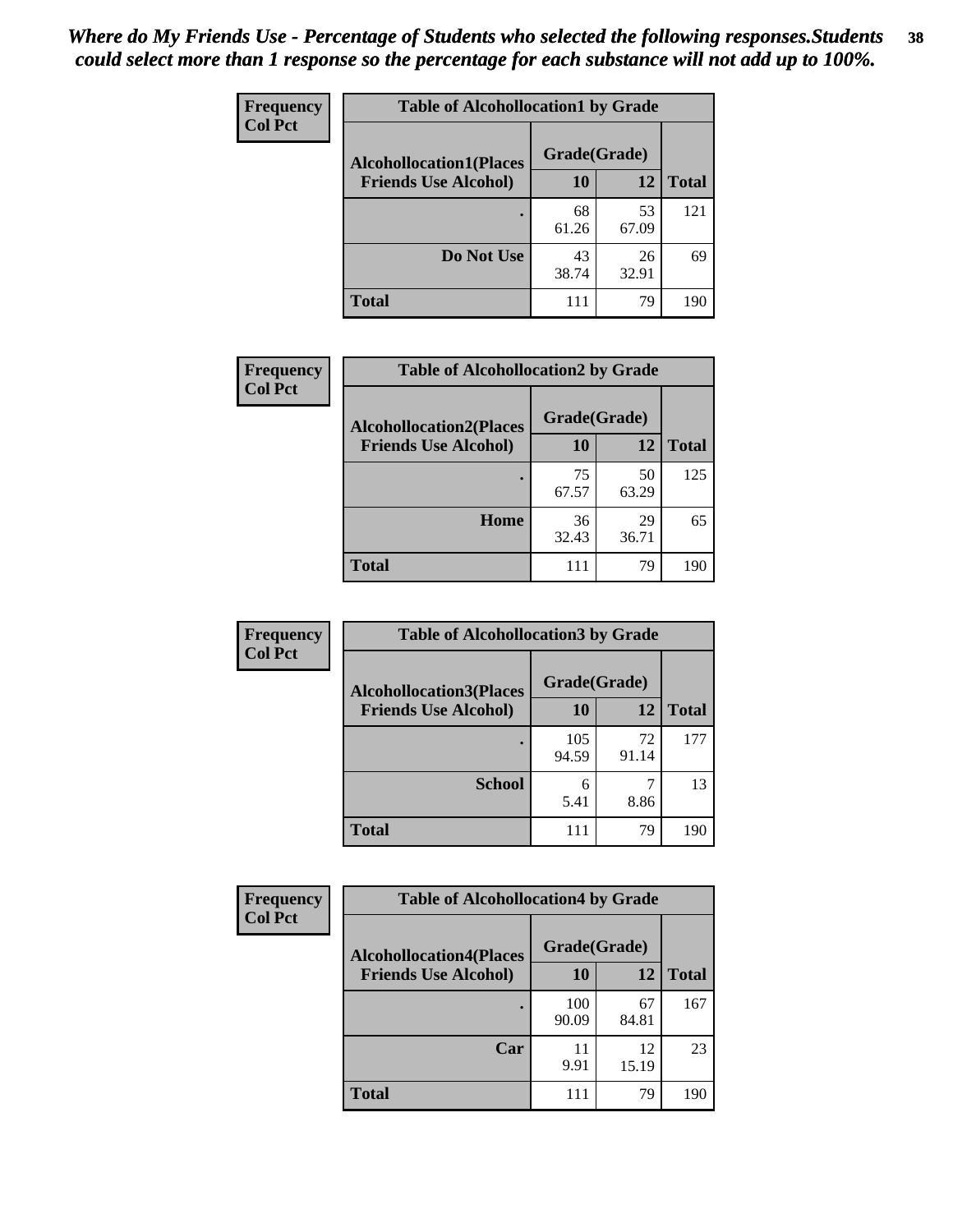| Frequency<br><b>Col Pct</b> | <b>Table of Alcohollocation5 by Grade</b>      |             |             |              |  |
|-----------------------------|------------------------------------------------|-------------|-------------|--------------|--|
|                             | Grade(Grade)<br><b>Alcohollocation5(Places</b> |             |             |              |  |
|                             | <b>Friends Use Alcohol)</b>                    | 10          | 12          | <b>Total</b> |  |
|                             |                                                | 61<br>54.95 | 35<br>44.30 | 96           |  |
|                             | <b>Friend's House</b>                          | 50<br>45.05 | 44<br>55.70 | 94           |  |
|                             | <b>Total</b>                                   | 111         | 79          | 190          |  |

| <b>Frequency</b> | <b>Table of Alcohollocation6 by Grade</b> |              |             |              |
|------------------|-------------------------------------------|--------------|-------------|--------------|
| <b>Col Pct</b>   | <b>Alcohollocation6(Places</b>            | Grade(Grade) |             |              |
|                  | <b>Friends Use Alcohol)</b>               | <b>10</b>    | 12          | <b>Total</b> |
|                  |                                           | 77<br>69.37  | 61<br>77.22 | 138          |
|                  | <b>Other</b>                              | 34<br>30.63  | 18<br>22.78 | 52           |
|                  | <b>Total</b>                              | 111          | 79          | 190          |

| <b>Frequency</b> | <b>Table of Tobaccolocation1 by Grade</b> |              |             |              |
|------------------|-------------------------------------------|--------------|-------------|--------------|
| <b>Col Pct</b>   | <b>Tobaccolocation1(Places</b>            | Grade(Grade) |             |              |
|                  | <b>Friends Use Tobacco)</b>               | 10           | 12          | <b>Total</b> |
|                  |                                           | 51<br>45.95  | 37<br>46.84 | 88           |
|                  | <b>Do Not Use</b>                         | 60<br>54.05  | 42<br>53.16 | 102          |
|                  | <b>Total</b>                              | 111          | 79          | 190          |

| <b>Frequency</b> | <b>Table of Tobaccolocation2 by Grade</b> |              |             |              |
|------------------|-------------------------------------------|--------------|-------------|--------------|
| <b>Col Pct</b>   | <b>Tobaccolocation2(Places</b>            | Grade(Grade) |             |              |
|                  | <b>Friends Use Tobacco)</b>               | 10           | 12          | <b>Total</b> |
|                  |                                           | 76<br>68.47  | 55<br>69.62 | 131          |
|                  | Home                                      | 35<br>31.53  | 24<br>30.38 | 59           |
|                  | <b>Total</b>                              | 111          | 79          | 190          |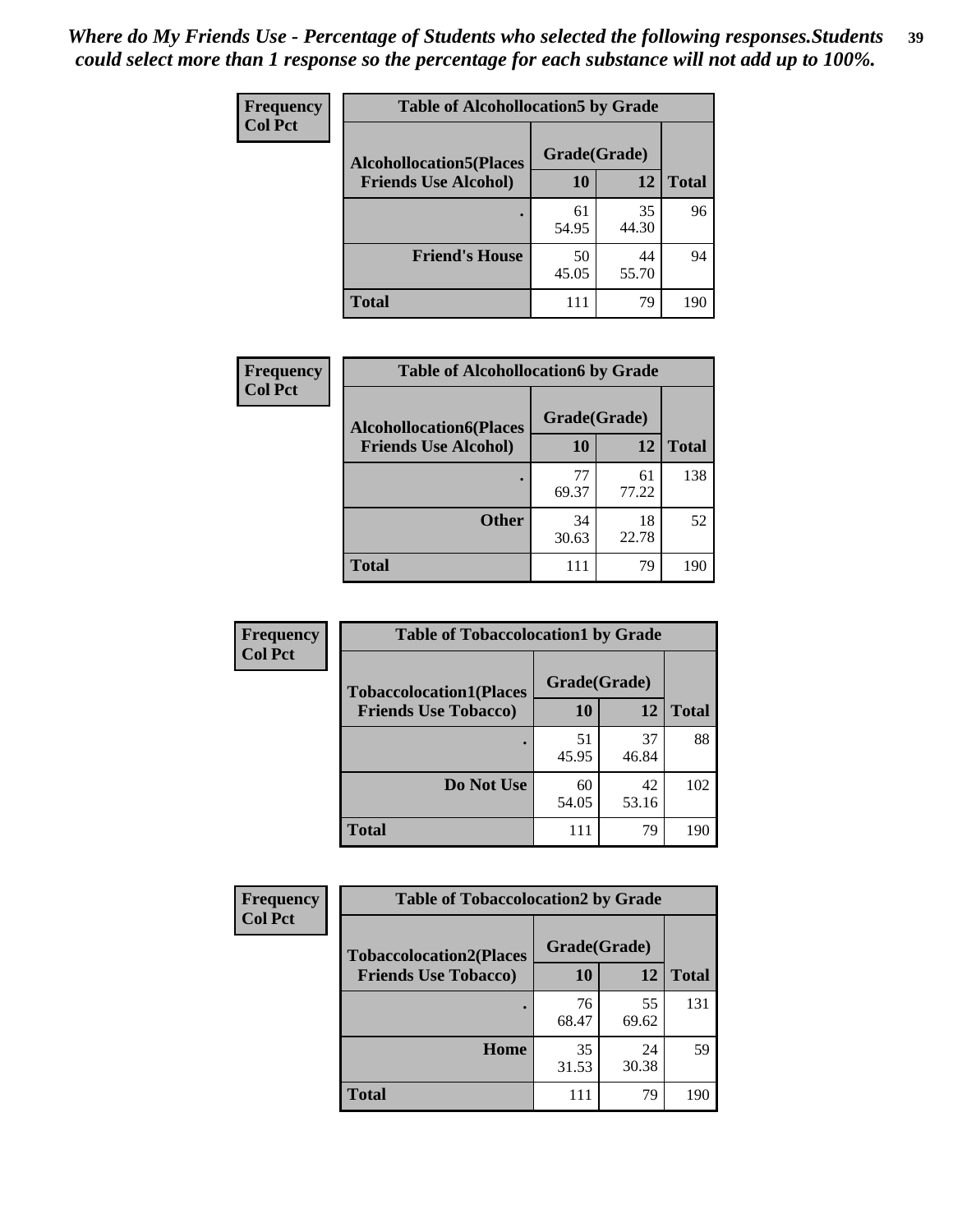| Frequency      | <b>Table of Tobaccolocation 3 by Grade</b> |              |             |              |
|----------------|--------------------------------------------|--------------|-------------|--------------|
| <b>Col Pct</b> | <b>Tobaccolocation3(Places</b>             | Grade(Grade) |             |              |
|                | <b>Friends Use Tobacco)</b>                | 10           | <b>12</b>   | <b>Total</b> |
|                |                                            | 83<br>74.77  | 61<br>77.22 | 144          |
|                | <b>School</b>                              | 28<br>25.23  | 18<br>22.78 | 46           |
|                | <b>Total</b>                               | 111          | 79          | 190          |

| <b>Frequency</b> | <b>Table of Tobaccolocation4 by Grade</b> |              |             |              |
|------------------|-------------------------------------------|--------------|-------------|--------------|
| <b>Col Pct</b>   | <b>Tobaccolocation4(Places</b>            | Grade(Grade) |             |              |
|                  | <b>Friends Use Tobacco)</b>               | 10           | 12          | <b>Total</b> |
|                  |                                           | 81<br>72.97  | 56<br>70.89 | 137          |
|                  | Car                                       | 30<br>27.03  | 23<br>29.11 | 53           |
|                  | <b>Total</b>                              | 111          | 79          | 190          |

| <b>Frequency</b>            | <b>Table of Tobaccolocation5 by Grade</b> |              |              |     |
|-----------------------------|-------------------------------------------|--------------|--------------|-----|
| <b>Col Pct</b>              | <b>Tobaccolocation5(Places</b>            | Grade(Grade) |              |     |
| <b>Friends Use Tobacco)</b> | 10                                        | 12           | <b>Total</b> |     |
|                             |                                           | 68<br>61.26  | 53<br>67.09  | 121 |
|                             | <b>Friend's House</b>                     | 43<br>38.74  | 26<br>32.91  | 69  |
|                             | <b>Total</b>                              | 111          | 79           | 190 |

| Frequency      | <b>Table of Tobaccolocation6 by Grade</b> |              |             |              |  |
|----------------|-------------------------------------------|--------------|-------------|--------------|--|
| <b>Col Pct</b> | <b>Tobaccolocation6(Places</b>            | Grade(Grade) |             |              |  |
|                | <b>Friends Use Tobacco)</b>               | 10           | 12          | <b>Total</b> |  |
|                |                                           | 80<br>72.07  | 58<br>73.42 | 138          |  |
|                | <b>Other</b>                              | 31<br>27.93  | 21<br>26.58 | 52           |  |
|                | <b>Total</b>                              | 111          | 79          | 190          |  |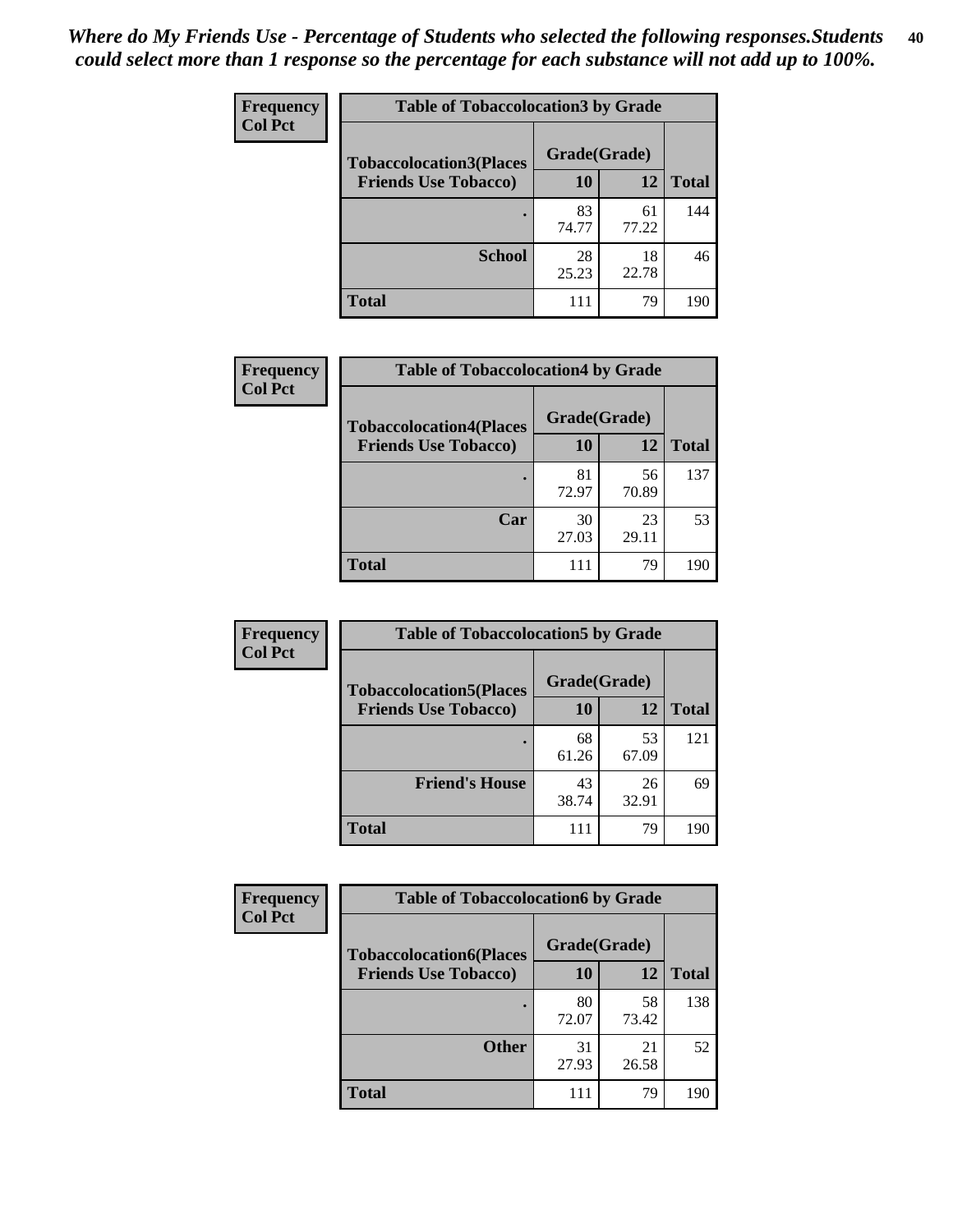| <b>Frequency</b> | <b>Table of Marijuanalocation1 by Grade</b> |              |             |              |
|------------------|---------------------------------------------|--------------|-------------|--------------|
| <b>Col Pct</b>   | <b>Marijuanalocation1(Places</b>            | Grade(Grade) |             |              |
|                  | <b>Friends Use Marijuana</b> )              | <b>10</b>    | 12          | <b>Total</b> |
|                  |                                             | 46<br>41.44  | 28<br>35.44 | 74           |
|                  | Do Not Use                                  | 65<br>58.56  | 51<br>64.56 | 116          |
|                  | <b>Total</b>                                | 111          | 79          | 190          |

| <b>Frequency</b><br><b>Col Pct</b> | <b>Table of Marijuanalocation2 by Grade</b>                        |                    |             |              |  |
|------------------------------------|--------------------------------------------------------------------|--------------------|-------------|--------------|--|
|                                    | <b>Marijuanalocation2(Places</b><br><b>Friends Use Marijuana</b> ) | Grade(Grade)<br>10 | 12          | <b>Total</b> |  |
|                                    |                                                                    | 86<br>77.48        | 58<br>73.42 | 144          |  |
|                                    | Home                                                               | 25<br>22.52        | 21<br>26.58 | 46           |  |
|                                    | <b>Total</b>                                                       | 111                | 79          | 190          |  |

| Frequency<br><b>Col Pct</b> | <b>Table of Marijuanalocation3 by Grade</b> |              |             |              |  |
|-----------------------------|---------------------------------------------|--------------|-------------|--------------|--|
|                             | <b>Marijuanalocation3</b> (Places           | Grade(Grade) |             |              |  |
|                             | <b>Friends Use Marijuana</b> )              | 10           | 12          | <b>Total</b> |  |
|                             |                                             | 104<br>93.69 | 73<br>92.41 | 177          |  |
|                             | <b>School</b>                               | 6.31         | 6<br>7.59   | 13           |  |
|                             | <b>Total</b>                                | 111          | 79          | 190          |  |

| <b>Frequency</b> | <b>Table of Marijuanalocation4 by Grade</b> |              |             |              |  |  |
|------------------|---------------------------------------------|--------------|-------------|--------------|--|--|
| <b>Col Pct</b>   | <b>Marijuanalocation4(Places</b>            | Grade(Grade) |             |              |  |  |
|                  | <b>Friends Use Marijuana</b> )              | <b>10</b>    | 12          | <b>Total</b> |  |  |
|                  |                                             | 89<br>80.18  | 64<br>81.01 | 153          |  |  |
|                  | Car                                         | 22<br>19.82  | 15<br>18.99 | 37           |  |  |
|                  | <b>Total</b>                                | 111          | 79          | 190          |  |  |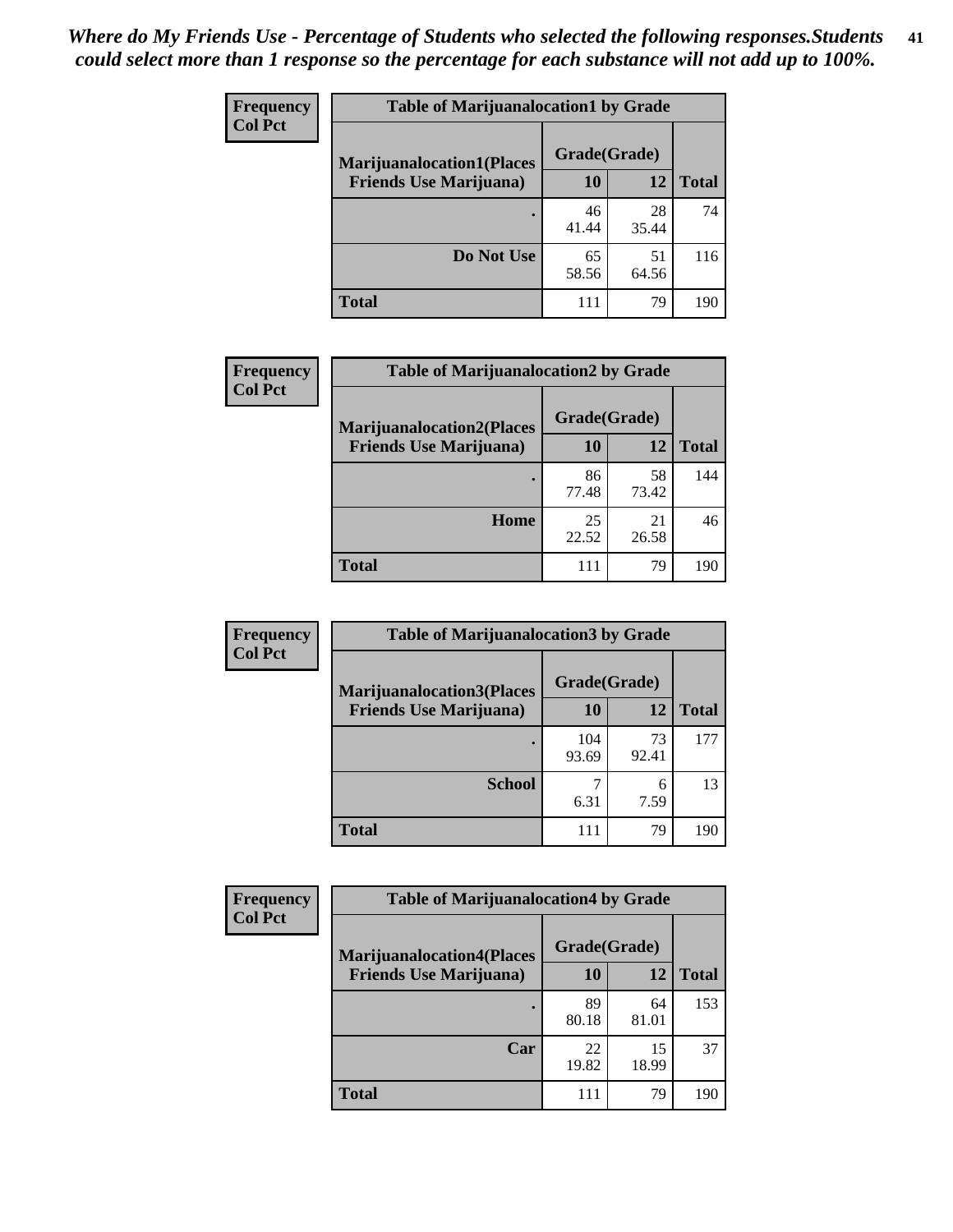| <b>Frequency</b> | <b>Table of Marijuanalocation5 by Grade</b>                         |              |             |              |
|------------------|---------------------------------------------------------------------|--------------|-------------|--------------|
| <b>Col Pct</b>   | <b>Marijuanalocation5</b> (Places<br><b>Friends Use Marijuana</b> ) | Grade(Grade) |             |              |
|                  |                                                                     | 10           | 12          | <b>Total</b> |
|                  |                                                                     | 76<br>68.47  | 57<br>72.15 | 133          |
|                  | <b>Friend's House</b>                                               | 35<br>31.53  | 22<br>27.85 | 57           |
|                  | <b>Total</b>                                                        | 111          | 79          | 190          |

| <b>Frequency</b> | <b>Table of Marijuanalocation6 by Grade</b>                        |                    |             |              |
|------------------|--------------------------------------------------------------------|--------------------|-------------|--------------|
| <b>Col Pct</b>   | <b>Marijuanalocation6(Places</b><br><b>Friends Use Marijuana</b> ) | Grade(Grade)<br>10 | 12          | <b>Total</b> |
|                  |                                                                    | 81<br>72.97        | 67<br>84.81 | 148          |
|                  | <b>Other</b>                                                       | 30<br>27.03        | 12<br>15.19 | 42           |
|                  | <b>Total</b>                                                       | 111                | 79          | 190          |

| <b>Frequency</b> | <b>Table of Otherdruglocation1 by Grade</b>                          |              |             |              |  |
|------------------|----------------------------------------------------------------------|--------------|-------------|--------------|--|
| <b>Col Pct</b>   | <b>Otherdruglocation1(Places</b><br><b>Friends Use Other Illegal</b> | Grade(Grade) |             |              |  |
|                  | Drugs)                                                               | 10           | 12          | <b>Total</b> |  |
|                  |                                                                      | 24<br>21.62  | 18<br>22.78 | 42           |  |
|                  | Do Not Use                                                           | 87<br>78.38  | 61<br>77.22 | 148          |  |
|                  | <b>Total</b>                                                         | 111          | 79          | 190          |  |

| <b>Frequency</b> | <b>Table of Otherdruglocation2 by Grade</b>                          |              |             |              |
|------------------|----------------------------------------------------------------------|--------------|-------------|--------------|
| <b>Col Pct</b>   | <b>Otherdruglocation2(Places</b><br><b>Friends Use Other Illegal</b> | Grade(Grade) |             |              |
|                  | Drugs)                                                               | 10           | 12          | <b>Total</b> |
|                  |                                                                      | 99<br>89.19  | 65<br>82.28 | 164          |
|                  | Home                                                                 | 12<br>10.81  | 14<br>17.72 | 26           |
|                  | <b>Total</b>                                                         | 111          | 79          | 190          |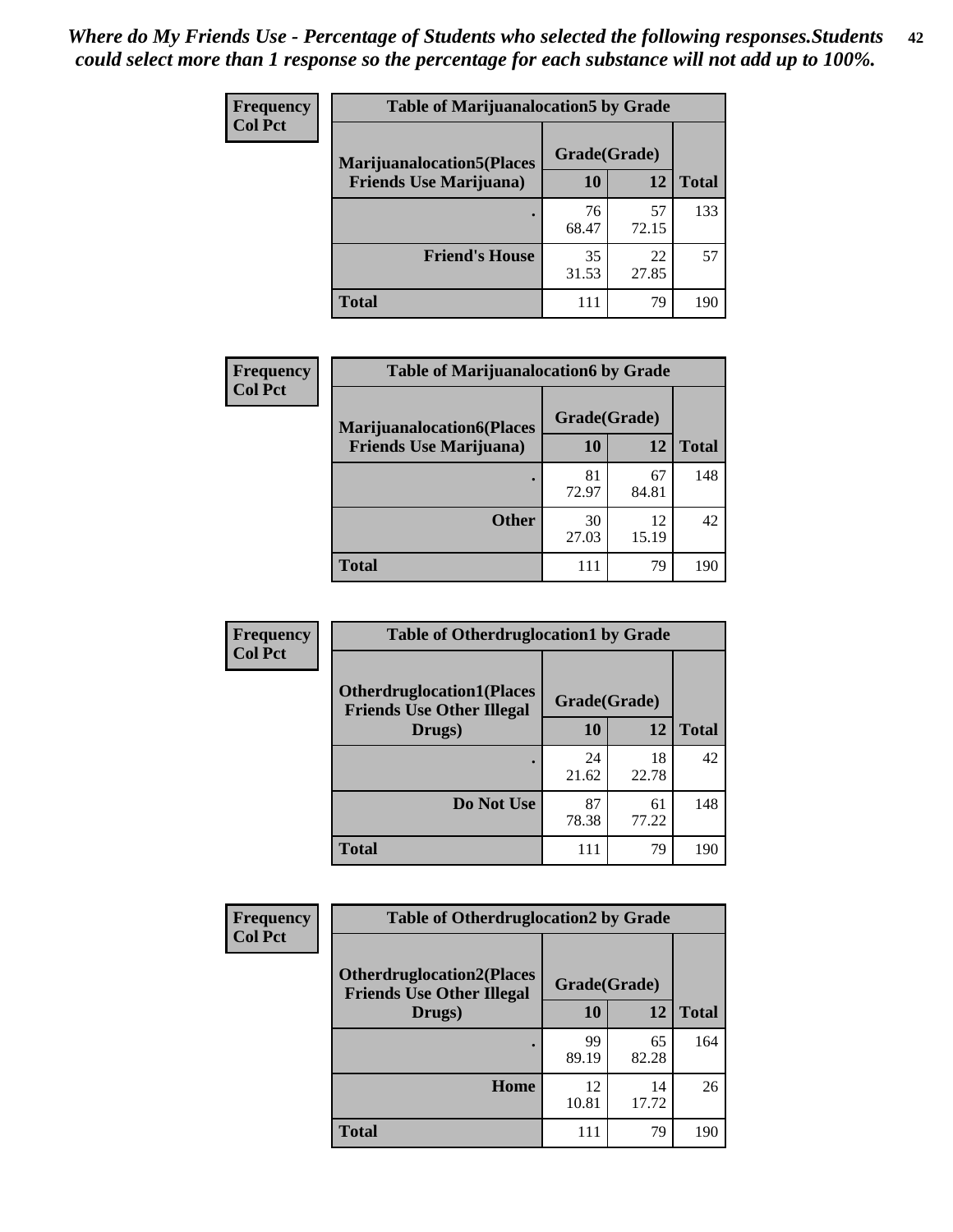| <b>Frequency</b> | <b>Table of Otherdruglocation 3 by Grade</b>                         |              |             |              |
|------------------|----------------------------------------------------------------------|--------------|-------------|--------------|
| <b>Col Pct</b>   | <b>Otherdruglocation3(Places</b><br><b>Friends Use Other Illegal</b> | Grade(Grade) |             |              |
|                  | Drugs)                                                               | 10           | 12          | <b>Total</b> |
|                  |                                                                      | 106<br>95.50 | 72<br>91.14 | 178          |
|                  | <b>School</b>                                                        | 4.50         | 8.86        | 12           |
|                  | <b>Total</b>                                                         | 111          | 79          | 190          |

| Frequency      | <b>Table of Otherdruglocation4 by Grade</b>                          |              |             |              |
|----------------|----------------------------------------------------------------------|--------------|-------------|--------------|
| <b>Col Pct</b> | <b>Otherdruglocation4(Places</b><br><b>Friends Use Other Illegal</b> | Grade(Grade) |             |              |
|                | Drugs)                                                               | 10           | 12          | <b>Total</b> |
|                |                                                                      | 102<br>91.89 | 67<br>84.81 | 169          |
|                | Car                                                                  | Q<br>8.11    | 12<br>15.19 | 21           |
|                | <b>Total</b>                                                         | 111          | 79          | 190          |

| Frequency      | <b>Table of Otherdruglocation5 by Grade</b>                          |              |             |              |
|----------------|----------------------------------------------------------------------|--------------|-------------|--------------|
| <b>Col Pct</b> | <b>Otherdruglocation5(Places</b><br><b>Friends Use Other Illegal</b> | Grade(Grade) |             |              |
|                | Drugs)                                                               | 10           | 12          | <b>Total</b> |
|                |                                                                      | 94<br>84.68  | 66<br>83.54 | 160          |
|                | <b>Friend's House</b>                                                | 17<br>15.32  | 13<br>16.46 | 30           |
|                | <b>Total</b>                                                         | 111          | 79          | 190          |

| <b>Frequency</b> | <b>Table of Otherdruglocation6 by Grade</b>                          |              |             |              |
|------------------|----------------------------------------------------------------------|--------------|-------------|--------------|
| <b>Col Pct</b>   | <b>Otherdruglocation6(Places</b><br><b>Friends Use Other Illegal</b> | Grade(Grade) |             |              |
|                  | Drugs)                                                               | <b>10</b>    | 12          | <b>Total</b> |
|                  |                                                                      | 95<br>85.59  | 71<br>89.87 | 166          |
|                  | <b>Other</b>                                                         | 16<br>14.41  | 8<br>10.13  | 24           |
|                  | <b>Total</b>                                                         | 111          | 79          | 190          |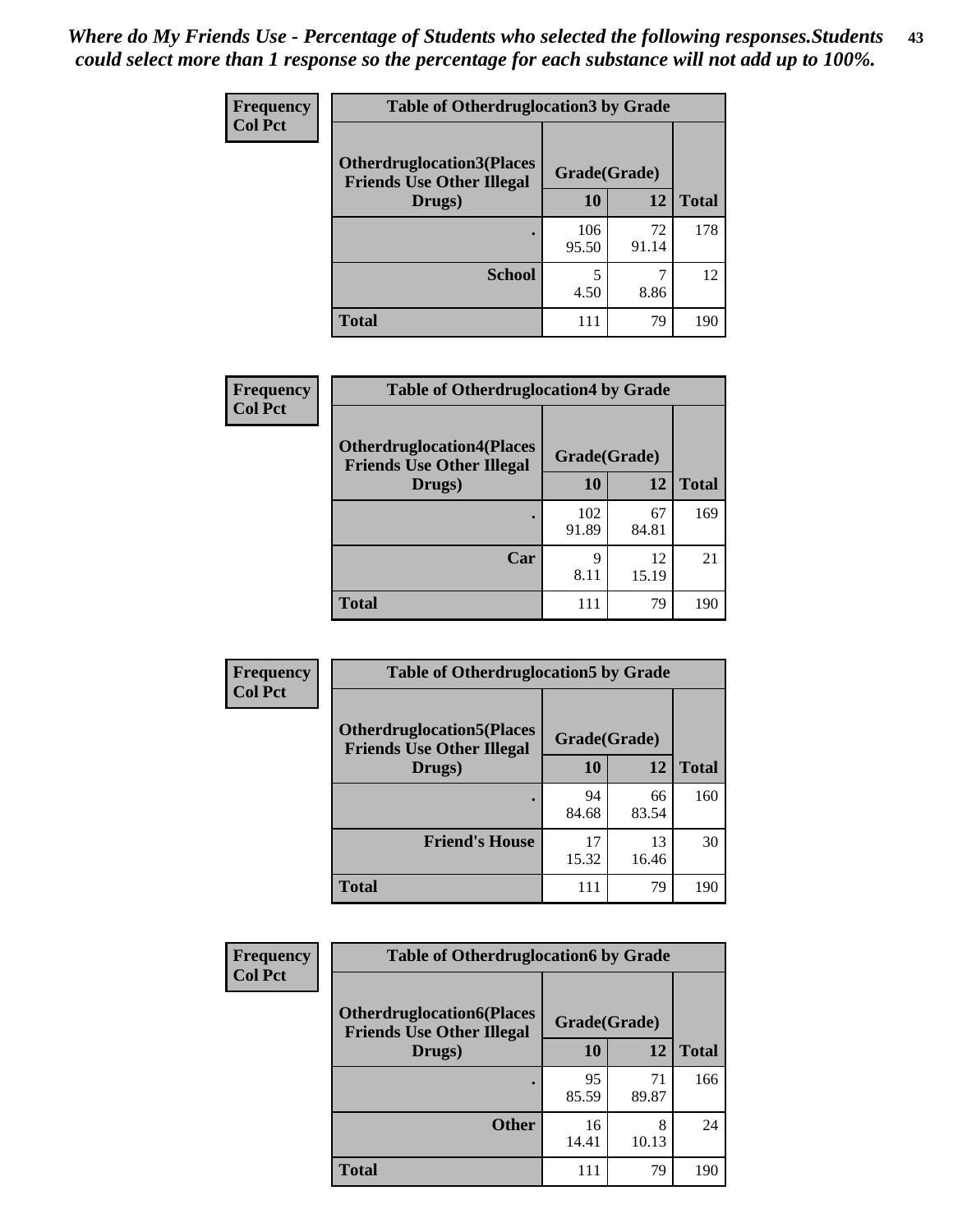| Frequency      | <b>Table of Alcoholtime1 by Grade</b> |              |             |              |
|----------------|---------------------------------------|--------------|-------------|--------------|
| <b>Col Pct</b> | <b>Alcoholtime1(Times</b>             | Grade(Grade) |             |              |
|                | <b>Friends Use</b><br>Alcohol)        | 10           | 12          | <b>Total</b> |
|                |                                       | 70<br>63.06  | 53<br>67.09 | 123          |
|                | Do Not Use                            | 41<br>36.94  | 26<br>32.91 | 67           |
|                | <b>Total</b>                          | 111          | 79          | 190          |

| Frequency      | <b>Table of Alcoholtime2 by Grade</b>           |              |             |              |
|----------------|-------------------------------------------------|--------------|-------------|--------------|
| <b>Col Pct</b> | <b>Alcoholtime2(Times</b><br><b>Friends Use</b> | Grade(Grade) |             |              |
|                | Alcohol)                                        | 10           | 12          | <b>Total</b> |
|                |                                                 | 108<br>97.30 | 73<br>92.41 | 181          |
|                | <b>On Way to School</b>                         | 3<br>2.70    | 6<br>7.59   | 9            |
|                | <b>Total</b>                                    | 111          | 79          | 190          |

| Frequency<br><b>Col Pct</b> | <b>Table of Alcoholtime3 by Grade</b>                           |              |             |              |  |
|-----------------------------|-----------------------------------------------------------------|--------------|-------------|--------------|--|
|                             | <b>Alcoholtime3(Times</b><br>Grade(Grade)<br><b>Friends Use</b> |              |             |              |  |
|                             | Alcohol)                                                        | 10           | 12          | <b>Total</b> |  |
|                             |                                                                 | 108<br>97.30 | 75<br>94.94 | 183          |  |
|                             | <b>During School</b>                                            | 3<br>2.70    | 4<br>5.06   | 7            |  |
|                             | <b>Total</b>                                                    | 111          | 79          | 190          |  |

| <b>Frequency</b><br><b>Col Pct</b> | <b>Table of Alcoholtime4 by Grade</b> |              |             |              |  |
|------------------------------------|---------------------------------------|--------------|-------------|--------------|--|
|                                    | <b>Alcoholtime4(Times</b>             | Grade(Grade) |             |              |  |
|                                    | <b>Friends Use Alcohol)</b>           | 10           | 12          | <b>Total</b> |  |
|                                    |                                       | 104<br>93.69 | 69<br>87.34 | 173          |  |
|                                    | <b>On Way Home From School</b>        | 6.31         | 10<br>12.66 | 17           |  |
|                                    | <b>Total</b>                          | 111          | 79          | 190          |  |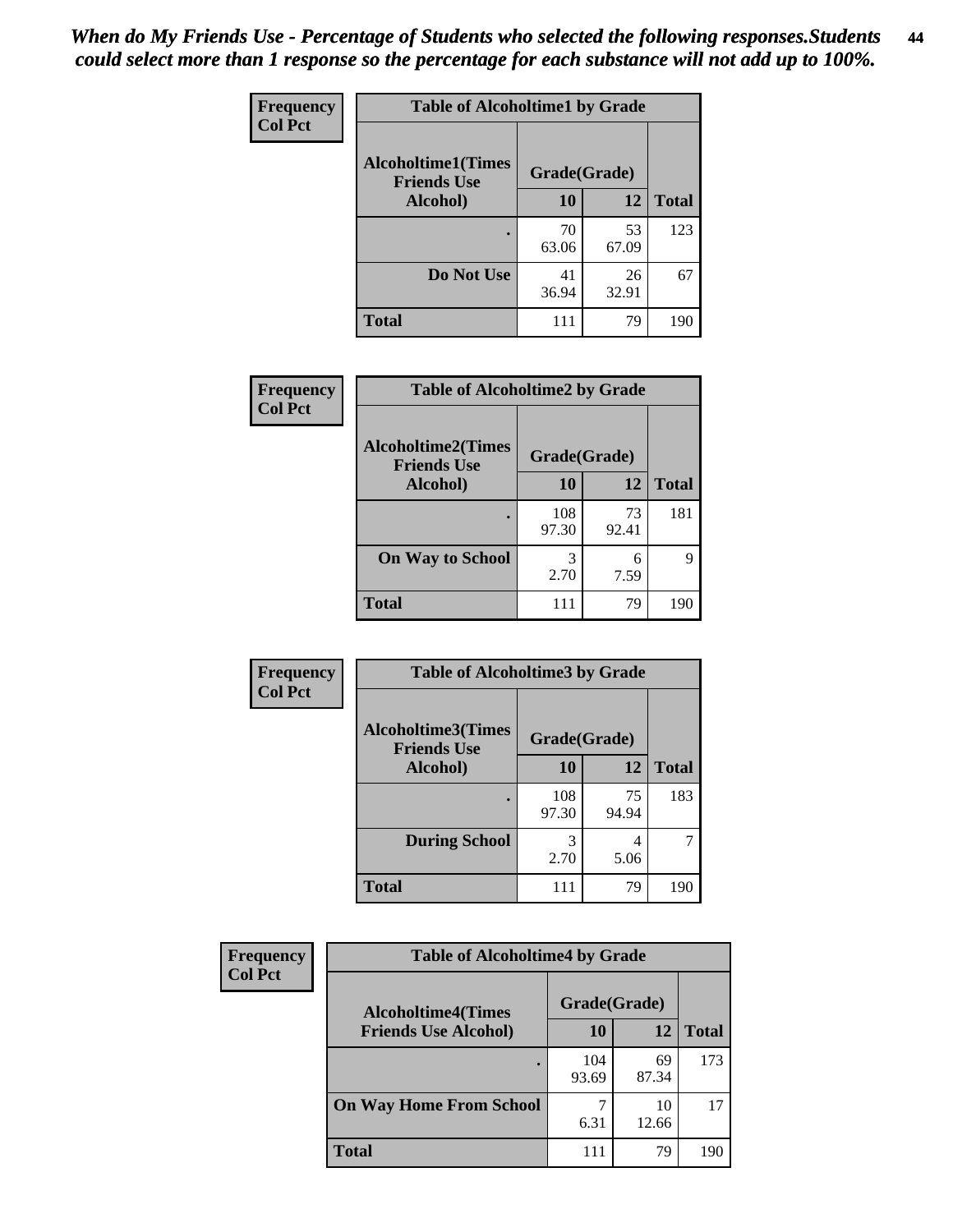*When do My Friends Use - Percentage of Students who selected the following responses.Students could select more than 1 response so the percentage for each substance will not add up to 100%.* **45**

| Frequency      | <b>Table of Alcoholtime5 by Grade</b> |              |             |              |
|----------------|---------------------------------------|--------------|-------------|--------------|
| <b>Col Pct</b> | <b>Alcoholtime5(Times</b>             | Grade(Grade) |             |              |
|                | <b>Friends Use</b><br>Alcohol)        | 10           | 12          | <b>Total</b> |
|                |                                       | 93<br>83.78  | 59<br>74.68 | 152          |
|                | Weeknights                            | 18<br>16.22  | 20<br>25.32 | 38           |
|                | <b>Total</b>                          | 111          | 79          | 190          |

| <b>Frequency</b> | <b>Table of Alcoholtime6 by Grade</b>           |              |             |              |
|------------------|-------------------------------------------------|--------------|-------------|--------------|
| <b>Col Pct</b>   | <b>Alcoholtime6(Times</b><br><b>Friends Use</b> | Grade(Grade) |             |              |
|                  | Alcohol)                                        | 10           | 12          | <b>Total</b> |
|                  |                                                 | 39<br>35.14  | 27<br>34.18 | 66           |
|                  | Weekends                                        | 72<br>64.86  | 52<br>65.82 | 124          |
|                  | <b>Total</b>                                    | 111          | 79          | 190          |

| <b>Frequency</b> | <b>Table of Tobaccotime1 by Grade</b>           |              |             |              |
|------------------|-------------------------------------------------|--------------|-------------|--------------|
| <b>Col Pct</b>   | <b>Tobaccotime1(Times</b><br><b>Friends Use</b> | Grade(Grade) |             |              |
|                  | <b>Tobacco</b> )                                | 10           | 12          | <b>Total</b> |
|                  | $\bullet$                                       | 55<br>49.55  | 38<br>48.10 | 93           |
|                  | Do Not Use                                      | 56<br>50.45  | 41<br>51.90 | 97           |
|                  | <b>Total</b>                                    | 111          | 79          | 190          |

| <b>Frequency</b> | <b>Table of Tobaccotime2 by Grade</b>                           |             |             |              |
|------------------|-----------------------------------------------------------------|-------------|-------------|--------------|
| <b>Col Pct</b>   | <b>Tobaccotime2(Times</b><br>Grade(Grade)<br><b>Friends Use</b> |             |             |              |
|                  | <b>Tobacco</b> )                                                | 10          | 12          | <b>Total</b> |
|                  |                                                                 | 81<br>72.97 | 56<br>70.89 | 137          |
|                  | <b>On Way to School</b>                                         | 30<br>27.03 | 23<br>29.11 | 53           |
|                  | <b>Total</b>                                                    | 111         | 79          | 190          |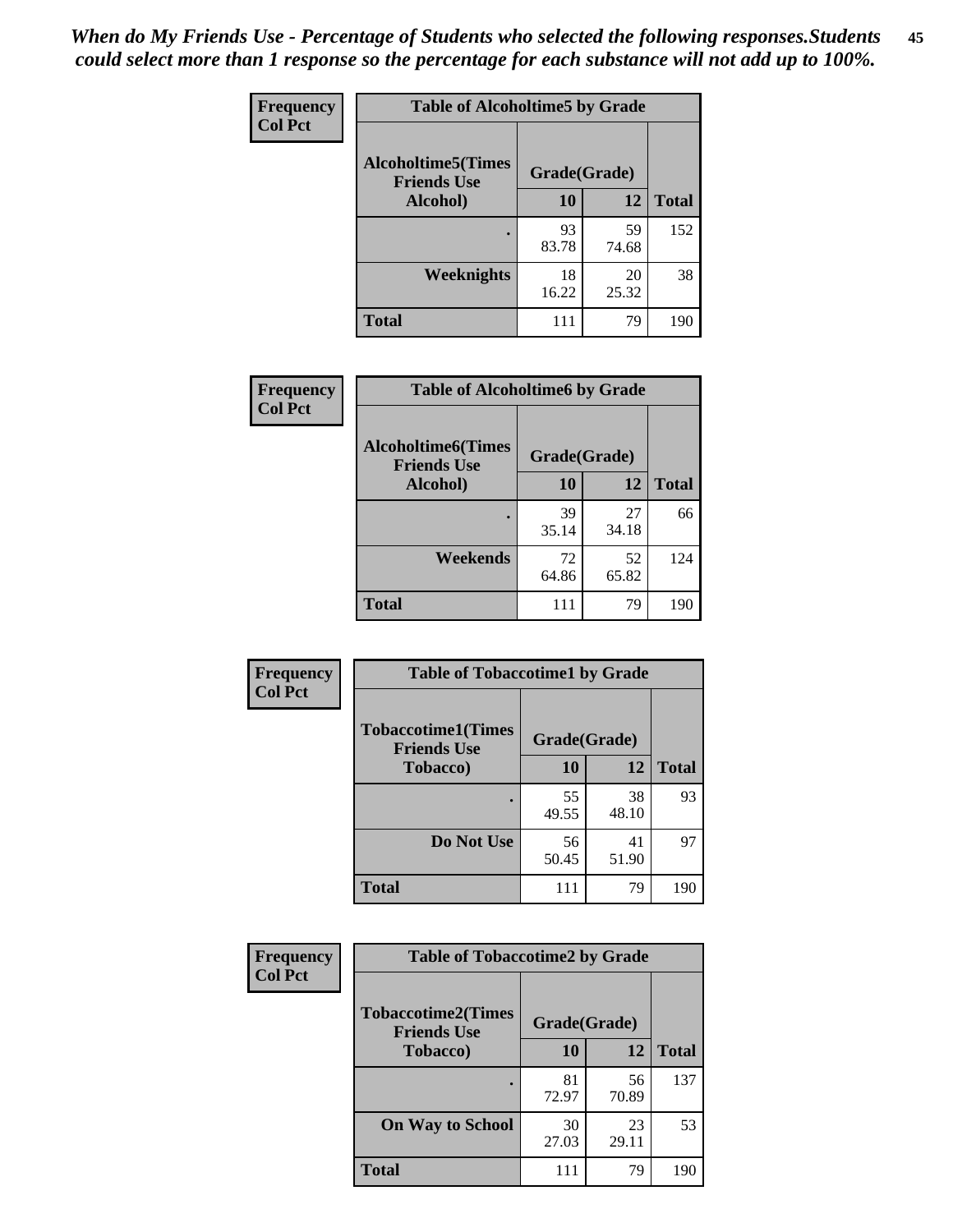| <b>Frequency</b> | <b>Table of Tobaccotime3 by Grade</b>           |              |             |              |
|------------------|-------------------------------------------------|--------------|-------------|--------------|
| <b>Col Pct</b>   | <b>Tobaccotime3(Times</b><br><b>Friends Use</b> | Grade(Grade) |             |              |
|                  | <b>Tobacco</b> )                                | 10           | 12          | <b>Total</b> |
|                  | ٠                                               | 80<br>72.07  | 54<br>68.35 | 134          |
|                  | <b>During School</b>                            | 31<br>27.93  | 25<br>31.65 | 56           |
|                  | <b>Total</b>                                    | 111          | 79          | 190          |

| Frequency<br><b>Col Pct</b> | <b>Table of Tobaccotime4 by Grade</b> |              |             |              |  |
|-----------------------------|---------------------------------------|--------------|-------------|--------------|--|
|                             | <b>Tobaccotime4(Times</b>             | Grade(Grade) |             |              |  |
|                             | <b>Friends Use Tobacco)</b>           | 10           | 12          | <b>Total</b> |  |
|                             |                                       | 104<br>93.69 | 69<br>87.34 | 173          |  |
|                             | <b>On Way Home From School</b>        | 6.31         | 10<br>12.66 | 17           |  |
|                             | <b>Total</b>                          | 111          | 79          | 190          |  |

| Frequency      | <b>Table of Tobaccotime5 by Grade</b>                           |             |             |              |
|----------------|-----------------------------------------------------------------|-------------|-------------|--------------|
| <b>Col Pct</b> | <b>Tobaccotime5(Times</b><br>Grade(Grade)<br><b>Friends Use</b> |             |             |              |
|                | <b>Tobacco</b> )                                                | 10          | 12          | <b>Total</b> |
|                |                                                                 | 73<br>65.77 | 53<br>67.09 | 126          |
|                | Weeknights                                                      | 38<br>34.23 | 26<br>32.91 | 64           |
|                | <b>Total</b>                                                    | 111         | 79          | 190          |

| <b>Frequency</b> | <b>Table of Tobaccotime6 by Grade</b>           |              |             |              |
|------------------|-------------------------------------------------|--------------|-------------|--------------|
| <b>Col Pct</b>   | <b>Tobaccotime6(Times</b><br><b>Friends Use</b> | Grade(Grade) |             |              |
|                  | <b>Tobacco</b> )                                | 10           | 12          | <b>Total</b> |
|                  | ٠                                               | 61<br>54.95  | 50<br>63.29 | 111          |
|                  | Weekends                                        | 50<br>45.05  | 29<br>36.71 | 79           |
|                  | <b>Total</b>                                    | 111          | 79          | 190          |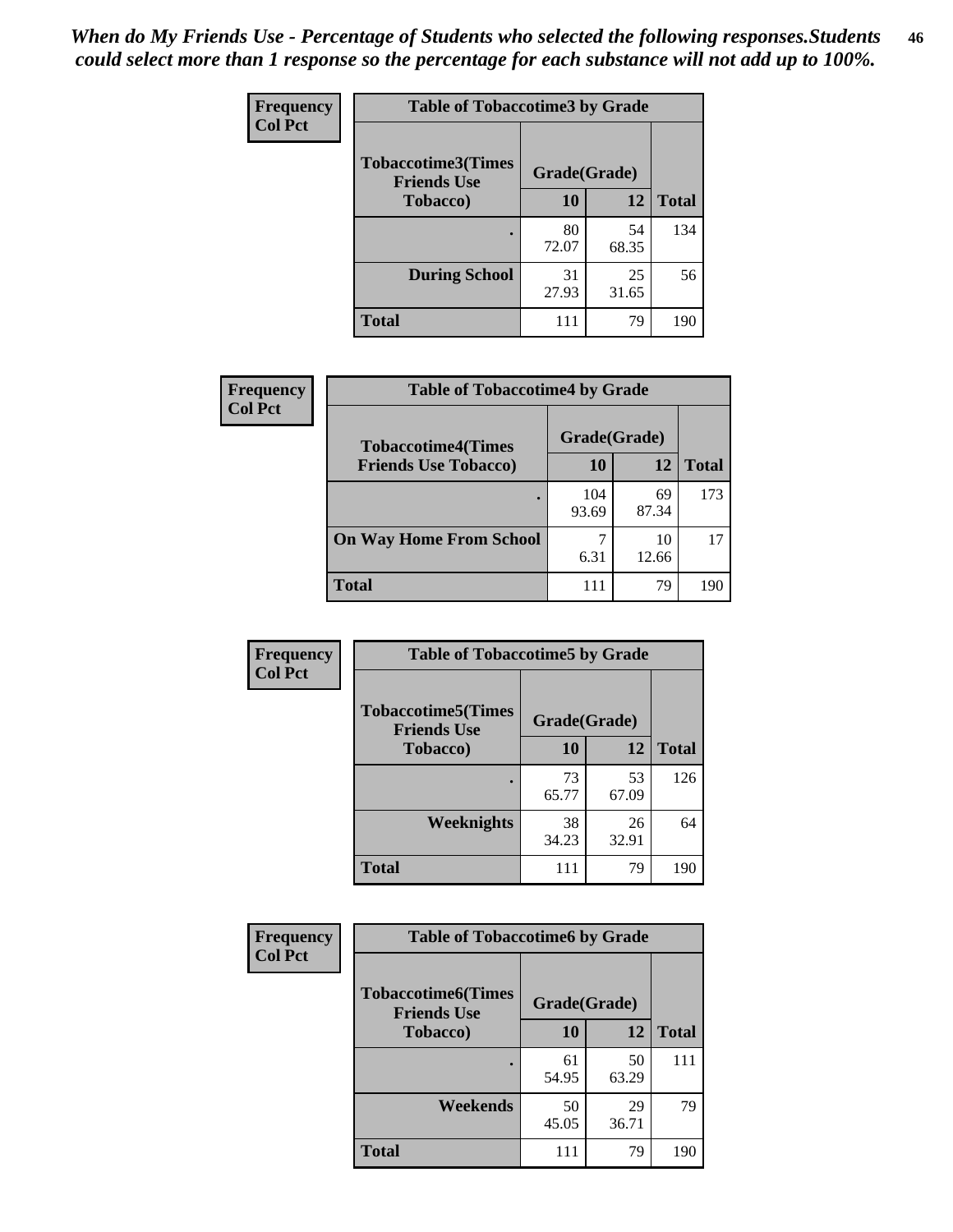| Frequency      | <b>Table of Marijuanatime1 by Grade</b>           |              |             |              |  |
|----------------|---------------------------------------------------|--------------|-------------|--------------|--|
| <b>Col Pct</b> | <b>Marijuanatime1(Times</b><br><b>Friends Use</b> | Grade(Grade) |             |              |  |
|                | Marijuana)                                        | 10           | 12          | <b>Total</b> |  |
|                |                                                   | 43<br>38.74  | 32<br>40.51 | 75           |  |
|                | Do Not Use                                        | 68<br>61.26  | 47<br>59.49 | 115          |  |
|                | <b>Total</b>                                      | 111          | 79          | 190          |  |

| Frequency      | <b>Table of Marijuanatime2 by Grade</b>           |              |             |              |
|----------------|---------------------------------------------------|--------------|-------------|--------------|
| <b>Col Pct</b> | <b>Marijuanatime2(Times</b><br><b>Friends Use</b> | Grade(Grade) |             |              |
|                | Marijuana)                                        | 10           | 12          | <b>Total</b> |
|                |                                                   | 102<br>91.89 | 68<br>86.08 | 170          |
|                | <b>On Way to School</b>                           | 9<br>8.11    | 11<br>13.92 | 20           |
|                | <b>Total</b>                                      | 111          | 79          | 190          |

| Frequency      | <b>Table of Marijuanatime3 by Grade</b>    |              |             |              |
|----------------|--------------------------------------------|--------------|-------------|--------------|
| <b>Col Pct</b> | Marijuanatime3(Times<br><b>Friends Use</b> | Grade(Grade) |             |              |
|                | Marijuana)                                 | 10           | 12          | <b>Total</b> |
|                |                                            | 105<br>94.59 | 71<br>89.87 | 176          |
|                | <b>During School</b>                       | 6<br>5.41    | 8<br>10.13  | 14           |
|                | <b>Total</b>                               | 111          | 79          | 190          |

| <b>Frequency</b> | <b>Table of Marijuanatime4 by Grade</b> |              |             |              |
|------------------|-----------------------------------------|--------------|-------------|--------------|
| <b>Col Pct</b>   | <b>Marijuanatime4(Times</b>             | Grade(Grade) |             |              |
|                  | <b>Friends Use Marijuana</b> )          | 10           | 12          | <b>Total</b> |
|                  |                                         | 102<br>91.89 | 69<br>87.34 | 171          |
|                  | <b>On Way Home From School</b>          | 9<br>8.11    | 10<br>12.66 | 19           |
|                  | <b>Total</b>                            | 111          | 79          | 190          |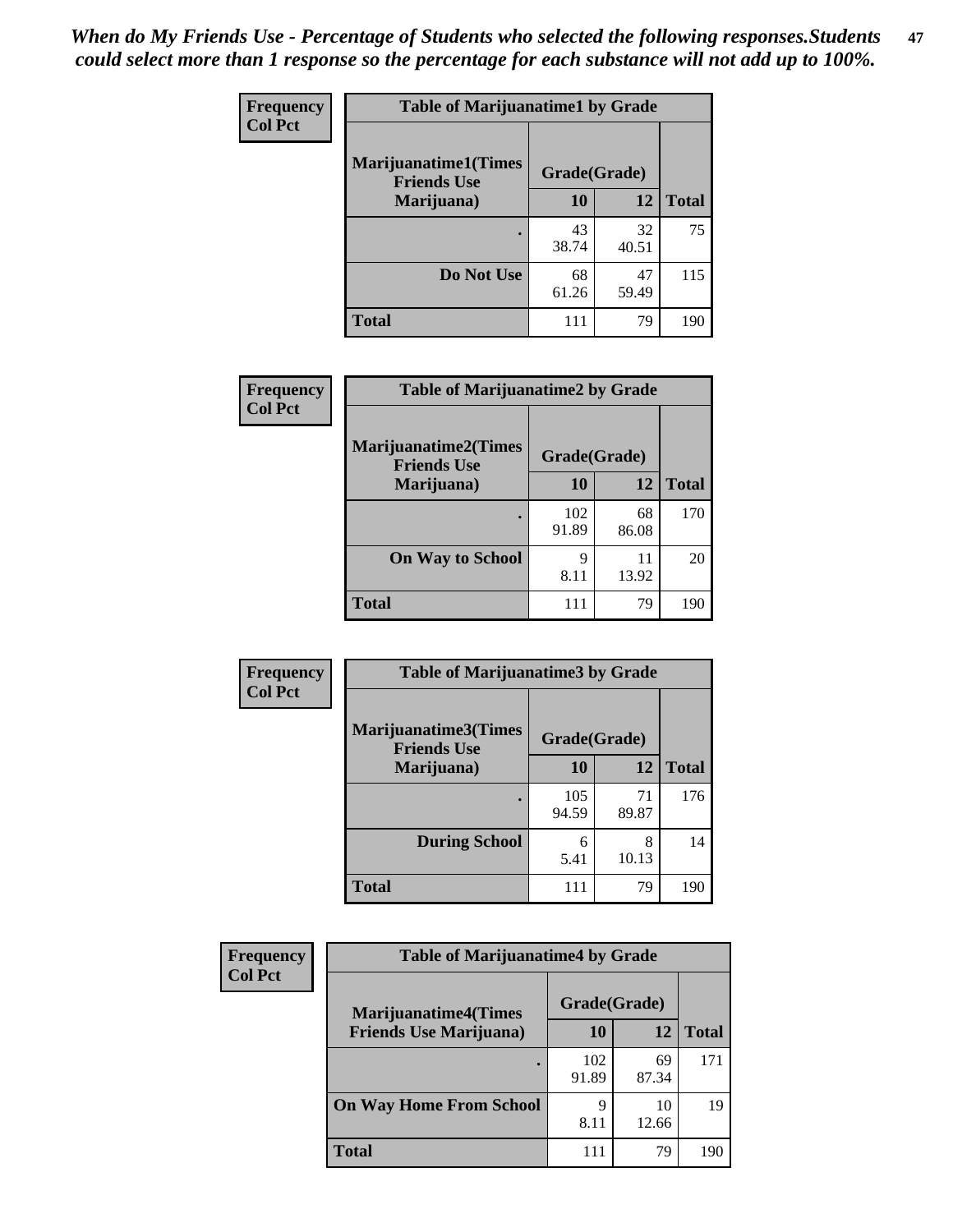| Frequency      | <b>Table of Marijuanatime5 by Grade</b>            |              |             |              |
|----------------|----------------------------------------------------|--------------|-------------|--------------|
| <b>Col Pct</b> | <b>Marijuanatime5</b> (Times<br><b>Friends Use</b> | Grade(Grade) |             |              |
|                | Marijuana)                                         | 10           | 12          | <b>Total</b> |
|                |                                                    | 90<br>81.08  | 58<br>73.42 | 148          |
|                | Weeknights                                         | 21<br>18.92  | 21<br>26.58 | 42           |
|                | <b>Total</b>                                       | 111          | 79          | 190          |

| Frequency      | <b>Table of Marijuanatime6 by Grade</b>    |              |             |              |
|----------------|--------------------------------------------|--------------|-------------|--------------|
| <b>Col Pct</b> | Marijuanatime6(Times<br><b>Friends Use</b> | Grade(Grade) |             |              |
|                | Marijuana)                                 | 10           | 12          | <b>Total</b> |
|                |                                            | 68<br>61.26  | 53<br>67.09 | 121          |
|                | Weekends                                   | 43<br>38.74  | 26<br>32.91 | 69           |
|                | <b>Total</b>                               | 111          | 79          | 190          |

| Frequency      | <b>Table of Otherdrugtime1 by Grade</b>                 |              |             |              |  |
|----------------|---------------------------------------------------------|--------------|-------------|--------------|--|
| <b>Col Pct</b> | <b>Otherdrugtime1(Times</b><br><b>Friends Use Other</b> | Grade(Grade) |             |              |  |
|                | <b>Illegal Drugs</b> )                                  | 10           | 12          | <b>Total</b> |  |
|                |                                                         | 19<br>17.12  | 21<br>26.58 | 40           |  |
|                | Do Not Use                                              | 92<br>82.88  | 58<br>73.42 | 150          |  |
|                | Total                                                   | 111          | 79          | 190          |  |

| Frequency      | <b>Table of Otherdrugtime2 by Grade</b>                 |              |             |              |
|----------------|---------------------------------------------------------|--------------|-------------|--------------|
| <b>Col Pct</b> | <b>Otherdrugtime2(Times</b><br><b>Friends Use Other</b> | Grade(Grade) |             |              |
|                | <b>Illegal Drugs</b> )                                  | 10           | 12          | <b>Total</b> |
|                |                                                         | 107<br>96.40 | 68<br>86.08 | 175          |
|                | <b>On Way to School</b>                                 | 4<br>3.60    | 11<br>13.92 | 15           |
|                | Total                                                   | 111          | 79          | 190          |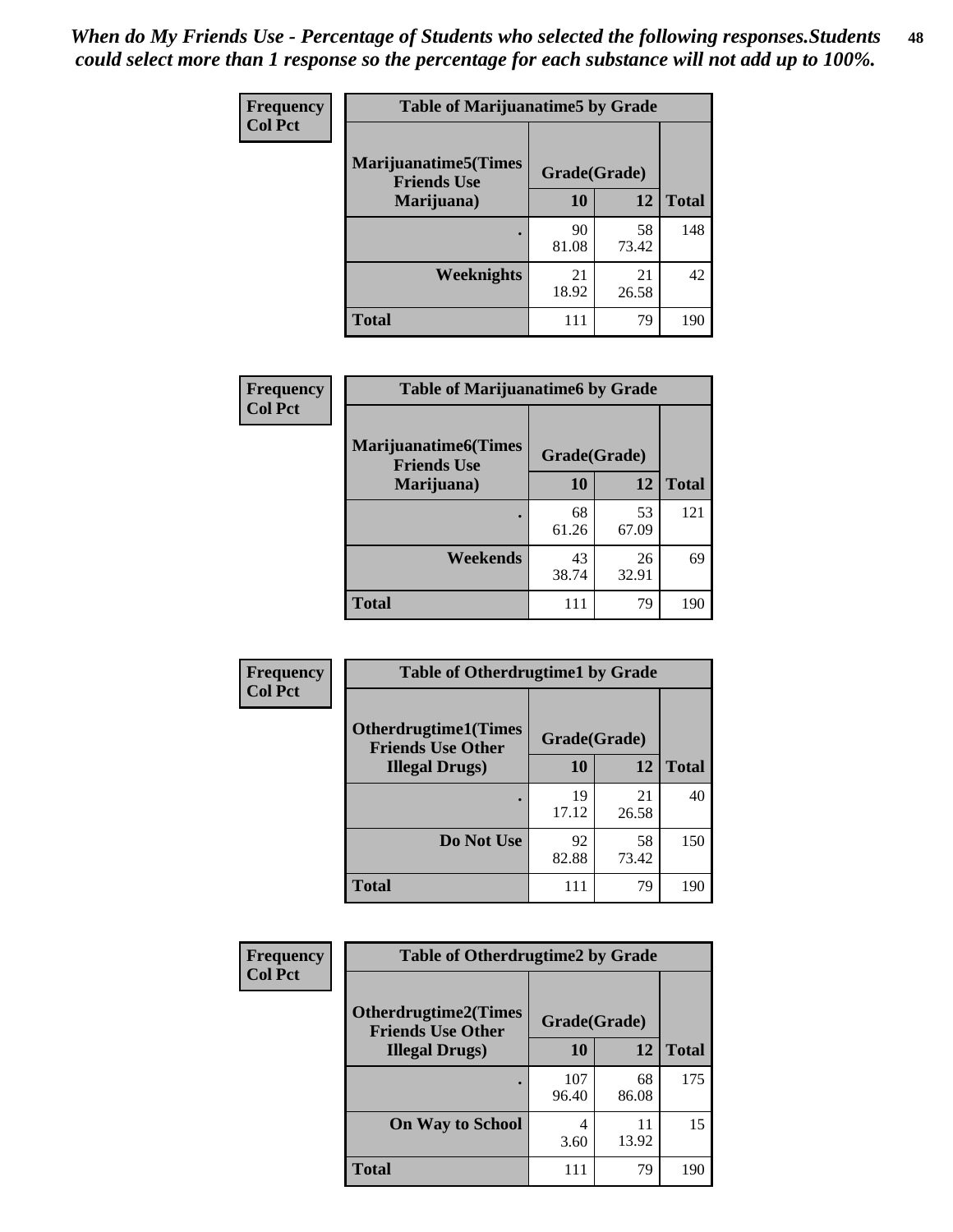| <b>Frequency</b> | <b>Table of Otherdrugtime3 by Grade</b>          |              |             |              |
|------------------|--------------------------------------------------|--------------|-------------|--------------|
| <b>Col Pct</b>   | Otherdrugtime3(Times<br><b>Friends Use Other</b> | Grade(Grade) |             |              |
|                  | <b>Illegal Drugs</b> )                           | 10           | 12          | <b>Total</b> |
|                  |                                                  | 110<br>99.10 | 70<br>88.61 | 180          |
|                  | <b>During School</b>                             | 0.90         | q<br>11.39  | 10           |
|                  | Total                                            | 111          | 79          | 190          |

| Frequency      | <b>Table of Otherdrugtime4 by Grade</b>                         |              |             |              |
|----------------|-----------------------------------------------------------------|--------------|-------------|--------------|
| <b>Col Pct</b> | <b>Otherdrugtime4(Times</b><br><b>Friends Use Other Illegal</b> | Grade(Grade) |             |              |
|                | Drugs)                                                          | 10           | 12          | <b>Total</b> |
|                | $\bullet$                                                       | 110<br>99.10 | 68<br>86.08 | 178          |
|                | <b>On Way Home From School</b>                                  | 0.90         | 11<br>13.92 | 12           |
|                | <b>Total</b>                                                    | 111          | 79          | 190          |

| Frequency      | <b>Table of Otherdrugtime5 by Grade</b>                  |              |             |              |  |  |
|----------------|----------------------------------------------------------|--------------|-------------|--------------|--|--|
| <b>Col Pct</b> | <b>Otherdrugtime5</b> (Times<br><b>Friends Use Other</b> | Grade(Grade) |             |              |  |  |
|                | <b>Illegal Drugs</b> )                                   | 10           | 12          | <b>Total</b> |  |  |
|                |                                                          | 104<br>93.69 | 64<br>81.01 | 168          |  |  |
|                | Weeknights                                               | 6.31         | 15<br>18.99 | 22           |  |  |
|                | Total                                                    | 111          | 79          | 190          |  |  |

| <b>Frequency</b> | <b>Table of Otherdrugtime6 by Grade</b>                 |              |             |              |  |  |  |
|------------------|---------------------------------------------------------|--------------|-------------|--------------|--|--|--|
| <b>Col Pct</b>   | <b>Otherdrugtime6(Times</b><br><b>Friends Use Other</b> | Grade(Grade) |             |              |  |  |  |
|                  | <b>Illegal Drugs</b> )                                  | 10           | 12          | <b>Total</b> |  |  |  |
|                  |                                                         | 92<br>82.88  | 62<br>78.48 | 154          |  |  |  |
|                  | Weekends                                                | 19<br>17.12  | 17<br>21.52 | 36           |  |  |  |
|                  | Total                                                   | 111          | 79          | 190          |  |  |  |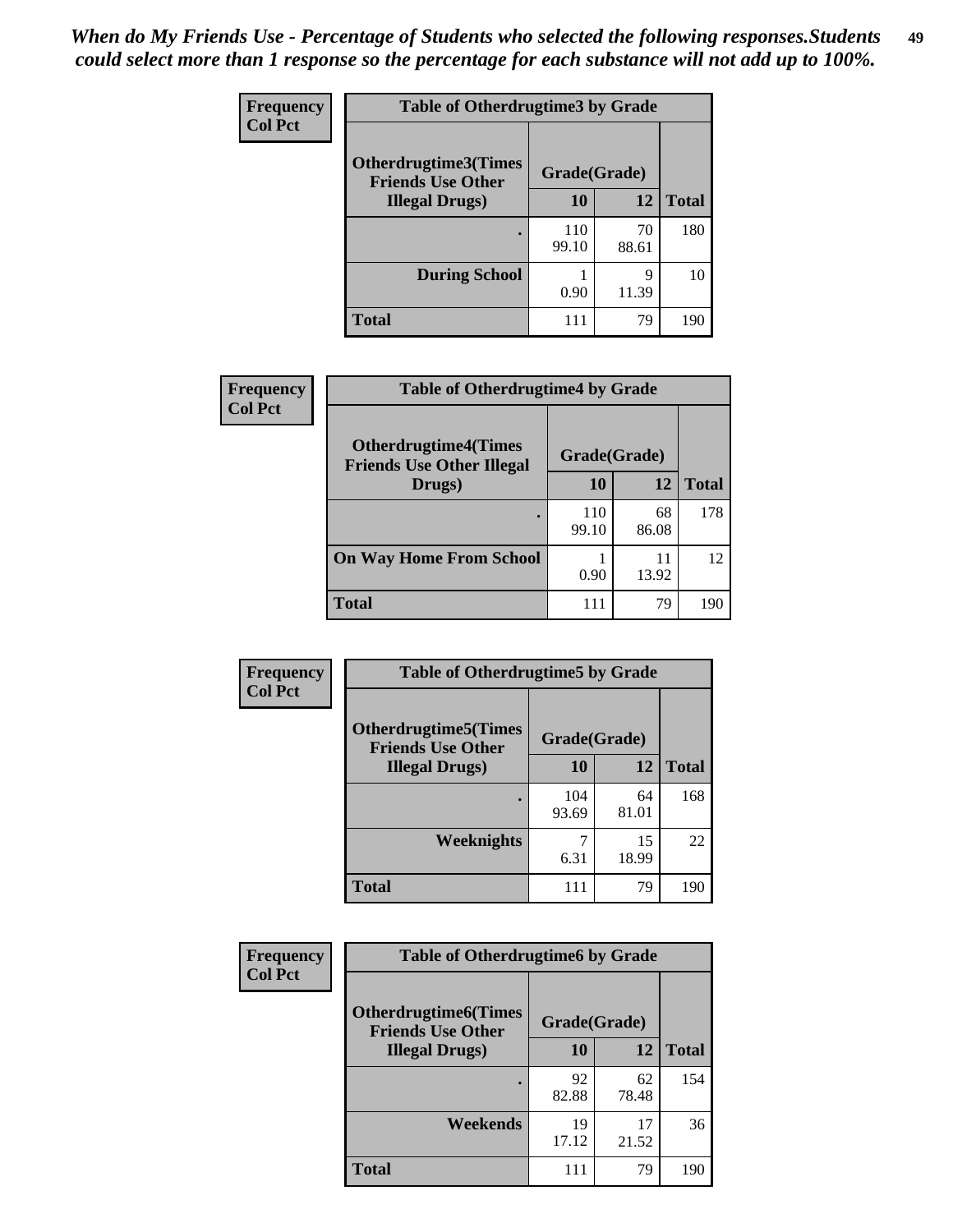| Frequency      | <b>Table of Educationalcohol by Grade</b>                                                                  |              |             |              |  |  |
|----------------|------------------------------------------------------------------------------------------------------------|--------------|-------------|--------------|--|--|
| <b>Col Pct</b> | Educationalcohol(I<br>have been taught<br>about alcohol,<br>tobacco,<br>and other drugs<br>within the last | Grade(Grade) |             |              |  |  |
|                | year at school)                                                                                            | 10           | 12          | <b>Total</b> |  |  |
|                | Yes                                                                                                        | 99<br>89.19  | 45<br>56.96 | 144          |  |  |
|                | N <sub>0</sub>                                                                                             | 12<br>10.81  | 34<br>43.04 | 46           |  |  |
|                | <b>Total</b>                                                                                               | 111          | 79          | 190          |  |  |

| Frequency      | <b>Table of Eversmoked by Grade</b> |              |             |              |  |  |
|----------------|-------------------------------------|--------------|-------------|--------------|--|--|
| <b>Col Pct</b> | Eversmoked(I<br>have smoked         | Grade(Grade) |             |              |  |  |
|                | a cigarette)                        | <b>10</b>    | 12          | <b>Total</b> |  |  |
|                | <b>Yes</b>                          | 45<br>40.54  | 33<br>41.77 | 78           |  |  |
|                | N <sub>0</sub>                      | 66<br>59.46  | 46<br>58.23 | 112          |  |  |
|                | <b>Total</b>                        | 111          | 79          | 190          |  |  |

| Frequency      | <b>Table of Drovedrinking by Grade</b>                                                                              |                    |              |     |  |  |
|----------------|---------------------------------------------------------------------------------------------------------------------|--------------------|--------------|-----|--|--|
| <b>Col Pct</b> | Drovedrinking(In<br>the past 30 days I<br>have driven a car<br>or other vehicle<br>while I was<br>drinking alcohol) | Grade(Grade)<br>10 | <b>Total</b> |     |  |  |
|                | Yes                                                                                                                 | 4<br>3.60          | 6<br>7.59    | 10  |  |  |
|                | N <sub>0</sub>                                                                                                      | 107<br>96.40       | 73<br>92.41  | 180 |  |  |
|                | <b>Total</b>                                                                                                        | 111                | 79           | 190 |  |  |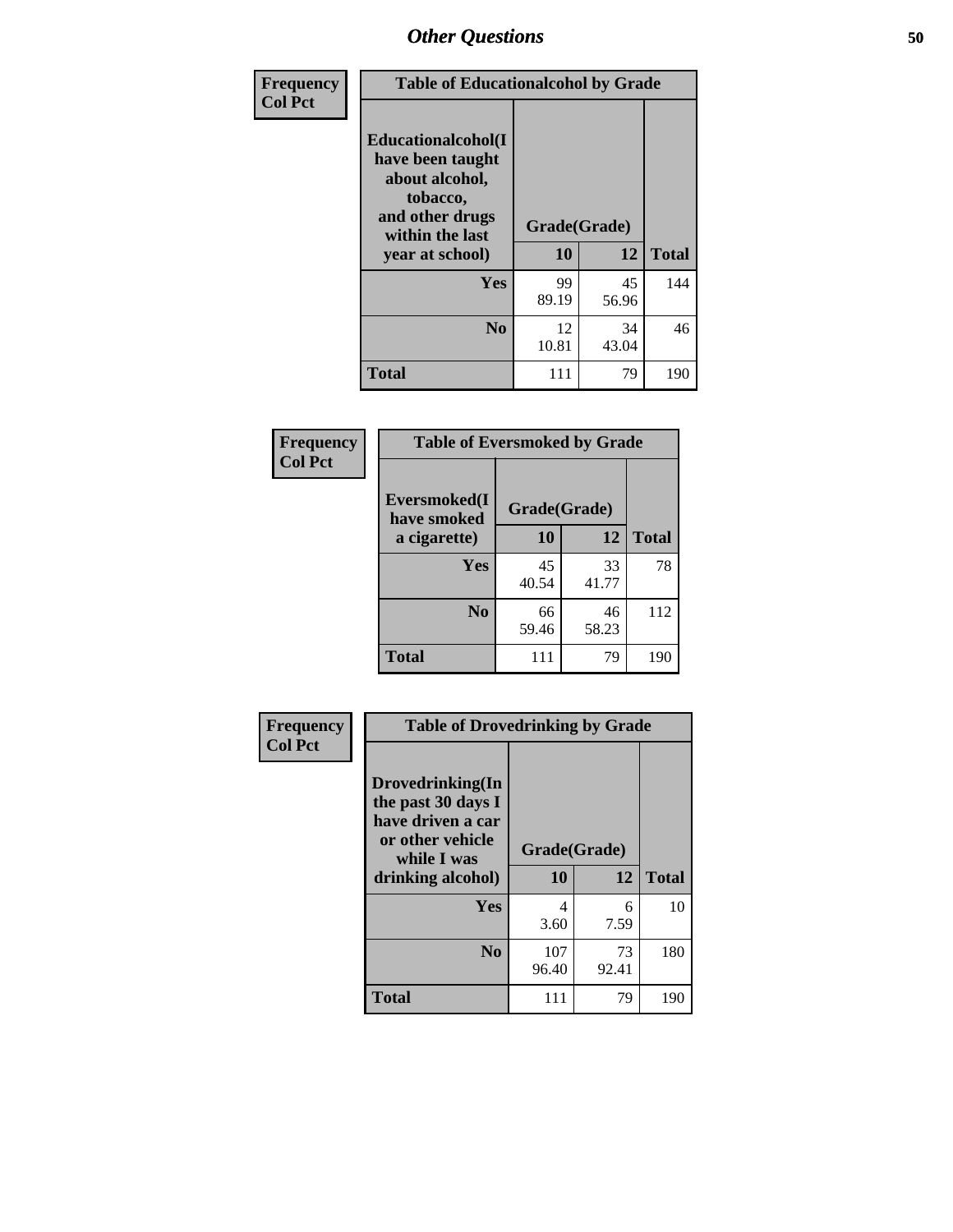| Frequency      | <b>Table of Rodedrinking by Grade</b>                                                                                  |                    |             |              |  |  |
|----------------|------------------------------------------------------------------------------------------------------------------------|--------------------|-------------|--------------|--|--|
| <b>Col Pct</b> | Rodedrinking(In<br>the past 30 days<br>I have ridden in<br>a car with a<br>driver who had<br>been drinking<br>alcohol) | Grade(Grade)<br>10 | 12          | <b>Total</b> |  |  |
|                | <b>Yes</b>                                                                                                             | 15<br>13.51        | 9<br>11.39  | 24           |  |  |
|                | N <sub>0</sub>                                                                                                         | 96<br>86.49        | 70<br>88.61 | 166          |  |  |
|                | <b>Total</b>                                                                                                           | 111                | 79          | 190          |  |  |

## **Frequency Col Pct**

| <b>Table of Drugsschool by Grade</b>                                                                                      |              |             |              |  |  |  |
|---------------------------------------------------------------------------------------------------------------------------|--------------|-------------|--------------|--|--|--|
| <b>Drugsschool</b> (During<br>the past 12 months,<br>I have been offered,<br>sold,<br>or given illegal<br>drugs on school | Grade(Grade) |             |              |  |  |  |
| property)                                                                                                                 | 10           | 12          | <b>Total</b> |  |  |  |
| Yes                                                                                                                       | 23<br>20.72  | 17<br>21.52 | 40           |  |  |  |
| N <sub>0</sub>                                                                                                            | 88           | 62          | 150          |  |  |  |
|                                                                                                                           | 79.28        | 78.48       |              |  |  |  |

| Frequency      | <b>Table of Helpbullied by Grade</b>           |              |             |              |  |  |  |
|----------------|------------------------------------------------|--------------|-------------|--------------|--|--|--|
| <b>Col Pct</b> | Helpbullied(I<br>would help<br>someone who was | Grade(Grade) |             |              |  |  |  |
|                | being bullied)                                 | 10           | 12          | <b>Total</b> |  |  |  |
|                | <b>Strongly Agree</b>                          | 39<br>35.14  | 50<br>63.29 | 89           |  |  |  |
|                | <b>Somewhat Agree</b>                          | 53<br>47.75  | 22<br>27.85 | 75           |  |  |  |
|                | <b>Somewhat Disagree</b>                       | 10<br>9.01   | 4<br>5.06   | 14           |  |  |  |
|                | <b>Strongly Disagree</b>                       | 9<br>8.11    | 3<br>3.80   | 12           |  |  |  |
|                | <b>Total</b>                                   | 111          | 79          | 190          |  |  |  |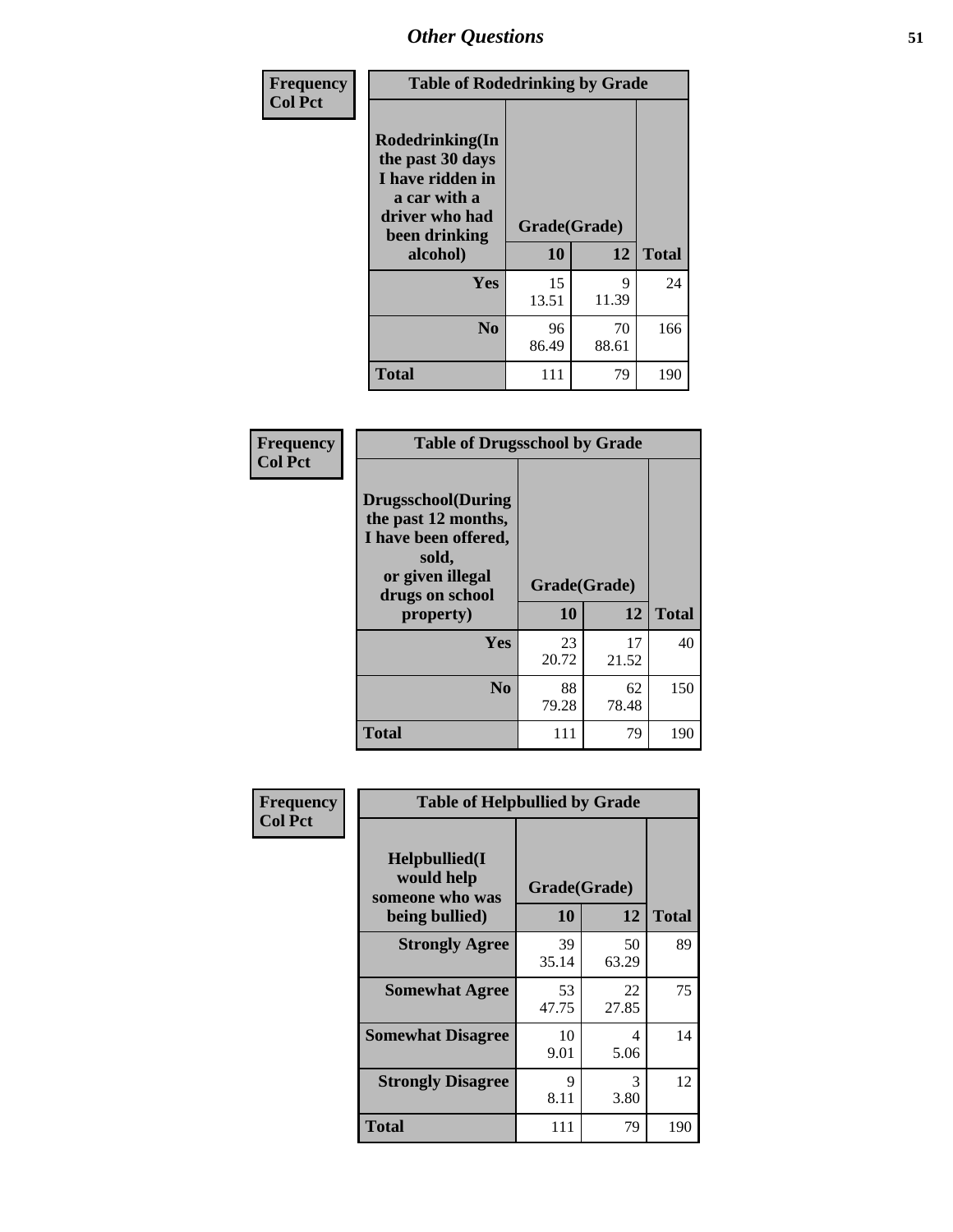| Frequency      | <b>Table of Grade by Bingedrinking</b> |                         |              |                         |                   |                                                                                        |                               |                   |              |
|----------------|----------------------------------------|-------------------------|--------------|-------------------------|-------------------|----------------------------------------------------------------------------------------|-------------------------------|-------------------|--------------|
| <b>Row Pct</b> |                                        |                         |              |                         | last 30 days)     | Bingedrinking(I have drunk five or more<br>drinks of alcohol at one sitting during the |                               |                   |              |
|                | Grade(Grade)                           | $\bf{0}$<br><b>Days</b> | 1 or<br>days | 3 <sub>to</sub><br>days | 6 to<br>9<br>days | 10<br>to<br>19<br>days                                                                 | <b>20</b><br>to<br>29<br>days | All<br>30<br>days | <b>Total</b> |
|                | <b>10</b>                              | 93<br>83.78             | 4<br>3.60    | 3<br>2.70               | 3<br>2.70         | 6.31                                                                                   | 0.90                          | $\Omega$<br>0.00  | 111          |
|                | 12                                     | 62<br>78.48             | 1.27         | 6<br>7.59               | 1.27              | 3<br>3.80                                                                              | 1.27                          | 5<br>6.33         | 79           |
|                | <b>Total</b>                           | 155                     | 5            | 9                       | 4                 | 10                                                                                     | $\overline{2}$                | 5                 | 190          |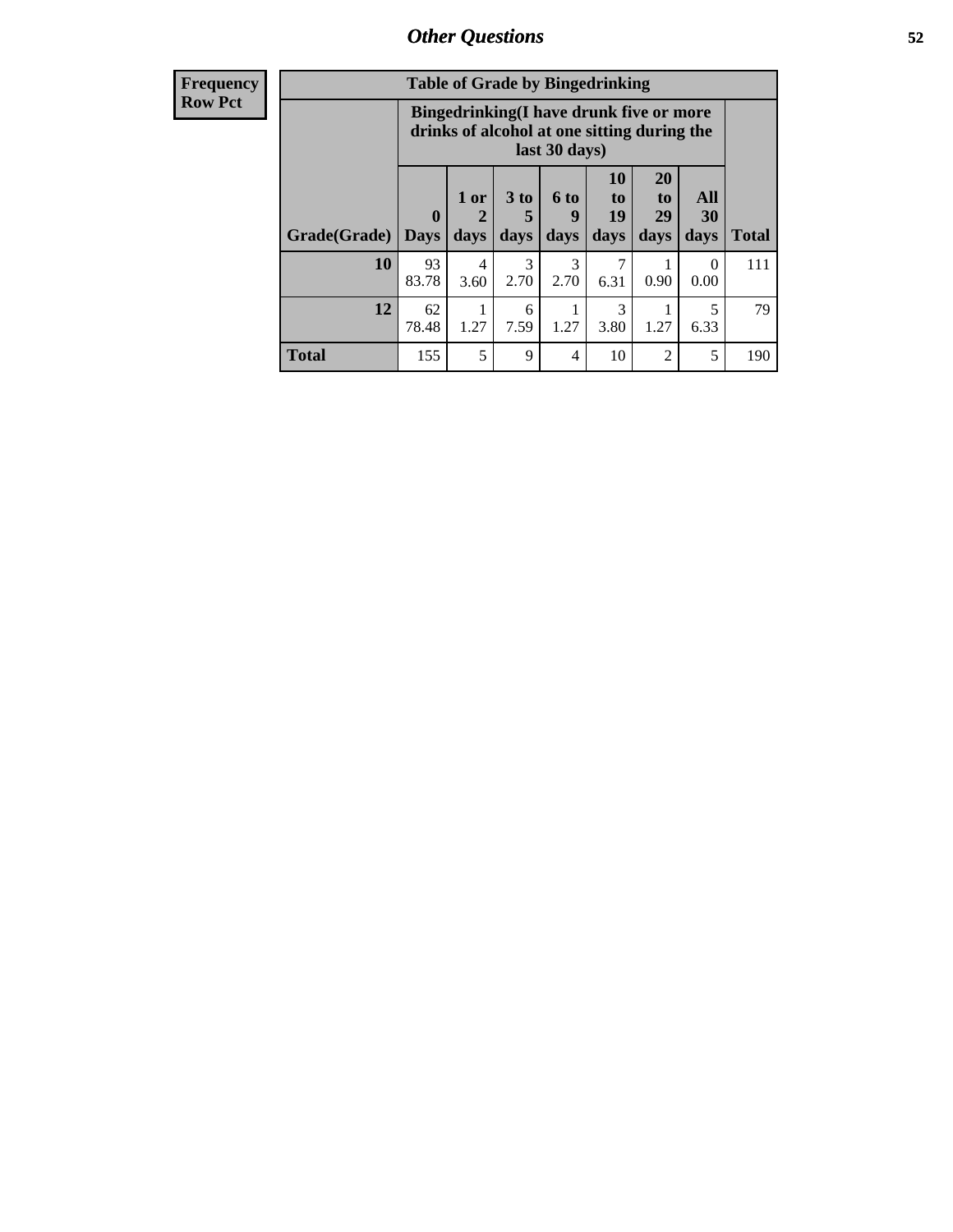## *Nutrition* **53**

| <b>Frequency</b><br>Row Pct |
|-----------------------------|
|                             |

| <b>Table of Grade by Dairy</b> |                          |                                                                 |                             |                                    |       |  |  |
|--------------------------------|--------------------------|-----------------------------------------------------------------|-----------------------------|------------------------------------|-------|--|--|
|                                |                          | Dairy (I eat at least 3 servings of dairy<br>products each day) |                             |                                    |       |  |  |
| Grade(Grade)                   | <b>Strongly</b><br>Agree | Somewhat<br>Agree                                               | <b>Somewhat</b><br>Disagree | <b>Strongly</b><br><b>Disagree</b> | Total |  |  |
| 10                             | 30<br>27.03              | 45<br>40.54                                                     | 24<br>21.62                 | 12<br>10.81                        | 111   |  |  |
| 12                             | 22<br>27.85              | 29<br>36.71                                                     | 11<br>13.92                 | 17<br>21.52                        | 79    |  |  |
| <b>Total</b>                   | 52                       | 74                                                              | 35                          | 29                                 | 190   |  |  |

| <b>Frequency</b> |  |
|------------------|--|
| <b>Row Pct</b>   |  |

| <b>Table of Grade by Fruitveg</b> |                          |                                                                          |                                        |                                    |              |  |
|-----------------------------------|--------------------------|--------------------------------------------------------------------------|----------------------------------------|------------------------------------|--------------|--|
|                                   |                          | Fruitveg(I eat at least 5 servings of fruits<br>and vegetables each day) |                                        |                                    |              |  |
| Grade(Grade)                      | <b>Strongly</b><br>Agree | Agree                                                                    | <b>Somewhat   Somewhat</b><br>Disagree | <b>Strongly</b><br><b>Disagree</b> | <b>Total</b> |  |
| 10                                | 16<br>14.41              | 45<br>40.54                                                              | 33<br>29.73                            | 17<br>15.32                        | 111          |  |
| 12                                | 15<br>18.99              | 23<br>29.11                                                              | 20<br>25.32                            | 21<br>26.58                        | 79           |  |
| <b>Total</b>                      | 31                       | 68                                                                       | 53                                     | 38                                 | 190          |  |

| <b>Frequency</b> | <b>Table of Grade by Cafeteriahealthy</b> |                          |                                                                       |                                      |                                    |              |  |  |  |
|------------------|-------------------------------------------|--------------------------|-----------------------------------------------------------------------|--------------------------------------|------------------------------------|--------------|--|--|--|
| <b>Row Pct</b>   |                                           |                          | Cafeteriahealthy (School meals in my<br>school cafeteria are healthy) |                                      |                                    |              |  |  |  |
|                  | Grade(Grade)                              | <b>Strongly</b><br>Agree | Agree                                                                 | Somewhat Somewhat<br><b>Disagree</b> | <b>Strongly</b><br><b>Disagree</b> | <b>Total</b> |  |  |  |
|                  | 10                                        | 6<br>5.41                | 26<br>23.42                                                           | 31<br>27.93                          | 48<br>43.24                        | 111          |  |  |  |
|                  | 12                                        | 5.06                     | 16<br>20.25                                                           | 18<br>22.78                          | 41<br>51.90                        | 79           |  |  |  |
|                  | Total                                     | 10                       | 42                                                                    | 49                                   | 89                                 | 190          |  |  |  |

| <b>Frequency</b> |
|------------------|
| <b>Row Pct</b>   |

| <b>Table of Grade by Cafeterianutrition</b> |                          |                                                                                           |                             |                                    |              |  |
|---------------------------------------------|--------------------------|-------------------------------------------------------------------------------------------|-----------------------------|------------------------------------|--------------|--|
|                                             |                          | <b>Cafeterianutrition</b> (Facts about nutrition<br>are available in my school cafeteria) |                             |                                    |              |  |
| Grade(Grade)                                | <b>Strongly</b><br>Agree | Somewhat<br>Agree                                                                         | <b>Somewhat</b><br>Disagree | <b>Strongly</b><br><b>Disagree</b> | <b>Total</b> |  |
| 10                                          | Q<br>8.11                | 33<br>29.73                                                                               | 31<br>27.93                 | 38<br>34.23                        | 111          |  |
| 12                                          | 4<br>5.06                | 14<br>17.72                                                                               | 27<br>34.18                 | 34<br>43.04                        | 79           |  |
| <b>Total</b>                                | 13                       | 47                                                                                        | 58                          | 72                                 | 190          |  |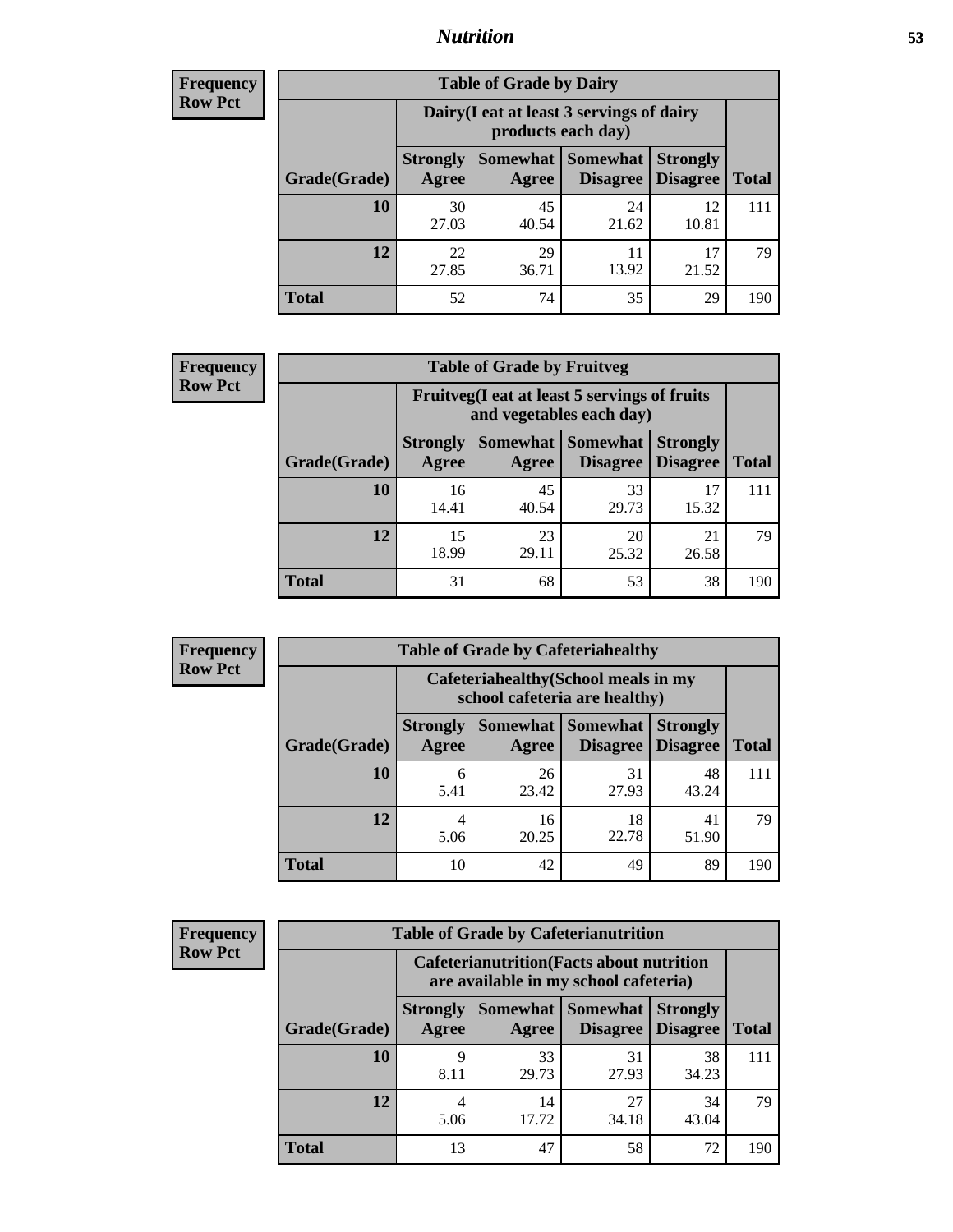## *Nutrition* **54**

| Frequency |
|-----------|
| Row Pct   |

| <b>Table of Grade by Schoollunch</b> |                                                                                                                                      |                                                                 |             |             |     |  |  |
|--------------------------------------|--------------------------------------------------------------------------------------------------------------------------------------|-----------------------------------------------------------------|-------------|-------------|-----|--|--|
|                                      |                                                                                                                                      | Schoollunch(I eat school lunch three or<br>more times per week) |             |             |     |  |  |
| Grade(Grade)                         | Somewhat  <br><b>Somewhat</b><br><b>Strongly</b><br><b>Strongly</b><br><b>Disagree</b><br>Disagree<br><b>Total</b><br>Agree<br>Agree |                                                                 |             |             |     |  |  |
| 10                                   | 34<br>30.63                                                                                                                          | 33<br>29.73                                                     | 12<br>10.81 | 32<br>28.83 | 111 |  |  |
| 12                                   | 21<br>26.58                                                                                                                          | 18<br>22.78                                                     | 11<br>13.92 | 29<br>36.71 | 79  |  |  |
| <b>Total</b>                         | 55                                                                                                                                   | 51                                                              | 23          | 61          | 190 |  |  |

| <b>Frequency</b> |  |
|------------------|--|
| <b>Row Pct</b>   |  |

| V | <b>Table of Grade by Foodchoices</b> |                          |                                                                     |                      |                                    |              |  |
|---|--------------------------------------|--------------------------|---------------------------------------------------------------------|----------------------|------------------------------------|--------------|--|
|   |                                      |                          | Foodchoices (I make healthy food choices in<br>my school cafeteria) |                      |                                    |              |  |
|   | Grade(Grade)                         | <b>Strongly</b><br>Agree | Somewhat  <br>Agree                                                 | Somewhat<br>Disagree | <b>Strongly</b><br><b>Disagree</b> | <b>Total</b> |  |
|   | 10                                   | 10<br>9.01               | 43<br>38.74                                                         | 24<br>21.62          | 34<br>30.63                        | 111          |  |
|   | 12                                   | 13<br>16.46              | 20<br>25.32                                                         | 15<br>18.99          | 31<br>39.24                        | 79           |  |
|   | <b>Total</b>                         | 23                       | 63                                                                  | 39                   | 65                                 | 190          |  |

| <b>Frequency</b> | <b>Table of Grade by Wholewheat</b> |                                                                                                             |             |                                      |                                    |              |  |  |
|------------------|-------------------------------------|-------------------------------------------------------------------------------------------------------------|-------------|--------------------------------------|------------------------------------|--------------|--|--|
| <b>Row Pct</b>   |                                     | Wholewheat (There are whole wheat and<br>multigrain breads and cereals available in<br>my school cafeteria) |             |                                      |                                    |              |  |  |
|                  | Grade(Grade)                        | <b>Strongly</b><br>Agree                                                                                    | Agree       | Somewhat Somewhat<br><b>Disagree</b> | <b>Strongly</b><br><b>Disagree</b> | <b>Total</b> |  |  |
|                  | 10                                  | 15<br>13.51                                                                                                 | 28<br>25.23 | 32<br>28.83                          | 36<br>32.43                        | 111          |  |  |
|                  | 12                                  | 10<br>12.66                                                                                                 | 25<br>31.65 | 11<br>13.92                          | 33<br>41.77                        | 79           |  |  |
|                  | <b>Total</b>                        | 25                                                                                                          | 53          | 43                                   | 69                                 | 190          |  |  |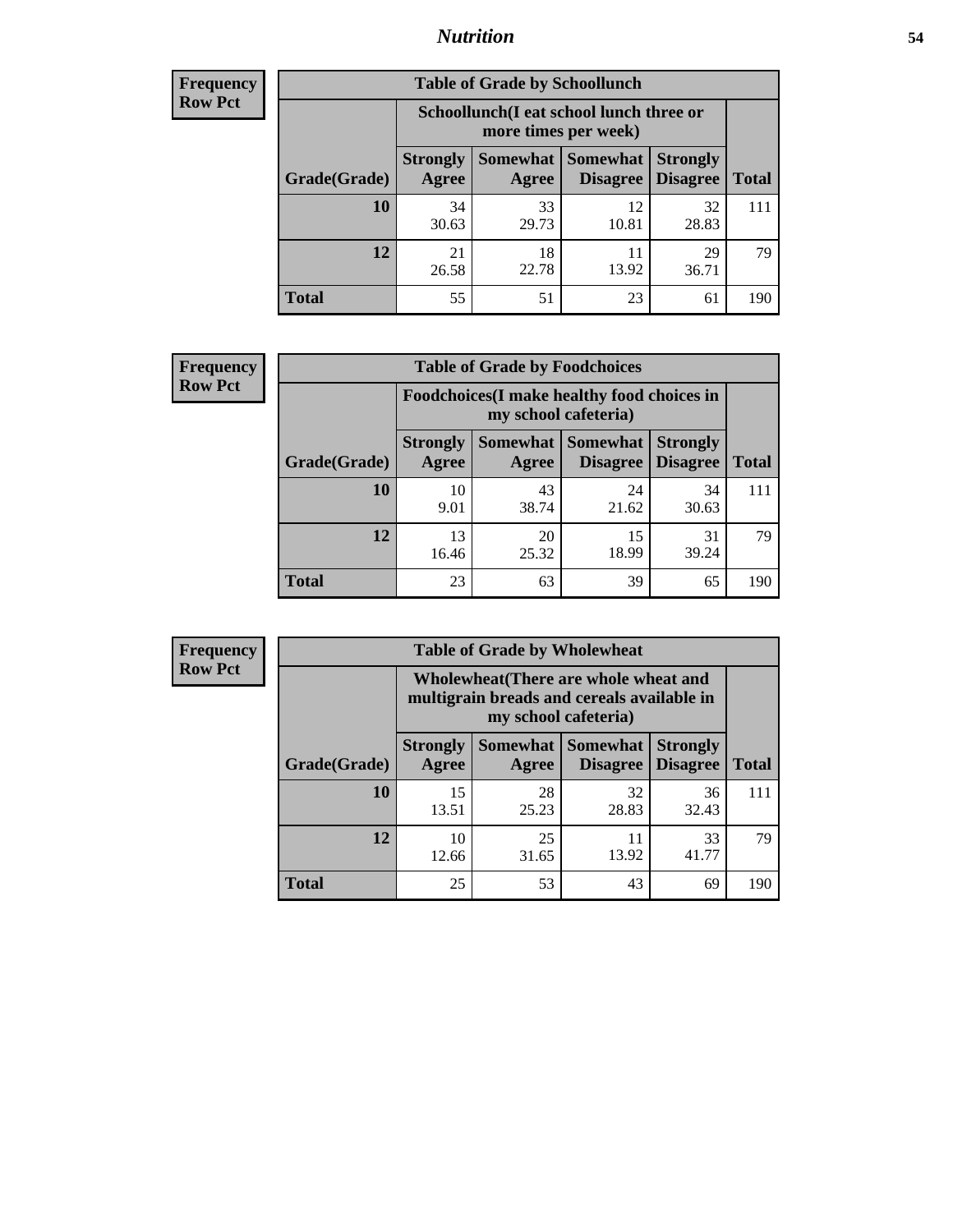## *Nutrition* **55**

**Frequency Row Pct**

| <b>Table of Grade by Healthyvending</b> |                                                                                                                                               |                   |                                    |                                    |              |  |  |  |
|-----------------------------------------|-----------------------------------------------------------------------------------------------------------------------------------------------|-------------------|------------------------------------|------------------------------------|--------------|--|--|--|
|                                         | Healthyvending (If only healthy snacks and<br>beverages were available in the vending<br>machines during the school day,<br>I would buy them) |                   |                                    |                                    |              |  |  |  |
| Grade(Grade)                            | <b>Strongly</b><br>Agree                                                                                                                      | Somewhat<br>Agree | <b>Somewhat</b><br><b>Disagree</b> | <b>Strongly</b><br><b>Disagree</b> | <b>Total</b> |  |  |  |
| 10                                      | 24<br>21.62                                                                                                                                   | 37<br>33.33       | 22<br>19.82                        | 28<br>25.23                        | 111          |  |  |  |
| 12                                      | 21<br>26.58                                                                                                                                   | 30<br>37.97       | 6<br>7.59                          | 22<br>27.85                        | 79           |  |  |  |
| <b>Total</b>                            | 45                                                                                                                                            | 67                | 28                                 | 50                                 | 190          |  |  |  |

**Frequency Row Pct**

| <b>Table of Grade by Schoolbreakfast</b> |                                                                                                                                         |             |                                            |                 |              |  |  |
|------------------------------------------|-----------------------------------------------------------------------------------------------------------------------------------------|-------------|--------------------------------------------|-----------------|--------------|--|--|
|                                          | Schoolbreakfast (If breakfast were<br>available at school,<br>but outside the cafeteria,<br>I would eat breakfast at school more often) |             |                                            |                 |              |  |  |
| Grade(Grade)                             | <b>Strongly</b><br>Agree                                                                                                                | Agree       | Somewhat   Somewhat<br>Disagree   Disagree | <b>Strongly</b> | <b>Total</b> |  |  |
| 10                                       | 36<br>32.43                                                                                                                             | 40<br>36.04 | 17<br>15.32                                | 18<br>16.22     | 111          |  |  |
| 12                                       | 26<br>32.91                                                                                                                             | 22<br>27.85 | 12<br>15.19                                | 19<br>24.05     | 79           |  |  |
| <b>Total</b>                             | 62                                                                                                                                      | 62          | 29                                         | 37              | 190          |  |  |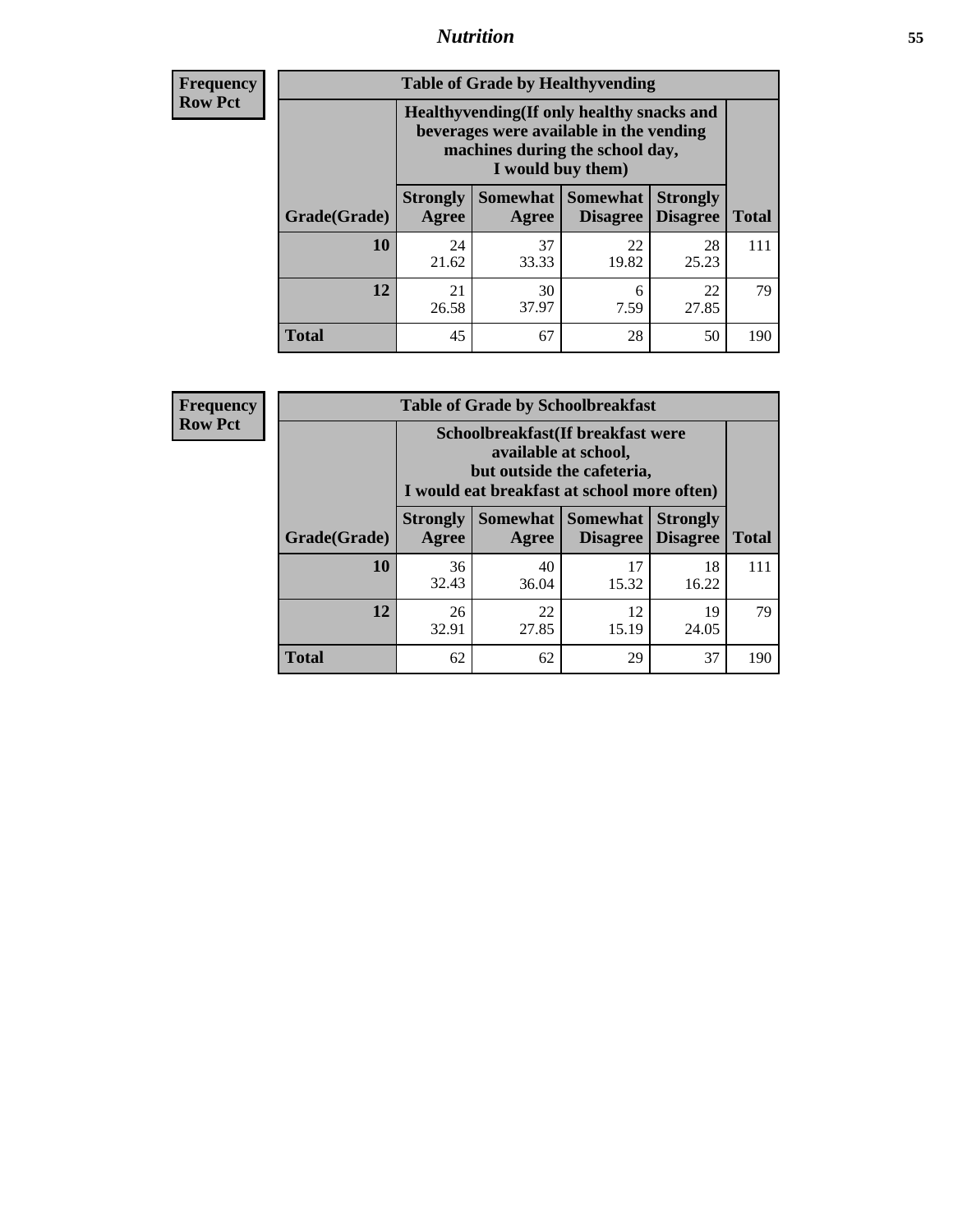| Frequency<br><b>Col Pct</b> | <b>Table of Educationaids by Grade</b>                                                                    |                    |                   |     |  |  |
|-----------------------------|-----------------------------------------------------------------------------------------------------------|--------------------|-------------------|-----|--|--|
|                             | <b>Educationaids</b> (I<br>have been<br>taught about<br><b>HIV/AIDS</b> at<br>school in the<br>past year) | Grade(Grade)<br>10 | <b>Total</b>      |     |  |  |
|                             | <b>Yes</b>                                                                                                | 96<br>86.49        | 12<br>49<br>62.03 | 145 |  |  |
|                             | N <sub>0</sub>                                                                                            | 15<br>13.51        | 30<br>37.97       | 45  |  |  |
|                             | <b>Total</b>                                                                                              | 111                | 79                | 190 |  |  |

| Frequency      | <b>Table of Educationcharacter by Grade</b>                                                  |              |             |              |  |  |
|----------------|----------------------------------------------------------------------------------------------|--------------|-------------|--------------|--|--|
| <b>Col Pct</b> | <b>Educationcharacter(I)</b><br>have been taught<br>about character<br>education in the past | Grade(Grade) |             |              |  |  |
|                | year at school)                                                                              | 10           | 12          | <b>Total</b> |  |  |
|                | Yes                                                                                          | 89<br>80.18  | 44<br>55.70 | 133          |  |  |
|                | N <sub>0</sub>                                                                               | 22<br>19.82  | 35<br>44.30 | 57           |  |  |
|                | <b>Total</b>                                                                                 | 111          | 79          | 190          |  |  |

| Frequency      | <b>Table of Gradcoach1 by Grade</b> |              |             |              |  |
|----------------|-------------------------------------|--------------|-------------|--------------|--|
| <b>Col Pct</b> | Gradcoach1(I<br>know who my         | Grade(Grade) |             |              |  |
|                | <b>Graduation</b><br>Coach is)      | 10           | 12          | <b>Total</b> |  |
|                | Yes                                 | 23<br>20.72  | 44<br>55.70 | 67           |  |
|                | N <sub>0</sub>                      | 88<br>79.28  | 35<br>44.30 | 123          |  |
|                | <b>Total</b>                        | 111          | 79          | 190          |  |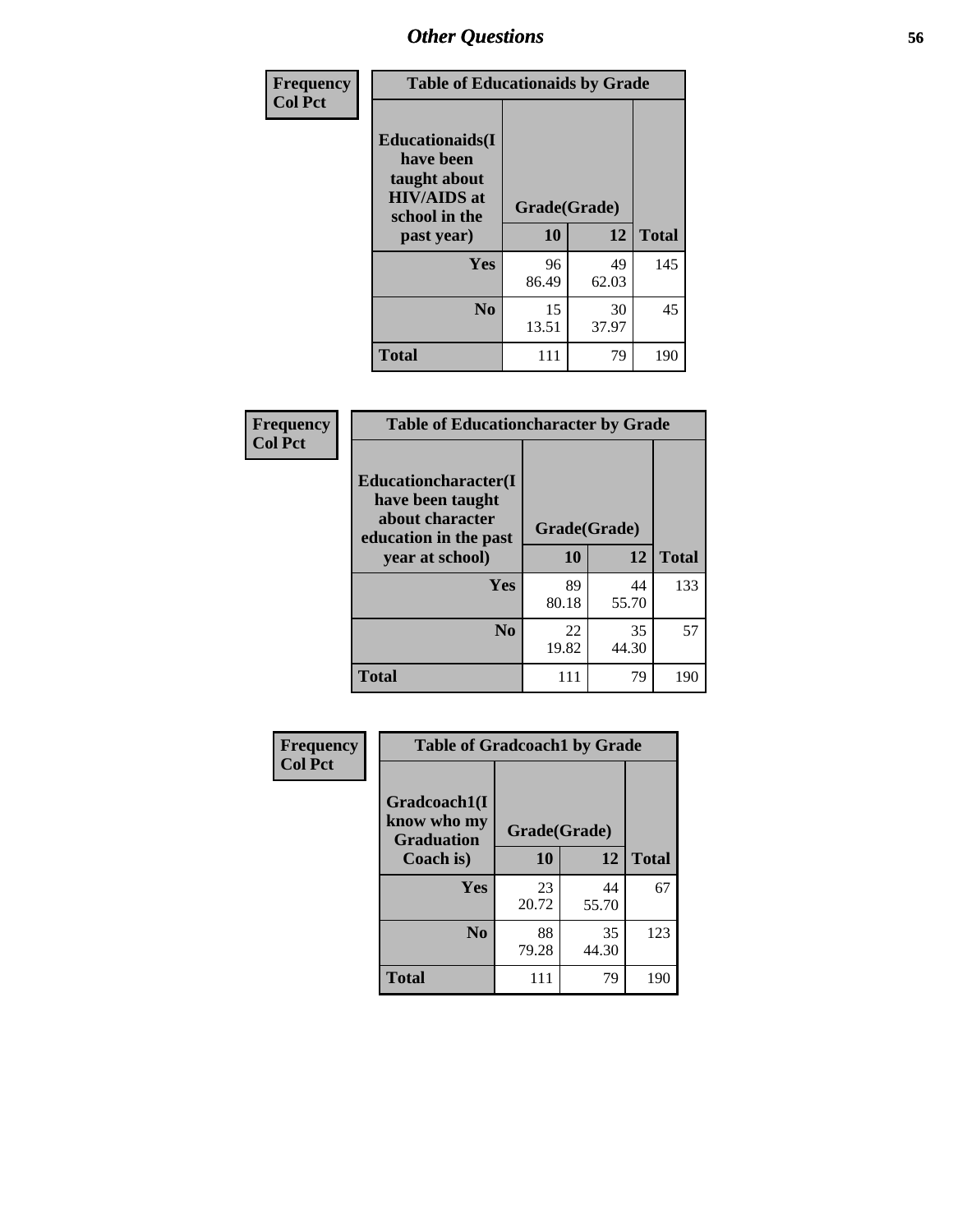| Frequency      | <b>Table of Gradcoach2 by Grade</b> |              |             |              |
|----------------|-------------------------------------|--------------|-------------|--------------|
| <b>Col Pct</b> | Gradcoach2(I<br>have                |              |             |              |
|                | contacted my<br><b>Graduation</b>   | Grade(Grade) |             |              |
|                | Coach)                              | 10           | 12          | <b>Total</b> |
|                | <b>Yes</b>                          | 14<br>12.61  | 27<br>34.18 | 41           |
|                | N <sub>0</sub>                      | 97<br>87.39  | 52<br>65.82 | 149          |
|                | <b>Total</b>                        | 111          | 79          | 190          |

| <b>Frequency</b><br><b>Col Pct</b> | <b>Table of Gradcoach3 by Grade</b>                                         |              |             |              |
|------------------------------------|-----------------------------------------------------------------------------|--------------|-------------|--------------|
|                                    | Gradcoach3(I<br>have received<br>assistance<br>from my<br><b>Graduation</b> | Grade(Grade) |             |              |
|                                    | Coach)                                                                      | 10           | 12          | <b>Total</b> |
|                                    | Yes                                                                         | 9<br>8.11    | 21<br>26.58 | 30           |
|                                    | N <sub>0</sub>                                                              | 42<br>37.84  | 21<br>26.58 | 63           |
|                                    | Don't know                                                                  | 60<br>54.05  | 37<br>46.84 | 97           |
|                                    | <b>Total</b>                                                                | 111          | 79          | 190          |

| Frequency      | <b>Table of Selfharm by Grade</b>                                                                                                                                                      |             |                    |              |
|----------------|----------------------------------------------------------------------------------------------------------------------------------------------------------------------------------------|-------------|--------------------|--------------|
| <b>Col Pct</b> | <b>Selfharm</b> (During<br>the past 12<br>months,<br>I harmed myself<br>on purpose<br><b>Suicideconsider</b><br>During the past<br>12 months,<br>I seriously<br>considered<br>suicide) | 10          | Grade(Grade)<br>12 | <b>Total</b> |
|                | Yes                                                                                                                                                                                    | 14<br>12.61 | 4<br>5.06          | 18           |
|                | N <sub>0</sub>                                                                                                                                                                         | 97<br>87.39 | 75<br>94.94        | 172          |
|                | Total                                                                                                                                                                                  | 111         | 79                 | 190          |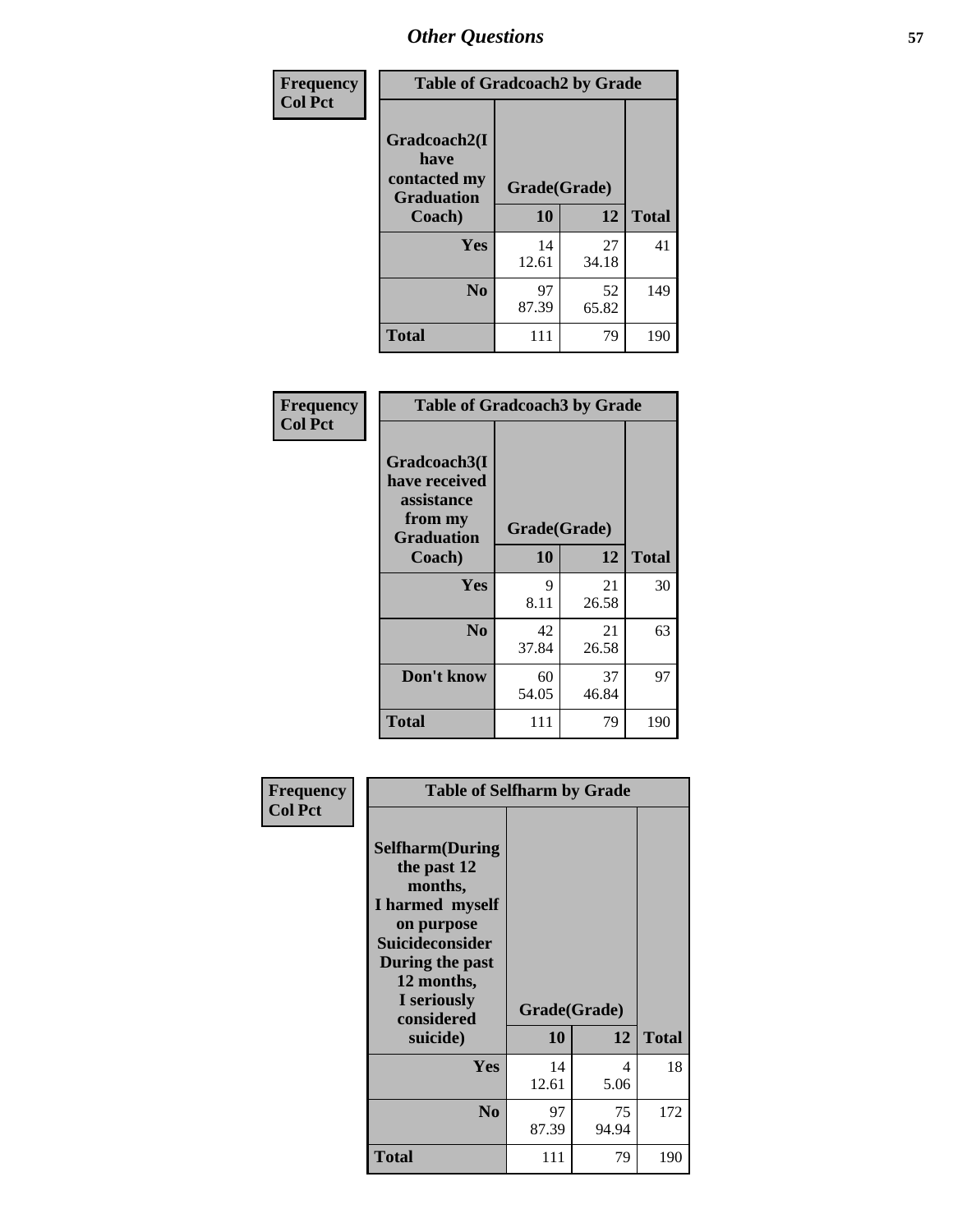| <b>Frequency</b> | <b>Table of Suicideconsider by Grade</b> |              |             |              |  |  |
|------------------|------------------------------------------|--------------|-------------|--------------|--|--|
| <b>Col Pct</b>   |                                          | Grade(Grade) |             |              |  |  |
|                  | <b>Suicideconsider</b>                   | 10           | 12          | <b>Total</b> |  |  |
|                  | <b>Yes</b>                               | 13<br>11.71  | 4<br>5.06   | 17           |  |  |
|                  | N <sub>0</sub>                           | 98<br>88.29  | 75<br>94.94 | 173          |  |  |
|                  | <b>Total</b>                             | 111          | 79          | 190          |  |  |

| Frequency      | <b>Table of Suicideattempt by Grade</b>              |              |             |              |
|----------------|------------------------------------------------------|--------------|-------------|--------------|
| <b>Col Pct</b> | Suicideattempt(I<br>have attempted<br>suicide in the | Grade(Grade) |             |              |
|                | last year)                                           | 10           | 12          | <b>Total</b> |
|                | Yes                                                  | 13<br>11.71  | 1.27        | 14           |
|                | $\bf No$                                             | 98<br>88.29  | 78<br>98.73 | 176          |
|                | <b>Total</b>                                         | 111          | 79          | 190          |

| Frequency      | <b>Table of Instantmessaged by Grade</b>               |              |             |              |  |  |
|----------------|--------------------------------------------------------|--------------|-------------|--------------|--|--|
| <b>Col Pct</b> | Instantmessaged(I<br>have instant<br>messaged people I | Grade(Grade) |             |              |  |  |
|                | do not even know)                                      | 10           | 12          | <b>Total</b> |  |  |
|                | Yes                                                    | 48<br>43.24  | 25<br>31.65 | 73           |  |  |
|                | N <sub>0</sub>                                         | 63<br>56.76  | 54<br>68.35 | 117          |  |  |
|                | <b>Total</b>                                           | 111          | 79          | 190          |  |  |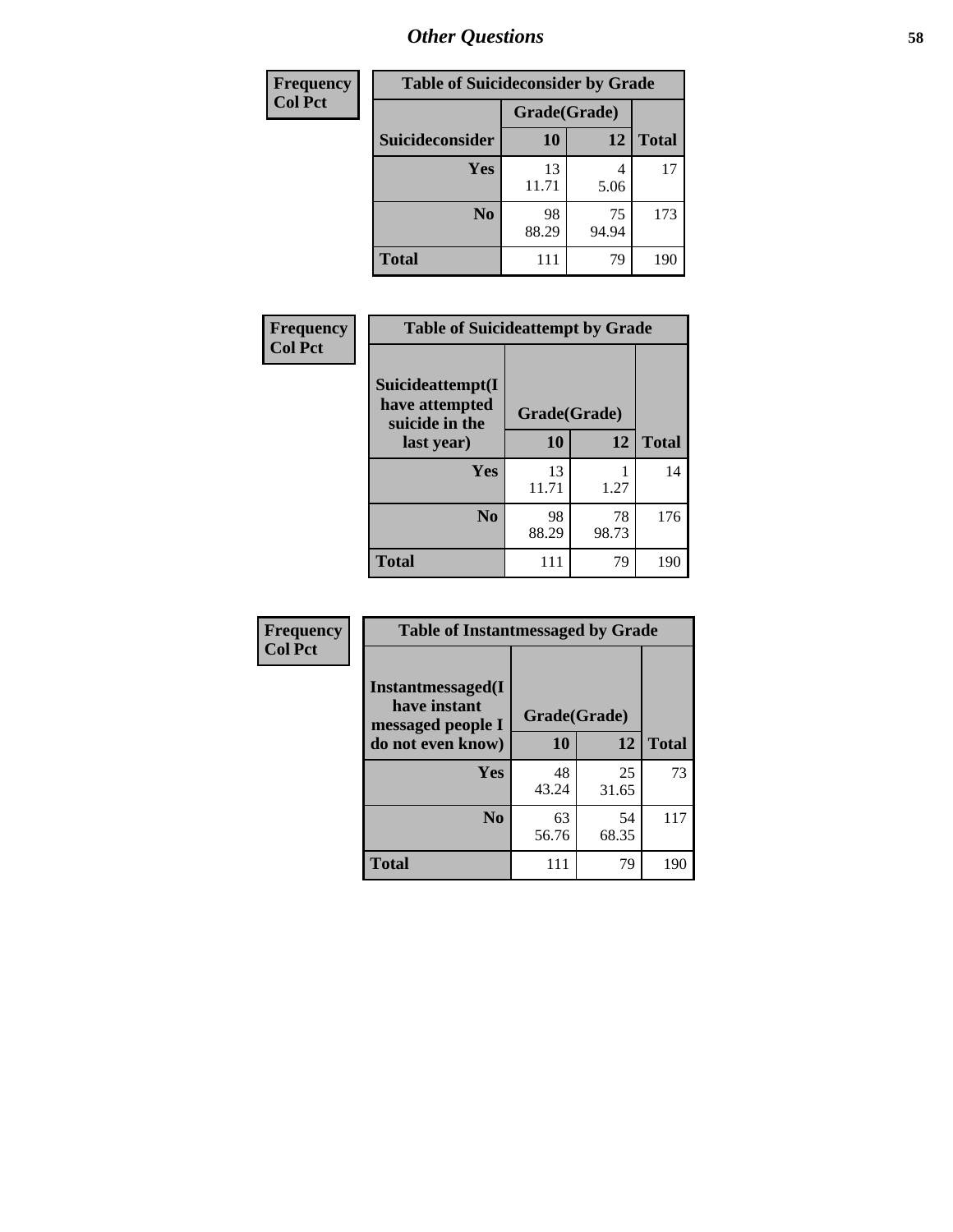| Frequency      | <b>Table of Getsalong by Grade</b>                          |              |             |              |  |
|----------------|-------------------------------------------------------------|--------------|-------------|--------------|--|
| <b>Col Pct</b> | <b>Getsalong</b> (I get<br>along with other<br>students and | Grade(Grade) |             |              |  |
|                | adults)                                                     | 10           | 12          | <b>Total</b> |  |
|                | <b>Strongly Agree</b>                                       | 45<br>40.54  | 39<br>49.37 | 84           |  |
|                | <b>Somewhat Agree</b>                                       | 52<br>46.85  | 35<br>44.30 | 87           |  |
|                | <b>Somewhat Disagree</b>                                    | 6.31         | 2<br>2.53   | 9            |  |
|                | <b>Strongly Disagree</b>                                    | 7<br>6.31    | 3<br>3.80   | 10           |  |
|                | <b>Total</b>                                                | 111          | 79          | 190          |  |

| Frequency      | <b>Table of Safehome by Grade</b> |                    |             |              |  |
|----------------|-----------------------------------|--------------------|-------------|--------------|--|
| <b>Col Pct</b> | Safehome(I feel<br>safe at home)  | Grade(Grade)<br>10 | 12          | <b>Total</b> |  |
|                | <b>Strongly Agree</b>             | 77<br>69.37        | 63<br>79.75 | 140          |  |
|                | <b>Somewhat Agree</b>             | 26<br>23.42        | 14<br>17.72 | 40           |  |
|                | <b>Somewhat Disagree</b>          | 4<br>3.60          | 1.27        | 5            |  |
|                | <b>Strongly Disagree</b>          | 4<br>3.60          | 1.27        | 5            |  |
|                | <b>Total</b>                      | 111                | 79          | 190          |  |

| Frequency      | <b>Table of Adulttalk by Grade</b>                                                   |              |             |              |  |
|----------------|--------------------------------------------------------------------------------------|--------------|-------------|--------------|--|
| <b>Col Pct</b> | <b>Adulttalk</b> (I<br>know an<br>adult at<br>school that<br>I can talk<br>with if I | Grade(Grade) |             |              |  |
|                | need help)                                                                           | 10           | 12          | <b>Total</b> |  |
|                | <b>Yes</b>                                                                           | 78<br>70.27  | 62<br>78.48 | 140          |  |
|                | N <sub>0</sub>                                                                       | 33<br>29.73  | 17<br>21.52 | 50           |  |
|                | Total                                                                                | 111          | 79          | 190          |  |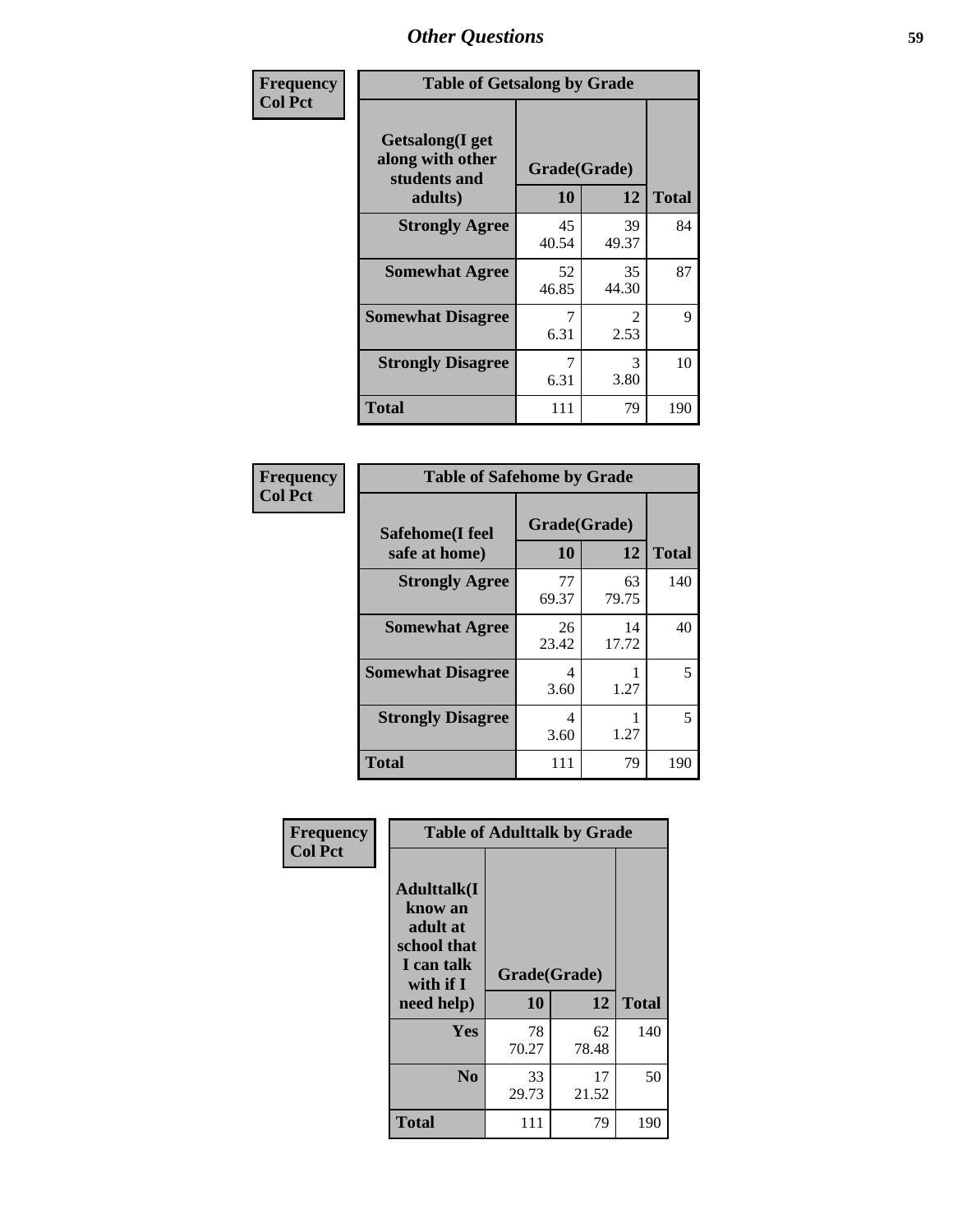**Frequency Row Pct**

| <b>Table of Grade by Tvtime</b> |             |                                                                                         |             |                       |             |           |              |
|---------------------------------|-------------|-----------------------------------------------------------------------------------------|-------------|-----------------------|-------------|-----------|--------------|
|                                 |             | Tytime (On an average school day,<br>how much unsupervised time do I spend watching TV) |             |                       |             |           |              |
|                                 |             | <b>Less that</b><br>$2 - 3$<br>$4 - 5$<br>$6+$                                          |             |                       |             |           |              |
| Grade(Grade)   None             |             | hour/day                                                                                | hour/day    | hours/day   hours/day |             | hours/day | <b>Total</b> |
| 10                              | 19<br>17.12 | 23<br>20.72                                                                             | 21<br>18.92 | 25<br>22.52           | 14<br>12.61 | 9<br>8.11 | 111          |
| 12                              | 17<br>21.52 | 11<br>13.92                                                                             | Q<br>11.39  | 27<br>34.18           | 12<br>15.19 | 3.80      | 79           |
| <b>Total</b>                    | 36          | 34                                                                                      | 30          | 52                    | 26          | 12        | 190          |

**Frequency Row Pct**

| <b>Table of Grade by Computertime</b> |             |                                                                                                                                           |             |             |           |           |     |  |
|---------------------------------------|-------------|-------------------------------------------------------------------------------------------------------------------------------------------|-------------|-------------|-----------|-----------|-----|--|
|                                       |             | Computertime (On an average school day,<br>how much unsupervised time do I spend on the computer)                                         |             |             |           |           |     |  |
| Grade(Grade)                          |             | <b>Less that</b><br>$2 - 3$<br>$4 - 5$<br>$6+$<br>hour/day<br>hours/day<br>hour/day<br>hours/day<br>hours/day<br>None $ $<br><b>Total</b> |             |             |           |           |     |  |
| 10                                    | 30<br>27.03 | 28<br>25.23                                                                                                                               | 14<br>12.61 | 28<br>25.23 | 4.50      | 6<br>5.41 | 111 |  |
| 12                                    | 16<br>20.25 | 20<br>25.32                                                                                                                               | 17<br>21.52 | 17<br>21.52 | 3<br>3.80 | 6<br>7.59 | 79  |  |
| <b>Total</b>                          | 46          | 48                                                                                                                                        | 31          | 45          | 8         | 12        | 190 |  |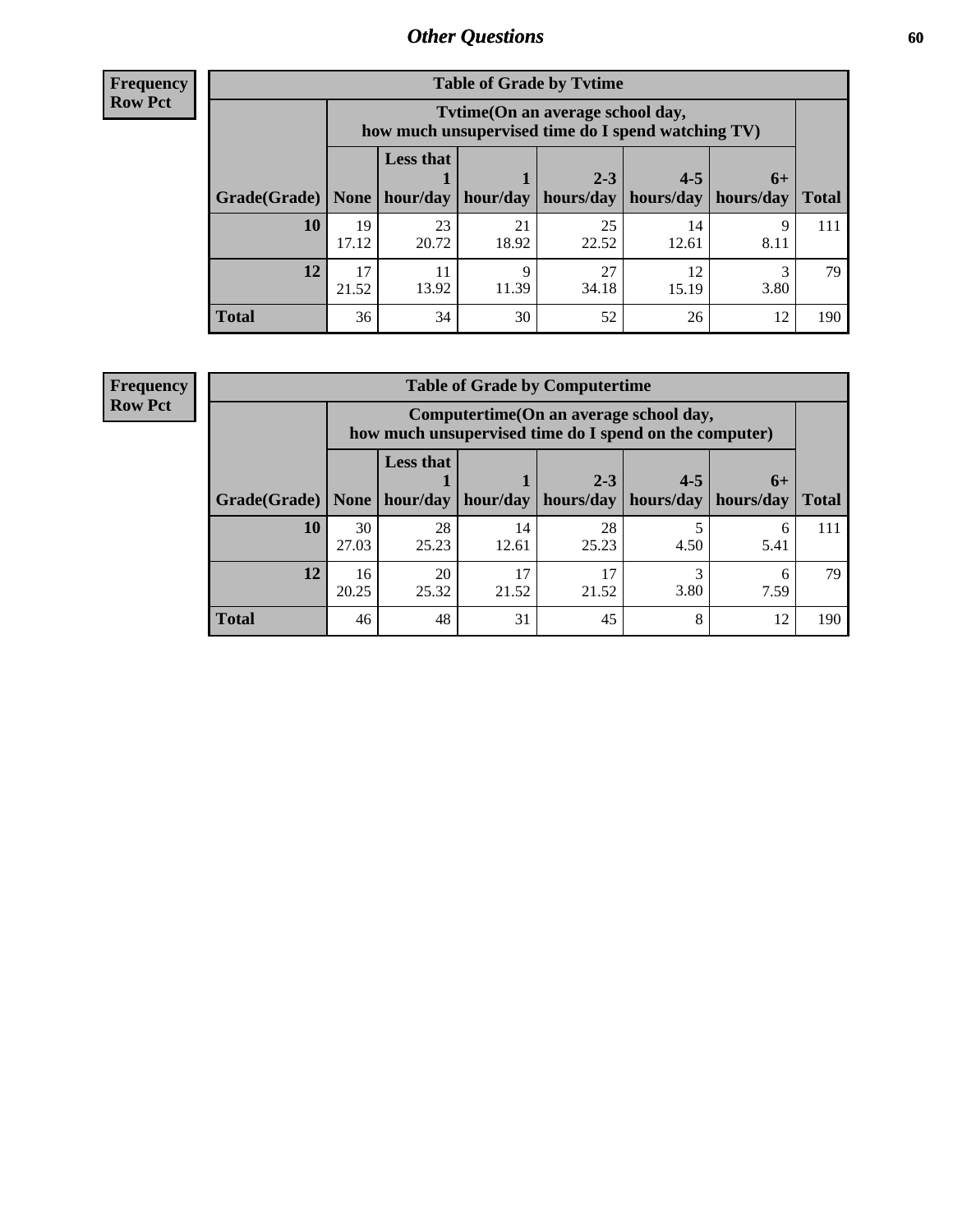## *Questions about Driving Laws* **61** *Driving Questions were asked only of high school students.*

| <b>Frequency</b> |
|------------------|
| <b>Row Pct</b>   |

| <b>Table of Grade by License1</b> |                                                                                                                                           |                          |                |           |               |              |  |  |  |
|-----------------------------------|-------------------------------------------------------------------------------------------------------------------------------------------|--------------------------|----------------|-----------|---------------|--------------|--|--|--|
|                                   | License1(During the first 6 months of driving<br>with a provisional license,<br>the only passengers who can ride with the<br>driver are:) |                          |                |           |               |              |  |  |  |
| Grade(Grade)                      | <b>Parent or</b><br><b>Guardian</b>                                                                                                       | Family<br><b>Members</b> | <b>Friends</b> | Anyone    | Don't<br>Know | <b>Total</b> |  |  |  |
| 10                                | 26<br>23.42                                                                                                                               | 56<br>50.45              | 5<br>4.50      | 3<br>2.70 | 21<br>18.92   | 111          |  |  |  |
| 12                                | 21<br>26.58                                                                                                                               | 45<br>56.96              | 5<br>6.33      | 4<br>5.06 | 4<br>5.06     | 79           |  |  |  |
| <b>Total</b>                      | 47                                                                                                                                        | 101                      | 10             | 7         | 25            | 190          |  |  |  |

| <b>Frequency</b> |              | <b>Table of Grade by License2</b> |                  |                              |                                                                                                          |                      |              |
|------------------|--------------|-----------------------------------|------------------|------------------------------|----------------------------------------------------------------------------------------------------------|----------------------|--------------|
| <b>Row Pct</b>   |              |                                   |                  |                              | License2(17 yr old drivers with a<br>provisional driver's license cannot<br>drive between the hours of:) |                      |              |
|                  | Grade(Grade) | <b>Midnight</b><br>to 6am         | 1am<br>to<br>5am | 1am<br>t <sub>0</sub><br>6am | N <sub>0</sub><br>curfew<br>for $17$<br>year<br>olds                                                     | Don't<br><b>Know</b> | <b>Total</b> |
|                  | 10           | 59<br>53.15                       | 8<br>7.21        | 12<br>10.81                  | 7<br>6.31                                                                                                | 25<br>22.52          | 111          |
|                  | 12           | 54<br>68.35                       | 8<br>10.13       | 6<br>7.59                    | 4<br>5.06                                                                                                | 7<br>8.86            | 79           |
|                  | <b>Total</b> | 113                               | 16               | 18                           | 11                                                                                                       | 32                   | 190          |

| Frequency      | <b>Table of Grade by License3</b> |                      |                                                                                        |             |           |             |               |              |
|----------------|-----------------------------------|----------------------|----------------------------------------------------------------------------------------|-------------|-----------|-------------|---------------|--------------|
| <b>Row Pct</b> |                                   |                      | License3(For drivers under the age of 21,<br>what level of alcohol is considered DUI?) |             |           |             |               |              |
|                | Grade(Grade)                      | Any<br><b>Amount</b> | 0.02                                                                                   | 0.04        | 0.06      | 0.08        | Don't<br>know | <b>Total</b> |
|                | 10                                | 19<br>17.12          | 31<br>27.93                                                                            | 14<br>12.61 | 4<br>3.60 | 16<br>14.41 | 27<br>24.32   | 111          |
|                | 12                                | 19<br>24.05          | 14<br>17.72                                                                            | 11<br>13.92 | 5<br>6.33 | 12<br>15.19 | 18<br>22.78   | 79           |
|                | <b>Total</b>                      | 38                   | 45                                                                                     | 25          | 9         | 28          | 45            | 190          |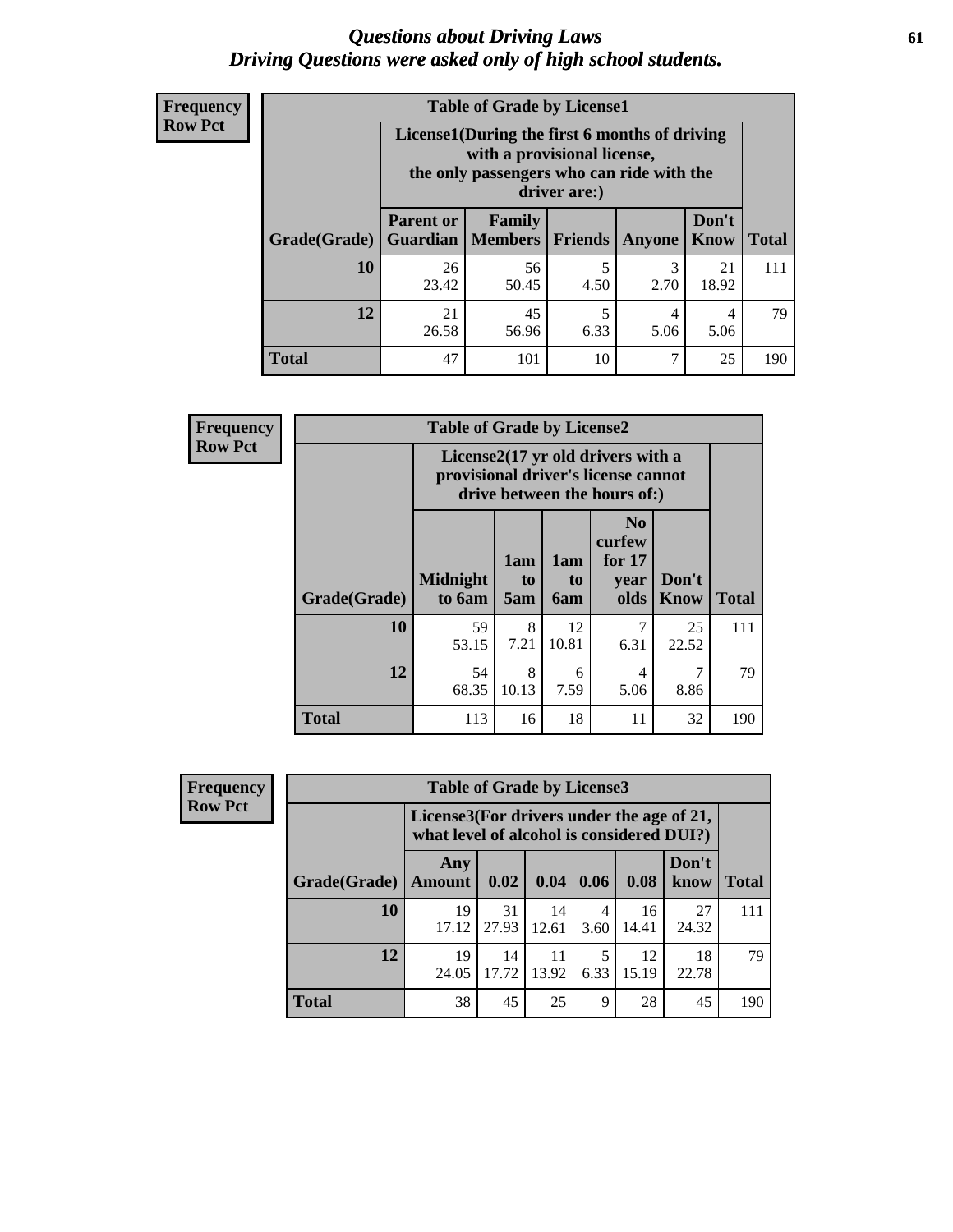## *Questions about Driving Laws* **62** *Driving Questions were asked only of high school students.*

**Frequency Row Pct**

| <b>Table of Grade by License4</b> |             |                                                                                                                                                                                                                                                                                       |             |           |           |             |     |  |
|-----------------------------------|-------------|---------------------------------------------------------------------------------------------------------------------------------------------------------------------------------------------------------------------------------------------------------------------------------------|-------------|-----------|-----------|-------------|-----|--|
|                                   |             | License4(A driver under 21 automatically<br>loses his/her license if caught exceeding the<br>posted speet limit by:)<br>Can't<br>lose<br><b>Depends</b><br>license<br>$15+$<br>$25+$<br>$35+$<br>Don't<br>for<br><b>on</b><br>speeding<br><b>Total</b><br>mph<br>know<br>mph<br>judge |             |           |           |             |     |  |
| Grade(Grade)                      | mph         |                                                                                                                                                                                                                                                                                       |             |           |           |             |     |  |
| 10                                | 26<br>23.42 | 15<br>13.51                                                                                                                                                                                                                                                                           | 15<br>13.51 | 9<br>8.11 | 8<br>7.21 | 38<br>34.23 | 111 |  |
| 12                                | 13<br>16.46 | 24<br>30.38                                                                                                                                                                                                                                                                           | 12<br>15.19 | 5<br>6.33 | 1.27      | 24<br>30.38 | 79  |  |
| <b>Total</b>                      | 39          | 39                                                                                                                                                                                                                                                                                    | 27          | 14        | 9         | 62          | 190 |  |

| Frequency      | <b>Table of Grade by License5</b> |             |                                                                                                                                      |                     |       |
|----------------|-----------------------------------|-------------|--------------------------------------------------------------------------------------------------------------------------------------|---------------------|-------|
| <b>Row Pct</b> |                                   |             | License5(A)<br>Georgia teenager<br>with family<br>connections or a<br>good lawyer can<br>break a teen<br>driving law and<br>license) | keep their driver's |       |
|                | Grade(Grade)                      | Yes         | N <sub>0</sub>                                                                                                                       | Don't<br>know       | Total |
|                | 10                                | 13<br>11.71 | 52<br>46.85                                                                                                                          | 46<br>41.44         | 111   |
|                | 12                                | 17<br>21.52 | 34<br>43.04                                                                                                                          | 28<br>35.44         | 79    |
|                | <b>Total</b>                      | 30          | 86                                                                                                                                   | 74                  | 190   |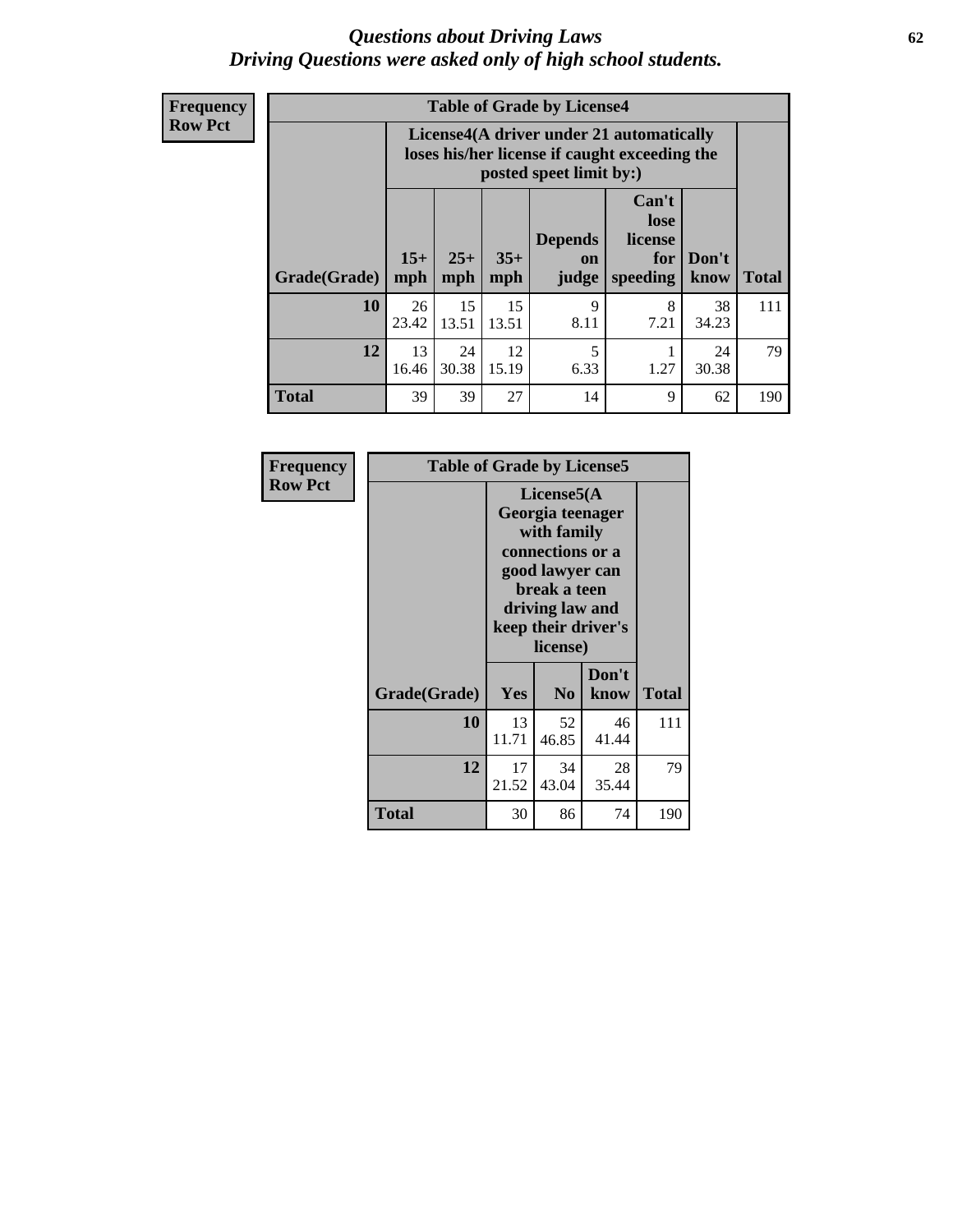## *Questions about Driving Laws* **63** *Driving Questions were asked only of high school students.*

| <b>Frequency</b> |              | <b>Table of Grade by License6</b>                                                                                                               |                |               |              |  |
|------------------|--------------|-------------------------------------------------------------------------------------------------------------------------------------------------|----------------|---------------|--------------|--|
| <b>Row Pct</b>   |              | License <sub>6</sub> (I know a<br>friend or<br>classmate that<br>broke a teen<br>driving law,<br>but was allowed to<br>keep his/her<br>license) |                |               |              |  |
|                  | Grade(Grade) | Yes                                                                                                                                             | N <sub>0</sub> | Don't<br>know | <b>Total</b> |  |
|                  | 10           | 18<br>16.22                                                                                                                                     | 54<br>48.65    | 39<br>35.14   | 111          |  |
|                  | 12           | 21<br>26.58                                                                                                                                     | 32<br>40.51    | 26<br>32.91   | 79           |  |
|                  | <b>Total</b> | 39                                                                                                                                              | 86             | 65            | 190          |  |

| Frequency      |              |                                                                                               | <b>Table of Grade by License7</b>   |                                                   |                        |              |  |  |
|----------------|--------------|-----------------------------------------------------------------------------------------------|-------------------------------------|---------------------------------------------------|------------------------|--------------|--|--|
| <b>Row Pct</b> |              | License7(A student under the age of 18 cam loser<br>his/her driving privileges if he or she:) |                                     |                                                   |                        |              |  |  |
|                | Grade(Grade) | <b>Have</b><br>more than<br>10<br>unexcused<br>absences<br>per school<br>yr                   | Drop out<br>without  <br>graduating | <b>Bring</b><br>alcohol/drugs/weapon<br>to school | All of<br>the<br>above | <b>Total</b> |  |  |
|                | 10           | 9<br>8.11                                                                                     | 17<br>15.32                         | 11<br>9.91                                        | 74<br>66.67            | 111          |  |  |
|                | 12           | 4<br>5.06                                                                                     | 16<br>20.25                         | 8<br>10.13                                        | 51<br>64.56            | 79           |  |  |
|                | <b>Total</b> | 13                                                                                            | 33                                  | 19                                                | 125                    | 190          |  |  |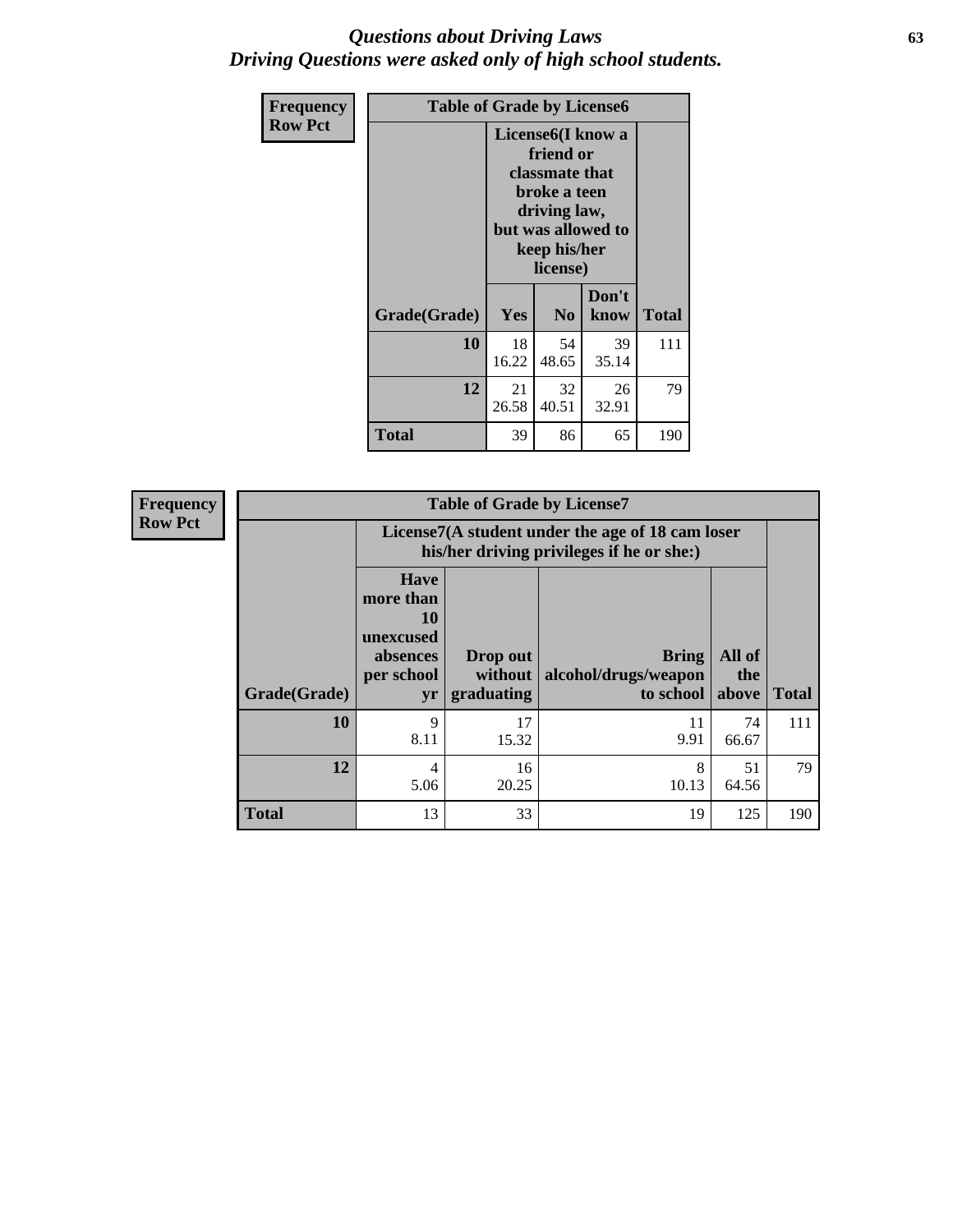# *Select Results by Gender* **64**

| Frequency      | <b>Table of SchoolClimate2 by Gender</b>          |                                 |                            |     |  |  |
|----------------|---------------------------------------------------|---------------------------------|----------------------------|-----|--|--|
| <b>Col Pct</b> | SchoolClimate2(I<br>feel successful at<br>school) | Gender(Gender)<br><b>Female</b> | <b>Total</b>               |     |  |  |
|                | <b>Strongly Agree</b>                             | 20<br>19.80                     | <b>Male</b><br>17<br>19.10 | 37  |  |  |
|                | <b>Somewhat Agree</b>                             | 63<br>62.38                     | 52<br>58.43                | 115 |  |  |
|                | <b>Somewhat Disagree</b>                          | 11<br>10.89                     | 14<br>15.73                | 25  |  |  |
|                | <b>Strongly Disagree</b>                          | 6.93                            | 6<br>6.74                  | 13  |  |  |
|                | <b>Total</b>                                      | 101                             | 89                         | 190 |  |  |

| Frequency      | <b>Table of SchoolClimate6 by Gender</b>                 |                                 |             |              |  |  |  |  |
|----------------|----------------------------------------------------------|---------------------------------|-------------|--------------|--|--|--|--|
| <b>Col Pct</b> | <b>SchoolClimate6(Teachers</b><br>treat me with respect) | Gender(Gender)<br><b>Female</b> | <b>Male</b> | <b>Total</b> |  |  |  |  |
|                | <b>Strongly Agree</b>                                    | 26<br>25.74                     | 26<br>29.21 | 52           |  |  |  |  |
|                | <b>Somewhat Agree</b>                                    | 54<br>53.47                     | 33<br>37.08 | 87           |  |  |  |  |
|                | <b>Somewhat Disagree</b>                                 | 15<br>14.85                     | 20<br>22.47 | 35           |  |  |  |  |
|                | <b>Strongly Disagree</b>                                 | 6<br>5.94                       | 10<br>11.24 | 16           |  |  |  |  |
|                | Total                                                    | 101                             | 89          | 190          |  |  |  |  |

| Frequency      | <b>Table of SchoolClimate8 by Gender</b>                                             |               |                               |              |  |  |  |  |  |  |
|----------------|--------------------------------------------------------------------------------------|---------------|-------------------------------|--------------|--|--|--|--|--|--|
| <b>Col Pct</b> | <b>SchoolClimate8(Students</b><br>are frequently<br>recognized for good<br>behavior) | <b>Female</b> | Gender(Gender)<br><b>Male</b> | <b>Total</b> |  |  |  |  |  |  |
|                | <b>Strongly Agree</b>                                                                | 19<br>18.81   | 13<br>14.61                   | 32           |  |  |  |  |  |  |
|                | <b>Somewhat Agree</b>                                                                | 46<br>45.54   | 41<br>46.07                   | 87           |  |  |  |  |  |  |
|                | <b>Somewhat Disagree</b>                                                             | 24<br>23.76   | 21<br>23.60                   | 45           |  |  |  |  |  |  |
|                | <b>Strongly Disagree</b>                                                             | 12<br>11.88   | 14<br>15.73                   | 26           |  |  |  |  |  |  |
|                | <b>Total</b>                                                                         | 101           | 89                            | 190          |  |  |  |  |  |  |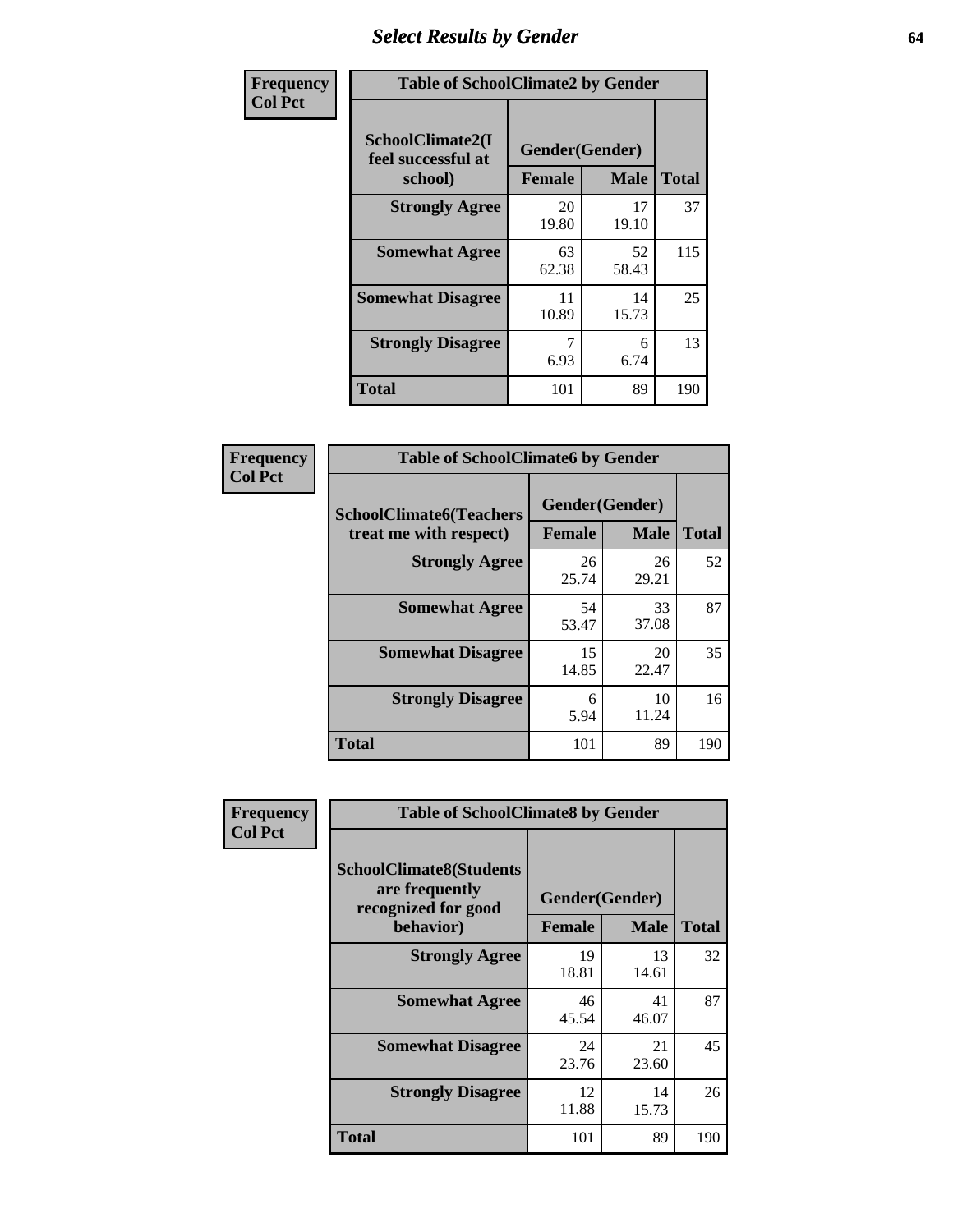# *Select Results by Gender* **65**

| <b>Frequency</b> | <b>Table of Gender by Dropout</b> |                                                                        |                |              |
|------------------|-----------------------------------|------------------------------------------------------------------------|----------------|--------------|
| <b>Row Pct</b>   |                                   | Dropout(I<br>have<br>thought<br>about<br>dropping<br>out of<br>school) |                |              |
|                  | Gender(Gender)                    | Yes                                                                    | N <sub>0</sub> | <b>Total</b> |
|                  | <b>Female</b>                     | 34<br>33.66                                                            | 67<br>66.34    | 101          |
|                  | <b>Male</b>                       | 32<br>35.96                                                            | 57<br>64.04    | 89           |
|                  | <b>Total</b>                      | 66                                                                     | 124            | 190          |

| <b>Frequency</b> | <b>Table of Gender by Dropoutreason</b> |                                                                    |              |                          |                                |              |              |
|------------------|-----------------------------------------|--------------------------------------------------------------------|--------------|--------------------------|--------------------------------|--------------|--------------|
| <b>Row Pct</b>   |                                         | Dropoutreason(If I dropped out the<br>reason would most likely be) |              |                          |                                |              |              |
|                  | Gender(Gender)                          | Won't<br><b>Drop</b><br>out                                        | <b>Bored</b> | Family<br><b>Reasons</b> | <b>Being</b><br><b>Bullied</b> | <b>Other</b> | <b>Total</b> |
|                  | <b>Female</b>                           | 55<br>54.46                                                        | 13<br>12.87  | 8<br>7.92                | 6<br>5.94                      | 19<br>18.81  | 101          |
|                  | <b>Male</b>                             | 46<br>51.69                                                        | 18<br>20.22  | 7.87                     | 3.37                           | 15<br>16.85  | 89           |
|                  | <b>Total</b>                            | 101                                                                | 31           | 15                       | 9                              | 34           | 190          |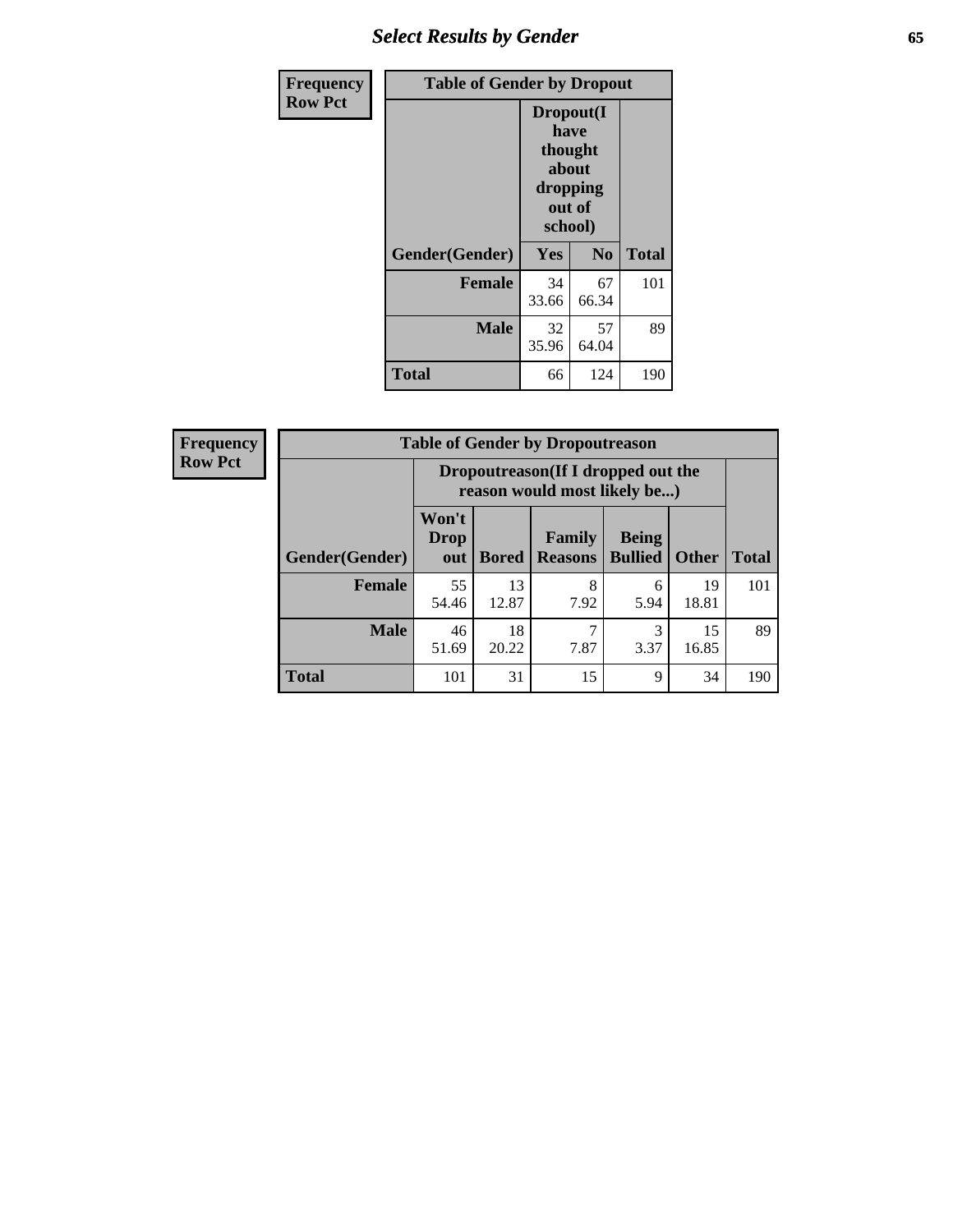*School Safety* **66**

| Frequency      | <b>Table of Gender by Bullied2</b> |                 |                |              |
|----------------|------------------------------------|-----------------|----------------|--------------|
| <b>Row Pct</b> |                                    | <b>Bullied2</b> |                |              |
|                | Gender(Gender)                     | Yes             | N <sub>0</sub> | <b>Total</b> |
|                | <b>Female</b>                      | 11<br>10.89     | 90<br>89.11    | 101          |
|                | <b>Male</b>                        | 7.87            | 82<br>92.13    | 89           |
|                | <b>Total</b>                       | 18              | 172            | 190          |

| Frequency      | <b>Table of Gender by Bulliedothers2</b> |                       |                |       |
|----------------|------------------------------------------|-----------------------|----------------|-------|
| <b>Row Pct</b> |                                          | <b>Bulliedothers2</b> |                |       |
|                | Gender(Gender)                           | Yes                   | N <sub>0</sub> | Total |
|                | <b>Female</b>                            | 10<br>9.90            | 91<br>90.10    | 101   |
|                | <b>Male</b>                              | 4<br>4.49             | 85<br>95.51    | 89    |
|                | Total                                    | 14                    | 176            | 190   |

| Frequency      | <b>Table of Gender by Weaponschool2</b> |               |                |              |
|----------------|-----------------------------------------|---------------|----------------|--------------|
| <b>Row Pct</b> |                                         | Weaponschool2 |                |              |
|                | Gender(Gender)                          | Yes           | N <sub>0</sub> | <b>Total</b> |
|                | <b>Female</b>                           | 2<br>1.98     | 99<br>98.02    | 101          |
|                | <b>Male</b>                             | 5<br>5.62     | 84<br>94.38    | 89           |
|                | <b>Total</b>                            |               | 183            | 190          |

| Frequency      | <b>Table of Gender by Absentunsafe2</b> |               |                |              |
|----------------|-----------------------------------------|---------------|----------------|--------------|
| <b>Row Pct</b> |                                         | Absentunsafe2 |                |              |
|                | Gender(Gender)                          | Yes           | N <sub>0</sub> | <b>Total</b> |
|                | <b>Female</b>                           | 10<br>9.90    | 91<br>90.10    | 101          |
|                | <b>Male</b>                             | 3.37          | 86<br>96.63    | 89           |
|                | <b>Total</b>                            | 13            | 177            | 190          |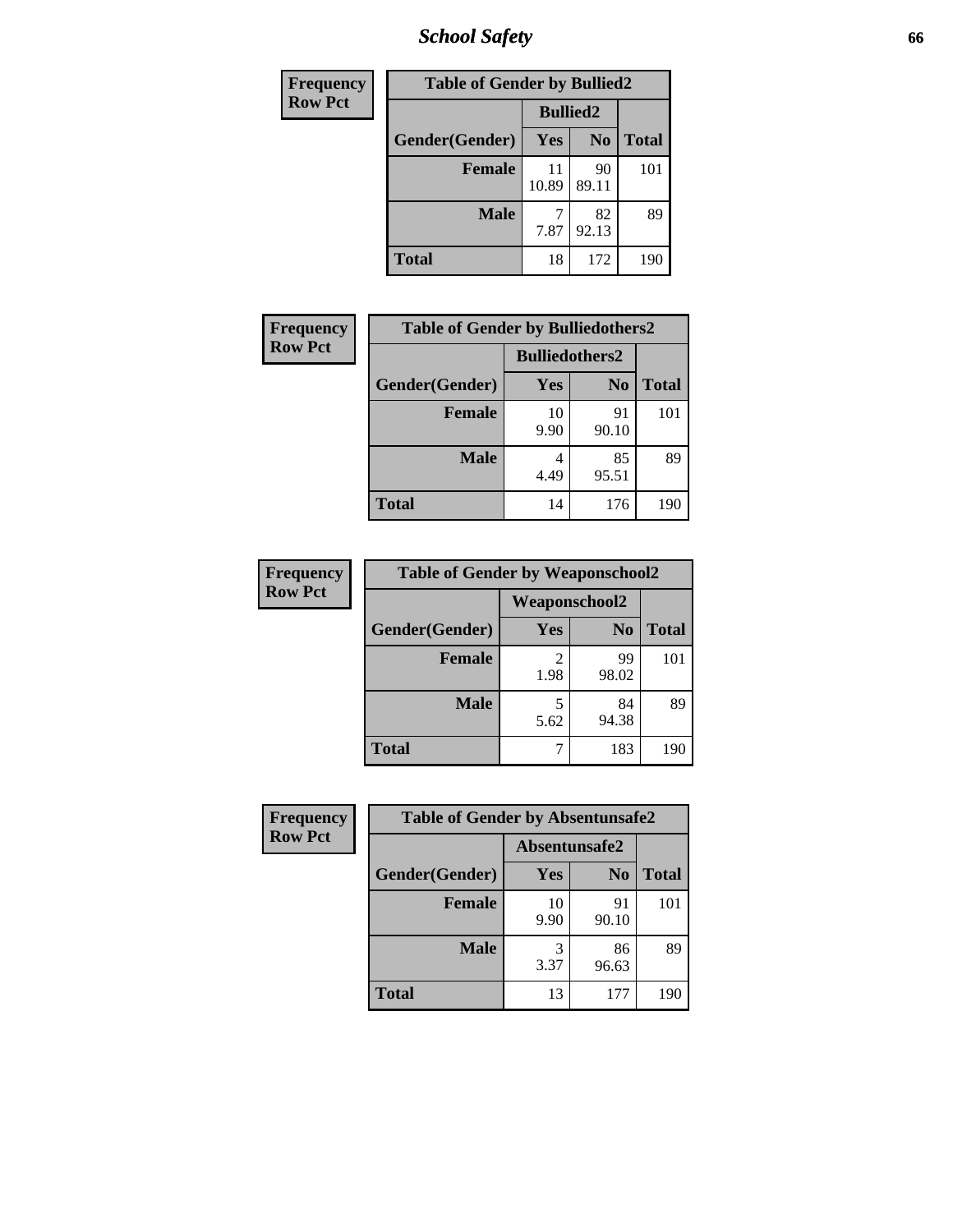*School Safety* **67**

| Frequency      | <b>Table of Gender by Gangself</b> |                                                                                                |                |              |
|----------------|------------------------------------|------------------------------------------------------------------------------------------------|----------------|--------------|
| <b>Row Pct</b> |                                    | Gangself(I<br>have<br>participated<br>in illegal gang<br>activities in<br>the past 30<br>days) |                |              |
|                | Gender(Gender)                     | Yes                                                                                            | N <sub>0</sub> | <b>Total</b> |
|                | <b>Female</b>                      | 3<br>2.97                                                                                      | 98<br>97.03    | 101          |
|                | <b>Male</b>                        | 7<br>7.87                                                                                      | 82<br>92.13    | 89           |
|                | <b>Total</b>                       | 10                                                                                             | 180            | 190          |

| Frequency      | <b>Table of Gender by Gangpeers</b> |                                                                                                                             |                |              |
|----------------|-------------------------------------|-----------------------------------------------------------------------------------------------------------------------------|----------------|--------------|
| <b>Row Pct</b> |                                     | <b>Gangpeers</b> (I<br>have friends<br>who have<br>participated<br>in illegal gang<br>activities in<br>the past 30<br>days) |                |              |
|                | Gender(Gender)                      | <b>Yes</b>                                                                                                                  | N <sub>0</sub> | <b>Total</b> |
|                | <b>Female</b>                       | 14<br>13.86                                                                                                                 | 87<br>86.14    | 101          |
|                | <b>Male</b>                         | 25<br>28.09                                                                                                                 | 64<br>71.91    | 89           |
|                | <b>Total</b>                        | 39                                                                                                                          | 151            | 190          |

| Frequency      | <b>Table of Gender by Pickedon2</b> |             |                |              |
|----------------|-------------------------------------|-------------|----------------|--------------|
| <b>Row Pct</b> |                                     | Pickedon2   |                |              |
|                | Gender(Gender)                      | Yes         | N <sub>0</sub> | <b>Total</b> |
|                | <b>Female</b>                       | 26<br>25.74 | 75<br>74.26    | 101          |
|                | <b>Male</b>                         | 32<br>35.96 | 57<br>64.04    | 89           |
|                | <b>Total</b>                        | 58          | 132            | 190          |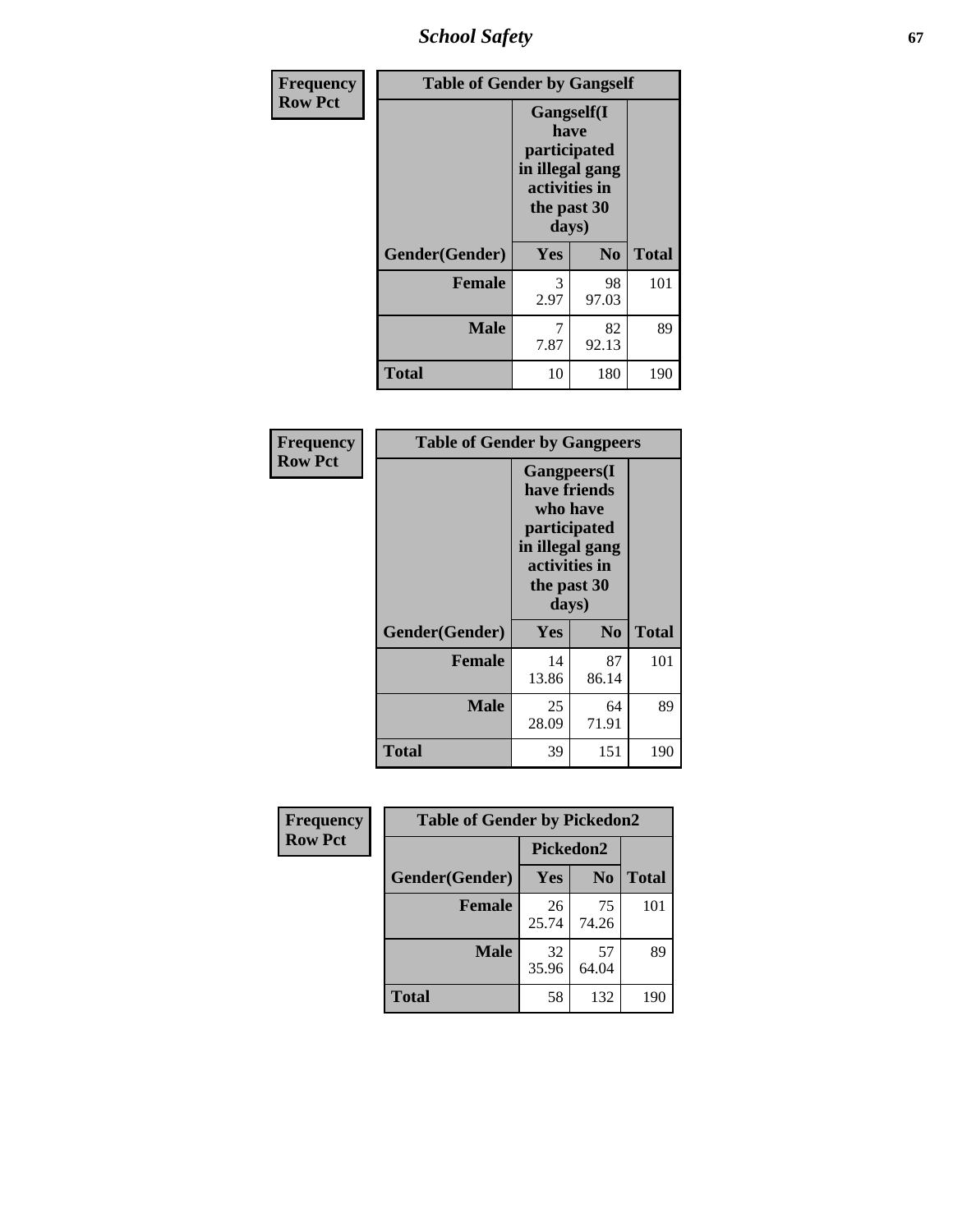*School Safety* **68**

| Frequency      | <b>Table of Gender by Safeschool2</b> |             |                |              |
|----------------|---------------------------------------|-------------|----------------|--------------|
| <b>Row Pct</b> |                                       | Safeschool2 |                |              |
|                | Gender(Gender)                        | <b>Yes</b>  | N <sub>0</sub> | <b>Total</b> |
|                | <b>Female</b>                         | 68<br>67.33 | 33<br>32.67    | 101          |
|                | <b>Male</b>                           | 60<br>67.42 | 29<br>32.58    | 89           |
|                | <b>Total</b>                          | 128         | 62             | 190          |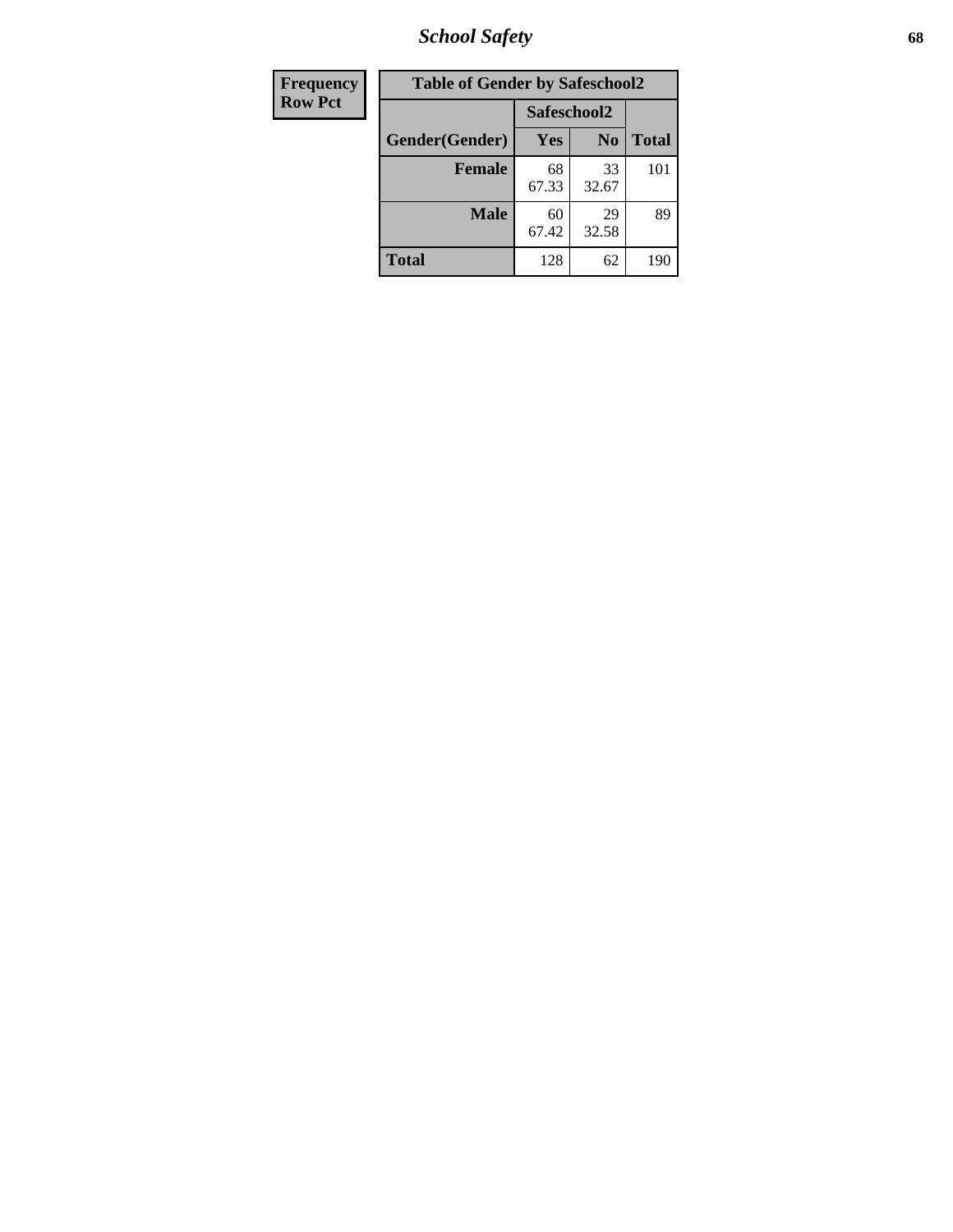# *Incidence of Drug Use* 69

| <b>Frequency</b> | <b>Table of Gender by AlcoholAlt</b>     |             |                |              |  |
|------------------|------------------------------------------|-------------|----------------|--------------|--|
| <b>Row Pct</b>   | AlcoholAlt(Alcohol<br>use, past 30 days) |             |                |              |  |
|                  | Gender(Gender)                           | <b>Yes</b>  | N <sub>0</sub> | <b>Total</b> |  |
|                  | <b>Female</b>                            | 29<br>28.71 | 72<br>71.29    | 101          |  |
|                  | <b>Male</b>                              | 23<br>25.84 | 66<br>74.16    | 89           |  |
|                  | <b>Total</b>                             | 52          | 138            | 190          |  |

| <b>Frequency</b> | <b>Table of Gender by TobaccoAny</b> |                                          |                |              |  |
|------------------|--------------------------------------|------------------------------------------|----------------|--------------|--|
| <b>Row Pct</b>   |                                      | TobaccoAny(Tobacco<br>use, past 30 days) |                |              |  |
|                  | Gender(Gender)                       | Yes                                      | N <sub>0</sub> | <b>Total</b> |  |
|                  | <b>Female</b>                        | 18<br>17.82                              | 83<br>82.18    | 101          |  |
|                  | <b>Male</b>                          | 18<br>20.22                              | 71<br>79.78    | 89           |  |
|                  | <b>Total</b>                         | 36                                       | 154            | 190          |  |

| <b>Frequency</b> | <b>Table of Gender by MarijuanaAlt</b> |                    |                        |              |  |
|------------------|----------------------------------------|--------------------|------------------------|--------------|--|
| <b>Row Pct</b>   |                                        | use, past 30 days) | MarijuanaAlt(Marijuana |              |  |
|                  | Gender(Gender)                         | <b>Yes</b>         | N <sub>0</sub>         | <b>Total</b> |  |
|                  | <b>Female</b>                          | 7<br>6.93          | 94<br>93.07            | 101          |  |
|                  | <b>Male</b>                            | 11<br>12.36        | 78<br>87.64            | 89           |  |
|                  | <b>Total</b>                           | 18                 | 172                    | 190          |  |

| <b>Frequency</b> |                | <b>Table of Gender by OtherDrugAny</b>               |                |              |
|------------------|----------------|------------------------------------------------------|----------------|--------------|
| <b>Row Pct</b>   |                | <b>OtherDrugAny(Other</b><br>drug use, past 30 days) |                |              |
|                  | Gender(Gender) | <b>Yes</b>                                           | N <sub>0</sub> | <b>Total</b> |
|                  | <b>Female</b>  | 6<br>5.94                                            | 95<br>94.06    | 101          |
|                  | <b>Male</b>    | 5<br>5.62                                            | 84<br>94.38    | 89           |
|                  | <b>Total</b>   | 11                                                   | 179            | 190          |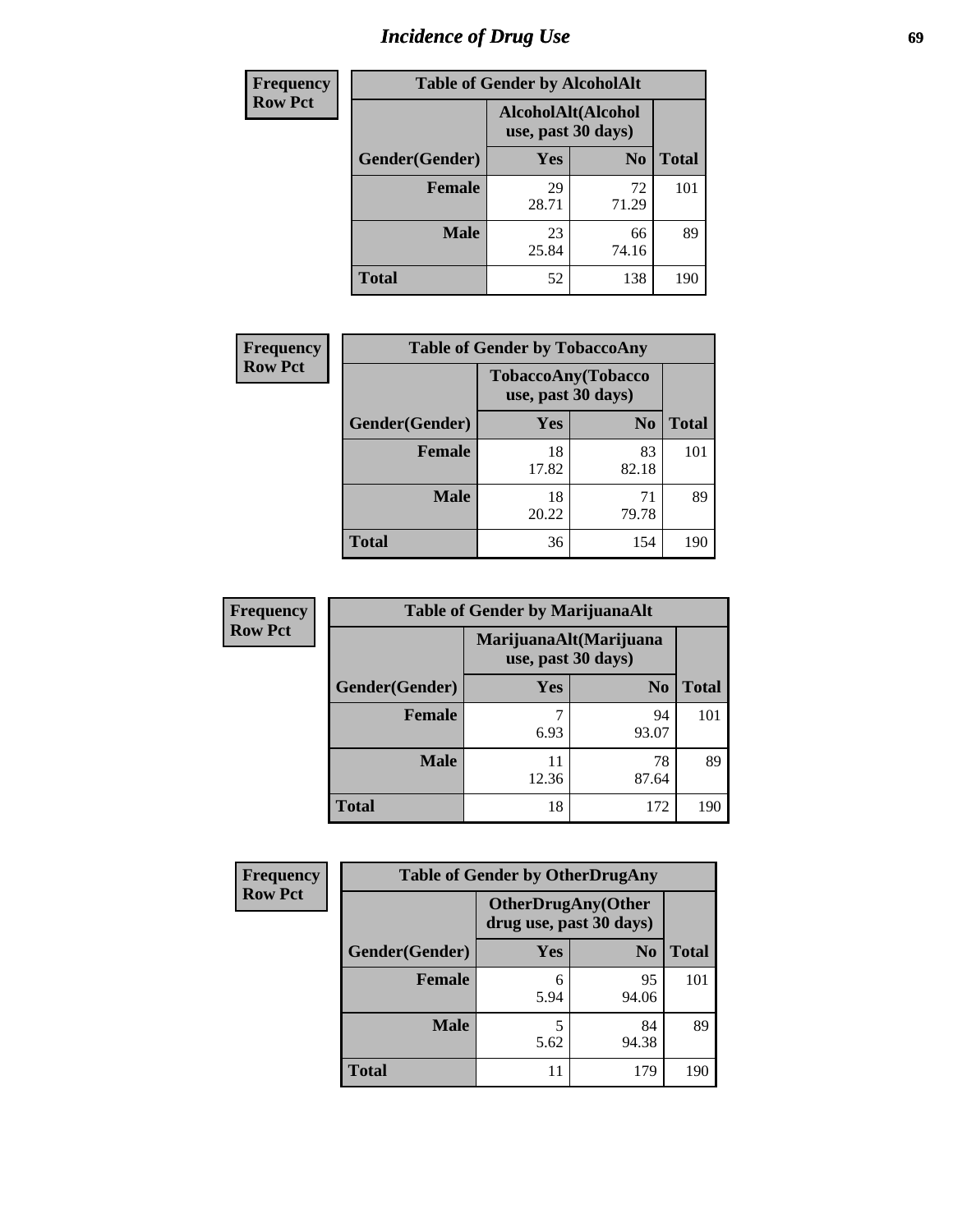## *Average Age at Onset of Use* **70** *Results for "Average Age at Onset of Use" questions exclude students who said they did not use that substance*

## **Gender=Female**

| <b>Variable</b>                 | <b>Label</b>                                                       | <b>Mean</b> |
|---------------------------------|--------------------------------------------------------------------|-------------|
| Alcoholinit2                    | I started using alcohol when I was                                 | 14.34       |
| Cigarettesinit2                 | I started smoking tobacco when I was                               | 13.70       |
| Smokelessinit2                  | I started chewing tobacco when I was                               | 13.50       |
| Marijuanainit2                  | I started using marijuana when I was                               | 14.00       |
| Cocaineinit2                    | I started using cocaine when I was                                 | 16.50       |
| Inhalantsinit2                  | I started using inhalants when I was                               | 10.00       |
| Steroidsinit2                   | I started using steroids when I was                                |             |
| Ecstasyinit2                    | I started using ecstasy when I was                                 |             |
| Methinit2                       | I started using methamphetamines when I was                        | 13.00       |
| Hallucinogensinit2              | I started using hallucinogens when I was                           | 15.00       |
| Prescription in it <sub>2</sub> | I started using prescription drugs not prescribed to me when I was | 13.43       |

### **Gender=Male**

| <b>Variable</b>                 | Label                                                              | <b>Mean</b> |
|---------------------------------|--------------------------------------------------------------------|-------------|
| Alcoholinit2                    | I started using alcohol when I was                                 | 13.88       |
| Cigarettesinit2                 | I started smoking tobacco when I was                               | 14.05       |
| Smokelessinit2                  | I started chewing tobacco when I was                               | 12.19       |
| Marijuanainit2                  | I started using marijuana when I was                               | 14.75       |
| Cocaineinit2                    | I started using cocaine when I was                                 | 18.00       |
| Inhalantsinit2                  | I started using inhalants when I was                               |             |
| Steroidsinit2                   | I started using steroids when I was                                |             |
| Ecstasyinit2                    | I started using ecstasy when I was                                 |             |
| Methinit2                       | I started using methamphetamines when I was                        | 13.00       |
| Hallucinogensinit2              | I started using hallucinogens when I was                           |             |
| Prescription in it <sub>2</sub> | I started using prescription drugs not prescribed to me when I was | 13.50       |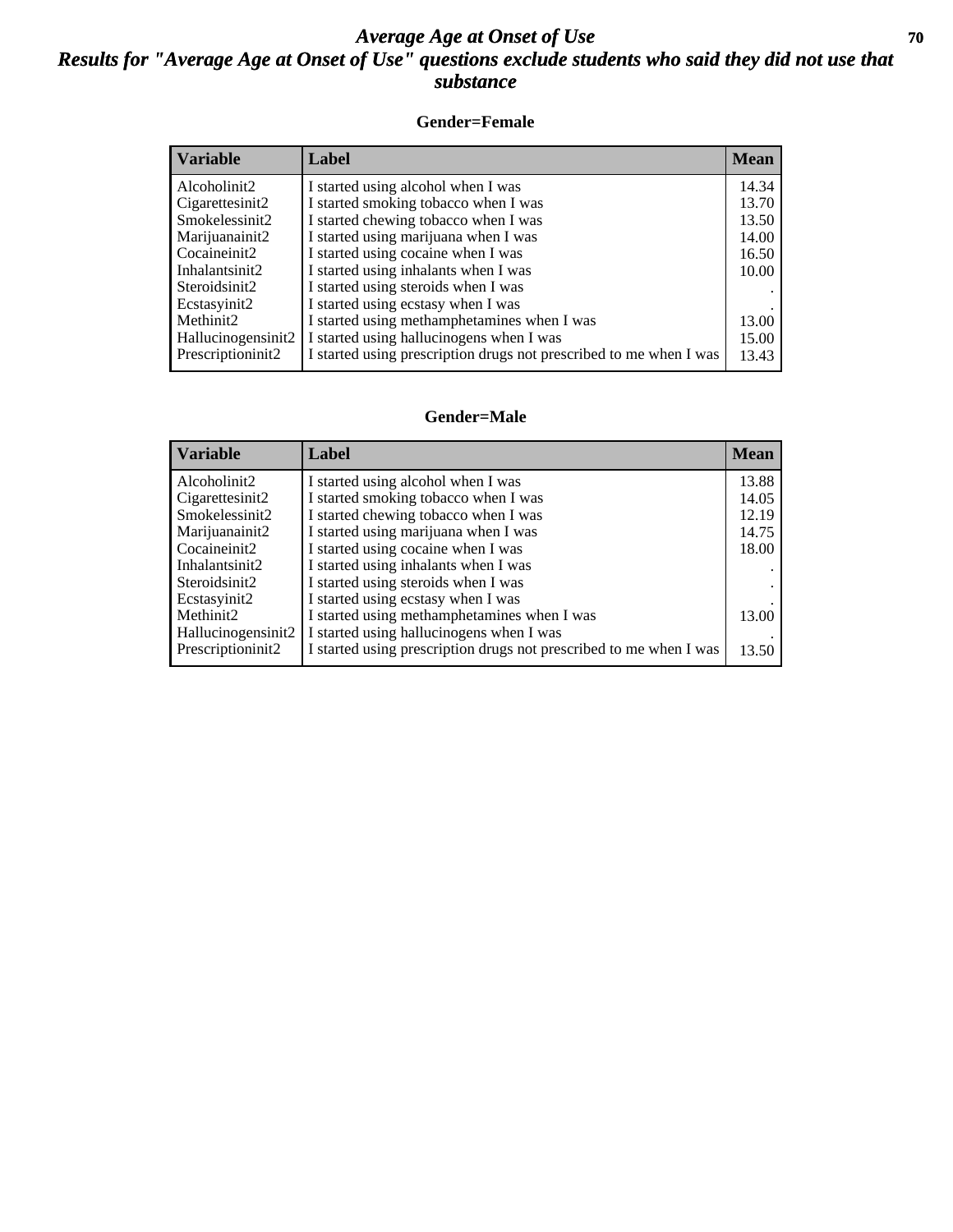# *I Think These Drugs are Harmful* **71**

| <b>Frequency</b> | <b>Table of Gender by Alcoholharmdich</b> |                                                   |                |              |
|------------------|-------------------------------------------|---------------------------------------------------|----------------|--------------|
| <b>Row Pct</b>   |                                           | Alcoholharmdich(I<br>think alcohol is<br>harmful) |                |              |
|                  | Gender(Gender)                            | Yes                                               | N <sub>0</sub> | <b>Total</b> |
|                  | <b>Female</b>                             | 81<br>80.20                                       | 20<br>19.80    | 101          |
|                  | <b>Male</b>                               | 69<br>77.53                                       | 20<br>22.47    | 89           |
|                  | <b>Total</b>                              | 150                                               | 40             | 190          |

| Frequency      | <b>Table of Gender by Tobaccoharmdich</b> |                  |                               |              |
|----------------|-------------------------------------------|------------------|-------------------------------|--------------|
| <b>Row Pct</b> |                                           | think tobacco is | Tobaccoharmdich(I<br>harmful) |              |
|                | Gender(Gender)                            | Yes              | N <sub>0</sub>                | <b>Total</b> |
|                | <b>Female</b>                             | 95<br>94.06      | 6<br>5.94                     | 101          |
|                | <b>Male</b>                               | 82<br>92.13      | 7.87                          | 89           |
|                | <b>Total</b>                              | 177              | 13                            | 190          |

| Frequency      | <b>Table of Gender by Marijuanaharmdich</b> |                                |                     |              |  |
|----------------|---------------------------------------------|--------------------------------|---------------------|--------------|--|
| <b>Row Pct</b> |                                             | think marijuana is<br>harmful) | Marijuanaharmdich(I |              |  |
|                | Gender(Gender)                              | <b>Yes</b>                     | N <sub>0</sub>      | <b>Total</b> |  |
|                | <b>Female</b>                               | 85<br>84.16                    | 16<br>15.84         | 101          |  |
|                | <b>Male</b>                                 | 73<br>82.02                    | 16<br>17.98         | 89           |  |
|                | <b>Total</b>                                | 158                            | 32                  | 190          |  |

| Frequency      | <b>Table of Gender by Otherdrugharmdich</b> |                                                          |                |              |
|----------------|---------------------------------------------|----------------------------------------------------------|----------------|--------------|
| <b>Row Pct</b> |                                             | Otherdrugharmdich(I<br>think other drugs are<br>harmful) |                |              |
|                | Gender(Gender)                              | <b>Yes</b>                                               | N <sub>0</sub> | <b>Total</b> |
|                | <b>Female</b>                               | 96<br>95.05                                              | 5<br>4.95      | 101          |
|                | <b>Male</b>                                 | 83<br>93.26                                              | 6<br>6.74      | 89           |
|                | <b>Total</b>                                | 179                                                      | 11             | 190          |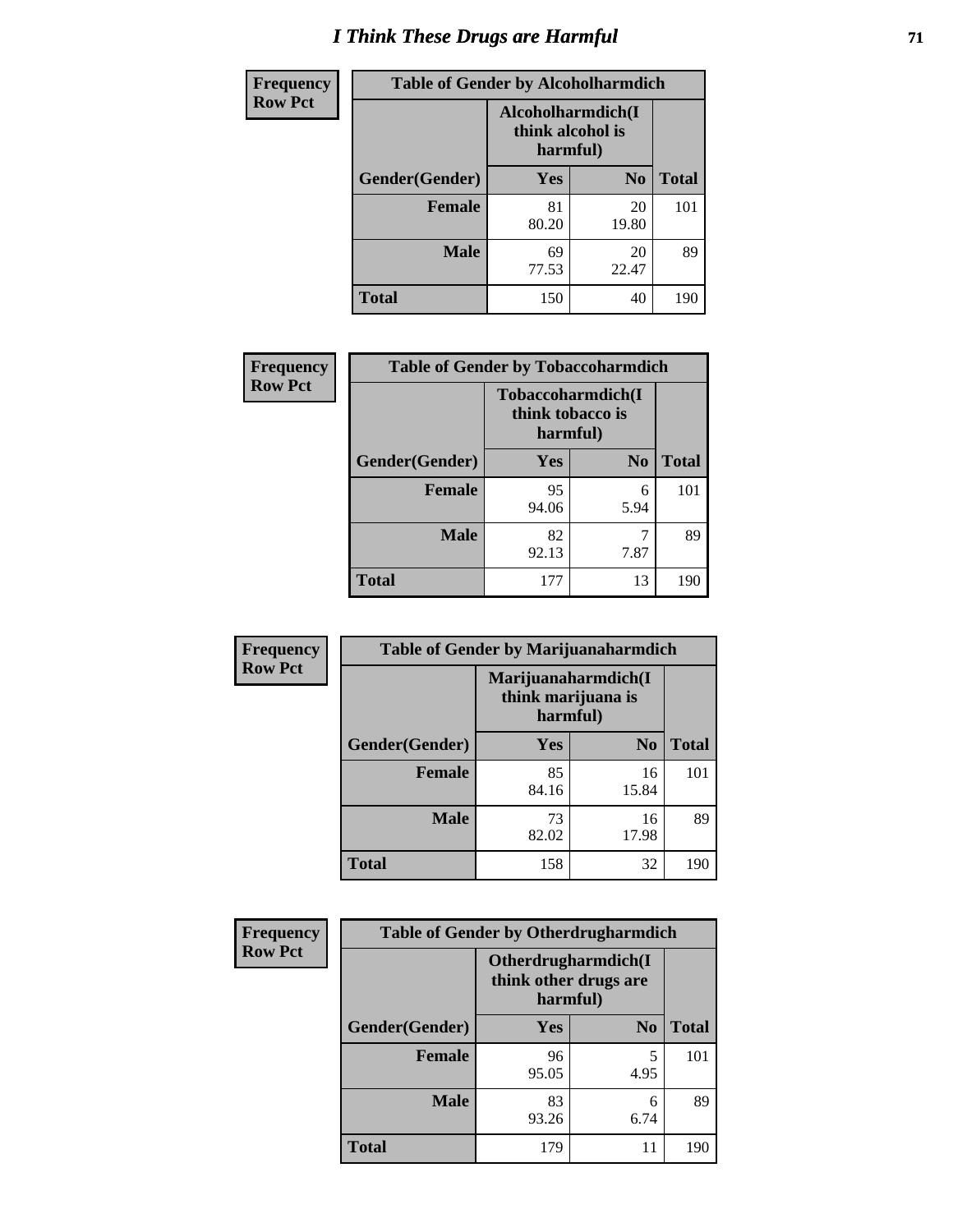| <b>Frequency</b> | <b>Table of Gender by Alcohollocation1</b> |                                                               |             |              |
|------------------|--------------------------------------------|---------------------------------------------------------------|-------------|--------------|
| <b>Row Pct</b>   |                                            | <b>Alcohollocation1(Places</b><br><b>Friends Use Alcohol)</b> |             |              |
|                  | Gender(Gender)                             |                                                               | Do Not Use  | <b>Total</b> |
|                  | <b>Female</b>                              | 68<br>67.33                                                   | 33<br>32.67 | 101          |
|                  | <b>Male</b>                                | 53<br>59.55                                                   | 36<br>40.45 | 89           |
|                  | <b>Total</b>                               | 121                                                           | 69          | 190          |

| <b>Frequency</b> | <b>Table of Gender by Alcohollocation2</b> |             |                                                               |              |
|------------------|--------------------------------------------|-------------|---------------------------------------------------------------|--------------|
| <b>Row Pct</b>   |                                            |             | <b>Alcohollocation2(Places</b><br><b>Friends Use Alcohol)</b> |              |
|                  | Gender(Gender)                             |             | Home                                                          | <b>Total</b> |
|                  | <b>Female</b>                              | 63<br>62.38 | 38<br>37.62                                                   | 101          |
|                  | <b>Male</b>                                | 62<br>69.66 | 27<br>30.34                                                   | 89           |
|                  | <b>Total</b>                               | 125         | 65                                                            | 190          |

| Frequency      | <b>Table of Gender by Alcohollocation3</b> |                                                               |               |              |
|----------------|--------------------------------------------|---------------------------------------------------------------|---------------|--------------|
| <b>Row Pct</b> |                                            | <b>Alcohollocation3(Places</b><br><b>Friends Use Alcohol)</b> |               |              |
|                | Gender(Gender)                             |                                                               | <b>School</b> | <b>Total</b> |
|                | <b>Female</b>                              | 97<br>96.04                                                   | 3.96          | 101          |
|                | <b>Male</b>                                | 80<br>89.89                                                   | Q<br>10.11    | 89           |
|                | <b>Total</b>                               | 177                                                           | 13            | 190          |

| Frequency      | <b>Table of Gender by Alcohollocation4</b> |                                                               |             |              |
|----------------|--------------------------------------------|---------------------------------------------------------------|-------------|--------------|
| <b>Row Pct</b> |                                            | <b>Alcohollocation4(Places</b><br><b>Friends Use Alcohol)</b> |             |              |
|                | Gender(Gender)                             |                                                               | Car         | <b>Total</b> |
|                | <b>Female</b>                              | 92<br>91.09                                                   | q<br>8.91   | 101          |
|                | <b>Male</b>                                | 75<br>84.27                                                   | 14<br>15.73 | 89           |
|                | <b>Total</b>                               | 167                                                           | 23          | 190          |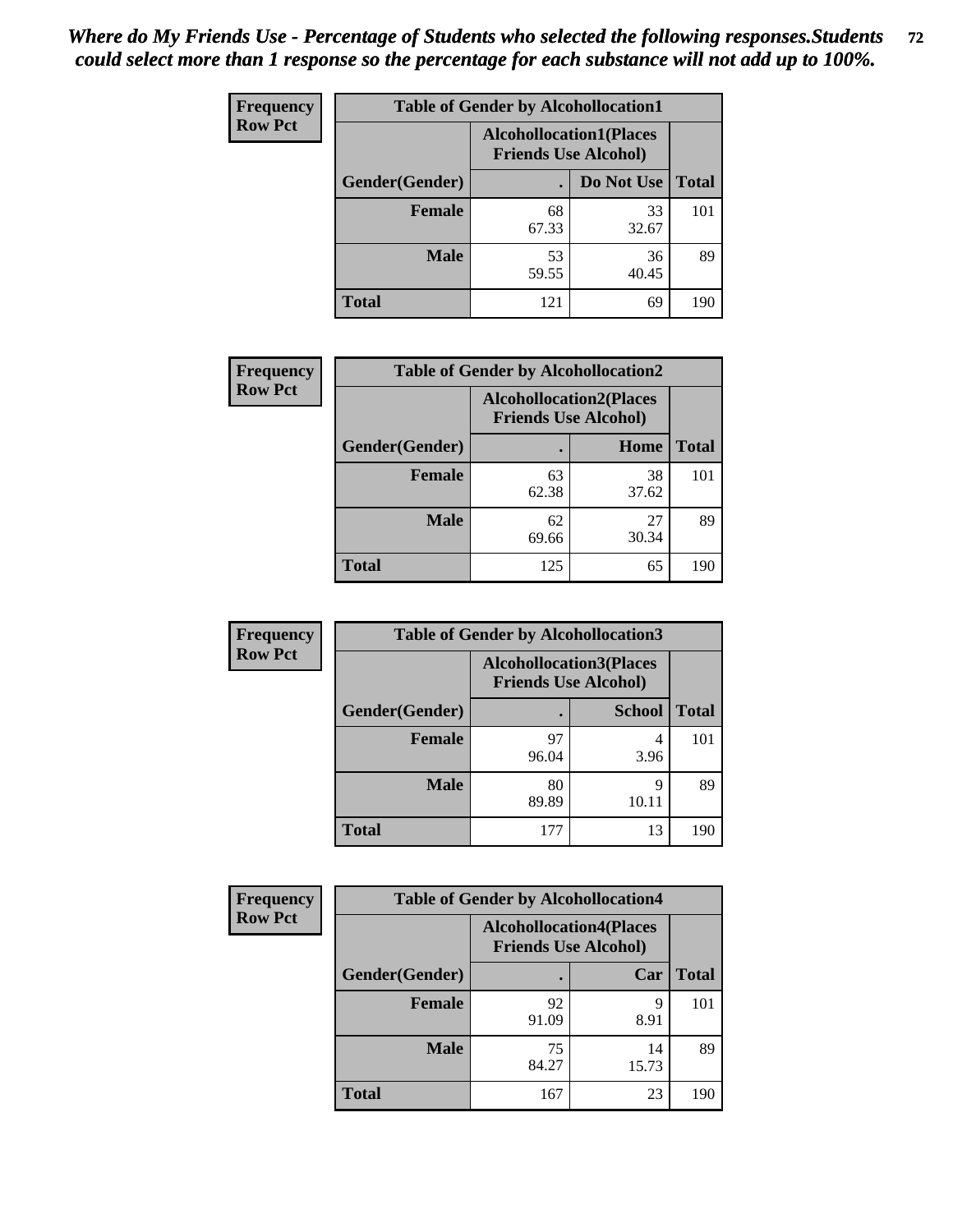| <b>Frequency</b> | <b>Table of Gender by Alcohollocation5</b> |                                                                |                                 |              |
|------------------|--------------------------------------------|----------------------------------------------------------------|---------------------------------|--------------|
| <b>Row Pct</b>   |                                            | <b>Alcohollocation5</b> (Places<br><b>Friends Use Alcohol)</b> |                                 |              |
|                  | Gender(Gender)                             |                                                                | <b>Friend's</b><br><b>House</b> | <b>Total</b> |
|                  | <b>Female</b>                              | 48<br>47.52                                                    | 53<br>52.48                     | 101          |
|                  | <b>Male</b>                                | 48<br>53.93                                                    | 41<br>46.07                     | 89           |
|                  | <b>Total</b>                               | 96                                                             | 94                              | 190          |

| Frequency      | <b>Table of Gender by Alcohollocation6</b> |                                                               |              |              |  |
|----------------|--------------------------------------------|---------------------------------------------------------------|--------------|--------------|--|
| <b>Row Pct</b> |                                            | <b>Alcohollocation6(Places</b><br><b>Friends Use Alcohol)</b> |              |              |  |
|                | Gender(Gender)                             |                                                               | <b>Other</b> | <b>Total</b> |  |
|                | <b>Female</b>                              | 74<br>73.27                                                   | 27<br>26.73  | 101          |  |
|                | <b>Male</b>                                | 64<br>71.91                                                   | 25<br>28.09  | 89           |  |
|                | <b>Total</b>                               | 138                                                           | 52           | 190          |  |

| Frequency      | <b>Table of Gender by Tobaccolocation1</b> |                                                               |             |              |  |
|----------------|--------------------------------------------|---------------------------------------------------------------|-------------|--------------|--|
| <b>Row Pct</b> |                                            | <b>Tobaccolocation1(Places</b><br><b>Friends Use Tobacco)</b> |             |              |  |
|                | Gender(Gender)                             |                                                               | Do Not Use  | <b>Total</b> |  |
|                | Female                                     | 42<br>41.58                                                   | 59<br>58.42 | 101          |  |
|                | <b>Male</b>                                | 46<br>51.69                                                   | 43<br>48.31 | 89           |  |
|                | <b>Total</b>                               | 88                                                            | 102         | 190          |  |

| <b>Frequency</b> | <b>Table of Gender by Tobaccolocation2</b> |                             |                                |              |
|------------------|--------------------------------------------|-----------------------------|--------------------------------|--------------|
| <b>Row Pct</b>   |                                            | <b>Friends Use Tobacco)</b> | <b>Tobaccolocation2(Places</b> |              |
|                  | Gender(Gender)                             |                             | Home                           | <b>Total</b> |
|                  | Female                                     | 73<br>72.28                 | 28<br>27.72                    | 101          |
|                  | <b>Male</b>                                | 58<br>65.17                 | 31<br>34.83                    | 89           |
|                  | <b>Total</b>                               | 131                         | 59                             | 190          |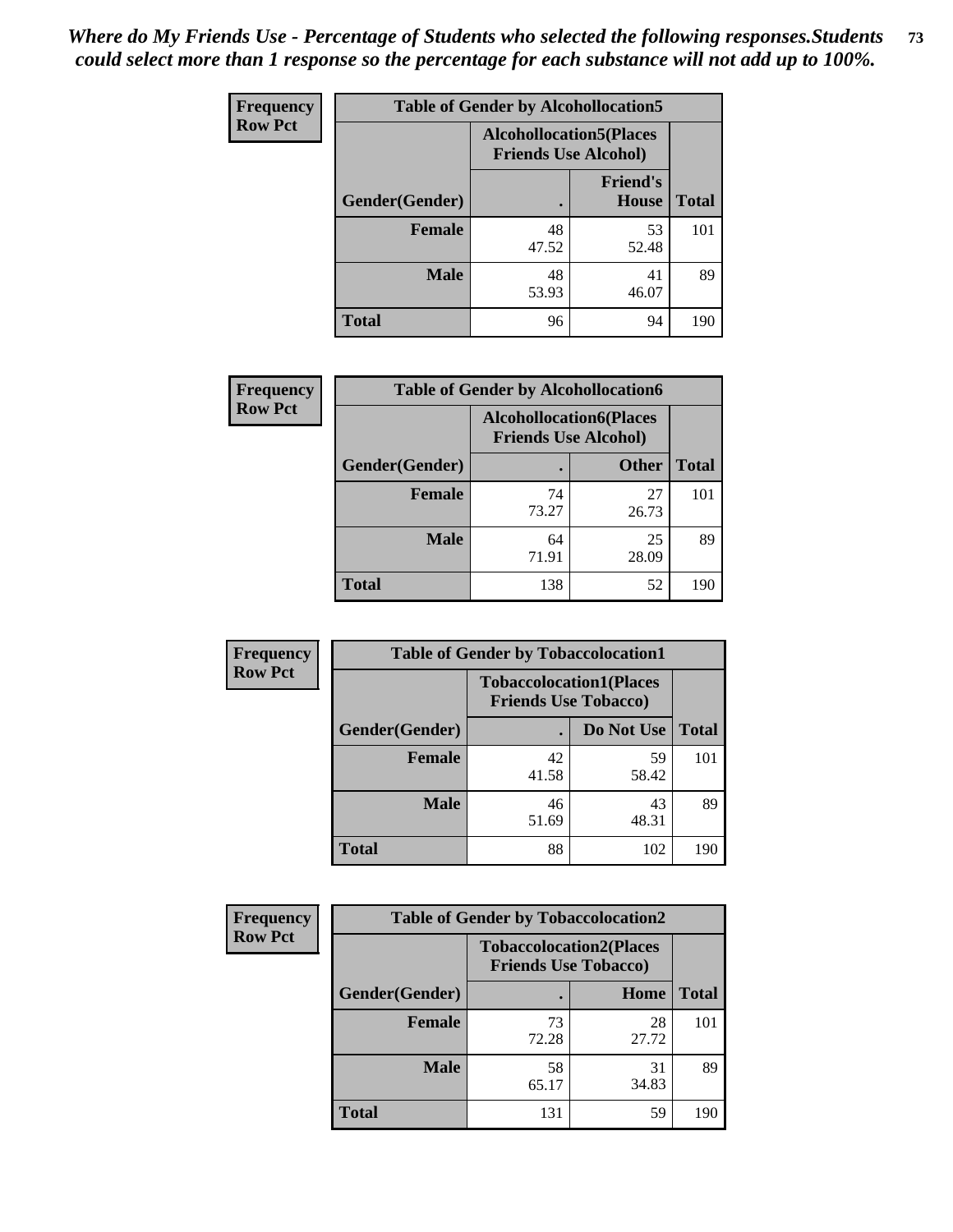| <b>Frequency</b> | <b>Table of Gender by Tobaccolocation3</b> |                             |                                |              |
|------------------|--------------------------------------------|-----------------------------|--------------------------------|--------------|
| <b>Row Pct</b>   |                                            | <b>Friends Use Tobacco)</b> | <b>Tobaccolocation3(Places</b> |              |
|                  | Gender(Gender)                             |                             | <b>School</b>                  | <b>Total</b> |
|                  | Female                                     | 84<br>83.17                 | 17<br>16.83                    | 101          |
|                  | <b>Male</b>                                | 60<br>67.42                 | 29<br>32.58                    | 89           |
|                  | <b>Total</b>                               | 144                         | 46                             | 190          |

| <b>Frequency</b> | <b>Table of Gender by Tobaccolocation4</b> |                             |                                |              |
|------------------|--------------------------------------------|-----------------------------|--------------------------------|--------------|
| <b>Row Pct</b>   |                                            | <b>Friends Use Tobacco)</b> | <b>Tobaccolocation4(Places</b> |              |
|                  | Gender(Gender)                             |                             | Car                            | <b>Total</b> |
|                  | <b>Female</b>                              | 74<br>73.27                 | 27<br>26.73                    | 101          |
|                  | <b>Male</b>                                | 63<br>70.79                 | 26<br>29.21                    | 89           |
|                  | <b>Total</b>                               | 137                         | 53                             | 190          |

| <b>Frequency</b> | <b>Table of Gender by Tobaccolocation5</b> |                                                               |                          |              |
|------------------|--------------------------------------------|---------------------------------------------------------------|--------------------------|--------------|
| <b>Row Pct</b>   |                                            | <b>Tobaccolocation5(Places</b><br><b>Friends Use Tobacco)</b> |                          |              |
|                  | <b>Gender(Gender)</b>                      |                                                               | <b>Friend's</b><br>House | <b>Total</b> |
|                  | <b>Female</b>                              | 65<br>64.36                                                   | 36<br>35.64              | 101          |
|                  | <b>Male</b>                                | 56<br>62.92                                                   | 33<br>37.08              | 89           |
|                  | <b>Total</b>                               | 121                                                           | 69                       | 190          |

| <b>Frequency</b> | <b>Table of Gender by Tobaccolocation6</b> |                                                               |              |              |
|------------------|--------------------------------------------|---------------------------------------------------------------|--------------|--------------|
| <b>Row Pct</b>   |                                            | <b>Tobaccolocation6(Places</b><br><b>Friends Use Tobacco)</b> |              |              |
|                  | Gender(Gender)                             |                                                               | <b>Other</b> | <b>Total</b> |
|                  | Female                                     | 70<br>69.31                                                   | 31<br>30.69  | 101          |
|                  | <b>Male</b>                                | 68<br>76.40                                                   | 21<br>23.60  | 89           |
|                  | <b>Total</b>                               | 138                                                           | 52           | 190          |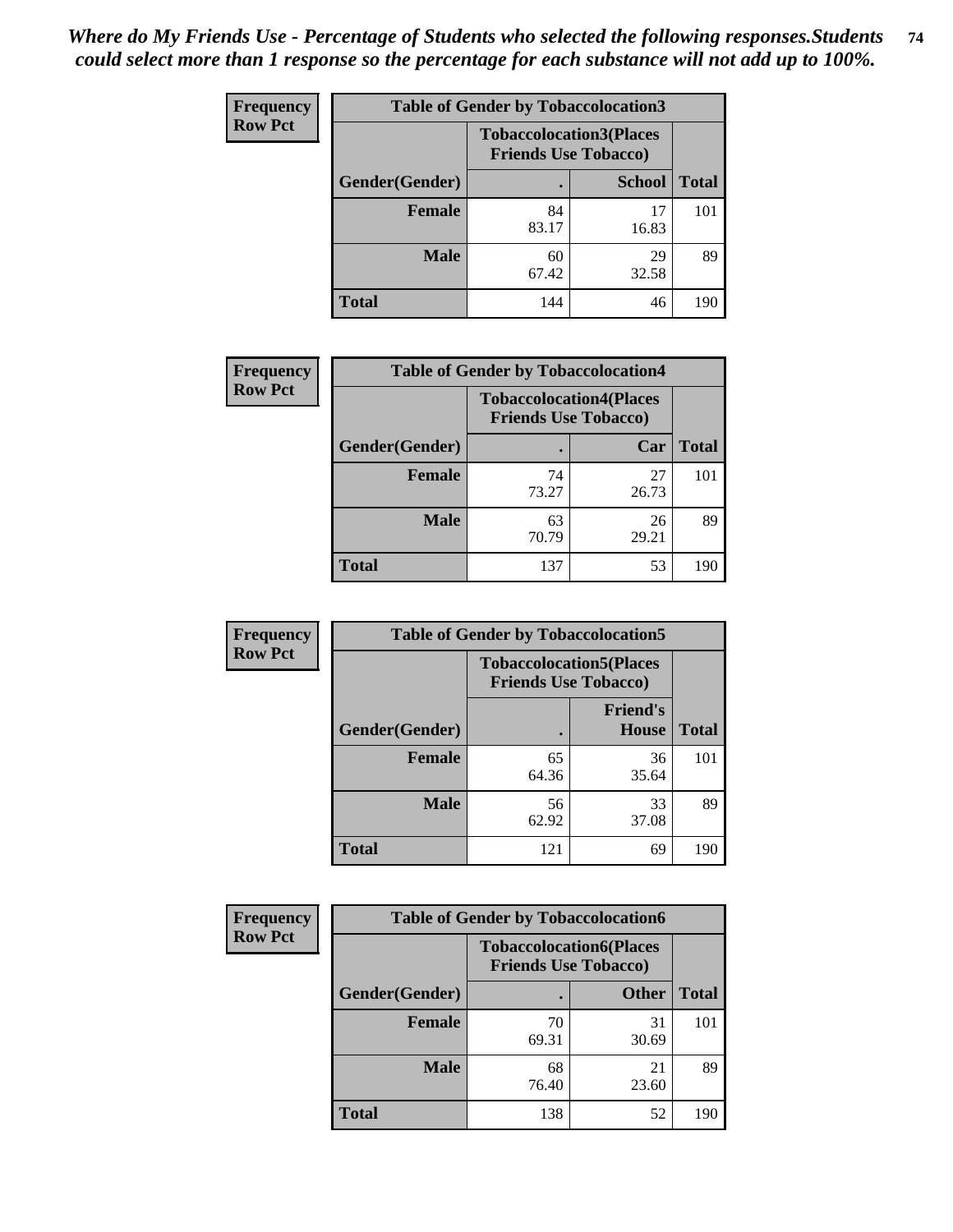| <b>Frequency</b> | <b>Table of Gender by Marijuanalocation1</b> |             |                                                                    |              |  |
|------------------|----------------------------------------------|-------------|--------------------------------------------------------------------|--------------|--|
| <b>Row Pct</b>   |                                              |             | <b>Marijuanalocation1(Places</b><br><b>Friends Use Marijuana</b> ) |              |  |
|                  | <b>Gender</b> (Gender)                       |             | Do Not Use                                                         | <b>Total</b> |  |
|                  | <b>Female</b>                                | 39<br>38.61 | 62<br>61.39                                                        | 101          |  |
|                  | <b>Male</b>                                  | 35<br>39.33 | 54<br>60.67                                                        | 89           |  |
|                  | <b>Total</b>                                 | 74          | 116                                                                | 190          |  |

| <b>Frequency</b> | <b>Table of Gender by Marijuanalocation2</b> |                                                                    |             |              |  |
|------------------|----------------------------------------------|--------------------------------------------------------------------|-------------|--------------|--|
| <b>Row Pct</b>   |                                              | <b>Marijuanalocation2(Places</b><br><b>Friends Use Marijuana</b> ) |             |              |  |
|                  | Gender(Gender)                               |                                                                    | Home        | <b>Total</b> |  |
|                  | Female                                       | 74<br>73.27                                                        | 27<br>26.73 | 101          |  |
|                  | <b>Male</b>                                  | 70<br>78.65                                                        | 19<br>21.35 | 89           |  |
|                  | <b>Total</b>                                 | 144                                                                | 46          | 190          |  |

| Frequency      | <b>Table of Gender by Marijuanalocation3</b> |                                                                    |               |              |
|----------------|----------------------------------------------|--------------------------------------------------------------------|---------------|--------------|
| <b>Row Pct</b> |                                              | <b>Marijuanalocation3(Places</b><br><b>Friends Use Marijuana</b> ) |               |              |
|                | Gender(Gender)                               |                                                                    | <b>School</b> | <b>Total</b> |
|                | Female                                       | 94<br>93.07                                                        | 6.93          | 101          |
|                | <b>Male</b>                                  | 83<br>93.26                                                        | 6<br>6.74     | 89           |
|                | <b>Total</b>                                 | 177                                                                | 13            | 190          |

| <b>Frequency</b> | <b>Table of Gender by Marijuanalocation4</b> |                                                                    |             |              |
|------------------|----------------------------------------------|--------------------------------------------------------------------|-------------|--------------|
| <b>Row Pct</b>   |                                              | <b>Marijuanalocation4(Places</b><br><b>Friends Use Marijuana</b> ) |             |              |
|                  | Gender(Gender)                               |                                                                    | Car         | <b>Total</b> |
|                  | Female                                       | 82<br>81.19                                                        | 19<br>18.81 | 101          |
|                  | <b>Male</b>                                  | 71<br>79.78                                                        | 18<br>20.22 | 89           |
|                  | <b>Total</b>                                 | 153                                                                | 37          | 190          |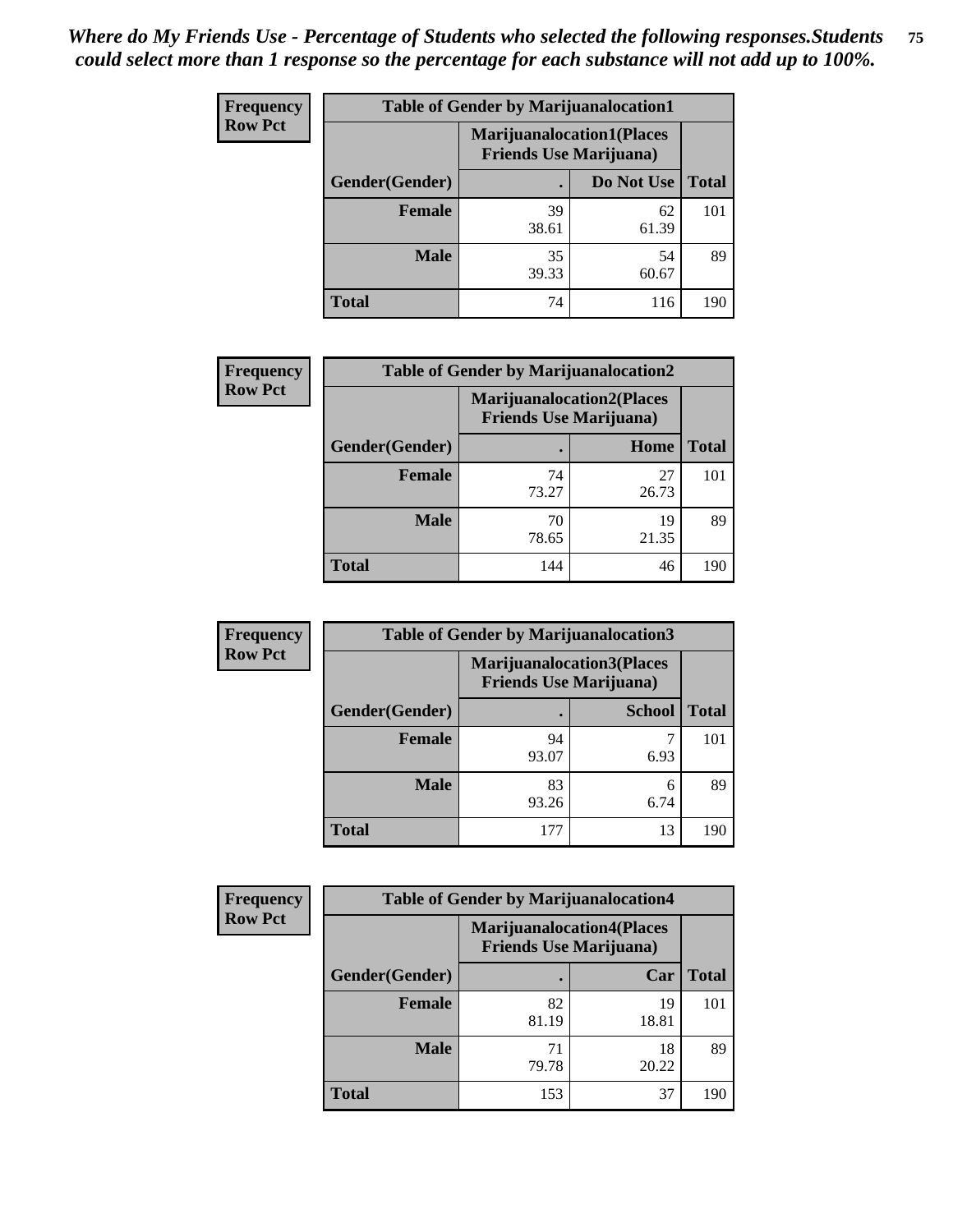| <b>Frequency</b> | <b>Table of Gender by Marijuanalocation5</b> |                                                                     |                          |              |
|------------------|----------------------------------------------|---------------------------------------------------------------------|--------------------------|--------------|
| <b>Row Pct</b>   |                                              | <b>Marijuanalocation5</b> (Places<br><b>Friends Use Marijuana</b> ) |                          |              |
|                  | Gender(Gender)                               |                                                                     | <b>Friend's</b><br>House | <b>Total</b> |
|                  | Female                                       | 69<br>68.32                                                         | 32<br>31.68              | 101          |
|                  | <b>Male</b>                                  | 64<br>71.91                                                         | 25<br>28.09              | 89           |
|                  | <b>Total</b>                                 | 133                                                                 | 57                       | 190          |

| <b>Frequency</b> | <b>Table of Gender by Marijuanalocation6</b> |                                                                     |              |              |
|------------------|----------------------------------------------|---------------------------------------------------------------------|--------------|--------------|
| <b>Row Pct</b>   |                                              | <b>Marijuanalocation6(Places)</b><br><b>Friends Use Marijuana</b> ) |              |              |
|                  | Gender(Gender)                               |                                                                     | <b>Other</b> | <b>Total</b> |
|                  | <b>Female</b>                                | 79<br>78.22                                                         | 22<br>21.78  | 101          |
|                  | <b>Male</b>                                  | 69<br>77.53                                                         | 20<br>22.47  | 89           |
|                  | <b>Total</b>                                 | 148                                                                 | 42           | 190          |

| <b>Frequency</b> | <b>Table of Gender by Otherdruglocation1</b> |                                                                                |             |              |
|------------------|----------------------------------------------|--------------------------------------------------------------------------------|-------------|--------------|
| <b>Row Pct</b>   |                                              | <b>Otherdruglocation1(Places</b><br><b>Friends Use Other Illegal</b><br>Drugs) |             |              |
|                  | Gender(Gender)                               |                                                                                | Do Not Use  | <b>Total</b> |
|                  | <b>Female</b>                                | 22<br>21.78                                                                    | 79<br>78.22 | 101          |
|                  | <b>Male</b>                                  | 20<br>22.47                                                                    | 69<br>77.53 | 89           |
|                  | <b>Total</b>                                 | 42                                                                             | 148         | 190          |

| Frequency      | <b>Table of Gender by Otherdruglocation2</b> |                                                                                |             |              |
|----------------|----------------------------------------------|--------------------------------------------------------------------------------|-------------|--------------|
| <b>Row Pct</b> |                                              | <b>Otherdruglocation2(Places</b><br><b>Friends Use Other Illegal</b><br>Drugs) |             |              |
|                | Gender(Gender)                               |                                                                                | Home        | <b>Total</b> |
|                | Female                                       | 87<br>86.14                                                                    | 14<br>13.86 | 101          |
|                | <b>Male</b>                                  | 77<br>86.52                                                                    | 12<br>13.48 | 89           |
|                | <b>Total</b>                                 | 164                                                                            | 26          | 190          |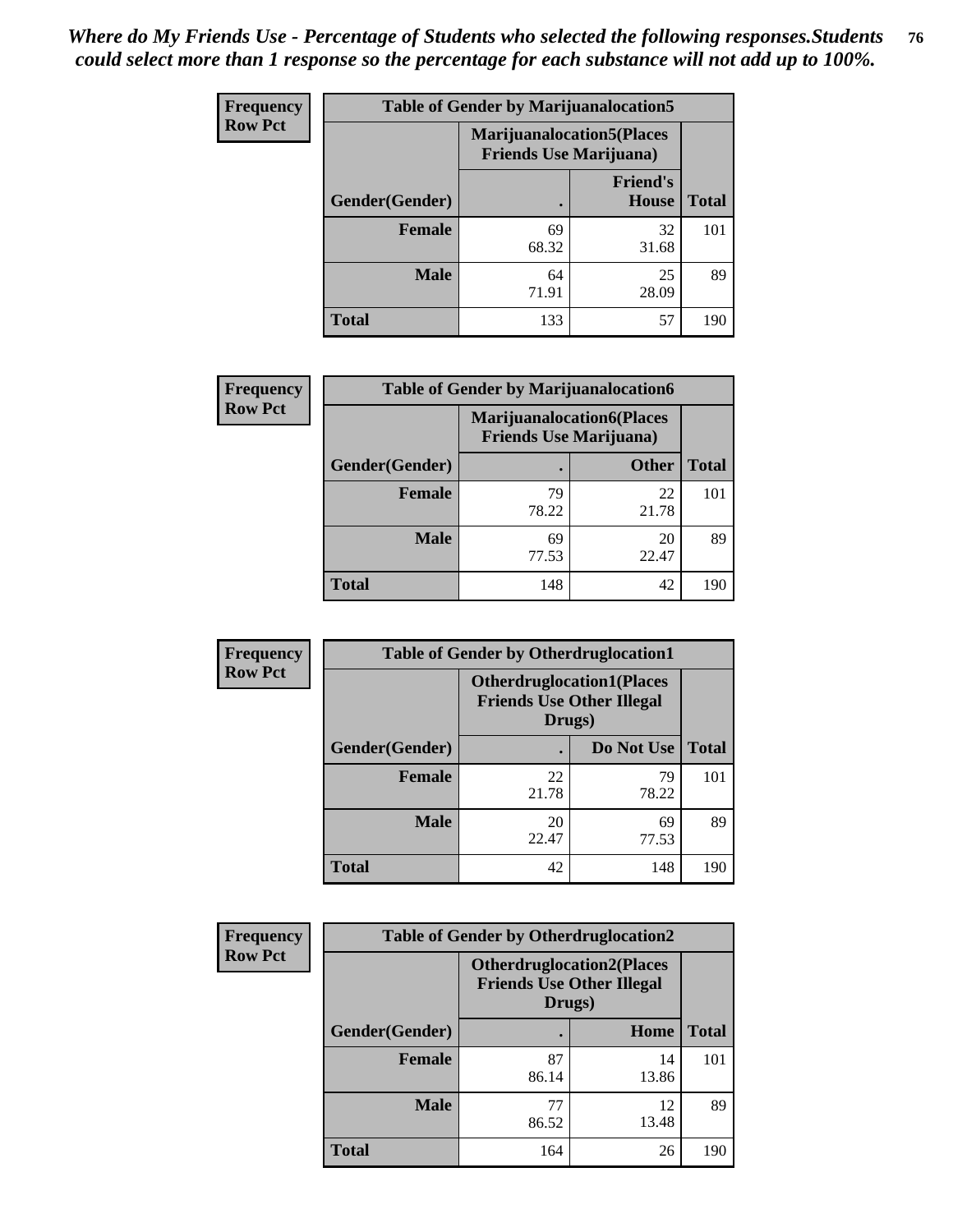| Frequency      | <b>Table of Gender by Otherdruglocation3</b> |                                                                                |               |              |
|----------------|----------------------------------------------|--------------------------------------------------------------------------------|---------------|--------------|
| <b>Row Pct</b> |                                              | <b>Otherdruglocation3(Places</b><br><b>Friends Use Other Illegal</b><br>Drugs) |               |              |
|                | Gender(Gender)                               |                                                                                | <b>School</b> | <b>Total</b> |
|                | <b>Female</b>                                | 95<br>94.06                                                                    | 6<br>5.94     | 101          |
|                | <b>Male</b>                                  | 83<br>93.26                                                                    | 6<br>6.74     | 89           |
|                | <b>Total</b>                                 | 178                                                                            | 12            | 190          |

| <b>Frequency</b> | <b>Table of Gender by Otherdruglocation4</b> |                                                                                |             |              |
|------------------|----------------------------------------------|--------------------------------------------------------------------------------|-------------|--------------|
| <b>Row Pct</b>   |                                              | <b>Otherdruglocation4(Places</b><br><b>Friends Use Other Illegal</b><br>Drugs) |             |              |
|                  | <b>Gender</b> (Gender)                       |                                                                                | Car         | <b>Total</b> |
|                  | <b>Female</b>                                | 93<br>92.08                                                                    | 8<br>7.92   | 101          |
|                  | <b>Male</b>                                  | 76<br>85.39                                                                    | 13<br>14.61 | 89           |
|                  | <b>Total</b>                                 | 169                                                                            | 21          | 190          |

| <b>Frequency</b> |                | <b>Table of Gender by Otherdruglocation5</b> |                                  |              |
|------------------|----------------|----------------------------------------------|----------------------------------|--------------|
| <b>Row Pct</b>   |                | <b>Friends Use Other Illegal</b><br>Drugs)   | <b>Otherdruglocation5(Places</b> |              |
|                  | Gender(Gender) |                                              | <b>Friend's</b><br><b>House</b>  | <b>Total</b> |
|                  | Female         | 86<br>85.15                                  | 15<br>14.85                      | 101          |
|                  | <b>Male</b>    | 74<br>83.15                                  | 15<br>16.85                      | 89           |
|                  | <b>Total</b>   | 160                                          | 30                               | 190          |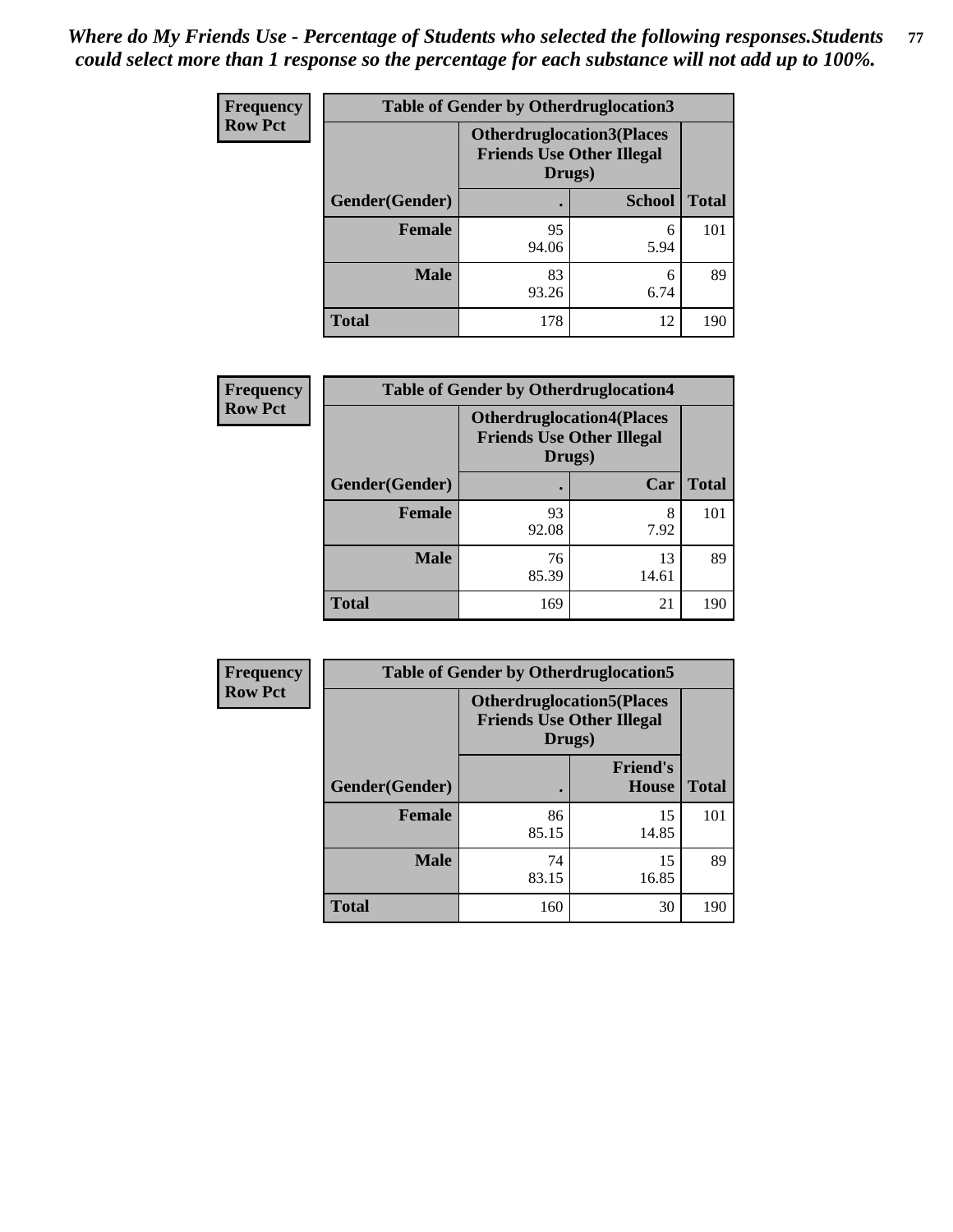| <b>Frequency</b> | <b>Table of Gender by Otherdruglocation6</b> |                                                                                |              |              |
|------------------|----------------------------------------------|--------------------------------------------------------------------------------|--------------|--------------|
| <b>Row Pct</b>   |                                              | <b>Otherdruglocation6(Places</b><br><b>Friends Use Other Illegal</b><br>Drugs) |              |              |
|                  | Gender(Gender)                               |                                                                                | <b>Other</b> | <b>Total</b> |
|                  | <b>Female</b>                                | 91<br>90.10                                                                    | 10<br>9.90   | 101          |
|                  | <b>Male</b>                                  | 75<br>84.27                                                                    | 14<br>15.73  | 89           |
|                  | <b>Total</b>                                 | 166                                                                            | 24           | 190          |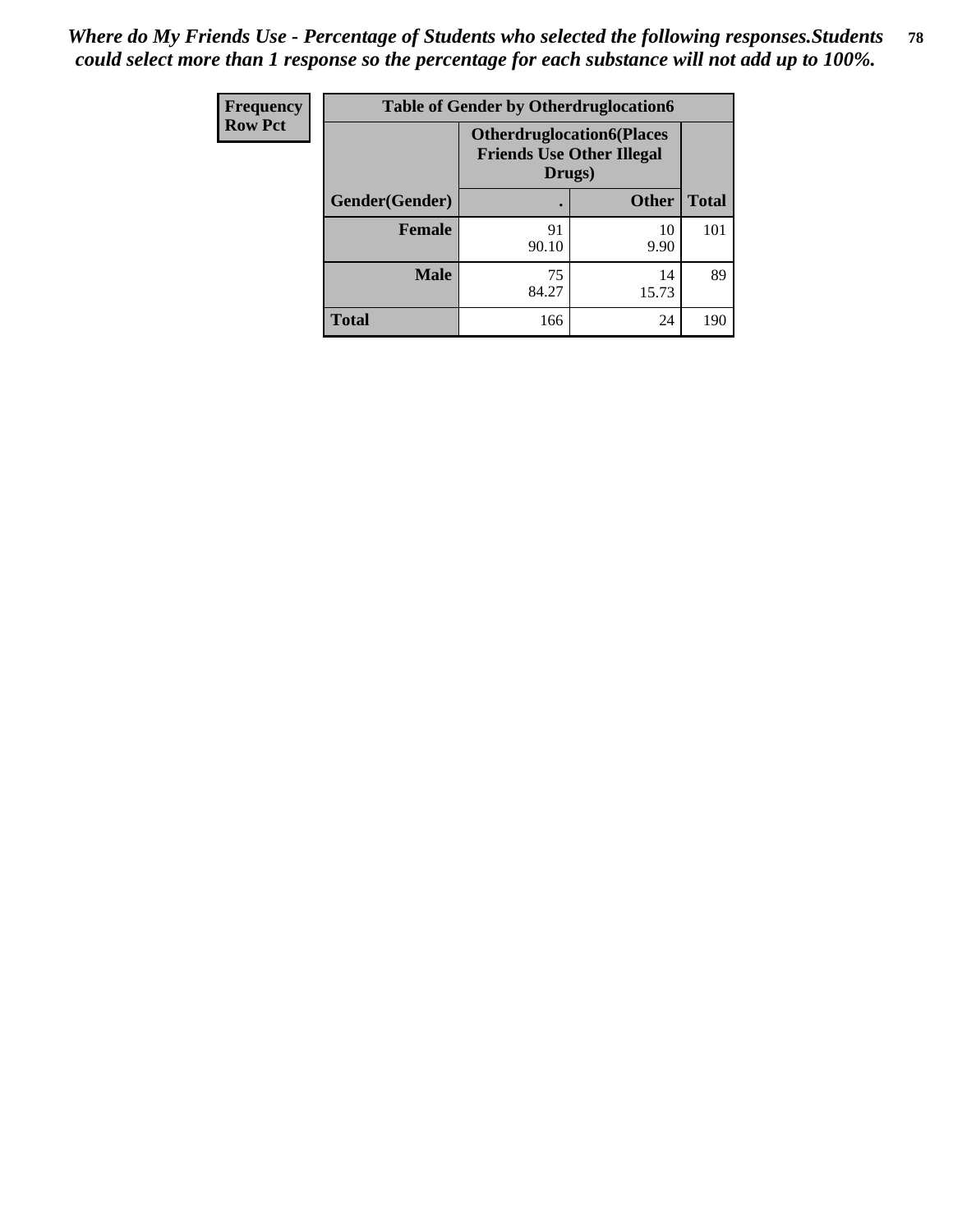| <b>Frequency</b> | <b>Table of Gender by Alcoholtime1</b> |                                                          |                      |              |
|------------------|----------------------------------------|----------------------------------------------------------|----------------------|--------------|
| <b>Row Pct</b>   |                                        | <b>Alcoholtime1(Times</b><br><b>Friends Use Alcohol)</b> |                      |              |
|                  | Gender(Gender)                         | $\bullet$                                                | Do Not<br><b>Use</b> | <b>Total</b> |
|                  | <b>Female</b>                          | 68<br>67.33                                              | 33<br>32.67          | 101          |
|                  | <b>Male</b>                            | 55<br>61.80                                              | 34<br>38.20          | 89           |
|                  | <b>Total</b>                           | 123                                                      | 67                   | 190          |

| Frequency      | <b>Table of Gender by Alcoholtime2</b> |                                                          |                            |              |
|----------------|----------------------------------------|----------------------------------------------------------|----------------------------|--------------|
| <b>Row Pct</b> |                                        | <b>Alcoholtime2(Times</b><br><b>Friends Use Alcohol)</b> |                            |              |
|                | Gender(Gender)                         |                                                          | <b>On Way</b><br>to School | <b>Total</b> |
|                | <b>Female</b>                          | 96<br>95.05                                              | 5<br>4.95                  | 101          |
|                | <b>Male</b>                            | 85<br>95.51                                              | 4<br>4.49                  | 89           |
|                | <b>Total</b>                           | 181                                                      | 9                          | 190          |

| Frequency      | <b>Table of Gender by Alcoholtime3</b> |                                                          |                                |              |
|----------------|----------------------------------------|----------------------------------------------------------|--------------------------------|--------------|
| <b>Row Pct</b> |                                        | <b>Alcoholtime3(Times</b><br><b>Friends Use Alcohol)</b> |                                |              |
|                | Gender(Gender)                         |                                                          | <b>During</b><br><b>School</b> | <b>Total</b> |
|                | Female                                 | 101<br>100.00                                            | 0<br>0.00                      | 101          |
|                | <b>Male</b>                            | 82<br>92.13                                              | 7.87                           | 89           |
|                | <b>Total</b>                           | 183                                                      | 7                              | 190          |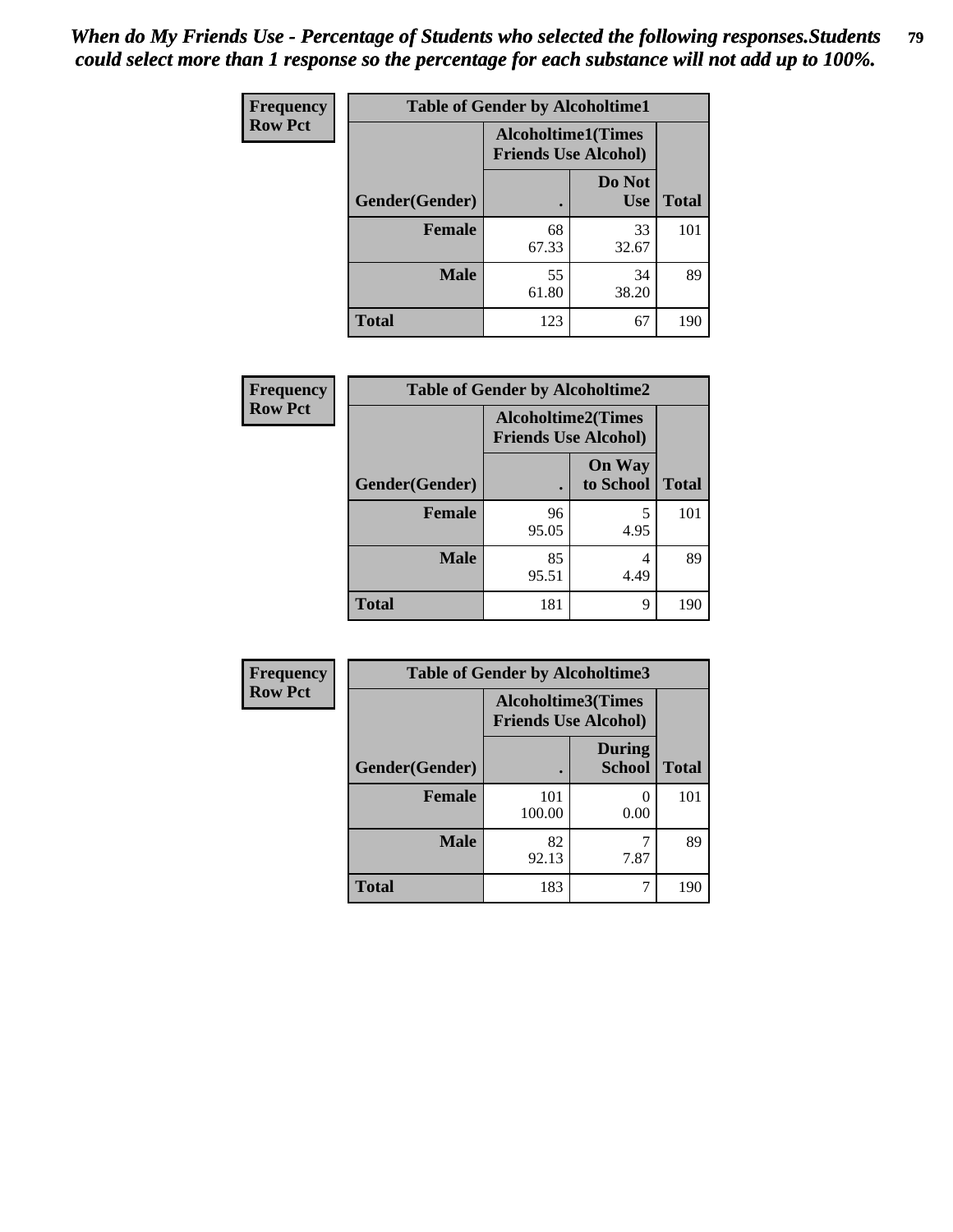*When do My Friends Use - Percentage of Students who selected the following responses.Students could select more than 1 response so the percentage for each substance will not add up to 100%.* **80**

| <b>Frequency</b> | <b>Table of Gender by Alcoholtime4</b> |                           |                                                       |              |
|------------------|----------------------------------------|---------------------------|-------------------------------------------------------|--------------|
| <b>Row Pct</b>   |                                        | <b>Alcoholtime4(Times</b> | <b>Friends Use Alcohol)</b>                           |              |
|                  |                                        |                           | <b>On Way</b><br>Home<br><b>From</b><br><b>School</b> | <b>Total</b> |
|                  | Gender(Gender)                         |                           |                                                       |              |
|                  | <b>Female</b>                          | 92<br>91.09               | 9<br>8.91                                             | 101          |
|                  | <b>Male</b>                            | 81<br>91.01               | 8<br>8.99                                             | 89           |
|                  | <b>Total</b>                           | 173                       | 17                                                    | 190          |

| <b>Frequency</b> | <b>Table of Gender by Alcoholtime5</b> |                                                          |                   |              |
|------------------|----------------------------------------|----------------------------------------------------------|-------------------|--------------|
| <b>Row Pct</b>   |                                        | <b>Alcoholtime5(Times</b><br><b>Friends Use Alcohol)</b> |                   |              |
|                  | Gender(Gender)                         |                                                          | <b>Weeknights</b> | <b>Total</b> |
|                  | <b>Female</b>                          | 84<br>83.17                                              | 17<br>16.83       | 101          |
|                  | <b>Male</b>                            | 68<br>76.40                                              | 21<br>23.60       | 89           |
|                  | <b>Total</b>                           | 152                                                      | 38                | 190          |

| <b>Frequency</b> | <b>Table of Gender by Alcoholtime6</b> |                                                           |             |              |  |
|------------------|----------------------------------------|-----------------------------------------------------------|-------------|--------------|--|
| <b>Row Pct</b>   |                                        | <b>Alcoholtime6</b> (Times<br><b>Friends Use Alcohol)</b> |             |              |  |
|                  | Gender(Gender)                         |                                                           | Weekends    | <b>Total</b> |  |
|                  | <b>Female</b>                          | 33<br>32.67                                               | 68<br>67.33 | 101          |  |
|                  | <b>Male</b>                            | 33<br>37.08                                               | 56<br>62.92 | 89           |  |
|                  | Total                                  | 66                                                        | 124         | 190          |  |

| Frequency      | <b>Table of Gender by Tobaccotime1</b> |                                                          |                      |              |
|----------------|----------------------------------------|----------------------------------------------------------|----------------------|--------------|
| <b>Row Pct</b> |                                        | <b>Tobaccotime1(Times</b><br><b>Friends Use Tobacco)</b> |                      |              |
|                | Gender(Gender)                         |                                                          | Do Not<br><b>Use</b> | <b>Total</b> |
|                | <b>Female</b>                          | 44<br>43.56                                              | 57<br>56.44          | 101          |
|                | <b>Male</b>                            | 49<br>55.06                                              | 40<br>44.94          | 89           |
|                | <b>Total</b>                           | 93                                                       | 97                   | 190          |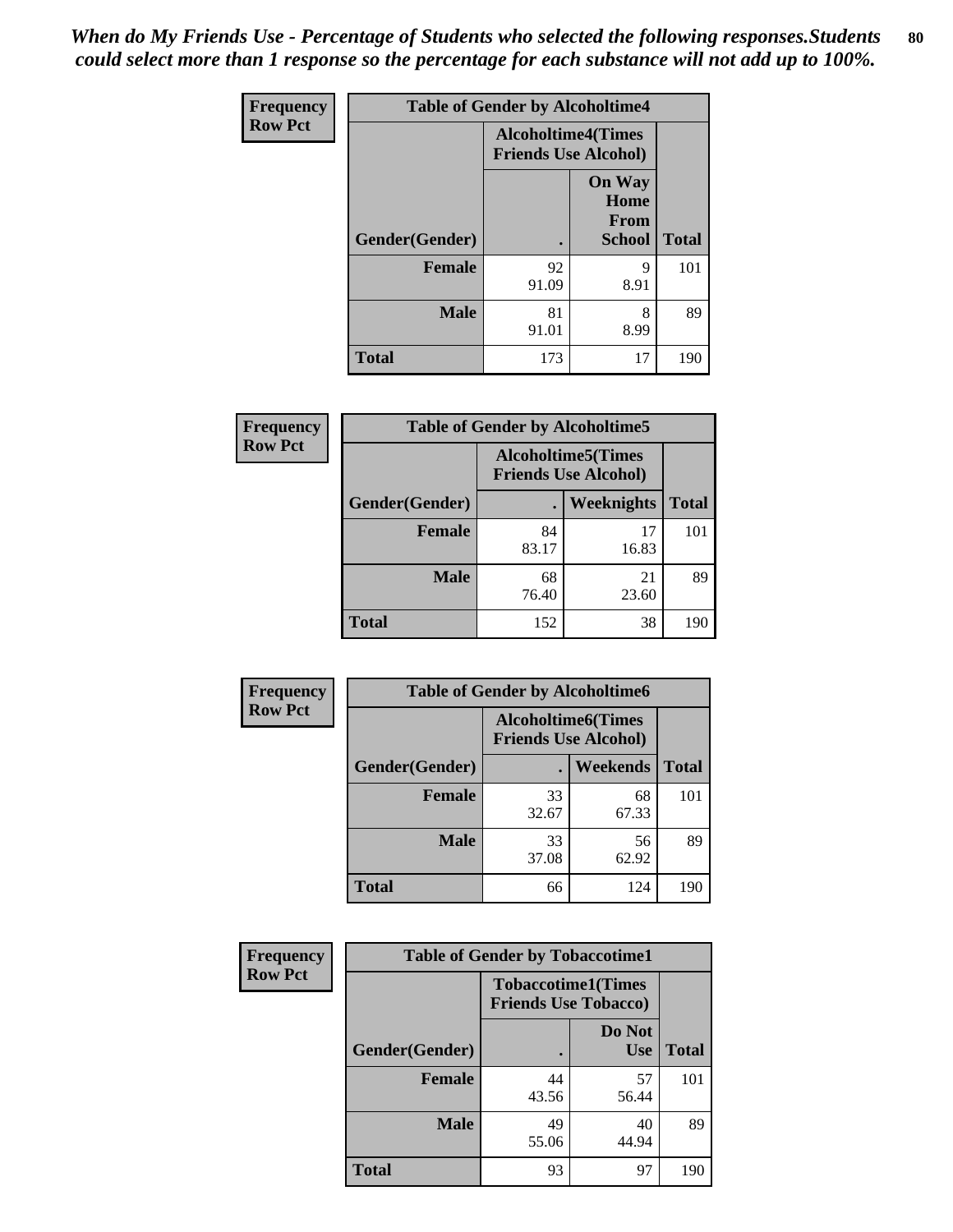*When do My Friends Use - Percentage of Students who selected the following responses.Students could select more than 1 response so the percentage for each substance will not add up to 100%.* **81**

| <b>Frequency</b> | <b>Table of Gender by Tobaccotime2</b> |                                                          |                            |              |
|------------------|----------------------------------------|----------------------------------------------------------|----------------------------|--------------|
| <b>Row Pct</b>   |                                        | <b>Tobaccotime2(Times</b><br><b>Friends Use Tobacco)</b> |                            |              |
|                  | Gender(Gender)                         | $\bullet$                                                | <b>On Way</b><br>to School | <b>Total</b> |
|                  | Female                                 | 77<br>76.24                                              | 24<br>23.76                | 101          |
|                  | <b>Male</b>                            | 60<br>67.42                                              | 29<br>32.58                | 89           |
|                  | <b>Total</b>                           | 137                                                      | 53                         | 190          |

| Frequency      | <b>Table of Gender by Tobaccotime3</b> |                                                          |                                |              |
|----------------|----------------------------------------|----------------------------------------------------------|--------------------------------|--------------|
| <b>Row Pct</b> |                                        | <b>Tobaccotime3(Times</b><br><b>Friends Use Tobacco)</b> |                                |              |
|                | Gender(Gender)                         |                                                          | <b>During</b><br><b>School</b> | <b>Total</b> |
|                | <b>Female</b>                          | 82<br>81.19                                              | 19<br>18.81                    | 101          |
|                | <b>Male</b>                            | 52<br>58.43                                              | 37<br>41.57                    | 89           |
|                | <b>Total</b>                           | 134                                                      | 56                             | 190          |

| Frequency      | <b>Table of Gender by Tobaccotime4</b> |                                                          |                               |              |
|----------------|----------------------------------------|----------------------------------------------------------|-------------------------------|--------------|
| <b>Row Pct</b> |                                        | <b>Tobaccotime4(Times</b><br><b>Friends Use Tobacco)</b> |                               |              |
|                |                                        |                                                          | <b>On Way</b><br>Home<br>From |              |
|                | Gender(Gender)                         |                                                          | <b>School</b>                 | <b>Total</b> |
|                | <b>Female</b>                          | 92<br>91.09                                              | 9<br>8.91                     | 101          |
|                | <b>Male</b>                            | 81<br>91.01                                              | 8<br>8.99                     | 89           |
|                | <b>Total</b>                           | 173                                                      | 17                            | 190          |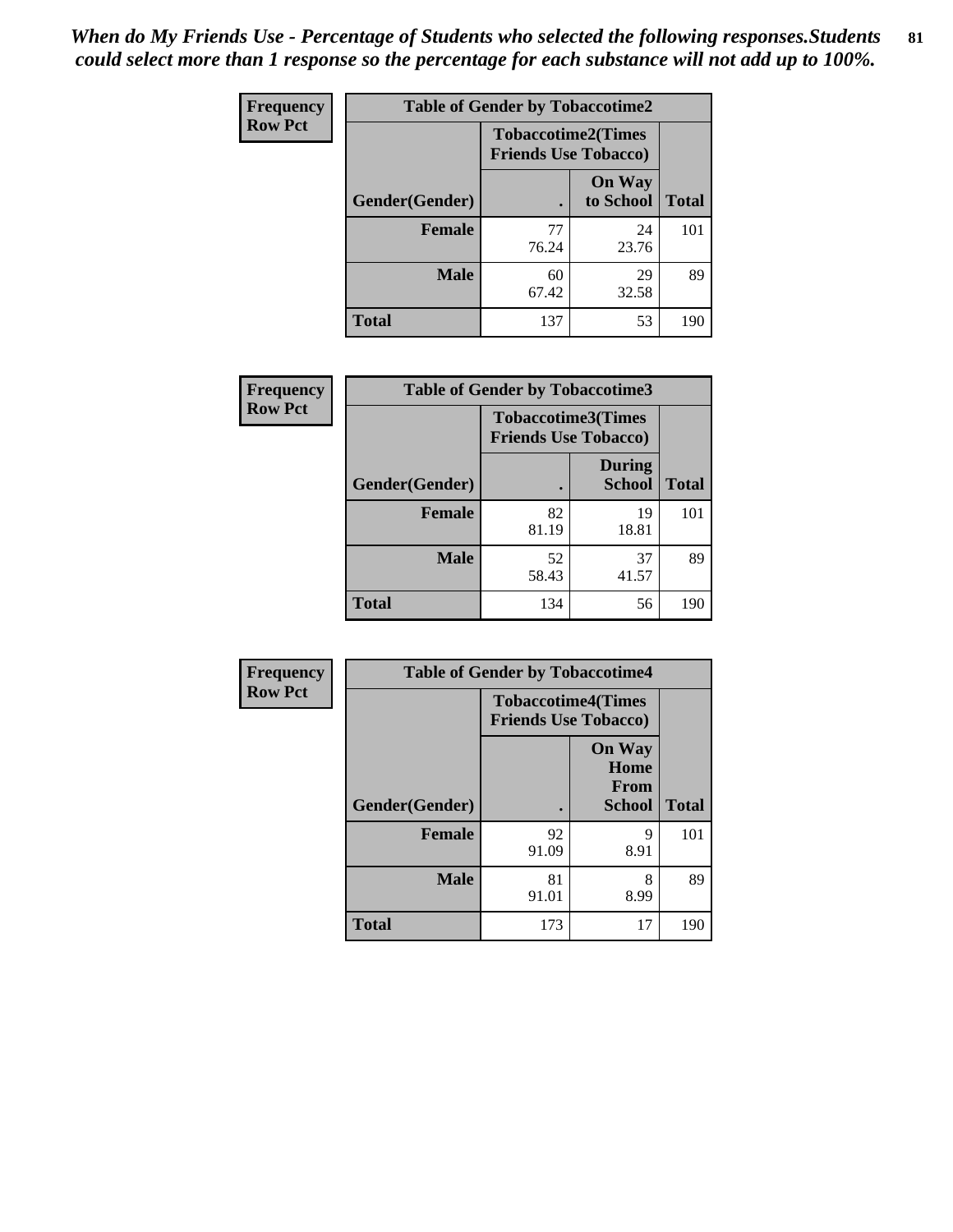| <b>Frequency</b> | <b>Table of Gender by Tobaccotime5</b> |                                                          |                   |              |  |
|------------------|----------------------------------------|----------------------------------------------------------|-------------------|--------------|--|
| <b>Row Pct</b>   |                                        | <b>Tobaccotime5(Times</b><br><b>Friends Use Tobacco)</b> |                   |              |  |
|                  | <b>Gender</b> (Gender)                 |                                                          | <b>Weeknights</b> | <b>Total</b> |  |
|                  | <b>Female</b>                          | 71<br>70.30                                              | 30<br>29.70       | 101          |  |
|                  | <b>Male</b>                            | 55<br>61.80                                              | 34<br>38.20       | 89           |  |
|                  | Total                                  | 126                                                      | 64                | 190          |  |

| <b>Frequency</b> | <b>Table of Gender by Tobaccotime6</b> |                                                          |             |              |  |
|------------------|----------------------------------------|----------------------------------------------------------|-------------|--------------|--|
| <b>Row Pct</b>   |                                        | <b>Tobaccotime6(Times</b><br><b>Friends Use Tobacco)</b> |             |              |  |
|                  | Gender(Gender)                         |                                                          | Weekends    | <b>Total</b> |  |
|                  | Female                                 | 62<br>61.39                                              | 39<br>38.61 | 101          |  |
|                  | <b>Male</b>                            | 49<br>55.06                                              | 40<br>44.94 | 89           |  |
|                  | <b>Total</b>                           |                                                          | 79          | 190          |  |

| Frequency      | <b>Table of Gender by Marijuanatime1</b> |                                |                             |              |
|----------------|------------------------------------------|--------------------------------|-----------------------------|--------------|
| <b>Row Pct</b> |                                          | <b>Friends Use Marijuana</b> ) | <b>Marijuanatime1(Times</b> |              |
|                | Gender(Gender)                           |                                | Do Not Use                  | <b>Total</b> |
|                | <b>Female</b>                            | 43<br>42.57                    | 58<br>57.43                 | 101          |
|                | <b>Male</b>                              | 32<br>35.96                    | 57<br>64.04                 | 89           |
|                | <b>Total</b>                             | 75                             | 115                         | 190          |

| <b>Frequency</b> | <b>Table of Gender by Marijuanatime2</b> |                                                               |                            |              |
|------------------|------------------------------------------|---------------------------------------------------------------|----------------------------|--------------|
| <b>Row Pct</b>   |                                          | <b>Marijuanatime2(Times</b><br><b>Friends Use Marijuana</b> ) |                            |              |
|                  | Gender(Gender)                           |                                                               | On Way to<br><b>School</b> | <b>Total</b> |
|                  | <b>Female</b>                            | 91<br>90.10                                                   | 10<br>9.90                 | 101          |
|                  | <b>Male</b>                              | 79<br>88.76                                                   | 10<br>11.24                | 89           |
|                  | <b>Total</b>                             | 170                                                           | 20                         | 190          |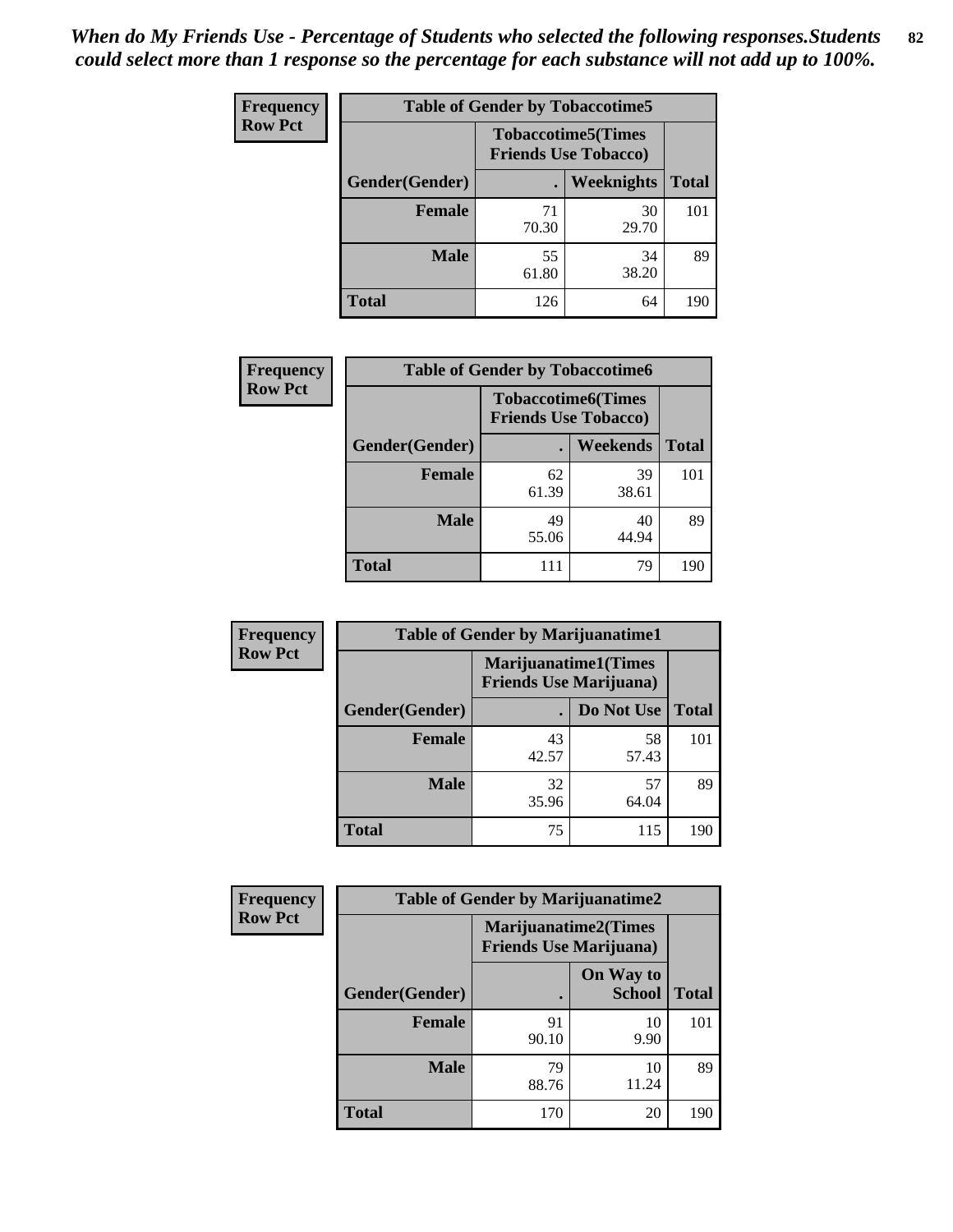*When do My Friends Use - Percentage of Students who selected the following responses.Students could select more than 1 response so the percentage for each substance will not add up to 100%.* **83**

| <b>Frequency</b> | <b>Table of Gender by Marijuanatime3</b> |                                                        |                                |              |
|------------------|------------------------------------------|--------------------------------------------------------|--------------------------------|--------------|
| <b>Row Pct</b>   |                                          | Marijuanatime3(Times<br><b>Friends Use Marijuana</b> ) |                                |              |
|                  | Gender(Gender)                           |                                                        | <b>During</b><br><b>School</b> | <b>Total</b> |
|                  | Female                                   | 95<br>94.06                                            | 6<br>5.94                      | 101          |
|                  | <b>Male</b>                              | 81<br>91.01                                            | 8<br>8.99                      | 89           |
|                  | <b>Total</b>                             | 176                                                    | 14                             | 190          |

| Frequency      | <b>Table of Gender by Marijuanatime4</b> |                                |                                                |              |
|----------------|------------------------------------------|--------------------------------|------------------------------------------------|--------------|
| <b>Row Pct</b> |                                          | <b>Friends Use Marijuana</b> ) | <b>Marijuanatime4(Times</b>                    |              |
|                | Gender(Gender)                           | $\bullet$                      | <b>On Way</b><br>Home<br>From<br><b>School</b> | <b>Total</b> |
|                | <b>Female</b>                            | 89<br>88.12                    | 12<br>11.88                                    | 101          |
|                | <b>Male</b>                              | 82<br>92.13                    | 7.87                                           | 89           |
|                | <b>Total</b>                             | 171                            | 19                                             | 190          |

| Frequency      | <b>Table of Gender by Marijuanatime5</b> |             |                                                                |              |  |
|----------------|------------------------------------------|-------------|----------------------------------------------------------------|--------------|--|
| <b>Row Pct</b> |                                          |             | <b>Marijuanatime5</b> (Times<br><b>Friends Use Marijuana</b> ) |              |  |
|                | Gender(Gender)                           |             | <b>Weeknights</b>                                              | <b>Total</b> |  |
|                | <b>Female</b>                            | 77<br>76.24 | 24<br>23.76                                                    | 101          |  |
|                | <b>Male</b>                              | 71<br>79.78 | 18<br>20.22                                                    | 89           |  |
|                | <b>Total</b>                             | 148         | 42                                                             | 190          |  |

| <b>Frequency</b> | <b>Table of Gender by Marijuanatime6</b> |                                                               |                 |              |  |
|------------------|------------------------------------------|---------------------------------------------------------------|-----------------|--------------|--|
| <b>Row Pct</b>   |                                          | <b>Marijuanatime6(Times</b><br><b>Friends Use Marijuana</b> ) |                 |              |  |
|                  | Gender(Gender)                           |                                                               | <b>Weekends</b> | <b>Total</b> |  |
|                  | Female                                   | 62<br>61.39                                                   | 39<br>38.61     | 101          |  |
|                  | <b>Male</b>                              | 59<br>66.29                                                   | 30<br>33.71     | 89           |  |
|                  | <b>Total</b>                             | 121                                                           | 69              | 190          |  |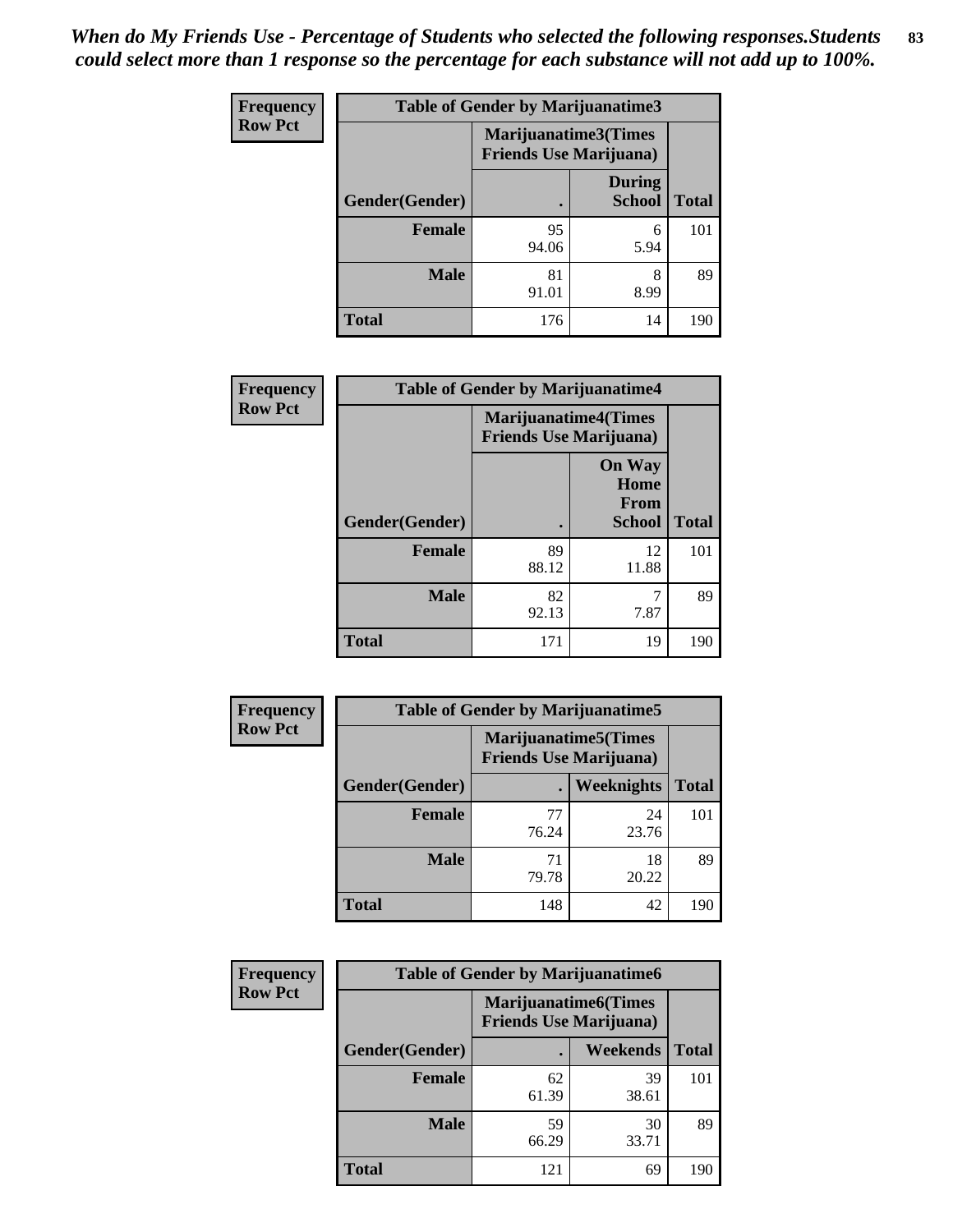| <b>Frequency</b> | <b>Table of Gender by Otherdrugtime1</b> |                                                                                    |             |              |  |
|------------------|------------------------------------------|------------------------------------------------------------------------------------|-------------|--------------|--|
| <b>Row Pct</b>   |                                          | <b>Otherdrugtime1</b> (Times<br><b>Friends Use Other</b><br><b>Illegal Drugs</b> ) |             |              |  |
|                  | Gender(Gender)                           |                                                                                    | Do Not Use  | <b>Total</b> |  |
|                  | <b>Female</b>                            | 19<br>18.81                                                                        | 82<br>81.19 | 101          |  |
|                  | <b>Male</b>                              | 21<br>23.60                                                                        | 68<br>76.40 | 89           |  |
|                  | <b>Total</b>                             | 40                                                                                 | 150         | 190          |  |

| Frequency      | <b>Table of Gender by Otherdrugtime2</b> |                                                                                   |                            |              |  |  |
|----------------|------------------------------------------|-----------------------------------------------------------------------------------|----------------------------|--------------|--|--|
| <b>Row Pct</b> |                                          | <b>Otherdrugtime2(Times</b><br><b>Friends Use Other</b><br><b>Illegal Drugs</b> ) |                            |              |  |  |
|                | <b>Gender</b> (Gender)                   |                                                                                   | On Way to<br><b>School</b> | <b>Total</b> |  |  |
|                | <b>Female</b>                            | 94<br>93.07                                                                       | 6.93                       | 101          |  |  |
|                | <b>Male</b>                              | 81<br>91.01                                                                       | 8<br>8.99                  | 89           |  |  |
|                | <b>Total</b>                             | 175                                                                               | 15                         | 190          |  |  |

| Frequency      | <b>Table of Gender by Otherdrugtime3</b> |                                                                                  |                                |              |  |
|----------------|------------------------------------------|----------------------------------------------------------------------------------|--------------------------------|--------------|--|
| <b>Row Pct</b> |                                          | <b>Otherdrugtime3(Times</b><br><b>Friends Use Other</b><br><b>Illegal Drugs)</b> |                                |              |  |
|                | Gender(Gender)                           |                                                                                  | <b>During</b><br><b>School</b> | <b>Total</b> |  |
|                | <b>Female</b>                            | 100<br>99.01                                                                     | 0.99                           | 101          |  |
|                | <b>Male</b>                              | 80<br>89.89                                                                      | $\mathbf Q$<br>10.11           | 89           |  |
|                | <b>Total</b>                             | 180                                                                              | 10                             | 190          |  |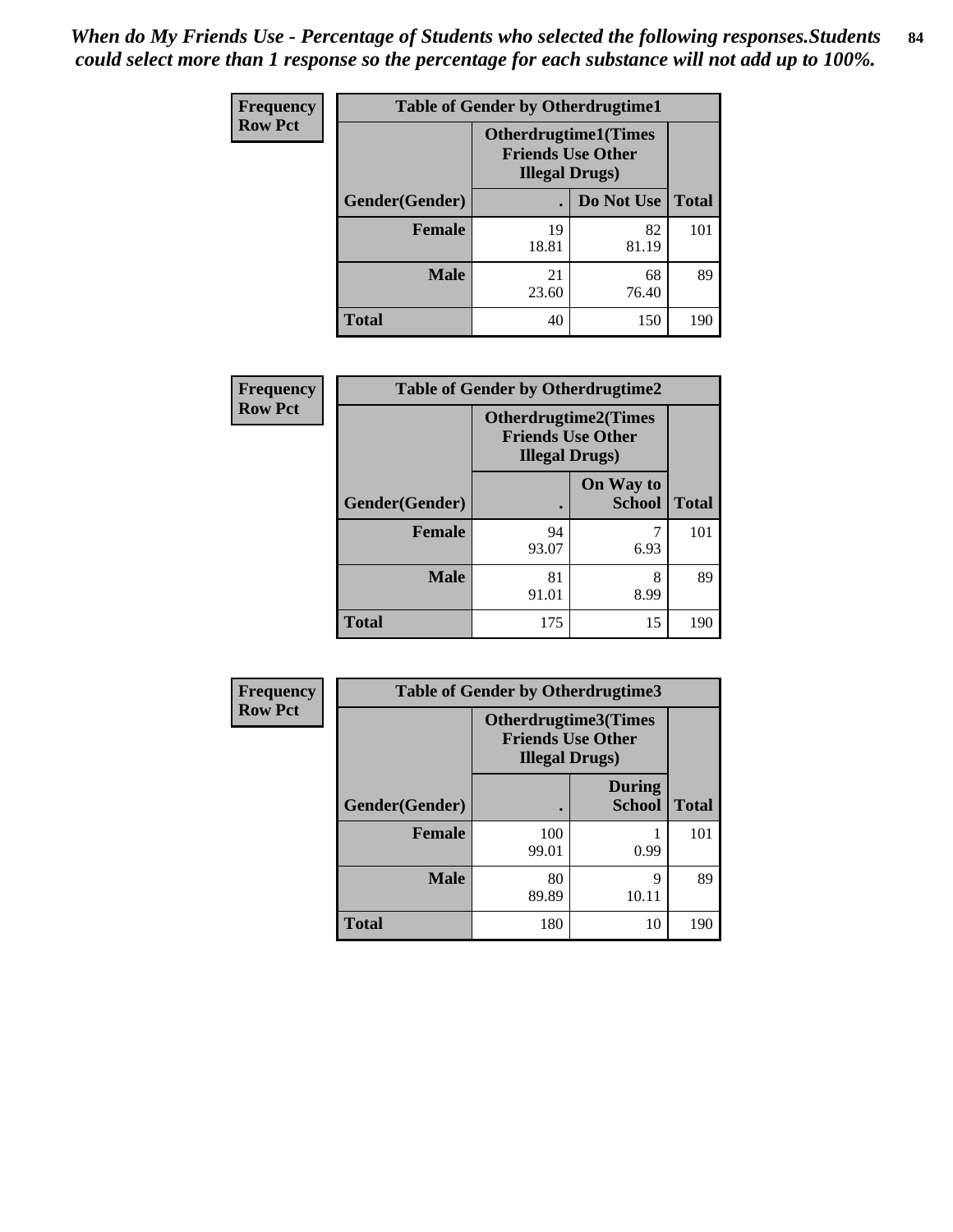*When do My Friends Use - Percentage of Students who selected the following responses.Students could select more than 1 response so the percentage for each substance will not add up to 100%.* **85**

| Frequency      | <b>Table of Gender by Otherdrugtime4</b> |                                                                                   |                                                |              |  |
|----------------|------------------------------------------|-----------------------------------------------------------------------------------|------------------------------------------------|--------------|--|
| <b>Row Pct</b> |                                          | <b>Otherdrugtime4(Times</b><br><b>Friends Use Other</b><br><b>Illegal Drugs</b> ) |                                                |              |  |
|                | Gender(Gender)                           |                                                                                   | <b>On Way</b><br>Home<br><b>From</b><br>School | <b>Total</b> |  |
|                | <b>Female</b>                            | 97<br>96.04                                                                       | 4<br>3.96                                      | 101          |  |
|                | <b>Male</b>                              | 81<br>91.01                                                                       | 8<br>8.99                                      | 89           |  |
|                | <b>Total</b>                             | 178                                                                               | 12                                             | 190          |  |

| Frequency      | <b>Table of Gender by Otherdrugtime5</b> |                                                                                    |                   |              |  |
|----------------|------------------------------------------|------------------------------------------------------------------------------------|-------------------|--------------|--|
| <b>Row Pct</b> |                                          | <b>Otherdrugtime5</b> (Times<br><b>Friends Use Other</b><br><b>Illegal Drugs</b> ) |                   |              |  |
|                | Gender(Gender)                           |                                                                                    | <b>Weeknights</b> | <b>Total</b> |  |
|                | Female                                   | 93<br>92.08                                                                        | 8<br>7.92         | 101          |  |
|                | <b>Male</b>                              | 75<br>84.27                                                                        | 14<br>15.73       | 89           |  |
|                | <b>Total</b>                             | 168                                                                                | 22                | 190          |  |

| <b>Frequency</b> | <b>Table of Gender by Otherdrugtime6</b> |                                                                                   |             |              |  |
|------------------|------------------------------------------|-----------------------------------------------------------------------------------|-------------|--------------|--|
| <b>Row Pct</b>   |                                          | <b>Otherdrugtime6(Times</b><br><b>Friends Use Other</b><br><b>Illegal Drugs</b> ) |             |              |  |
|                  | Gender(Gender)                           |                                                                                   | Weekends    | <b>Total</b> |  |
|                  | <b>Female</b>                            | 84<br>83.17                                                                       | 17<br>16.83 | 101          |  |
|                  | <b>Male</b>                              | 70<br>78.65                                                                       | 19<br>21.35 | 89           |  |
|                  | <b>Total</b>                             | 154                                                                               | 36          | 190          |  |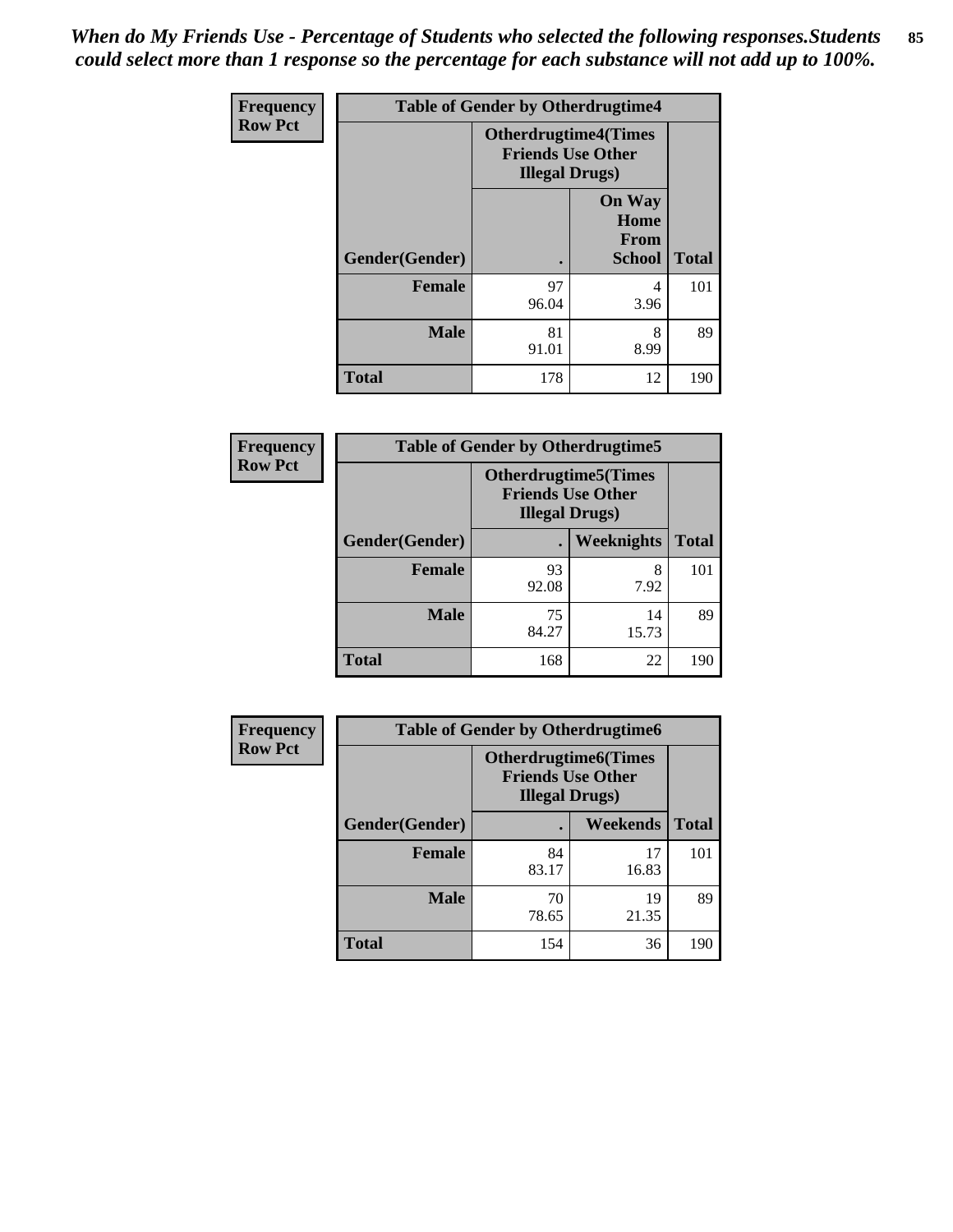# *Other Questions* **86**

| <b>Frequency</b> | <b>Table of Gender by Educationalcohol</b> |                                                                                                                                       |                |              |  |  |
|------------------|--------------------------------------------|---------------------------------------------------------------------------------------------------------------------------------------|----------------|--------------|--|--|
| <b>Row Pct</b>   |                                            | <b>Educationalcohol</b> (I<br>have been taught<br>about alcohol,<br>tobacco,<br>and other drugs<br>within the last year<br>at school) |                |              |  |  |
|                  | Gender(Gender)                             | <b>Yes</b>                                                                                                                            | N <sub>0</sub> | <b>Total</b> |  |  |
|                  | <b>Female</b>                              | 77<br>76.24                                                                                                                           | 24<br>23.76    | 101          |  |  |
|                  | <b>Male</b>                                | 67<br>75.28                                                                                                                           | 22<br>24.72    | 89           |  |  |
|                  | <b>Total</b>                               | 144                                                                                                                                   | 46             | 190          |  |  |

| Frequency      | <b>Table of Gender by Rodedrinking</b> |                                                                                                                     |             |              |  |
|----------------|----------------------------------------|---------------------------------------------------------------------------------------------------------------------|-------------|--------------|--|
| <b>Row Pct</b> |                                        | Rodedrinking(In<br>the past 30 days I<br>have ridden in a<br>car with a driver<br>who had been<br>drinking alcohol) |             |              |  |
|                | Gender(Gender)                         | Yes                                                                                                                 | $\bf N_0$   | <b>Total</b> |  |
|                | <b>Female</b>                          | 12<br>11.88                                                                                                         | 89<br>88.12 | 101          |  |
|                | <b>Male</b>                            | 12<br>13.48                                                                                                         | 77<br>86.52 | 89           |  |
|                | <b>Total</b>                           | 24                                                                                                                  | 166         | 190          |  |

| Frequency      | <b>Table of Gender by Drugsschool</b> |                                                                                                                                     |                |              |  |
|----------------|---------------------------------------|-------------------------------------------------------------------------------------------------------------------------------------|----------------|--------------|--|
| <b>Row Pct</b> |                                       | <b>Drugsschool</b> (During<br>the past 12 months,<br>I have been offered,<br>sold,<br>or given illegal drugs<br>on school property) |                |              |  |
|                | Gender(Gender)                        | Yes                                                                                                                                 | N <sub>0</sub> | <b>Total</b> |  |
|                | <b>Female</b>                         | 21<br>20.79                                                                                                                         | 80<br>79.21    | 101          |  |
|                | <b>Male</b>                           | 19<br>21.35                                                                                                                         | 70<br>78.65    | 89           |  |
|                | <b>Total</b>                          | 40                                                                                                                                  | 150            | 190          |  |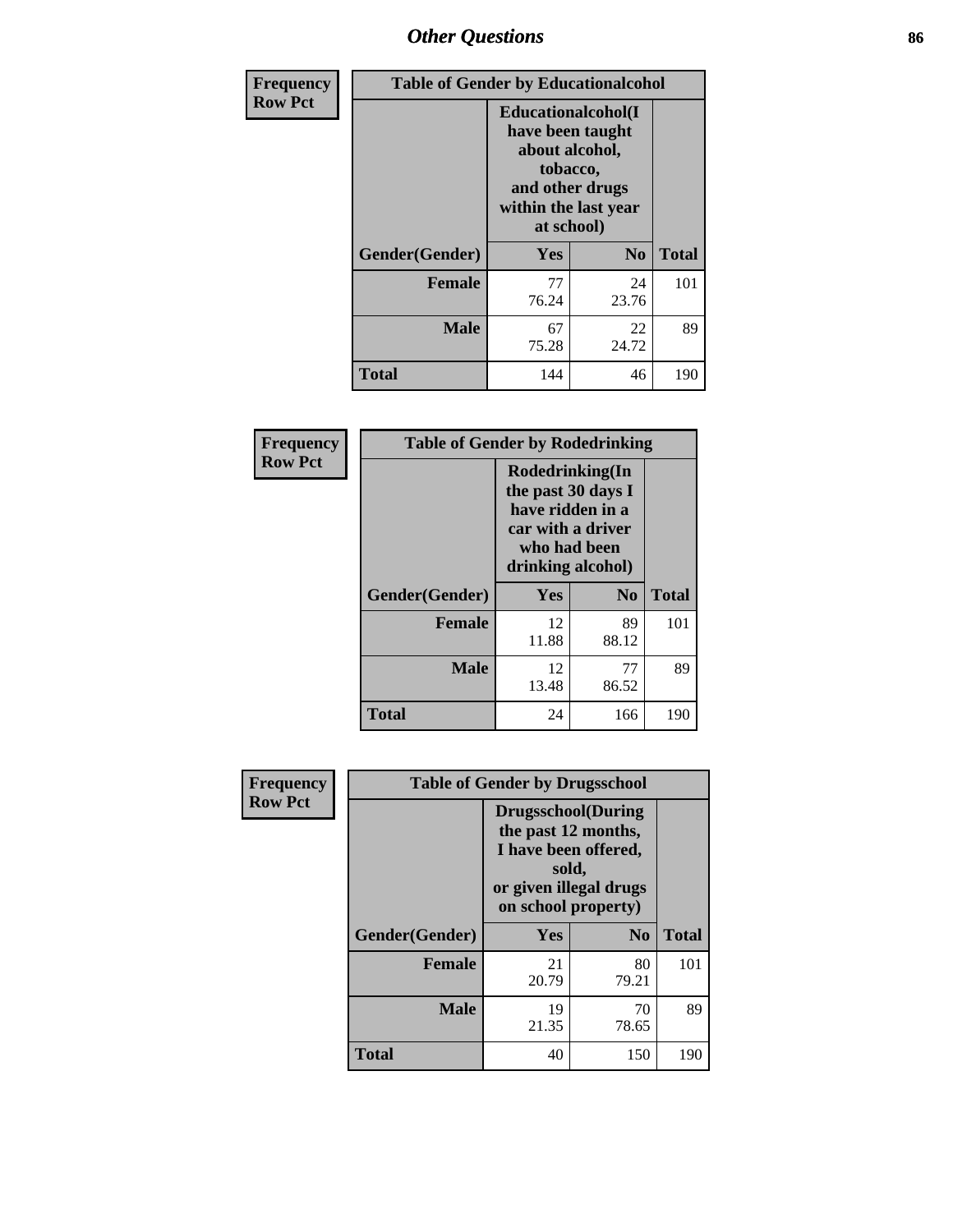## *Other Questions* **87**

**Frequency Row Pct**

| <b>Table of Gender by Bingedrinking</b> |                         |                                                                                                         |                   |                        |                               |                               |                        |              |
|-----------------------------------------|-------------------------|---------------------------------------------------------------------------------------------------------|-------------------|------------------------|-------------------------------|-------------------------------|------------------------|--------------|
|                                         |                         | Bingedrinking(I have drunk five or more<br>drinks of alcohol at one sitting during the<br>last 30 days) |                   |                        |                               |                               |                        |              |
| <b>Gender</b> (Gender)                  | $\bf{0}$<br><b>Days</b> | $1$ or<br>days                                                                                          | 3 to<br>5<br>days | 6 to<br>9<br>days      | <b>10</b><br>to<br>19<br>days | <b>20</b><br>to<br>29<br>days | All<br>30<br>days      | <b>Total</b> |
| <b>Female</b>                           | 85<br>84.16             | 0<br>0.00                                                                                               | 8<br>7.92         | $\overline{c}$<br>1.98 | 3<br>2.97                     | 0.99                          | $\mathfrak{D}$<br>1.98 | 101          |
| <b>Male</b>                             | 70<br>78.65             | 5<br>5.62                                                                                               | 1.12              | $\mathfrak{D}$<br>2.25 | 7.87                          | 1.12                          | 3<br>3.37              | 89           |
| <b>Total</b>                            | 155                     | 5                                                                                                       | 9                 | 4                      | 10                            | $\mathfrak{D}$                | 5                      | 190          |

| Frequency      | <b>Table of Gender by Educationaids</b> |                                                                                                 |             |              |
|----------------|-----------------------------------------|-------------------------------------------------------------------------------------------------|-------------|--------------|
| <b>Row Pct</b> |                                         | <b>Educationaids</b> (I<br>have been taught<br>about HIV/AIDS<br>at school in the<br>past year) |             |              |
|                | Gender(Gender)                          | Yes                                                                                             | $\bf N_0$   | <b>Total</b> |
|                | <b>Female</b>                           | 81<br>80.20                                                                                     | 20<br>19.80 | 101          |
|                | <b>Male</b>                             | 64<br>71.91                                                                                     | 25<br>28.09 | 89           |
|                | <b>Total</b>                            | 145                                                                                             | 45          | 190          |

| Frequency      | <b>Table of Gender by Suicideconsider</b> |                        |                |              |
|----------------|-------------------------------------------|------------------------|----------------|--------------|
| <b>Row Pct</b> |                                           | <b>Suicideconsider</b> |                |              |
|                | Gender(Gender)                            | Yes                    | N <sub>0</sub> | <b>Total</b> |
|                | <b>Female</b>                             | 10<br>9.90             | 91<br>90.10    | 101          |
|                | <b>Male</b>                               | 7.87                   | 82<br>92.13    | 89           |
|                | <b>Total</b>                              | 17                     | 173            | 190          |